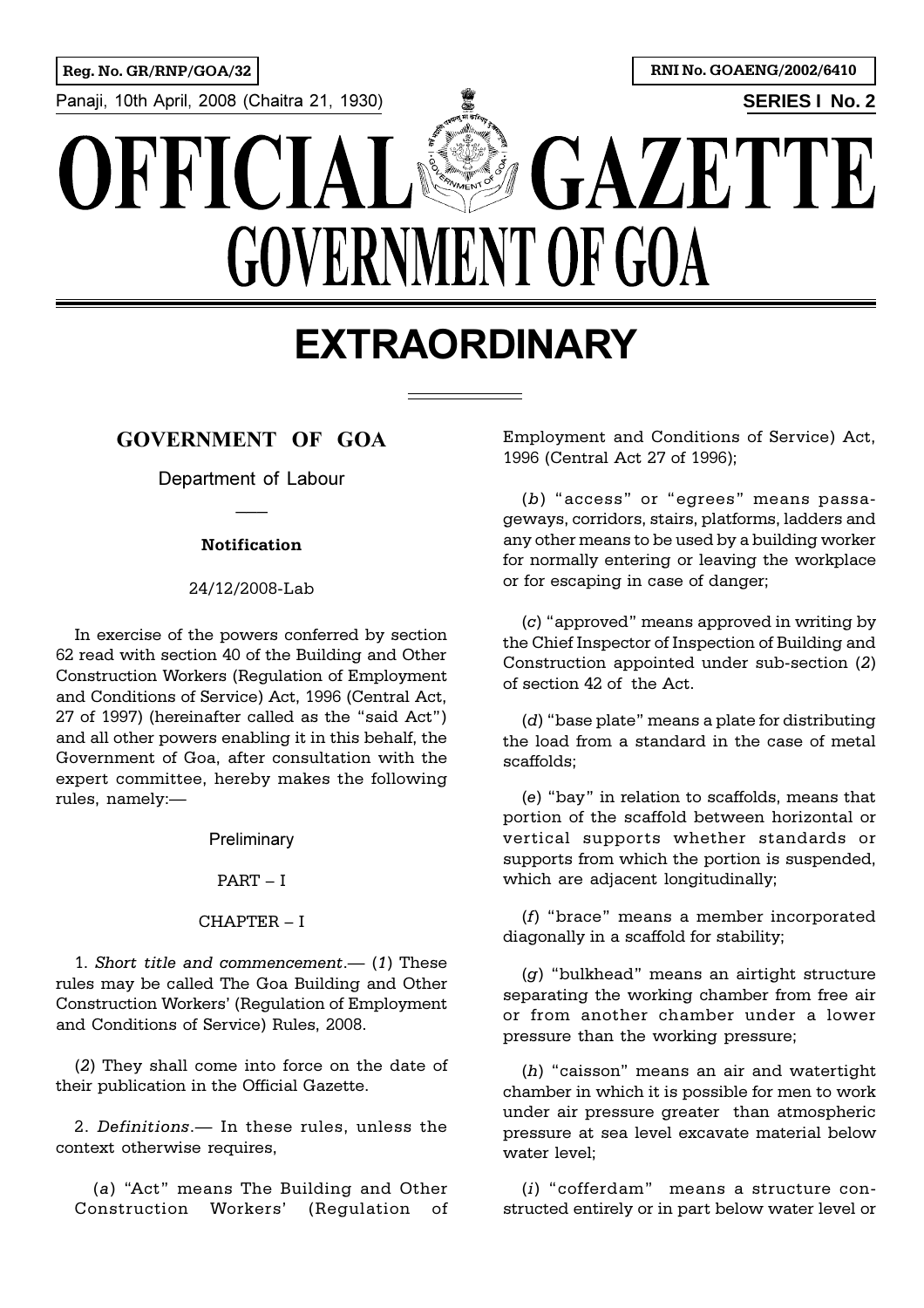below the level of the water table in the ground and intended to provide, a place for work that is free of water;

(*j*) "competent person" means a person so approved by the State Government who belongs to a testing establishment, possessing adequate qualification, experience and skill for the purpose of testing, examination, or annealing and certification of lifting appliances, lifting gears, wire ropes, or pressure plant or equipment;

 $(k)$  "compressed air" means air mechanically raised to a pressure higher than atmospheric pressure at sea level;

(*l*) "construction site" means any site at which any of the processes or operations, related to building or other construction work, are carried on;

(*m*) "conveyor" means a mechanical device used in building or other construction work for transport of building material, articles, or packages or solid bulk from one point to another point;

(n) "danger" means danger of accident or of injury or to health;

(o) "decanting" means the rapid decompression of persons in a man-lock to atmospheric pressure at sea-level followed promptly by their recompression in a decant lock, where they are then decompressed according to the appropriate decompression table in accordance with approved decompression procedures;

(p) "demolition work" means the work incidental to or connected with the total or partial dismantling or razing of a building or a structure other than a building and includes the removing or dismantling of machine or other equipment;

 $(q)$  "excavation" means the removal of earth, rock or other material in connection with construction or demolition work;

(*r*) "false works" means the structural supports and bracing for formworks or forms;

(*s*) "flashpoint" means the minimum liquid temperature at which a spark or flame causes an instantaneous flash in the vapour space above the liquid;

(*t*) "frame or modular scaffold" means a scaffold manufactured in such a way that the geometry of the scaffold is pre determined and the relative spacing of the principal members are fixed;

(*u*) "guardrail" means a horizontal rail secured to uprights and erected along the exposed sides of scaffolds, floor openings, runways and gangways to prevent persons from falling;

(*v*) hazards means danger or potential danger;

(*w*) "hazardous substance" means any substance which due to its explosiveness, inflammability, radioactivity, toxic or corrosive properties, or other similar characteristics, may

(*i*) cause injury; or

(*ii*) affect adversely the human system; or

(*iii*) cause loss of life or damage to property on work environment, while handling, transporting or storing and classified as such under the national standards or in case such national standards do not exist to the generally accepted international standards.

(x) "high pressure air" means air used to supply power to pneumatic tools and devices;

(*y*) "independent tied scaffold" means a scaffold; the working platform of which is supported from the base by two or more rows of standards and which apart from the necessary ties stands completely free of the building;

(*z*) "ledger" means a member spanning horizontally and tying scaffolding longitudinally and which acts as a support for putlogs or transoms;

(za) "lifting appliance" means a crane, hoist, derrick, winch, gin pole, sheer legs, jack, pulley block or other equipment used for lifting materials, objects or building worker;

(*zb*) "lifting gear" means ropes, chains, hooks, slings and other accessories of a lifting appliance.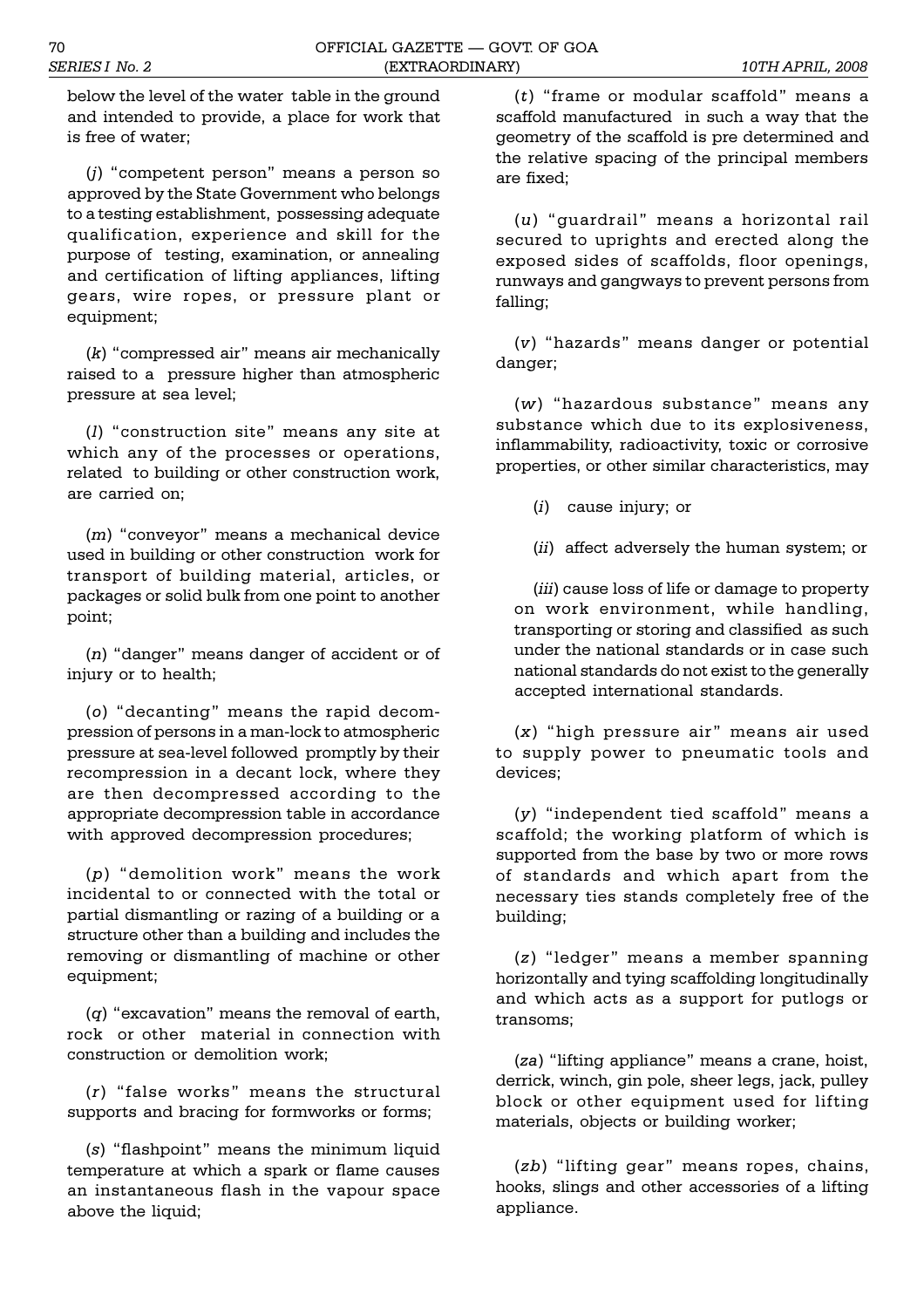(zc) "lock attendant" means the person in charge of a man-lock or medical lock and who is immediately responsible for controlling the compression, recompression or decompression of persons in such locks;

(*zd*) "low pressure air" means air supplied to pressurize working chambers and man-locks and medical locks;

(ze) "magazine" means a place in which explosives are stored or kept, whether above or below ground;

(*zf*) "man-lock" means any lock, other than a medical lock, used for the compression or decompression of persons entering or leaving a working chamber;

(zg) "material hoist" means a power or manually operated and suspended platform or bucket operating in guide rails and used for raising or lowering material exclusively and operated and controlled from a point outside the conveyance;

(*zh*) "material locks" means a chamber through which materials and other equipments pass from one air pressure environment into another;

(*zi*) "medical lock" means a double compartment lock used for the therapeutic recompression and decompression of persons suffering from the ill-effects of decompression;

(*zj*) "national standards" means standards as approved by Bureau of Indian Standards and in the absence of such standards of Bureau of Indian Standards, the standards approved by the State Government for a specific purpose;

(*zk*) "outrigger" means a structure projecting beyond the façade of a building with the inner end being anchored and includes a cantilever or other support;

(*zl*) "plant or equipment" includes any plant, equipment, gear, machinery, apparatus or appliance, or any part thereof:

(*zm*) "pressure" means air pressure in bars above atmospheric pressure;

(*zn*) "pressure plant" means the pressure vessel along with its piping and other fittings

operated at a pressure greater than the atmospheric pressure;

(*zo*) "putlog" means a horizontal member on which the board, plank or decking of a working platform are laid;

(*zp*) "responsible person" means a person appointed by the employer to be responsible for the performance of specific duty or duties and who has a knowledge and experience and the requisite authority for the proper performance of such duty or duties;

 $(zq)$  "reveal tie" means the assembly of a tie tube and a fittings used for tightening a tube between two opposite surfaces;

(*zr*) "right angle coupler" means a coupler, other than a swivel or putlog coupler, used for connecting tubes at right angles;

(zs) "rock bolt" means a mechanical expansion bolt or a bolt used with cementitious or resin anchoring system which is set in drilled hole in the arch or wall of a tunnel to improve rock competency;

(*zt*) "roofing bracket" means a bracket used in sloped roof construction and having sharp points or other means for fastening to prevent slipping;

(*zu*) "safety screen" means an air and water tight diaphragm placed across the upper part of a compressed air tunnel between the face and bulkhead, in order to prevent flooding the crown of the tunnel between the safety screen and the bulkhead to provide a safe means of refuge and exit from a flooding or flooded tunnel;

(zv) "safe working load" in relation to an article of lifting gear or lifting appliance, means the load which is the maximum load that may be imposed on such article or appliance with safety in the normal working conditions as assessed and certified by a competent person;

(*zw*) "scaffold" means any temporarily provided structure on or from which building workers perform work in connection with building or other construction work to which these rules apply, and any temporarily provided structure which enables building workers to obtain access to or which enables materials to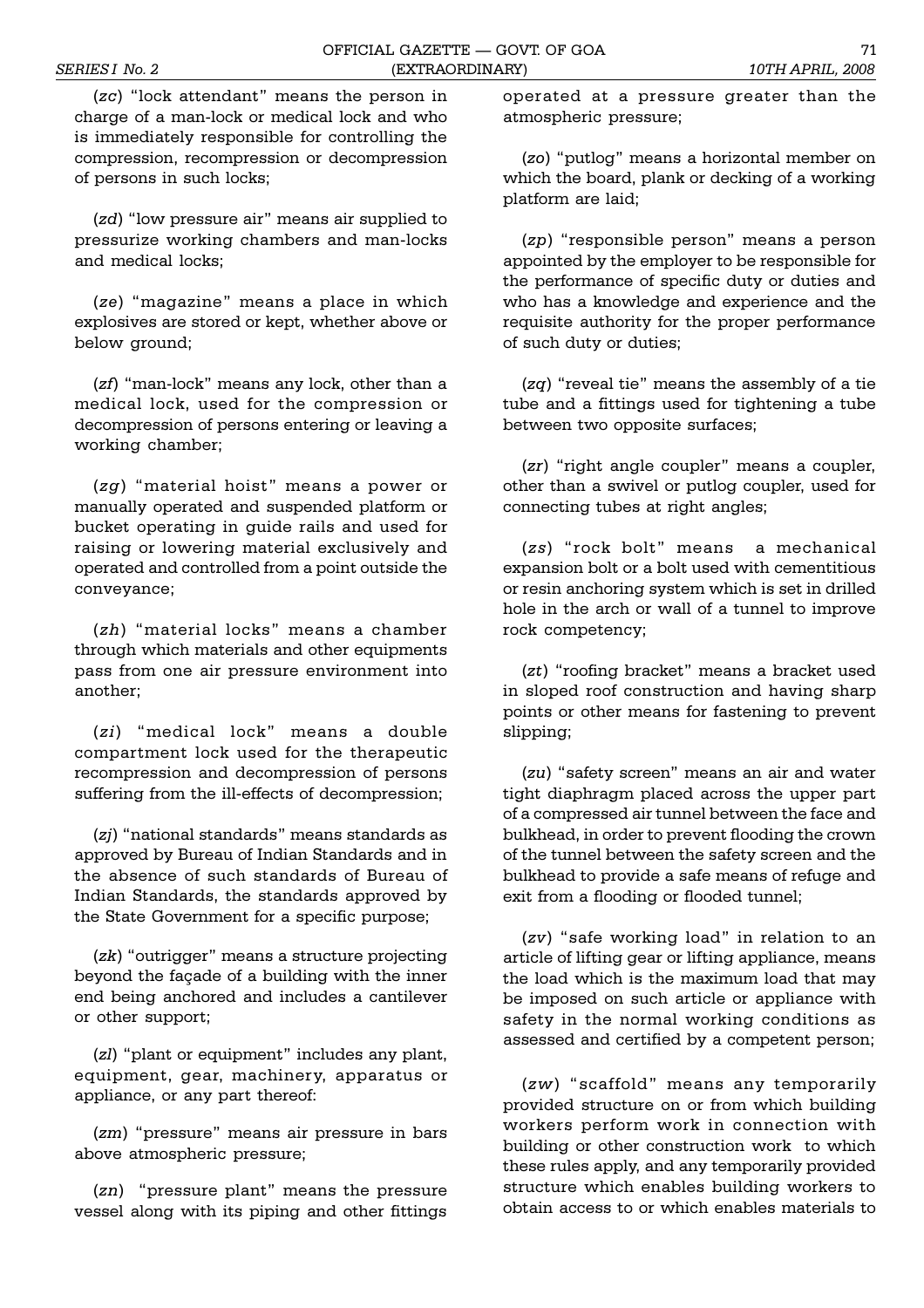be taken to any place at which such work is performed, and includes any working platform, gangway, run, ladder or step ladder (other than a ladder or step-ladder which does not form a part of such structure) together with any guardrail, toe board or other safeguards and all fixings, but does not include lifting appliance or a lifting machine or a structure used merely to support such an appliance or such a machine or to support other plant or equipment;

(zx) "Schedule" means a schedule appended to these rules;

(zy) "segment" includes a cast iron or precast concrete segmented structure formed to the curvature of the tunnel cross-section and used to support the ground surrounding the tunnel;

(zz) "service shaft" means a shaft for the passage of the building workers or materials or from a tunnel under construction;

(*zza*) "shaft" means an excavation having a longitudinal axis at an angle greater than forty five degree from the horizontal

(*i*) for the passage of building workers or materials to or from a tunnel; or

(*ii*) loading to an existing tunnel;

(*zzb*) "shield" means a movable frame which supports the working face of a tunnel and the ground immediately behind it and includes equipment designed to excavate and support the excavated areas in a tunnel;

(zzc) "sole plate" means a member used to distribute the load from the base plate or the standard of wooden scaffolds to the supporting surface;

(*zzd*) "sound or good construction" means construction conforming to the relevant national standards or in case such national standards do not exist, to other generally accepted international engineering standards or code of practices;

(zze) "sound or good material" means material of a quality conforming to the relevant national standards or in case such national standards do not exist, to other generally accepted international engineering standards or code of practices;

(*zzf*) "standard" means a member used as a vertical support or column in the construction of scaffolds which transmits a load to the ground or to the solid construction;

(*zzg*) "standard safe operating practices" means the practice followed in building and other construction activities for the safety and health of workers and safe operations of machineries and equipment used in such activities and such practices conforms to all or any of the following, namely:-

(*i*) relevant standards approved by the Bureau of Indian Standards;

(*ii*) national building code;

(*iii*) manufacturer's instructions on safe use of equipment and machinery;

(*iv*) code of practice on safety and health in construction industry published by International Labour Organization and amended from time to time;

(*zzh*) "steel rib" includes all steel beams and other structural members shaped to conform to the requirements of a particular tunnel cross section, used for the purpose of supporting and stabilizing the excavated areas;

(zzi) "suspended scaffold" means a scaffold suspended by means of ropes or chains and capable of being raised or lowered but does not include a boatswain's chair or similar appliance;

(zzj) "testing establishment" means an establishment with testing an examination facilities, as approved by the Government for carrying out testing, examination, annealing or similar other test or certification of lifting appliances or lifting gear or wire rope as required under these rules;

(zzk) "tie" means an assembly used to connect a scaffold to a rigid anchorage;

(*zzl*) "toe board" means a member fastened above a working platform, access landing, access way, wheel barrow run, ramp or other platform to prevent building workers and materials falling there from;

(*zzm*) "transom" means a member placed horizontally and used to tie transversely one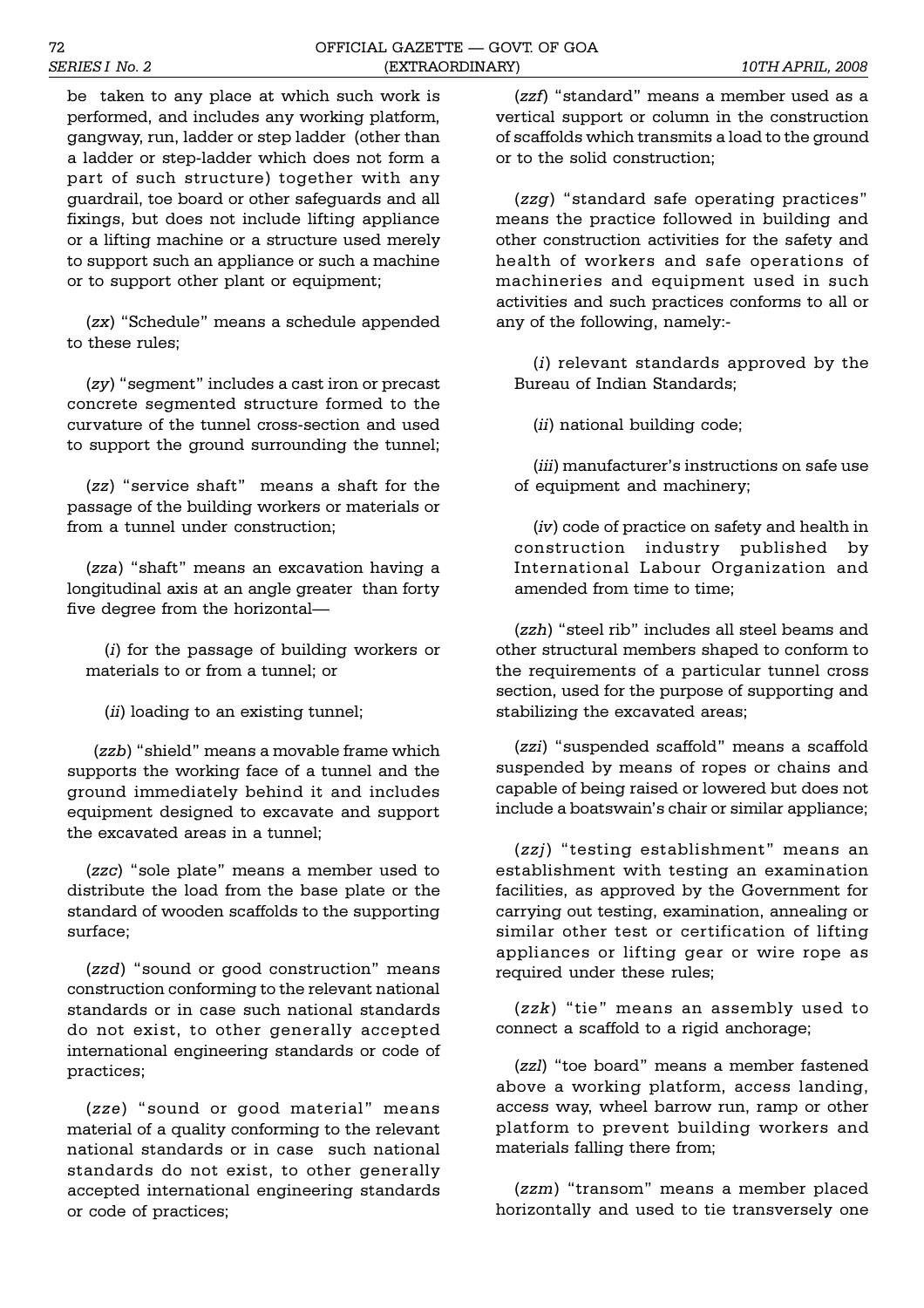ledger to another, or one standard to another in an independent tie scaffold;

(*zzn*) "trestle scaffold" includes a scaffold in which the supports for the platform are any of the following which are self-supporting, namely:

(*i*) split hands

(*ii*) folding

(*iii*) step-ladder

(*iv*) tripods; or

(*v*) movable contrivances similar to any of the foregoing;

(zzo) "tubular scaffold" means a scaffold constructed from tubes and couplers;

(zzp) "tunnel" means a subterranean passage made by excavating beneath the over-burden into which a building worker enters or is required to enter to work;

(*zzq*) "underground" means any space within the confines of a shaft, tunnel, caisson or cofferdam;

(*zzr*) "vehicle" means a vehicle propelled or driven by mechanical or electrical power and includes a trailer, traction engine, tractor, roadbuilding machine and transport equipment;

(zzs) "working chamber" means the part of the construction site where work in a compressed air environment is carried out, but does not include a man-lock or medical lock;

(zzt) "working platform" means a platform which is used to support building workers or materials and includes a working stage.

(*zzu*) "working pressure" means pressure, in a working chamber, to which building worker is exposed;

(*zzv*) "workplace" means all the places where building workers are required to be present or to go for work and which are under the control of an employer;

3. *Interpretation of words not defined*. Words and expressions used but not defined in these rules but defined or used in the Act shall have the same meaning as assigned to them in the Act.

4. Savings. - The provisions of these rules shall be in addition to and not in substitution for or in diminution of the requirements imposed by the Act.

## $CHAPTER - II$

## RESPONSIBILITIES AND DUTIES OF EMPLOYERS, ARCHITECTS, PROJECT ENGINEERS AND DESIGNERS, BUILDING WORKERS, ETC.

5. *Duties and responsibilities of employers, employees and others.* (1) It shall be the duty of every employer who is undertaking any of the operations or works related to or incidental to building or other construction work to which these rules apply:

(*a*) To comply with such of the requirements of these rules as are related to him:

Provided that the requirements of this clause shall not affect any building worker and so long as his presence in any place of work is not in the course of performing any work on behalf of his employer and he is not expressly or impliedly authorized or permitted by his employer to do the work; and

(*b*) To comply with such of the requirements of these rules as are related to him in relation to any work, act or operation performed or about to be performed by him.

(*2*) It shall be the duty of every employer who erects or alters any scaffold to comply with such of the requirements of the provisions of these rules as relate to the erection or alteration of scaffolds having regard to the purpose or purposes for which the scaffold is designed at the time of erection or alteration, and such employer, who erects, installs, works, or uses any plant or equipment to which any of the provisions of these rules apply, shall erect, install, work or use such plant or equipment in a manner which complies with those provisions.

(*3*) Where a contractor, who is undertaking any of the operations or works to which these rules apply, appoints any artisan, tradesman or other person to perform any work or services under a contract for services, it shall be the duty of the contractor to comply with such of the requirements of these rules as affect that artisan, tradesman or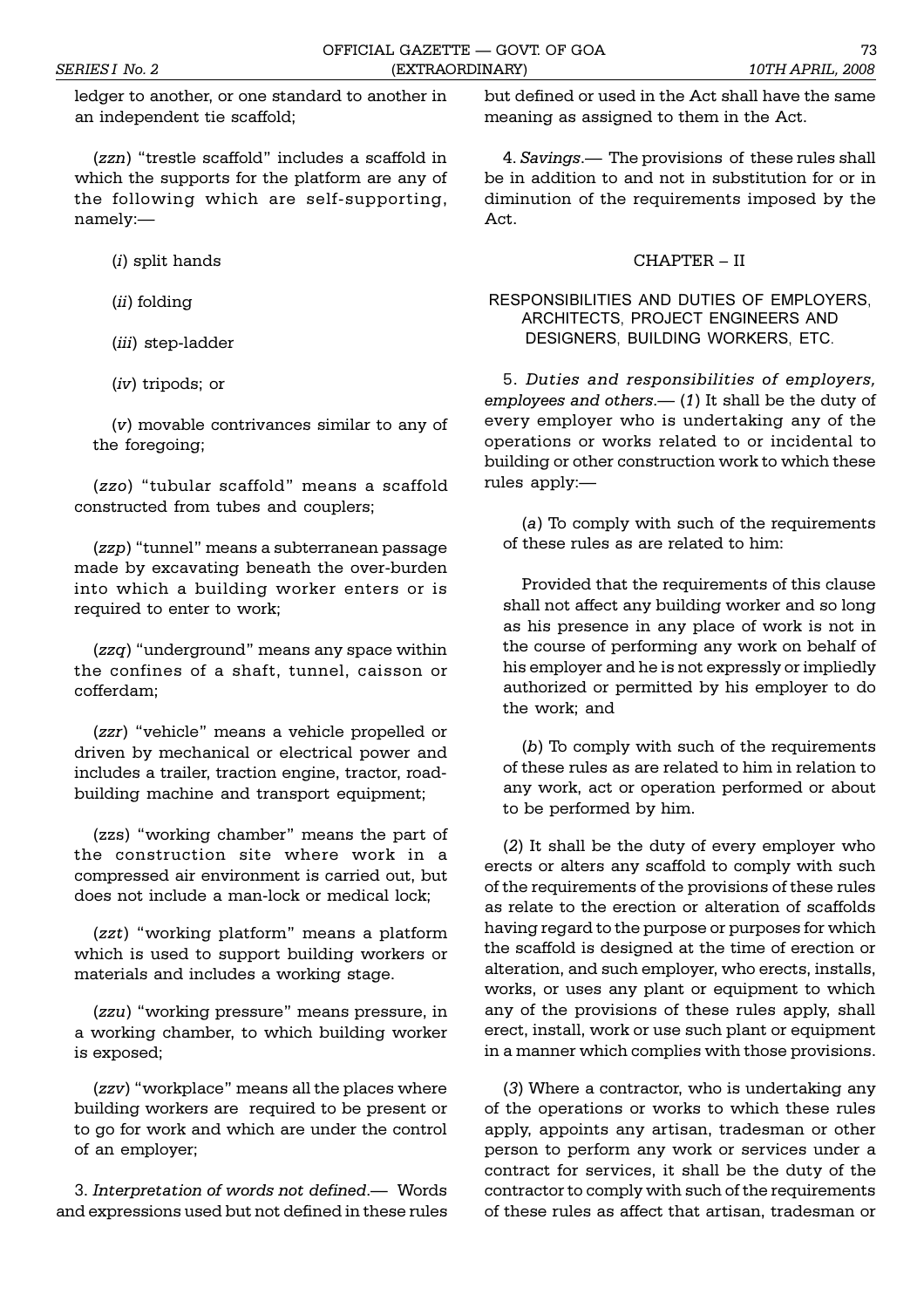other person and for this purpose of any reference in these rules to an employee shall include a reference to such artisan, tradesman or other person and the contractor shall be deemed to be his employer.

(*4*) It shall be the duty of every employee to comply with the requirements of such of these rules as are related to the performance of or the refraining from an act by him and to co-operate in carrying out these rules.

(*5*) It shall be the duty of every employer not to permit an employee to do anything not in accordance with the generally accepted principles of standard safe operating practices connected with building and other construction work as specified by the State Government.

(*6*) No employee shall do anything which is not in accordance with the generally accepted principles of standard safe operating practices connected with buildings and other construction work as specified by the State Government.

(*7*) No person related with any building and other construction work shall willfully do any act which may cause injury to himself or to others.

(*8*) It shall be the duty of every employer not to allow lifting appliance, lifting gear, lifting device, transport equipment, vehicles or any other device or equipment to be used by the building workers which does not comply with the provisions given in these rules.

(*9*) It shall be the duty of the employer to maintain the latrines, urinals, washing facilities and canteen in a clean and hygienic condition. The canteen shall be located in a place away from the latrines and urinals and polluted atmosphere and at the same time be easily accessible to the building workers.

(*10*) It shall be the duty of the employer to abide by the dates fixed by him for payment of wages for a period in accordance with these rules and no change in such dates and such period shall be effected without notice to the building workers and the inspector. The employer shall ensure timely payment of wages as specified under these rules and at the place and time notified by him. Where the employer is contractor, he shall ensure that the wages of building workers are paid in the presence of a representative of the employer of establishment or owner of premises from whom he has taken the work on contract and obtain signatures of such representative in token of having witnessed the payment of wages.

(*11*) It shall be the duty of the employer to ensure that the lifting appliance, lifting gear, earth moving equipment, transport equipment or vehicles used in the building or other construction work undertaken by him conforms to the requirements relating to testing, examination and inspection of such equipment as provided under these rules. It shall be the duty of every person in the service of the Government or any local or other public authority to comply with the requirements relating to him as given in these rules.

6. *Responsibilities of architects, project engineers and designers.* (*1*) It shall be the duty of the architect, project engineer or designer responsible for the design of any project or part thereof or any building or other construction work to ensure that, at the planning stage, due consideration is given to the safety and health aspects of the building workers who are employed in the erection, operation and execution of such projects and structures as the case may be.

(*2*) Adequate care shall be taken by the architect, project engineer and other professionals involved in the project, not to include anything in the design which would involve the use of dangerous structures or other processes or materials, hazardous to health or safety of building workers during the course of erection, operation and execution as the case may be.

(*3*) It shall be the duty of the professionals, involved in designing the buildings, structures or other construction projects, to take into account the safety aspects associated with the maintenance and upkeep of the structures and buildings where maintenance and upkeep may involve special hazards.

7. *Responsibilities of the person in the service of the Government and the Board*. It shall be the duty of every person in the service of the Government of Goa, or a Board to comply with the directions given by the Central Government or the Government from time to time to carry into execution in the State of Goa the provisions of the Act and these rules.

8. *Duties and responsibilities of workers*. (*1*) It shall be the duty of every building worker to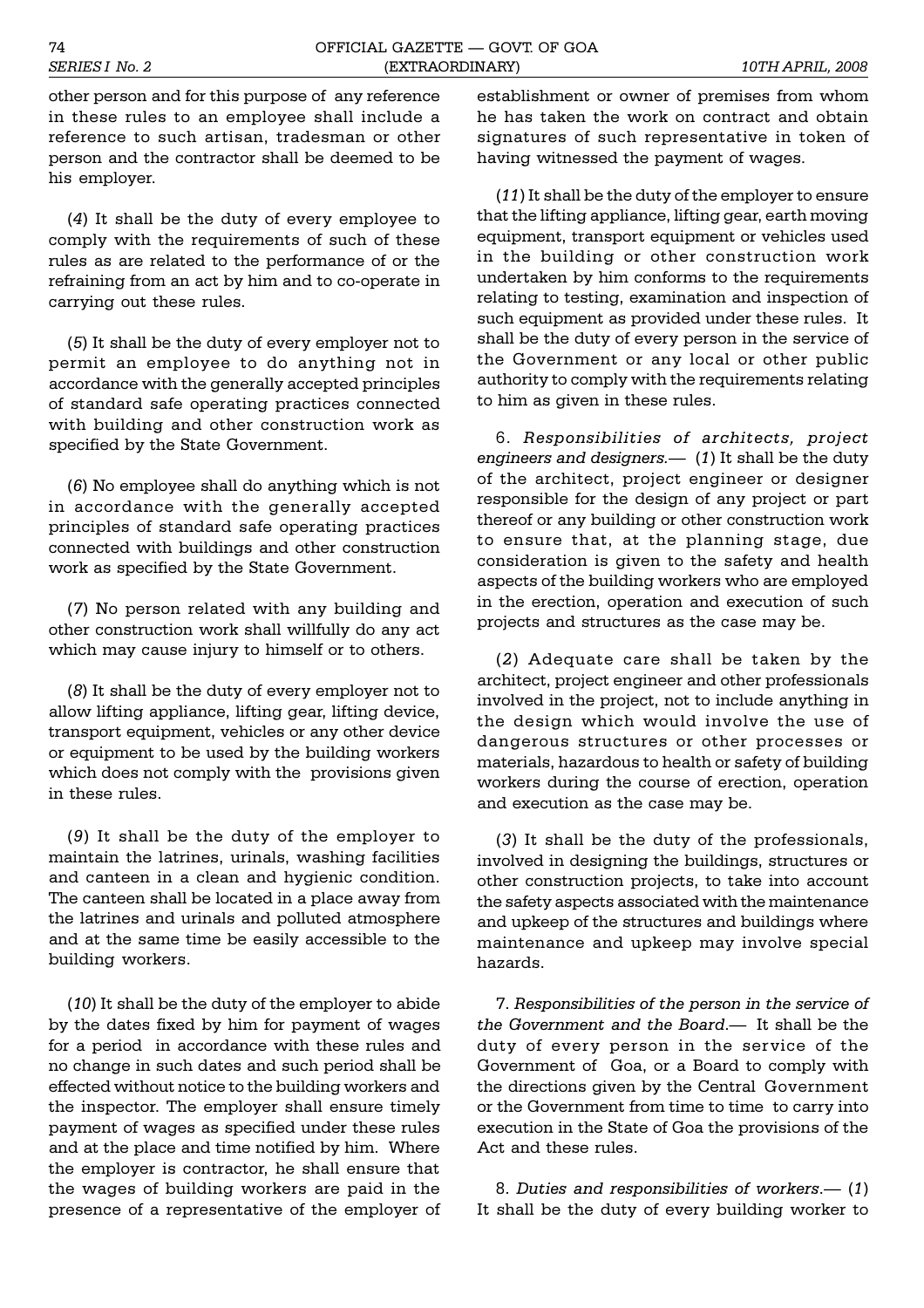comply with the requirements of such of these rules as relate to him, and act and co-operate in carrying out the requirements of these rules and if he discovers any defects in the lifting appliance, lifting gear, lifting device, concerning any transport equipment or other equipment, to report such defects without unreasonable delay to his employer or foreman or other person in authority.

(*2*) No building worker, shall unless duly authorized or except in case of necessity, remove or interfere with any fencing, gangway, gear, ladder, hatch covering, life saving appliances, lighting or other things whatsoever required by the Act and these rules to be provided. If any of aforesaid things is removed, such thing shall be restored at the end of the period during which its removal was necessary, by the persons engaged in that work.

(*3*) Every building worker, shall use only means of access provided in accordance with these rules and no person shall authorize or order another to use means of access other than such means of access.

(*4*) It shall be the duty of a building worker to keep the latrines, urinals, washing points, canteen and other facilities provided by the employer for ecuring his welfare in a clean and hygienic condition.

9. *Exemption*.— The Government may, by order in writing and subject to such conditions and for such period, as may be specified therein, exempt from all or any of the requirements of these rules  $t \circ -$ 

(*a*) any building or other construction work, if the Government is satisfied that such building work is confined to such workers, where it is not convenient to take measures as provided in these rules; or

(*b*) any appliance, gear, equipment, vehicle or other device if the Government is satisfied that the requirement of such appliance, gear, equipment, vehicle or other device is not necessary for use or equally effective measures are taken in lieu thereof:

Provided that the Government shall not grant exemption under this rule unless it is satisfied that such exemption would not adversely affect the safety, health and welfare of the building workers.

## PART - II

STATE ADVISORY COMMITTEE, REGISTRATION OF ESTABLISHMENTS

CHAPTER - III

#### State Advisory Committee

10. *Constitution of the State Advisory Committee*. The Goa Building and other Construction Workers' Advisory Committee (hereinafter referred to as the "State Advisory Committee") shall consist of :-

(*a*) A Chairperson to be appointed by the State Government - Chairman.

(*b*) Two members of the State Legislature to be acted from the State Legislature — Members;

(*c*) Four persons out of whom at least one shall be a woman to be nominated by the Government representing the building workers Members;

(*d*) Four persons to be nominated by the State Government representing the employers connected with the building and other construction work - Members;

(*e*) Three persons to be nominated by the State Government, one representing the State level association of architects, one representing State level association of engineers and one from an accident insurance institution — Members.

(*f*) A member to be nominated by the Central Government.

11. *Terms of Office*. (*1*) The Chairman of the State Advisory Committee shall hold office as such for a period of three years from the date on which he is appointed.

(*2*) Each member referred to in clause (*b*) of rule 10 shall hold office for a period of three years or till he remains the member of the State Legislative Assembly whichever is earlier.

(*3*) Each of the members referred to in clause (*c*), clause (*d*) and clause (*e*) of rule 10 shall hold office as such for a period of three years commencing from the date on which they are appointed: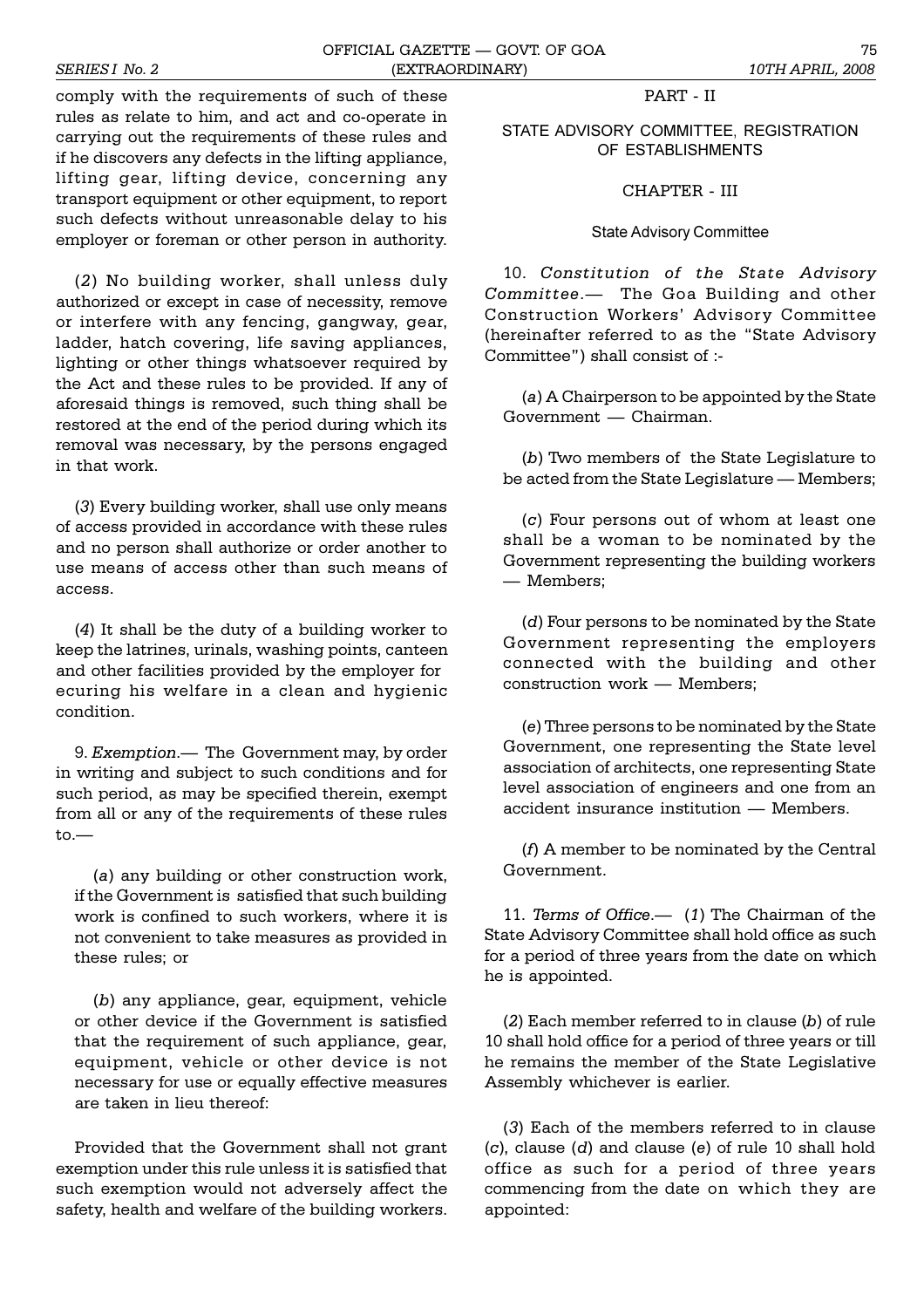Provided that when the successor of any such member is not appointed on or before the expiry of the said period of three years, such member shall, notwithstanding the expiry of the period of his office, continue to hold such office his successor is appointed.

(*4*) If a member is unable to attend a meeting of the Committee, the State Government may, after notice in writing to such member and the Chairperson of the State Advisory Committee, nominate a substitute for such member, after disqualifying the earlier member, to attend the meeting and such substitute member shall have all the rights and privileges of such member in respect of that meeting.

(*5*) The State Advisory Committee shall be reconstituted after every three years.

12. *Resignations.* (1) A member of the State Advisory Committee, not being an ex officio member, may resign his office by a letter in writing addressed to the State Government through Secretary to the Government of Goa, Labour Department with prior information to the Chairperson of the State Advisory Committee.

(*2*) The seat of such member shall fall vacant from the date on which his resignation is accepted by the State Government, or on the expiry of 30 days from the date of receipt of the letter of resignation by the Government whichever is earlier.

13. Cessation of membership.— If any member of the State Advisory Committee, not being an ex officio member, fails to attend three consecutive meetings of such committee, without obtaining the leave of the Chairperson of such committee for such absence, he shall cease to be a member of such committee:

Provided that the State Government may, if it is satisfied that such member was prevented by sufficient cause from attending three consecutive meetings, direct that such cessation shall not take place and on such direction being made, such member shall continue to be a member of such committee.

14. *Disqualifications for membership.* (1) A person shall be disqualified for being a member of the State Advisory Committee.

(*i*) if he is of unsound mind and stands so declared by a competent court;

(*ii*) if he is un-discharged insolvent; or

(*iii*) if he has been convicted of an offence which, in the opinion of the State Government, involves moral turpitude.

(*2*) Where a question arises as to whether a disqualification has been incurred under sub-rule (*1*), the Government shall decide such question.

15. Removal from membership.- The State Government may remove from office any member of the State Advisory Committee, if in its opinion such member has ceased to represent the interest which he purports to represent on such committee:

Provided that no such member shall be removed unless a reasonable opportunity is given to him of making a representation against the proposed action under this rule.

16. *Manner of filling vacancies*. When a vacancy occurs or is likely to occur in the membership of the State Advisory Committee, the Chairperson of such Committee shall submit a report to the State Government and on receipt of such report, the State Government shall take steps to fill the vacancy by making an appointment from amongst the category of persons to which the person vacating membership belonged and the person so appointed shall hold office for the remainder of the term of office of the member in whose place he is appointed.

17. *Staff of the State Advisory Committee*. (*1*) (*i*) The State Government may appoint Chief Inspector as the Member Secretary to the State Advisory Committee and appoint such other staff being in the service of the Government, as it may think necessary, to enable such Committee to carry out its functions.

(*ii*) The remuneration payable to such staff shall be such as may be decided by the Government from time to time.

(*2*) The Secretary of the State Advisory Committee:

(*i*) shall assist the Chairperson in convening meetings of the State Advisory Committee;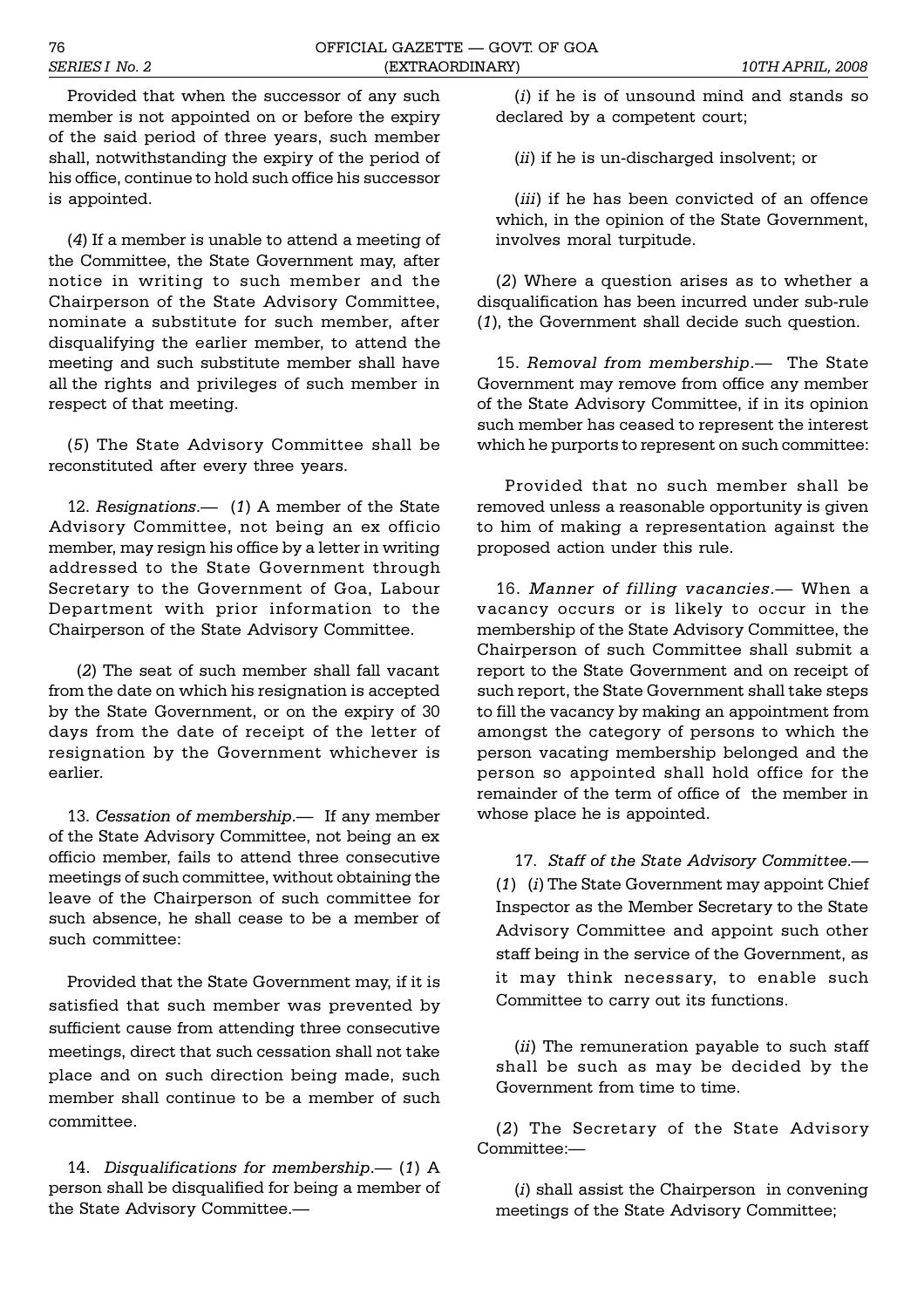(*ii*) may attend the meetings but shall not be entitled to vote at such meetings;

(*iii*) shall keep a record of the minutes of the meetings; and

(*iv*) shall take necessary measures to carry out the decisions taken at the meetings.

18. Allowances of members.— (1) The travelling allowance of an official member of the State Advisory Committee shall be governed by the rules applicable to him for journey performed by him on official duties and shall be paid by the authority paying his salary.

(*2*) The non-official member of the State Advisory Committee shall be paid travelling allowance for attending the meeting of such Committee at such rates as are admissible to a Group "A" Officer of the State Government and daily allowances shall be calculated at the maximum rate admissible to such Group "A" Officer.

19. *Disposal of business of the State Advisory Committee.* (*1*) Every matter with the State Advisory Committee shall be considered at a meeting, or if the Chairperson so directs, by sending the necessary papers to every member for opinion, and the matter shall be disposed off in accordance with the decision of the majority:

 Provided that where there is no opinion of majority on the matter and the members of such Committee are equally divided, the Chairperson of such Committee shall have a second or a casting vote.

*Explanation*. The expression "Chairperson of the State Advisory Committee" for the purpose of this rule shall include the Chairperson of such Committee nominated or chosen under sub-rule (*2*) of rule 20 to preside over such a meeting.

(*2*) No act or proceeding of the State Advisory Committee shall be invalid merely for reasons of any vacancy in or any defect in constitution of the Committee.

20. *Meetings.* (1) The State Advisory Committee shall meet at such places and at such time as may be decided by the Chairperson of such Committee and it shall meet at least once in six months.

(*2*) The Chairperson of such Committee shall preside over every meeting of the Committee in which he is present and in his absence, he may nominate a member of the Committee to preside over such a meeting in his place and in the absence of such nomination by the Chairperson, the members of such Committee present in such meeting may choose from amongst themselves a member to preside over such meeting.

21. *Notice of meetings and list of business*. (*1*) Ordinarily, two weeks notice shall be given to the members of the State Advisory Committee of a proposed meeting:

Provided that the Chairperson of such Committee, if he is satisfied that it is expedient to do so, may give notice of short period for such meeting which shall not be less than three days.

(*2*) No business except the one that is included in the list of business for meeting of such Committee shall be considered of such meeting without the permission of the chairperson of the Committee.

22. *Quorum*. - No business shall be transacted at any meeting of the State Advisory Committee unless at least six members of such Committee are present in that meeting:

Provided that in any meeting of such Committee less than six members are present, the Chairperson of such Committee may adjourn the meeting to another date informing members present and giving notice to the other members that he proposes to dispose of the business at the adjourned meeting whether there is a prescribed quorum or not, and if shall thereupon be lawful for him to dispose of the business at the adjourned meeting irrespective of the number of members attending.

## CHAPTER - IV

## REGISTRATION OF ESTABLISHMENT

23. *Manner of making application for registration of establishment*. (*1*) The application referred to in sub-section (*1*) of section 7 of the Act shall be made in triplicate, in Form - I annexed to these rules to registering officer of the area appointed under section 6 of the Act in which the building or other construction work is to be carried on by the establishment.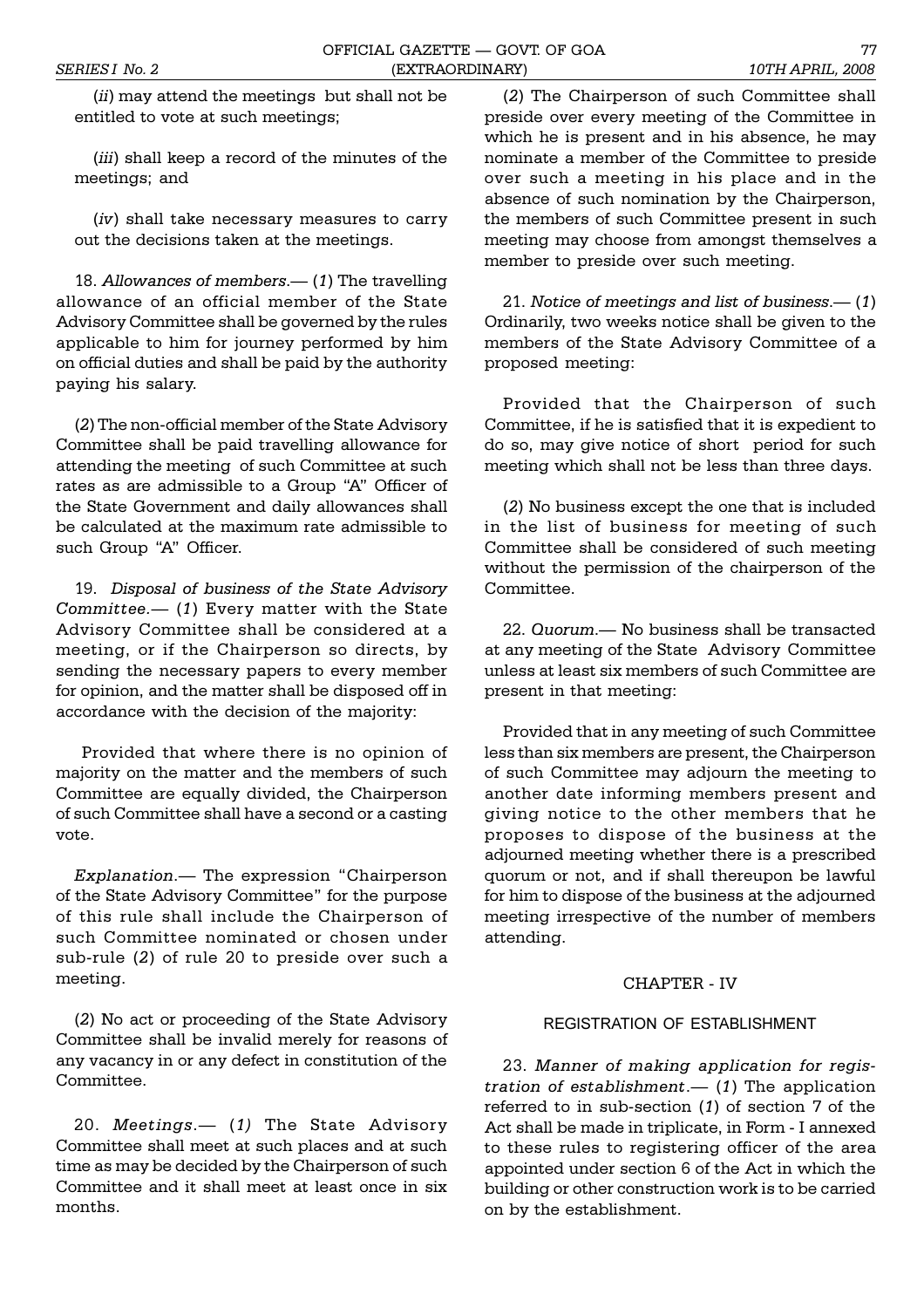(*2*) Every application referred to in sub-rule (*1*) shall be accompanied by a challan showing payment of the fees for the registration of establishment.

 $(3)$  Every application referred to in sub-rule  $(1)$ shall be either personally delivered to the registering officer or sent to him by registered post.

(*4*) On receipt of the application referred to in sub-rule (*1*), the registering officer shall, after noting thereon the date of receipt of the application, grant an acknowledgement to the applicant.

24. *Grant of certificate of registration.* (*1*) The Registering Officer, after receiving application under sub-rule (*1*) of rule 23, shall register the establishment and issue a certificate of registration to the applicant within fifteen days of receipt of application if such applicant has complied with all the requirement as laid down in these rules and has made the application within such period as specified under clause (*a*) and clause (*b*) of sub-section (*1*) of section 7 of the Act. The certificate of registration to be granted by the registering officer shall be in Form-II annexed to these rules.

(*2*) The registering officer shall maintain a register in Form-III annexed to these rules showing the particulars of establishments in relation to which certificates of registration have been issued by him.

(*3*) If, in relation to an establishment, any change occurs in the ownership or management or other particulars specified in the certificate of registration, the employer of the establishment shall intimate the registering officer, within thirty days from the date when such change takes place, the date and particulars of such change, and the reasons thereof.

 25. *Payment of additional fees and amendment of register, etc.* (1) Where on receipt of the intimation under sub-rule (*3*) of rule 24, the registering officer is satisfied that an amount higher than the amount, which has been paid by the employer as fees for the registration of the establishment is payable, he shall require such employer to pay additional sums amount already paid by such employer, would be equal to such higher amount of fees payable for the registration of the establishment.

(*2*) Where, on receipt of the intimation referred to in sub-rule (*3*) of rule 24, the registering officer is satisfied that there has occurred a change in the particulars of the establishment, as entered in the register in Form-III annexed to these rules, he shall amend the said register and record therein the change which has occurred:

Provided that the registering officer shall not carry out any amendment in the register in Form-III annexed to these rules unless the appropriate fees have been deposited by the employer.

26. Conditions of registration. - (1) Every certificate of registration issued under rule 24 shall be subject to the following conditions, namely:

(*a*) the certificate of registration shall be non-transferable;

(*b*) the number of workmen employed as building workers in an establishment shall not, on any day, exceed the maximum number specified in the certificate of registration; and

(*c*) save as provided in these rules, the fees paid for the grant of registration certificate shall be non-refundable.

(*2*) The employer shall intimate the change, if any, in the number of workmen or the conditions of work to the registering officer within fifteen days.

(*3*) The employer shall, before thirty days of the commencement and completion of any building or other construction work, submit a written notice to the Inspector, having jurisdiction in the area where the proposed building or other construction work is to be executed, intimating the actual date of the commencement or, as the case may be, completion of such building or other construction work in Form-IV annexed to these rules.

(*4*) The certificate of registration of an establishment shall be valid only for such building and other construction work carried out by such establishment for which intimation required under sub-rule (*3*) has been given.

(*5*) A copy of the certificate of registration shall be displayed at the conspicuous place at the premises where the building and other construction work is being carried on.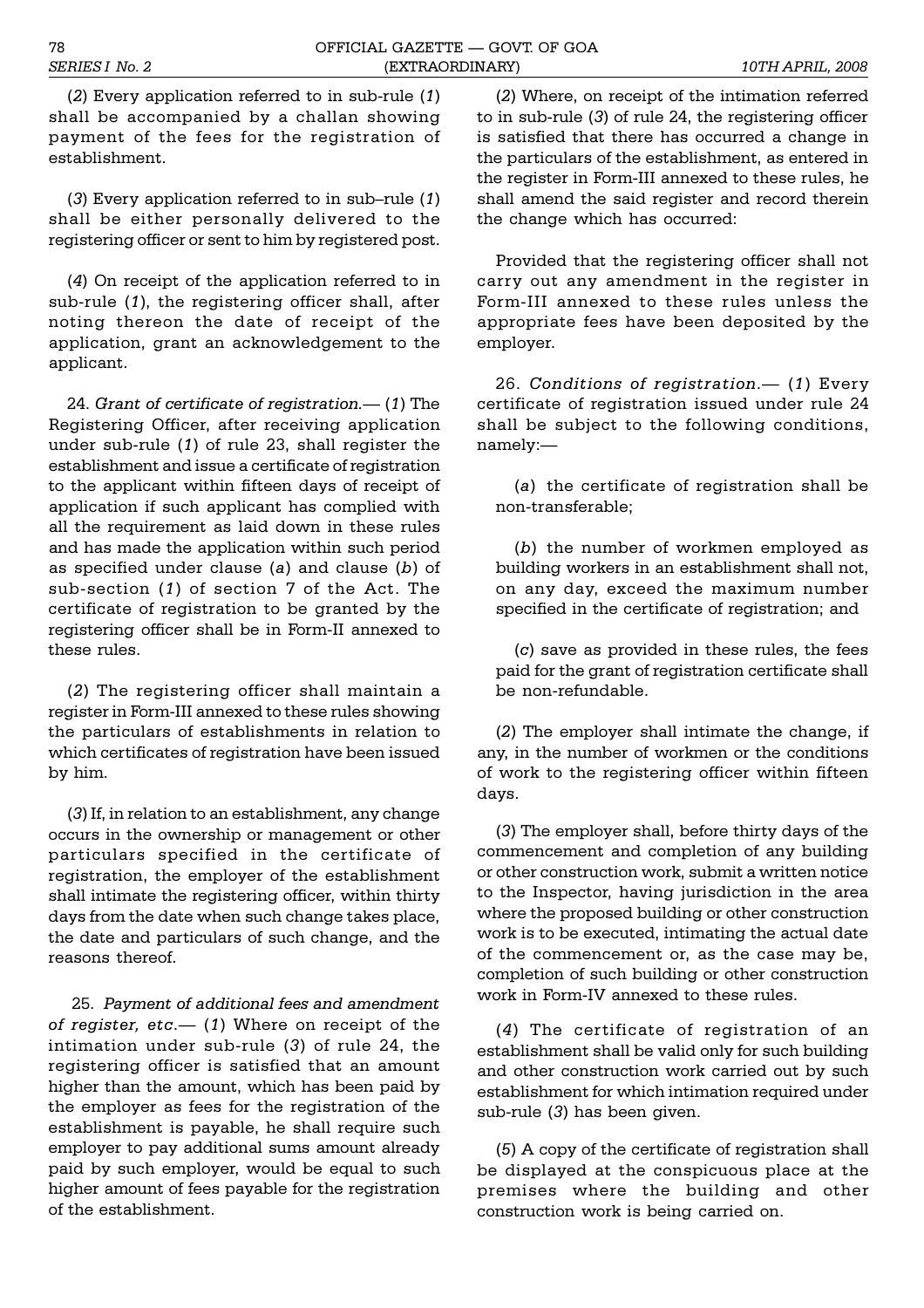27. Fees.— (1) The fees to be paid for the grant of a certificate of registration under rule 24 shall be as specified below, namely:

If the number of workers proposed to be employed as building workers, for a building or other construction work on one day:

(a) Upto 50 - Rs. 500/-.

(*b*) exceeds 50 but does not exceed 100  $-Rs.1000/-$ .

(*c*) exceeds 100 but does not exceed 200  $-Rs. 2000/-$ .

(*d*) exceeds 200 but does not exceed 300  $-Rs. 3000/-$ .

(*e*) exceeds 300 but does not exceed 400  $-Rs. 4000/-$ .

(*f*) exceeds 400 but does not exceed 500  $-Rs. 5000/-.$ 

#### CHAPTER - V

## REGISTRATION OF BUILDING WORKERS AS BENEFICIARIES

28. *Registration of building workers as beneficiaries with the Board.* (*1*) Every building worker who has completed eighteen years of age, but has not completed sixty years of age, and who has engaged in any building or other construction work for not less than ninety days during the preceding twelve months shall be eligible for registration as a beneficiary and to the benefits provided by the Board.

(*2*) An application for registration shall be made in Form No. IV-A hereto the Secretary of the Goa Building and Other Construction Workers' Welfare Board.

(*3*) Every application under sub-rule (*2*) shall be accompanied by necessary documents such as copies of letter of appointment, wage slip or smart card etc. together with registration fees of Rs. 50/- (Rupees fifty only) by Demand Draft in favour of the Secretary of the Goa Building and Other Construction Workers' Welfare Board.

(*4*) If the Secretary of the Board is satisfied that the applicant has compiled with the provisions of the Act and the rules thereunder, he shall register the name of such building workers as a beneficiary enter the name in the register maintained in Form XXVII(A) hereto.

29. *Issue of Identity cards.* (1) After registration every beneficiary shall be given an identity card with his photograph duly affixed thereon containing necessary details of the building or other construction work done by the beneficiary, in Form No. XXXII hereto.

(*2*) Every employer shall enter in the identity card the details of the building or other construction work done by the beneficiary and authenticate the same and return to the beneficiary.

30. *Cessation as a beneficiary*. A building worker who has been registered as a beneficiary under sub-rule (*4*) of rule 28, shall cease to be a beneficiary when he attains the age of sixty years or when he is not engaged in building or other construction work for not less than ninety days in a year, and further which the beneficiary has not paid his contribution for a continuous period of one year he shall also cease to be a beneficiary.

31. *Register of beneficiaries by employer*. Every employer shall maintain a register in Form - XV to be maintained showing the details of employment of beneficiaries employed in the building or other construction work undertaken by him and the same be produced for inspection by the secretary or the authorized officials of the Board on demand.

32. *Contribution of building worker*. A building worker who has registered as a beneficiary under these rules shall until he attains the age of sixty years, contribute to the fund at rates from time to time for different class of building workers.

#### CHAPTER - VI

## APPEALS, COPIES OF ORDERS, PAYMENT OF FEES, ETC.

33. *Filing of appeal before the appellate officer*. (*1*) Every appeal under sub-section (*1*) of section 9 of the Act shall be preferred in the form of a memorandum signed by the aggrieved person or his authorized advocate and presented to the appellate officer in person or sent to him by registered post.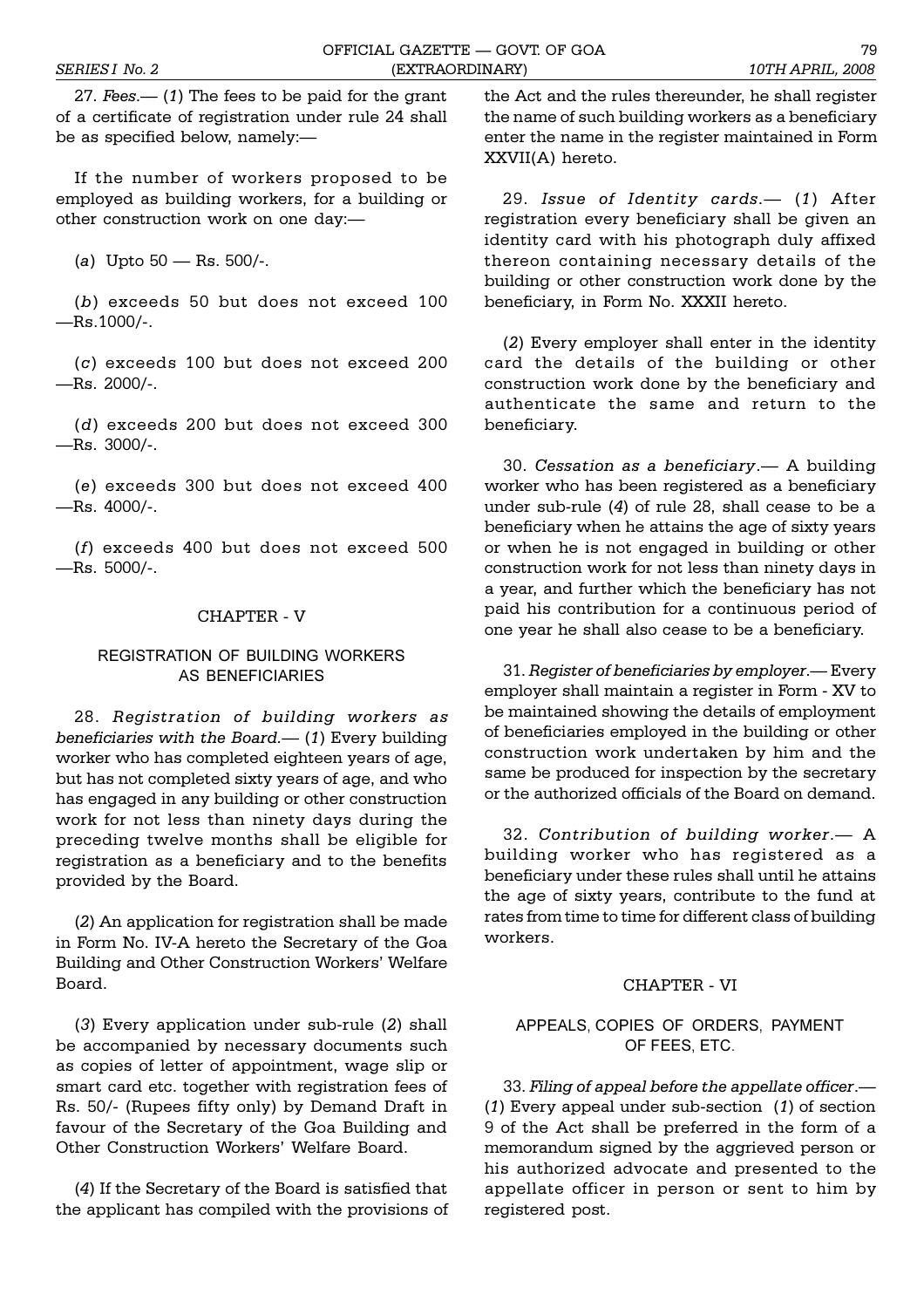(*2*) The memorandum shall be accompanied by a certified copy of the order appealed against and a demand draft for rupees one hundred.

(*3*) The memorandum shall set forth concisely and under distinct heads, the grounds of appeal.

(*4*) Where the memorandum of appeal does not comply with the provisions of sub-rule (*2*) and sub-rule (*3*) above it may be returned to appellant for the purpose of being amended within a time to be fixed by the appellate officer which shall not exceed thirty days from the date on which the order appealed against has been communicated to the appellant.

(*5*) Where the memorandum of appeal is in order, the appellate officer shall admit the appeal, endorse thereon the date of hearing of such appeal, and shall register the appeal in a book to be kept for the purpose called the register of appeals.

(*6*) (*i*) When the appeal has been admitted, under sub-rule (*5*) the appellate officer shall send the notice of the appeal to the registering officer against whose order the appeal has been preferred and the registering officer shall thereupon send the record of the case to the appellate officer.

(*ii*) On receipt of the record, the appellate officer shall send a notice to the appellant to appear before him at such date and time as may be specified in the notice for the hearing of the appeal.

34. Failure to appear on the date of hearing.— If on the date fixed for hearing, the appellant does not appear, the appellate officer may dismiss the appeal for default of appearance of the appellant.

35. *Restoration of appeals*. Where an appeal has been dismissed under rule (*34*), the appellant may apply to the appellate officer for the restoration of the appeal and if the appellate officer is satisfied that the appellant was prevented by sufficient cause from appearing, the appellate officer shall restore the appeal on its original number:

Provided that an application for restoration under this rule shall not be entertained by the appellate officer after thirty days from the date of such dismissal.

36. *Hearing of appeal.* (*1*) If the appellant is present when the appeal is called on for the hearing, the appellate officer shall proceed to hear

the appellant or his authorized advocate and pass on the order on the appeal, either conforming, reversing or varying the order appealed against.

(*2*) The order of the appellate officer shall state the points for determination the decisions thereon and reasons for such decisions.

(*3*) The order shall be communicated to the appellant and copy thereof shall be sent to the registering officer against whose order the appeal has been preferred.

37. *Copy of order of registration officer or order of appeal.* Copy of the order of the registering officer or of the appellate officer may be obtained by the person concerned or a person authorized by him on payment of fees of rupees fifty for each order on making application to the registering officer or the appellate officer, as the case may be, specifying the date and other particulars of the order made by the officer concerned. A copy of the certificate of registration, on loss or mutilation, of such certificate may also be obtained in the like manner and on payment of like fees.

38. Payment of fees.—(1) All amounts of money payable on account of registration, appeal, supply of copies or duplicate copies of certificate of registration shall be paid through a crossed demand draft in favour of the registering officer or appellate officer, as the case may be, payable at the branch of the bank specified by the Government from time to time at the headquarters of the concerned registering officer or appellate officer.

(*2*) The registering officer, as the case may be, on receipt of the demand draft under sub-rule (*1*) shall arrange to deposit the amount in the appropriate account in the Bank specified by the State Government from time to time under the relevant head of account.

## PART - III

## SAFETY AND HEALTH

## CHAPTER - VI

## General Provisions

39. *Excessive noise, vibration, etc*. An employer shall ensure at the construction site of a building or other construction work that adequate measures are taken to protect building workers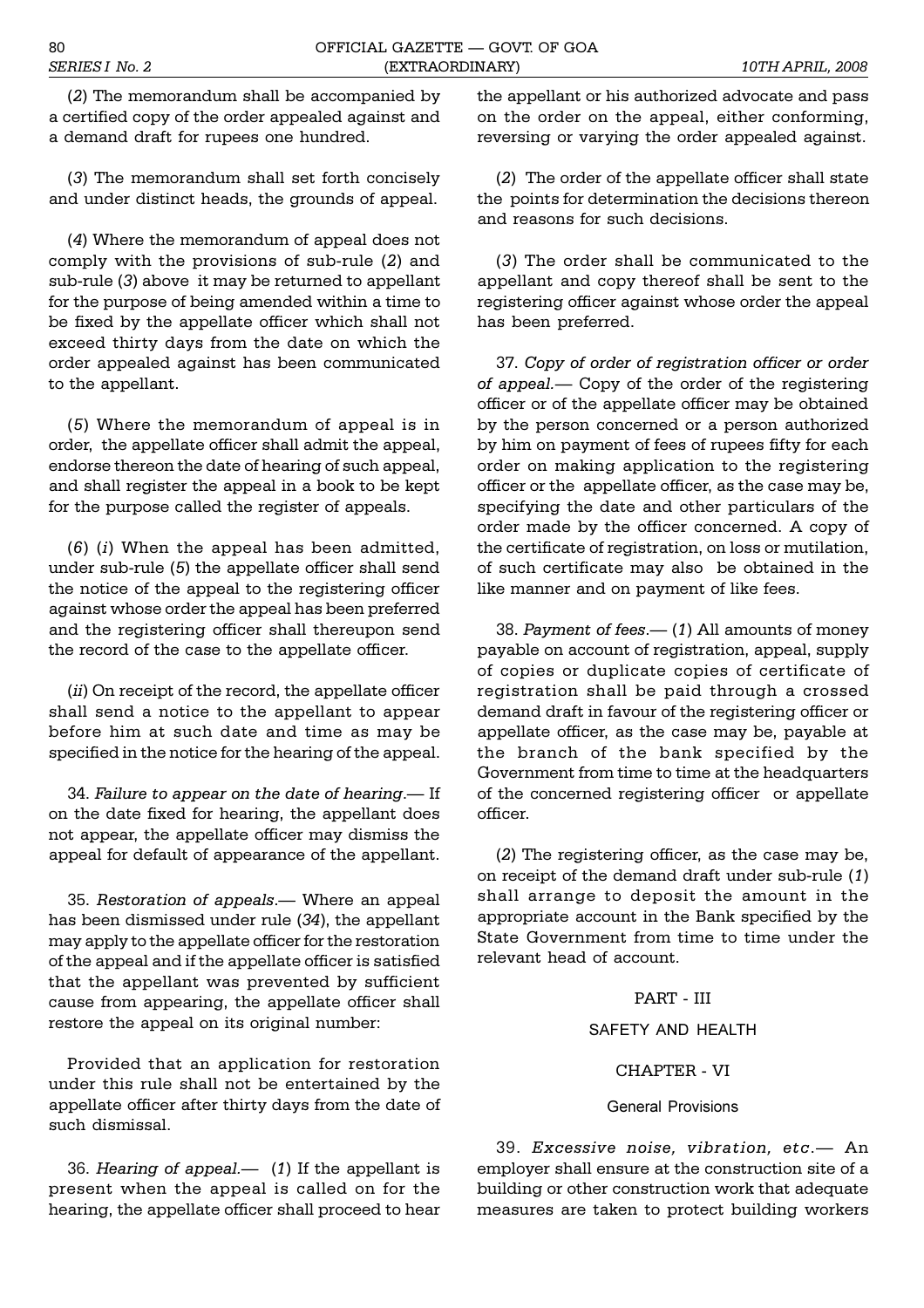against the harmful effects of excessive noise or vibration at such construction site and the noise level in no case exceeds the limits laid down in Schedule - VI annexed to these rules.

40. *Fire protection*. An employer shall ensure at the construction site of a building or other construction work that,

(*a*) such construction site is provided with

(*i*) fire extinguishing equipment sufficient to extinguish any probable fire at such construction site;

(*ii*) an adequate water supply at ample pressure as per national standards;

(*iii*) number of trained persons required to operate the fire extinguishing equipment provided under sub-clause *(i*);

(*b*) fire extinguishing equipment provided under sub-clause (*i*) of clause (*a*) is properly maintained and inspected at regular intervals of not less than once in a year by the responsible person and a record of such inspections is maintained;

(*c*) in case of every launch or boat or other craft used for transport of building workers and the cabin of every lifting appliance including mobile crane, adequate number of portable fire- -extinguishing equipment of suitable type shall be provided at each of such launch or boat or craft or lifting appliance.

41. *Emergency action plans*. An employer shall ensure at a construction site of a building or other construction work that in case more than five hundred building workers are employed at such construction site emergency action plan to handle the emergencies like

(*a*) fire and explosion,

(*b*) collapse of lifting appliances and transport equipment,

(*c*) collapse of building, sheds or structures, etc.,

(*d*) gas leakage or spillage of dangerous goods or chemicals,

(*e*) drowning of building workers, sinking of vessels, and

(*f*) landslides getting building worker buried, floods, storms and other natural calamities, is prepared and submitted for the approval of Chief Inspector of Building and Other Construction.

42. *Fencing of motors etc.* An employer should ensure at a construction site of a building or other construction work that

(*a*) all motors, cogwheels, chains and friction gearing, flywheels, shafting, dangerous and moving parts of machinery (whether or not driven by a mechanical power) and steam pipes are securely fenced or lagged;

(*b*) the fencing of dangerous parts of machinery is not removed while such machinery is in motion or in use;

(*c*) no part of any machinery which is in motion and which is not securely fenced is examined, lubricated, adjusted or repaired except by a person skilled for such examination, lubrication, adjustment or repairs;

(*d*) machine parts are cleaned when such a machine is stopped;

(*e*) when a machine is stopped for servicing or repairs, adequate measures are taken to ensure that such machine does not restart inadvertently.

43. *Lifting and carrying of excessive weight*. An employer shall ensure at a construction site of a building or other construction work that:

(*a*) no building worker lifts by hand or carries overhead or over his back or shoulders any material, article, tool or appliances exceeding in weight the maximum limits set out in the following table:

TABLE

| PERSON                                                                             | MAXIMUM WEIGHT LOAD                                    |
|------------------------------------------------------------------------------------|--------------------------------------------------------|
| $A \text{dult}$ — man<br>Adult — woman<br>Adolescent — male<br>Adolescent — female | 55 kg<br>30 <sub>kg</sub><br>30 <sub>kg</sub><br>20 kg |
|                                                                                    |                                                        |

unless aided by any other building worker or a mechanical device.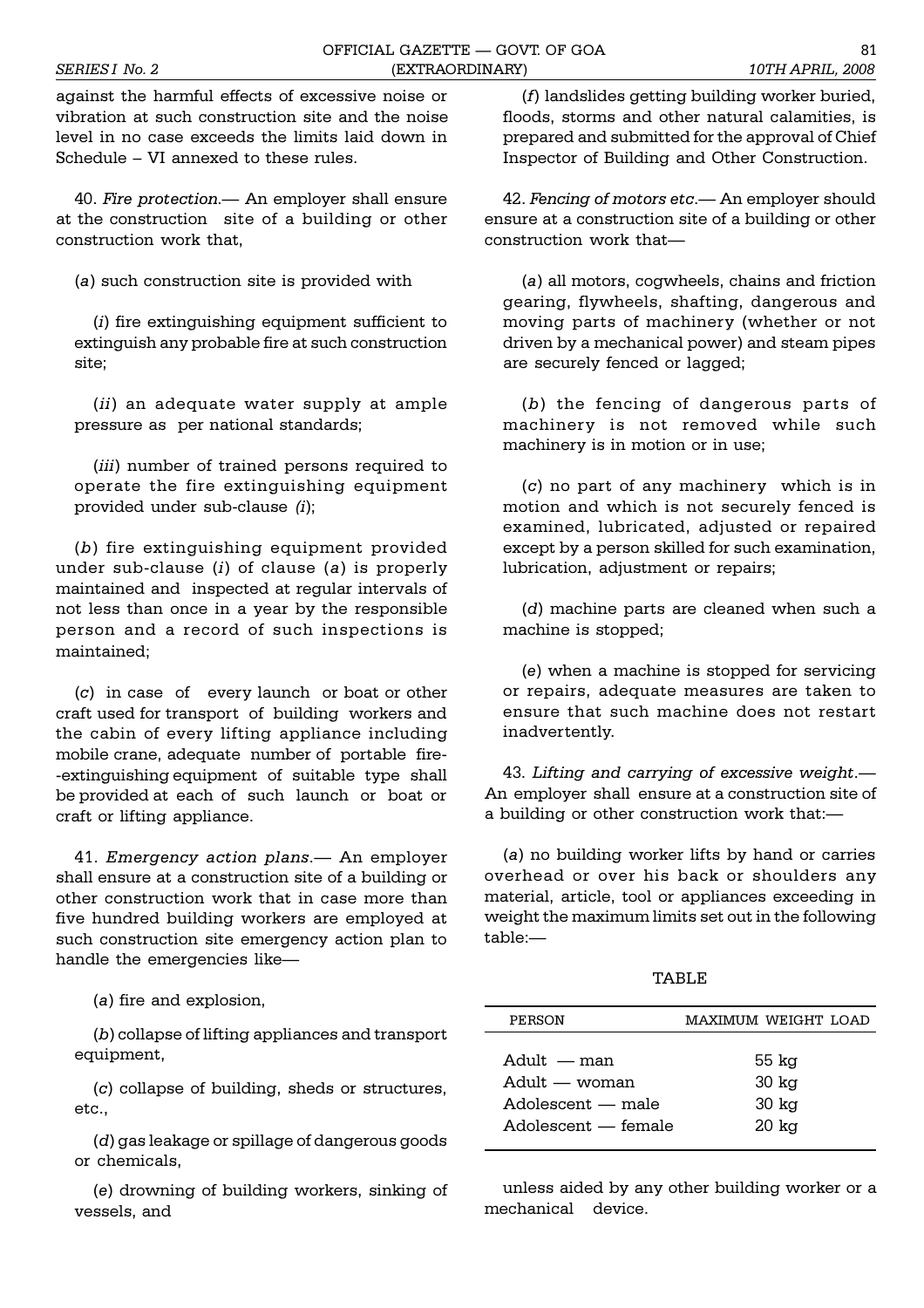(*b*) no building worker aided by other building workers, lift by hand or carry overhead or over their back or shoulders, any material, article tool or appliance exceeding in weight the sum total of maximum limits set out for each building worker separately under clause (*a*), unless aided by a mechanical device.

44. *Health and safety policy.* (1) (a) Every establishment employing 50 or more building workers shall prepare a written statement of policy in respect of safety and health of building workers and submit the same for the approval of the Chief Inspector of Inspection of Building and Other Construction work.

(*b*) the policy referred to in clause (*a*) shall contain the following, namely:

(*i*) the intentions and commitments of the establishments regarding health, safety and environmental protection of building workers;

(*ii*) organizational arrangements made to carry out the policy referred to in clause (*a*) specifying the responsibility at different levels of hierarchy;

(*iii*) responsibilities of the principal employer, contractor, sub-contractor transporter or other agencies involved in the building or other construction work;

(*iv*) techniques and methods for assessment of risks to safety, health and environmental and remedial measures therefore;

(*v*) arrangement for training of building workers, trainers, supervisors or other persons engaged in the construction work;

(*vi*) other arrangements for making the policy referred to in clause (*a*), effective;

(*c*) the intention and commitment referred to in sub-clause (*i*) of clause (*b*) shall be taken into account in making decisions relating to plant, machinery, equipment, materials and placement of building workers.

(*2*) A copy of the policy referred to in clause (*a*) of sub- rule (*1*), signed by an authorized signatory shall be sent to the Registering Authority.

(*3*) The establishment shall revise the policy referred to in clause (*a*) of sub-rule (*1*) as often as necessary under thefollowing circumstances, namely:

(*i*) whenever any expansion or modification having implication on safety and health of the building workers is made in such building or other construction work; or

(*ii*) whenever any new building or other construction work, substances, articles or techniques are introduced having implication on health and safety of building workers.

(*4*) A copy of the policy referred to in sub-clause (*a*) of sub-rule (*1*) shall be displayed at the conspicuous places in Hindi, English and a local language understood by the majority of building workers at a construction site.

45. *Dangerous and harmful environment*. An employer shall ensure at a construction site of a building or other construction work that,

(*a*) When an internal combustion engine exhausts into a confined space or excavation or tunnel or any other work place where neither natural ventilation or artificial ventilation system is adequate to keep the carbon monoxide content of the atmosphere below fifty parts per million, adequate and suitable measures are taken at such work place in order to avoid exposure of building workers to health hazards,

(*b*) no building worker is allowed to enter any confined space or tank or trench or excavation wherein there is given-off any dust, fumes or other impurities of such nature and to such extent as is likely to be injurious or offensive to the building worker or in which explosives, poisonous, noxious or gaseous material or other harmful articles have been carried or stored or in which dry ice has been used as a refrigerant, or which has been fumigated or in which there is a possibility of oxygen deficiency, unless all practical steps have been taken to remove such dust, fumes or other impurities and dangers which may be present and to prevent any further ingress thereof, and such work place or tank or trench or excavation is certified by the responsible person to be safe and fit for the entry of such building workers.

46. Overhead protection.— (1) The employer shall ensure at the building or other construction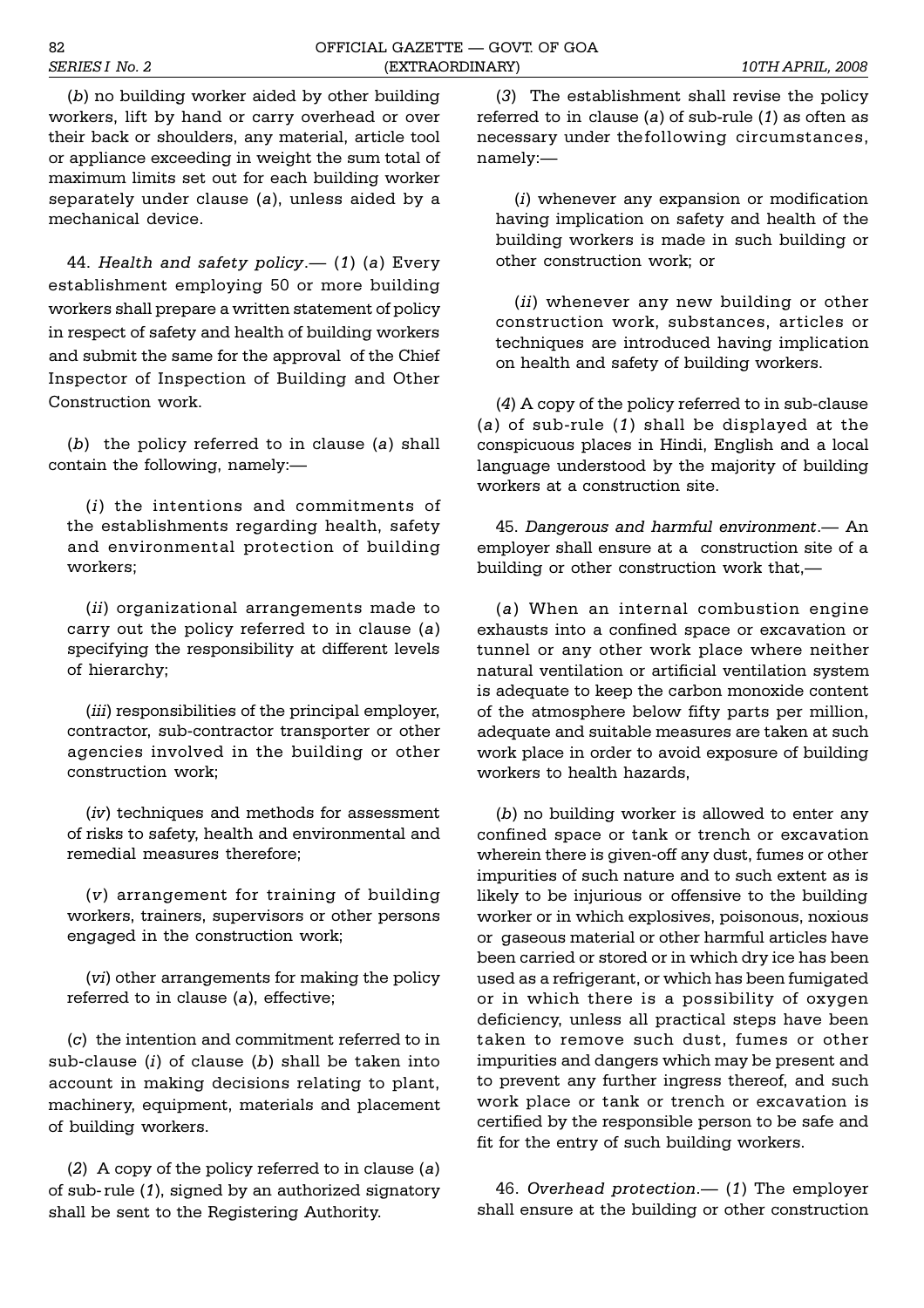work that overhead protection is erected along the periphery of every building under construction which shall be of fifteen metres or more in height when completed.

(*2*) Overhead protection referred to in sub-rule (*1*) shall not be less than two meters wide and shall be erected at a height not more than five meters wide and shall be erected at a height not more than five meters above the base of the building and the outer edge of such overhead protection shall be one and half meters higher than the inner edge thereof or shall be erected at an angle of not more than twenty degrees to its horizontal sloping into the building.

(*3*) The employer shall ensure at the building and other construction work that any area exposed to risk of falling material, articles or objects is roped off or cordoned off or otherwise suitably guarded from inadvertent entry of persons other than building workers at work in such area.

47. *Slipping, tripping, cutting, drowning and falling hazards*. (*1*) All passageways, platforms and other places of construction work at the building or other construction work shall be kept by the employer free from accumulation of dust, debris or similar material and from other obstructions that may cause tripping.

(*2*) Any sharp projection or protruding nails or similar projections which may cause any cutting hazard to a building worker at the building or other construction work shall be removed or otherwise made safe by taking suitable measures by the employer.

(*3*) No employer shall allow any building worker at building or other construction work to use the passageway, or a scaffold, platform or any other elevated working surface which is in a slippery and dangerous condition and shall ensure that water, grease, oil or other similar substances which may cause the surface slippery, be removed or sanded, saw dusted or covered with suitable material to make it safe from slipping hazard at a building or other construction work.

(*4*) Whenever building workers at a building or other construction work are exposed to the hazard of falling into water, they shall be provided by the employer with adequate equipment for saving themselves from drowning and rescuing from such hazard and if the Chief Inspector considers necessary, well-equipped boat or launch manned with trained personnel shall be provided by the employer at a site of such work.

(*5*) Every open side or opening into which a building worker, vehicle or lifting appliance or other equipments may fall at a building or other construction work shall be covered or guarded suitably by the employer to prevent such fall except where free access is necessary by reasons of the nature of the work.

(*6*) Wherever building workers at a building or other construction work are exposed to the hazards of falling from height while employed on such work, they shall be provided by the employer with adequate equipment or means for saving them from such hazards. Such equipments or means shall be in accordance with the national standards.

(*7*) Wherever there is a possibility of falling of any material, equipment or building worker at a construction site relating to a building or other construction work, adequate and suitable safety net shall be provided by employer in accordance with the national standards.

48. *Dust, gases, fumes, etc.* An employer shall prevent concentration of dust, gases or fumes by providing suitable means to control their concentration within the permissible limit so that they may not cause injury or pose health hazard to a building worker at a building or other construction work.

49. *Corrosive substances*. The employer shall ensure that corrosive substances, including alkalis and acids, shall be stored and used by a person dealing with such substances at a building or other construction work in such a manner that it does not endanger the building worker and suitable protective equipment shall be provided by the employer to a building worker during handling or use of such substances at a building or other construction work and in case of spillage of such substances on the building workers, immediate remedial measures shall be taken by the employer.

50. *Eye protection*. Suitable personal protective equipment for the protection of eyes shall be provided by an employer and used by the building worker engaged in operations like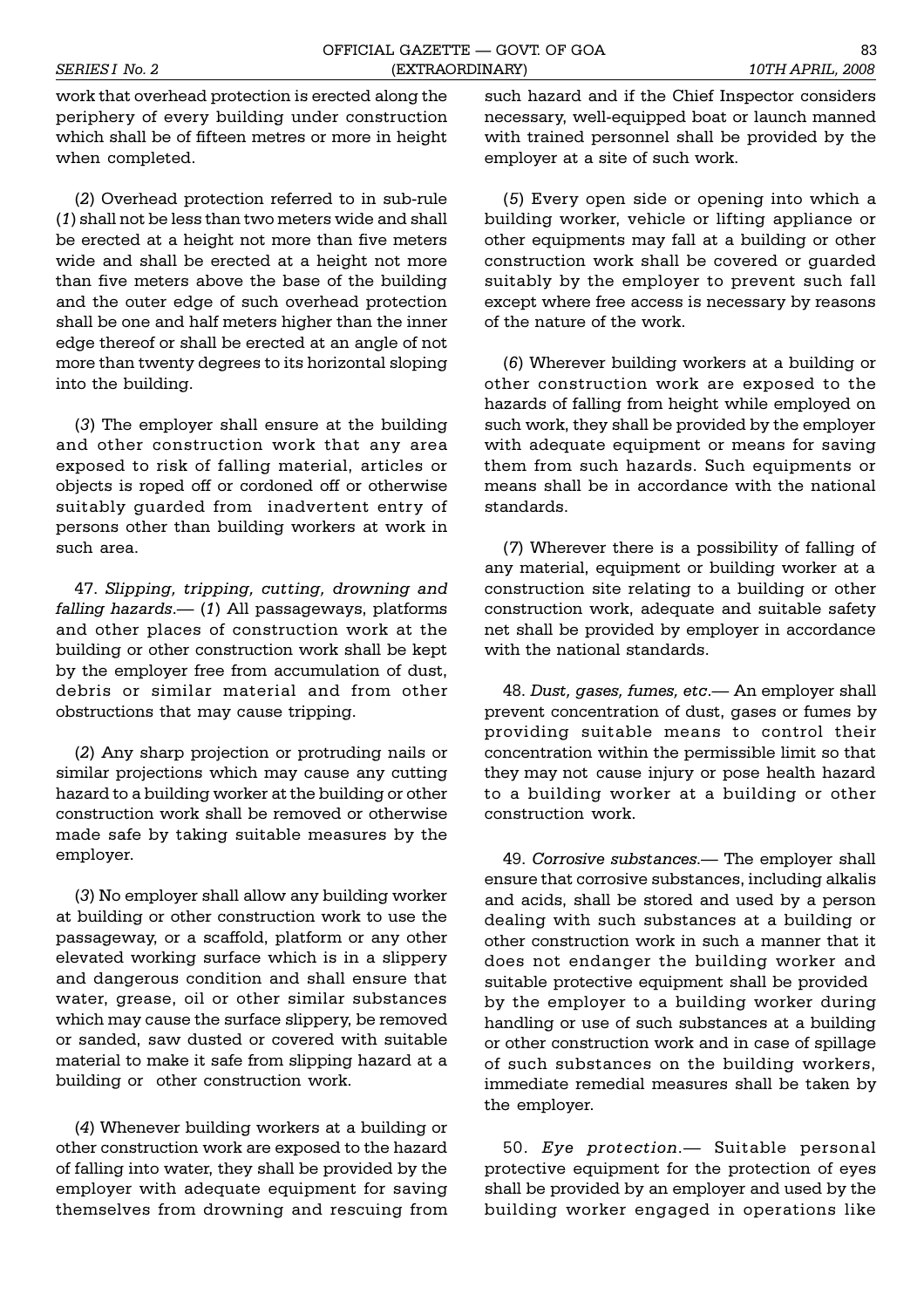welding, cutting, chipping, grinding or similar operations which may cause hazard to his eyes at a building or other construction work.

51. *Head protection and other protective apparel*. (*1*) Every building worker required to pass through or work within the areas at building or other construction work where there is hazard of his being struck by falling objects or materials, shall be provided by the employer with safety helmets of type and tested in accordance with the national standards.

(*2*) Every building worker required to work in water or in wet concrete or in other similar work at a building or other construction work, shall be provided with suitable water-proof boots by the employer.

(*3*) Every building worker required to work in rain or in similar wet condition at building or other construction work, shall be provided with waterproof coat with hat by the employer.

(*4*) Every building worker required to use or handle alkalies, acid or other similar corrosive substances at a building or other construction work shall be provided with appropriate protective equipment by an employer, in accordance with the national standards.

(*5*) Every building worker engaged in handling sharp objects or materials at a building or other construction work, which may cause hand injury, shall be provided with suitable hand gloves by the employer, in accordance with the national standards.

52. *Electrical hazards.* (*1*) Before commencement of any building or other construction work, the employer shall take adequate measures to prevent any worker from coming into physical contact with any electrical equipment or apparatus, machines or live electrical circuit which may cause electrical hazard during the course of his employment at a building or other construction work.

(*2*) The employer shall display and maintain suitable warning signs at conspicuous places at a building or other construction work in Hindi, English and in a local language understood by the majority of the building workers.

(*3*) In workplaces at a building or other construction work where the exact location of underground electric power line is not known, the building workers using jack hammers, crow bars or other hand-tools which may come in contact with a live electrical line, shall be provided by the employer with insulated protective gloves and footwear of the type in accordance with the national standards.

(*4*) The employer shall ensure that, as far as practicable, no wiring, which may come in contact with water or which may be mechanically damaged, is left on ground or floor at a building or other construction work.

(*5*) The employer shall ensure that all electrical appliances and current carrying equipment used at a building or other construction work are made of sound material and are properly and adequately earthed.

(*6*) The employer shall ensure that all temporary electrical installations at a building or other construction work are provided with earthleakage circuit breakers.

(*7*) The employer shall ensure that all electrical installations at a building or other construction work comply with the requirements of any law for the time being in force.

53. *Vehicular Traffic.* (1) Whenever any building or other construction work is being carried on, or is located in close proximity to a road or any other place where any vehicular traffic may cause danger to building workers, the employer shall ensure that such building or other construction work is barricaded and suitable warning signs and lights displayed or erected to prevent such danger and if necessary, he may make a request in writing to the concerned authorities to control such traffic.

(*2*) The employer shall ensure that all vehicles used at construction site of a building or other construction work comply with the requirements of the Motor Vehicle Act, 1988 (Act No.59 of 1988) and the rules made thereunder.

(*3*) The employer shall ensure that a driver of a vehicle of any class or description operating at a construction site of a building or other construction work holds a valid driving license under the Motor Vehicle Act, 1988 (Act No.59 of 1988).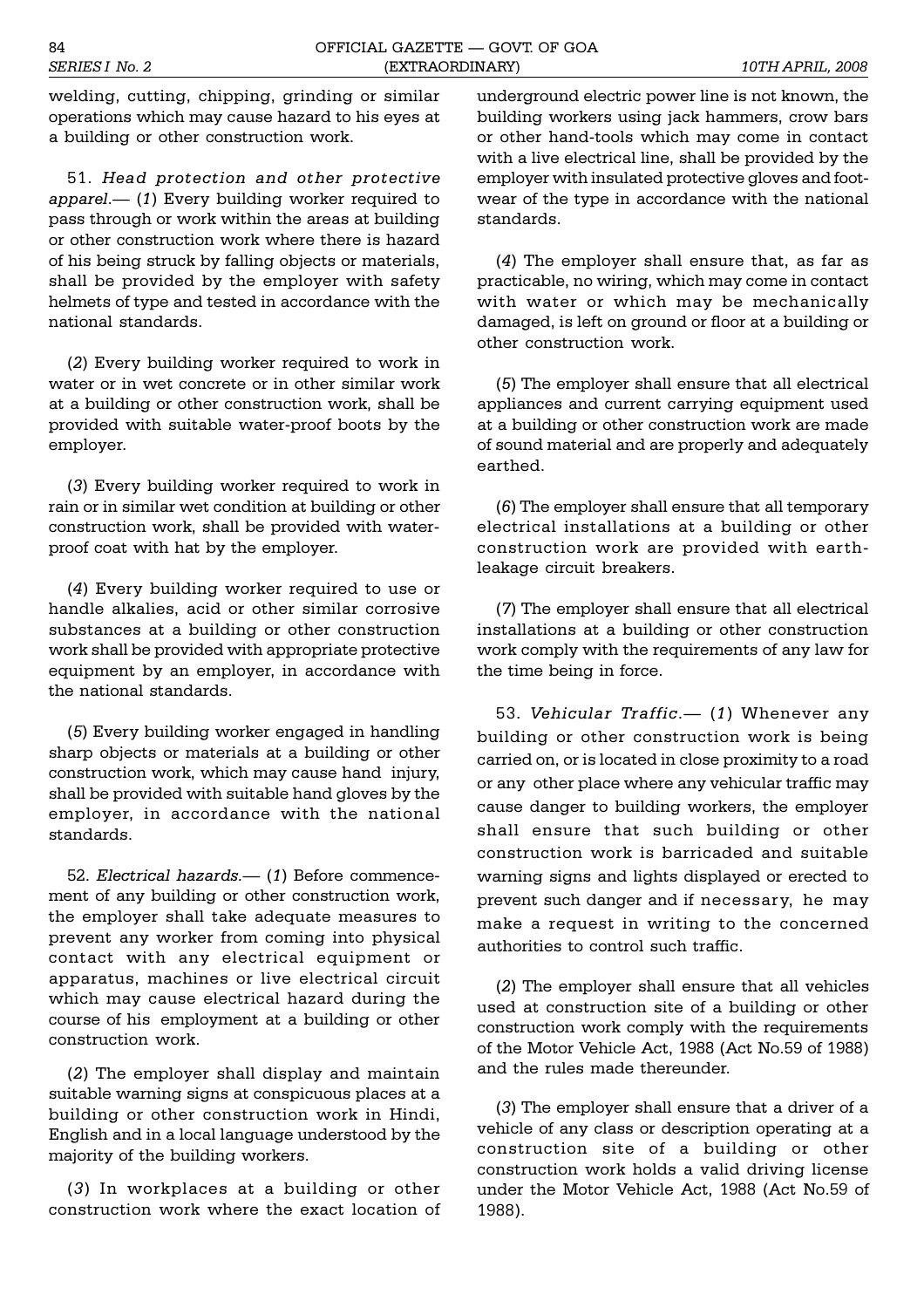54. *Stability of structures*. The employer shall ensure that no wall, chimney or other structure or part of a structure is left unguarded in such condition that it may fall, collapse or weaken due to wind pressure, vibration or due to any other reason at a site of a building or other construction work.

55. *Illumination of passageways, etc*. The employer shall ensure that illumination sufficient for maintaining safe working conditions at a site of a building or other construction work is provided where building workers are required to work or pass and for passageways, stairways and landing, such illumination is not less than that provided in the relevant national standards.

56. *Stacking of materials*. The employer shall ensure, at a construction site of a building or other construction work that

(*a*) all building materials are stored or stacked in a safe and orderly manner to avoid obstruction of any passageway or place of work;

(*b*) material piles are stored or stacked in such a manner as to ensure stability;

(*c*) material or equipment is not stored upon any floor or platform in such quantity as to exceed its safe carrying capacity;

(*d*) material or equipment is not stored or placed so close to any edge of a floor or platform as to endanger the safety of persons below or working in the vicinity.

57. *Disposal of debris*.— The employer shall ensure at a construction site of a building or other construction work that

(*a*) debris are handled and disposed of by a method which does not cause danger to the safety of a person;

(*b*) debris are not allowed to accumulate so as to constitute a hazard;

(*c*) debris are kept sufficiently moist to bring down the dust within the permissible limit;

(*d*) debris are not thrown inside or outside from any height of the building or other construction work;

(*e*) on completion of work, left over building material, article or other substance or debris are disposed off as soon as possible to avoid any hazard to any traffic or person.

58. *Numbering and marking of floors*. The employer shall ensure that each floor or level of a building or other construction work is appropriately numbered or marked at the landing of such floor or level.

59. *Use of safety helmets and shoes*. The employer shall ensure that all persons who are performing any work or services at a building or other construction work, wear safety shoes and helmets conforming to the national standards.

## CHAPTER - VIII

## LIFTING APPLIANCES AND GEAR

60. *Construction and maintenance of lifting appliances*. The employer shall ensure at a construction site of a building or other construction works that:

(*a*) all lifting appliances, including their parts and working gear, whether fixed or movable and any plant or gear used in anchoring or fixing of such appliances are

 (*i*) of sound construction, sound material and of adequate strength to serve the purpose for which these are to be used and all such appliances shall be free from patent defects, and

(*ii*) maintained in good repair and working condition;

(*b*) (*i*) every drum or pulley around which the rope of any lifting appliance is carried, is of adequate diameter and sound construction in relation to such rope;

(*ii*) any rope which terminates at the winding drum of a lifting appliance is securely attached to such drum and at least three dead turns of such rope remain on such drum in every operating position of such lifting appliance.

(*iii*) the flange of the drum projects twice the rope diameter beyond the last layer of such rope and if such projection is not available, other measures like anti-slackness guards shall be provided to prevent such rope from coming off such drum;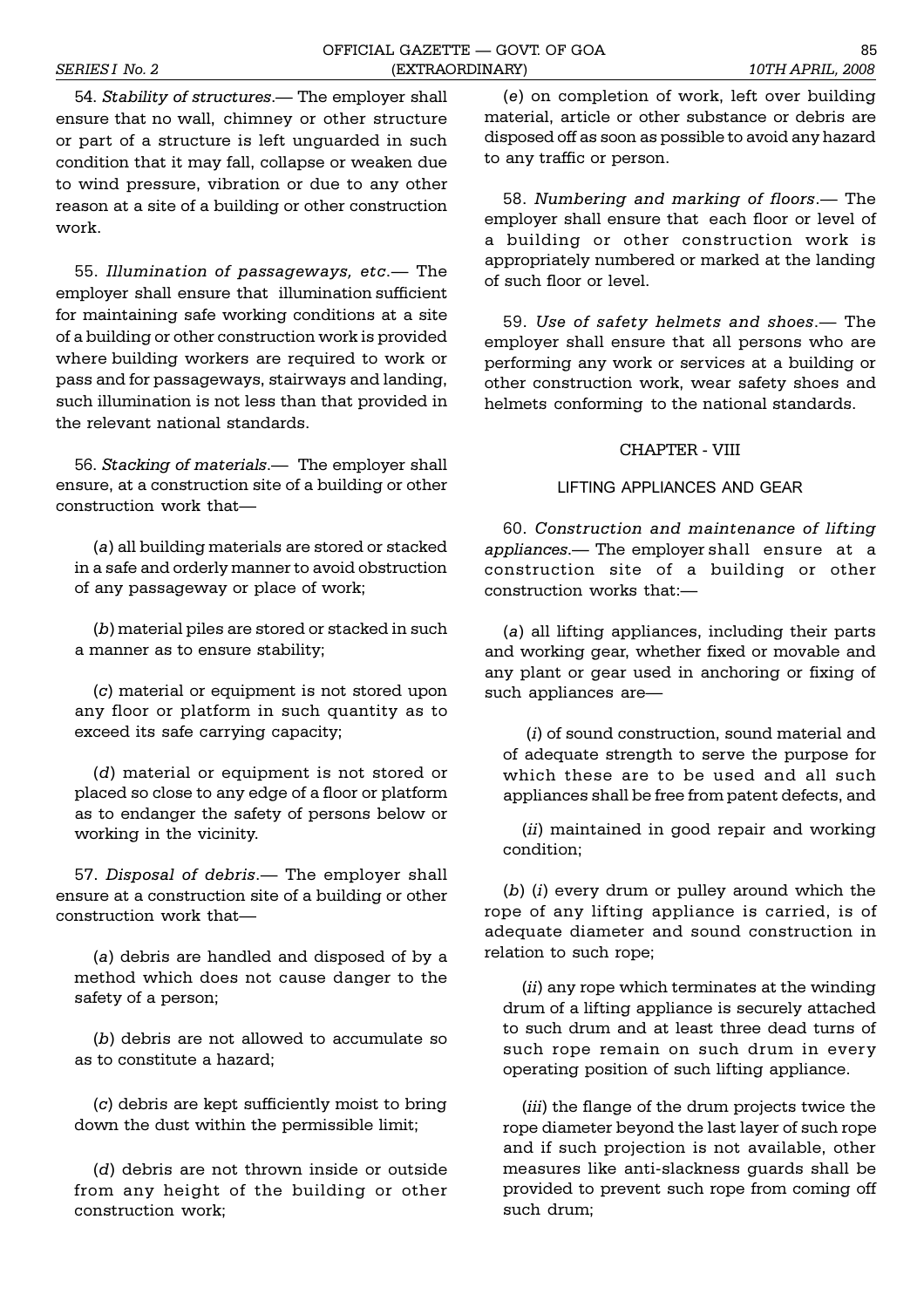(*c*) Every lifting appliance is provided with adequate and efficient brakes which

(*i*) are capable of preventing fall of a suspended load (including any test load) and of effectively controlling such load while it is being lowered;

(*ii*) act without shock;

(*iii*) have shoes that can be easily removed for running; and

(*iv*) are provided with simple and easily accessible means of adjustment:

Provided that nothing contained in this clause shall apply to steam winch, which can be operated as safety as with brakes as provided in accordance with this clause,

(*d*) Controls of every lifting appliance

(*i*) are so situated that the driver of such appliance at his stand or seat has ample room for operating and has an unrestricted view of building or other construction work, as far as practicable, and that he remains clear of his load and ropes, and that no load passes over him;

(*ii*) are positioned with due regard to ergonometric considerations for proper operation of such appliance;

(*iii*) are so located that the driver of such appliance remains above the height of the heel block during the whole operation of such appliance;

(*iv*) have upon them or adjacent to them clear marking to indicate their purpose and mode of operations;

(*v*) are provided where necessary, with a suitable looking device to prevent accidental movement or displacement;

(*vi*) move as far as practicable, in the direction of the resultant load movement; and

(*vii*) wherever automatic brakes are provided, automatically come to the neutral position in case of power failure.

61. *Test and periodical examination of lifting appliances*. The employer shall ensure at construction site of a building or other construction work that,

(*a*) all lifting appliances including all parts and gears thereof, whether fixed or movable, are tested and examined by a competent person before being taken into use for the first time or after it has undergone any alteration or repairs liable to affect its strength or stability or after erection on a construction site and also once at least in every five years, in the manner specified in Schedule I annexed to these rules;

(*b*) all lifting appliances are thoroughly examined by a competent person once at least in every twelve months and where the competent person making such examination forms the opinion that the lifting appliance cannot continue to function safely, he shall forthwith give notice in writing of his opinion to the owner of the lifting appliance;

*Explanation*. For the purpose of this rule, thorough examination means a visual examination, supplemented, if necessary, by other means such as hammer test, carried out as carefully as the conditions permit, in order to arrive at a reliable conclusion as to the safety of the parts examined; and if necessary, for such examination, parts of the lifting appliance and gear, shall be dismantled.

62. *Automatic safe load indicators*. (*a*) The employer shall ensure at a construction site of a building or other construction work that.

(*i*) every crane, it so constructed that the safe working load may be varied by raising or lowering of the jib or otherwise, is attached with an automatic indicator of safe working loads which gives a warning to the operator wherever the load exceeds the safe working load;

(*ii*) cut-out is provided which automatically arrests the movement of the lifting parts of every crane if the load exceeds the safe working load, wherever possible;

(*b*) the provisions of the sub-clause (*i*) of clause (*a*) apply, except where it is not possible to install an automatic safe load indicator, in which case, provision of a table showing the safe working loads at the corresponding inclinations or radii of the jib on the crane shall be considered sufficient.

63. *Installation*. (*a*) The employer shall ensure at a construction site of a building or other construction work that.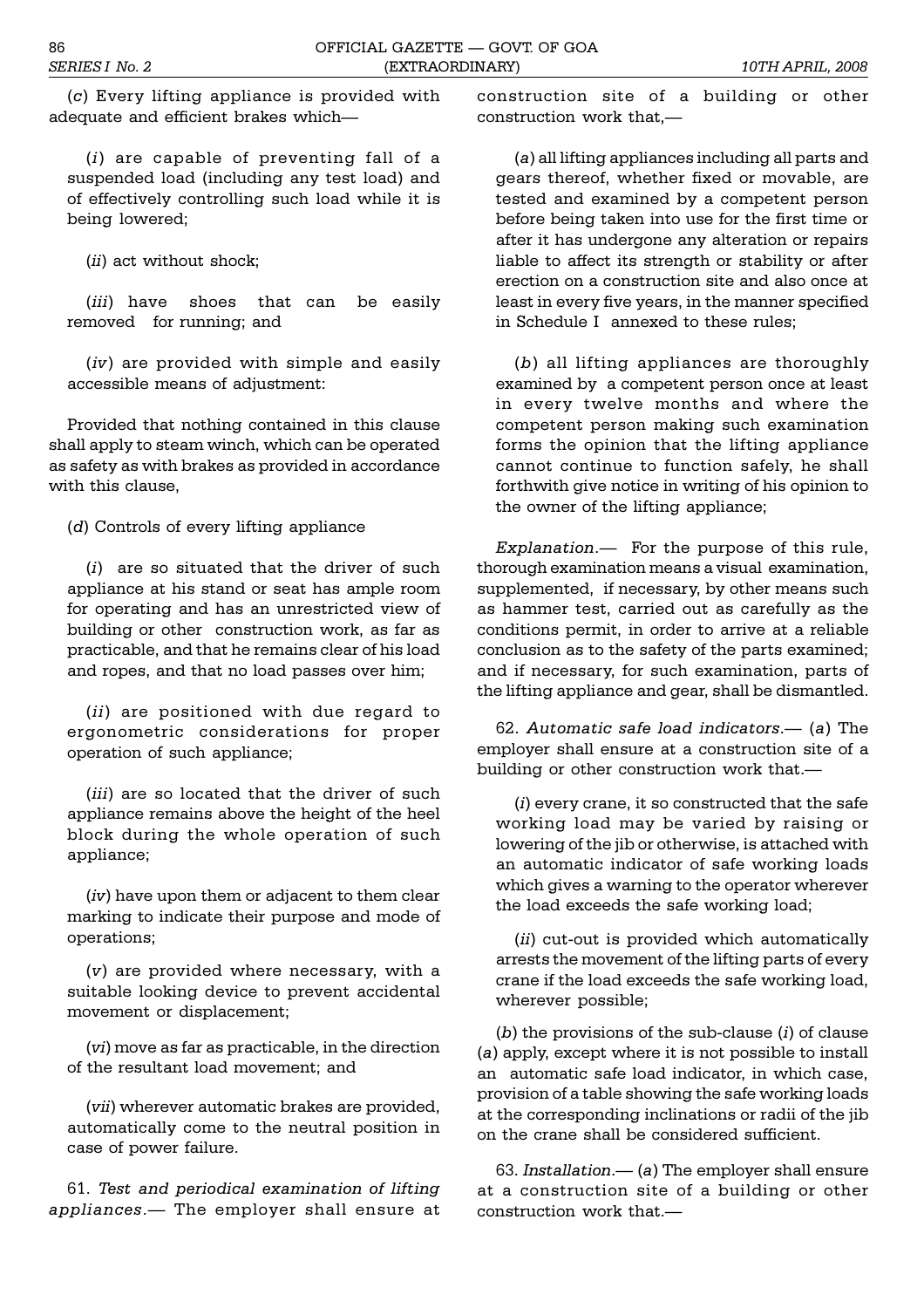(*a*) fixed lifting appliances are installed-

(*i*) by a competent person;

(*ii*) in a manner that such appliances cannot be displaced by the load, vibration or other influences;

(*iii*) in a manner that the operator of such appliances is not exposed to danger from loads, ropes or drums; and

(*iv*) in a manner that the operator can either see over the zone of operation or communicate with all loading and unloading points by signal, or other communication system;

(*b*) adequate clearance is provided between parts or loads of lifting appliances, and

(*i*) the fixed objects such as wall and posts; or

(*ii*) electrical conductors;

(*c*) the lifting appliances, when exposed to wind loading are given sufficient additional strength, stability and rigidity to withstand such loading safety;

(*d*) no structural alterations or repairs are made on any part of the lifting appliances that affect the safety of such appliances without obtaining the opinion of the competent person to this effect.

64. *Winches*. The employer shall ensure at a construction site of a building or other construction work that.

(*a*) (*i*) winches are not used if control levers operate with excessive friction or play;

(*ii*) double gear winches are not used unless a positive means of locking the gear shift is provided;

(*iii*) there is no load other than the fall and the hook assembly on the winch while changing gears on a two gear winch;

(*iv*) adequate protection is provided to winch operator against abnormal weather;

(*v*) temporary seats or shelters for winch operators which may pose hazard to the winch operator or any other building workers are not allowed to be used;

(*vi*) control levers are secured in the natural position and, whenever possible, the power is shut off whenever winches are left unattended.

(*b*) in use of every steam winch-

(*i*) measures are taken to prevent escaping steam from obscuring any part of the construction site or other workplace or from otherwise hindering or injuring any building worker;

(*ii*) extension control levers which tend to fall of their own weight are counter balanced;

(*iii*) winch operators are not permitted to use the winch control extension levers except for short handles on wheel type controls and that such levers are of adequate strength, secure and fastened with metal connections at the fulcrum and at the permanent control lever;

(*c*) in use of every electric winch, a building or other construction worker is not permitted to transfer, alter or adjust electric control circuits in case of any defect in such winch;

(*d*) electric winches are not used for building work where

(*i*) the electro-magnetic brake is unable to hold the load; or

(*ii*) one or more control points, either hoisting or lowering, are not operating properly.

65. *Buckets*. The employer shall ensure at a construction site of a building or other construction work that tip-up buckets are equipped with a device that effectively prevents accidental tipping.

66. *Identification and marking of safe load*. The employer shall ensure at a construction site of a building or other construction work that

(*a*) every lifting appliance and loose gear is clearly marked for the safe working load and identification by stamping or other suitable means;

(*b*) (*i*) every derrick (other than derrick crane) is clearly marked for its safe working load when such derrick is used either in single purchase with a lower block or in union purchaser in all possible block positions;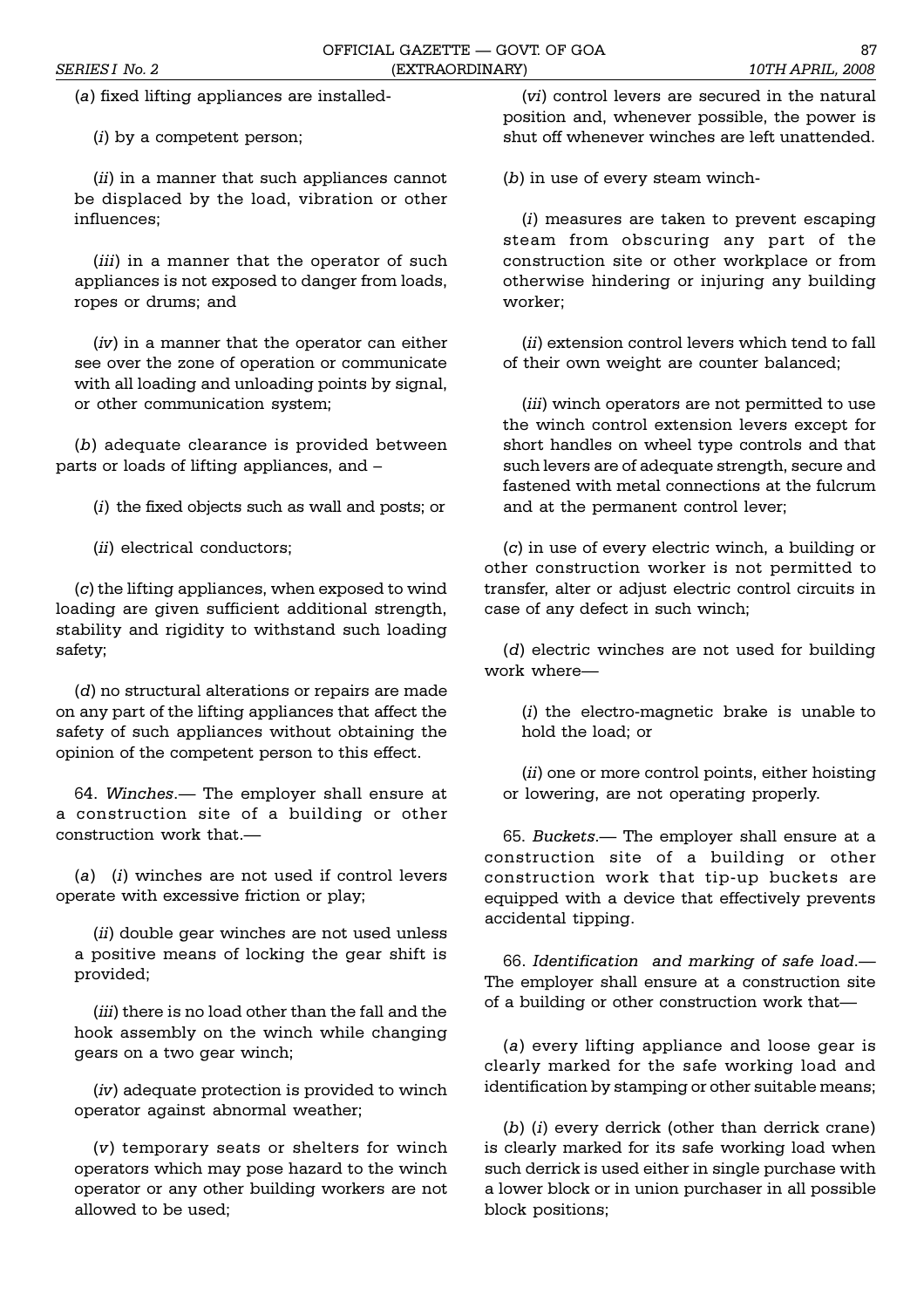(*ii*) the lowest angle to the horizontal, to which the derrick may be used, is legibly marked;

(*c*) every lifting appliance having more than one working load is fitted with effective means to enable the operator to determine safe working load at each point under all conditions of use;

(*d*) means to ascertain the safe working load for lifting gears under such conditions in which such gears may be used are provided to enable a worker using such gears and such means shall consist of

(*i*) marking the safe working load in plain figures or letters upon the sling or upon a tablet or ring of durable material attached securely thereto in case of chain slings; and

(*ii*) either the means specified in sub-clause (*i*) or notice so exhibited as can be easily read by any concerned building worker stating the safe working load for the various sizes of the wire rope slings used in case of wire rope slings.

67. *Loading of lifting appliances and lifting gears.* The employer shall ensure at a construction site of a building or other construction work that

(*a*) no lifting appliance, lifting gear or wire rope is used in an un-safe way and in such a manner as to involve risk to life of building workers, and that they are not loaded beyond their safe working load except for testing purposes under the direction of a competent person in the manner as specified in Schedule I annexed to these rules;

(*b*) no lifting appliance, lifting gear or any other material handling appliance is used, if

(*i*) the Inspector having jurisdiction is not satisfied with reference to a certificate of test or examination or to an authenticated record maintained as provided under these rules; and

(*ii*) in the view of such Inspector, the lifting appliance, lifting gear or any other material handling appliance is not safe for use in building or other construction work;

(*iii*) no pulley block is used in building or other construction work unless the safe

working load and its identification are clearly marked on such block.

68. Operator's cab or cabin.- The employer shall ensure at a construction site of a building or other construction work that

(*a*) the operator of every lifting machine in outdoor service is provided with a cab or cabin which-

(*i*) is made of fire resistant material,

 (*ii*) has a suitable seat, a foot rest and protection from vibration;

 (*iii*) affords the operator an adequate view of the area of operation;

 (*iv*) affords the necessary access to working parts in cab;

(*v*) affords the operator adequate protection against the weather;

(*vi*) is adequately ventilated; and

(*vii*) is provided with a suitable fire extinguisher.

69. *Operation of lifting appliances*. The employer shall ensure at a construction site of a building or other construction work that

(*a*) every crane driver or lifting operator possess adequate skill and training in the operation of the particular lifting appliance;

(*b*) no person under eighteen years of age is in control of any lifting appliance, scaffold winch or to give signals to the operator;

(*c*) precaution is taken by the trained operator to prevent lifting appliance from being set in motion;

(*d*) the operation of the lifting appliance is governed by signals, in conformity with the relevant national standards;

(e) the lifting appliance operator's attention is not distracted while he is working;

(*f*) no crane, hoist, winch or other lifting appliance or any part of such crane, hoist, winch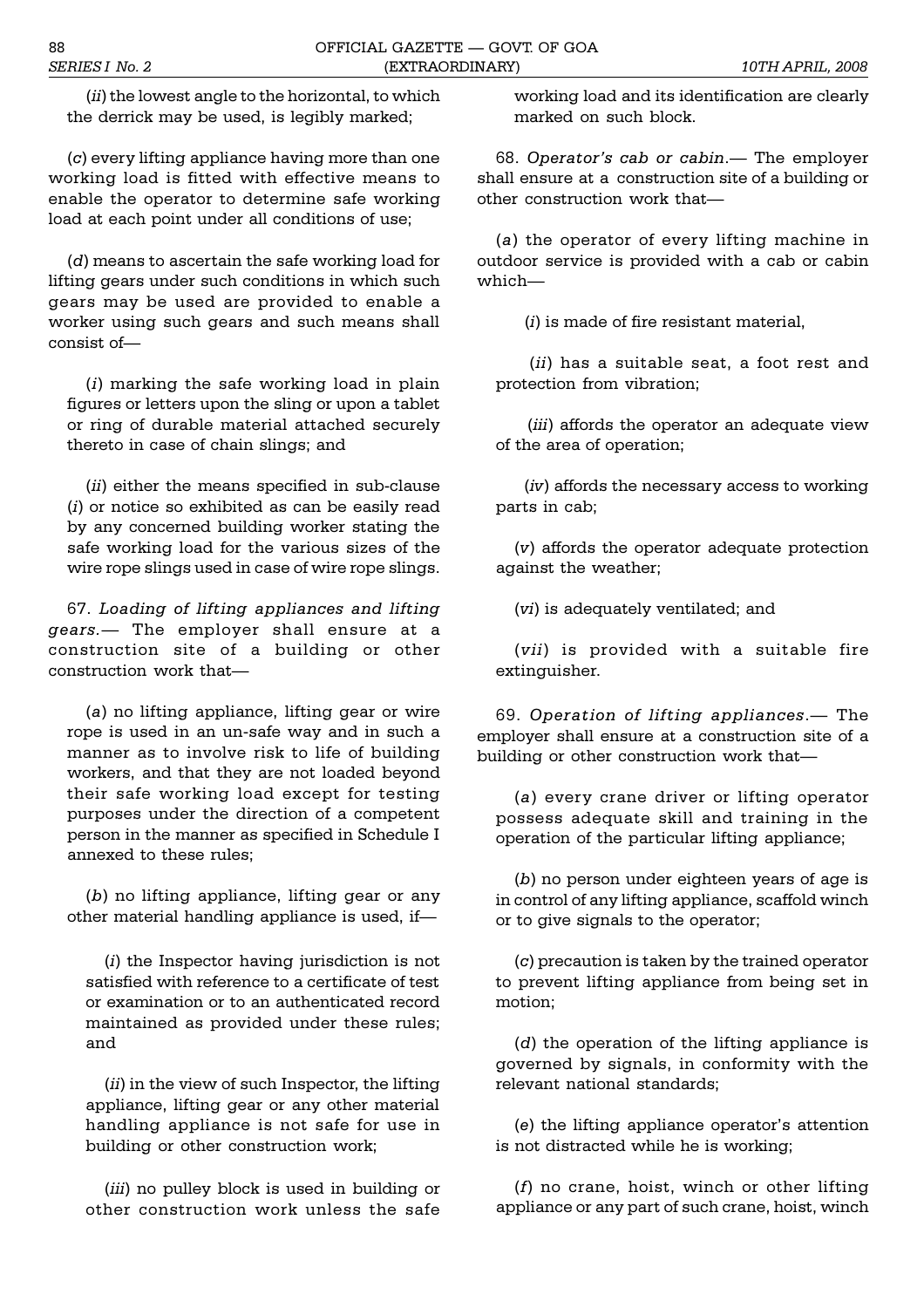or other lifting appliance is, except for testing purposes, loaded beyond the safe working load;

(*g*) during the hoisting operations effective precaution is taken to prevent any person from standing or passing under the load in such operations;

(*h*) operator does not leave lifting appliance unattended while power is on or load is suspended to such appliance;

(*i*) no person rides on a suspended load or on any lifting appliance;

(*j*) every part of a load in coarse or being hoisted or lowered is adequately suspended and supported to prevent danger;

 (*k*) every receptacle used for hoisting bricks, tiles, slates or other material is suitably enclosed as to prevent the fall of any such materials;

(*l*) the hoisting platform is enclosed when loose materials or loaded wheel-barrows are placed directly on such platform or lowering, such materials or wheel barrows;

(*m*) no material is raised, lowered or slowed with any lifting appliance in such a way as to cause sudden jerks to such appliance;

(*n*) in hoisting a barrow any wheel of such barrow is not used as a means of support unless adequate steps are taken to prevent the axel of such wheel from slipping out of its bearings;

(*o*) long objects like planks or girders are provided with a tag line to prevent any possibility of danger while raising or lowering such objects;

(*p*) during the process of landing a material, a building worker is not permitted to lean out into empty space for finding out the loading and unloading of material;

(*q*) the hoisting of loads at places where there is regular flow of traffic is carried out in an enclosed space, or in case such hoisting is impracticable in enclosed space, measures are taken to hold up or divert the traffic during the time of such hoisting;

(*r*) adequate steps are taken to prevent a load, in the coarse of being hoisted or lowered from coming into contact with any object to avoid any displacement of such load;

(*s*) appliances are provided and used for guiding heavy loads when raising or lowering heavy loads to avoid crushing of hands of building workers during such raising or lowering of loads.

70. Hoists.— The employer shall ensure at a construction site of a building or other construction work that

(*a*) hoist towers are designed according to relevant national standards;

(*b*) hoist shafts are provided with rigid panels or other adequate fencing;

(*i*) at the ground level on all the sides of such shafts; and

(*ii*) at all other levels on all sides of the access to such shafts;

(*c*) the walls of the hoist shafts, except at approaches, extend to at least two meters above the floor or platform of access to such shafts;

(*d*) approaches to a hoist are provided with gates which are

(*i*) gridded to maintain visibility;

(*ii*) at least of two meters height and;

(*iii*) equipped with a device which requires such gate to be closed before the platform of such hoist can leave the landing and prevents the gate from being opened unless such platform, is at the landing.

(*e*) approaches to the hoist are adequately lit;

(*f*) the guides of hoist platforms offer sufficient resistance to bending and to bucking, in the case of jamming, by providing a safety catch;

(*g*) overhead beams and their supports are capable of holding the total maximum live and dead loads that such beams and supports will be required to carry, with a safety factor of at least five;

(*h*) a clear space is provided

(*i*) above the highest stopping place of a cage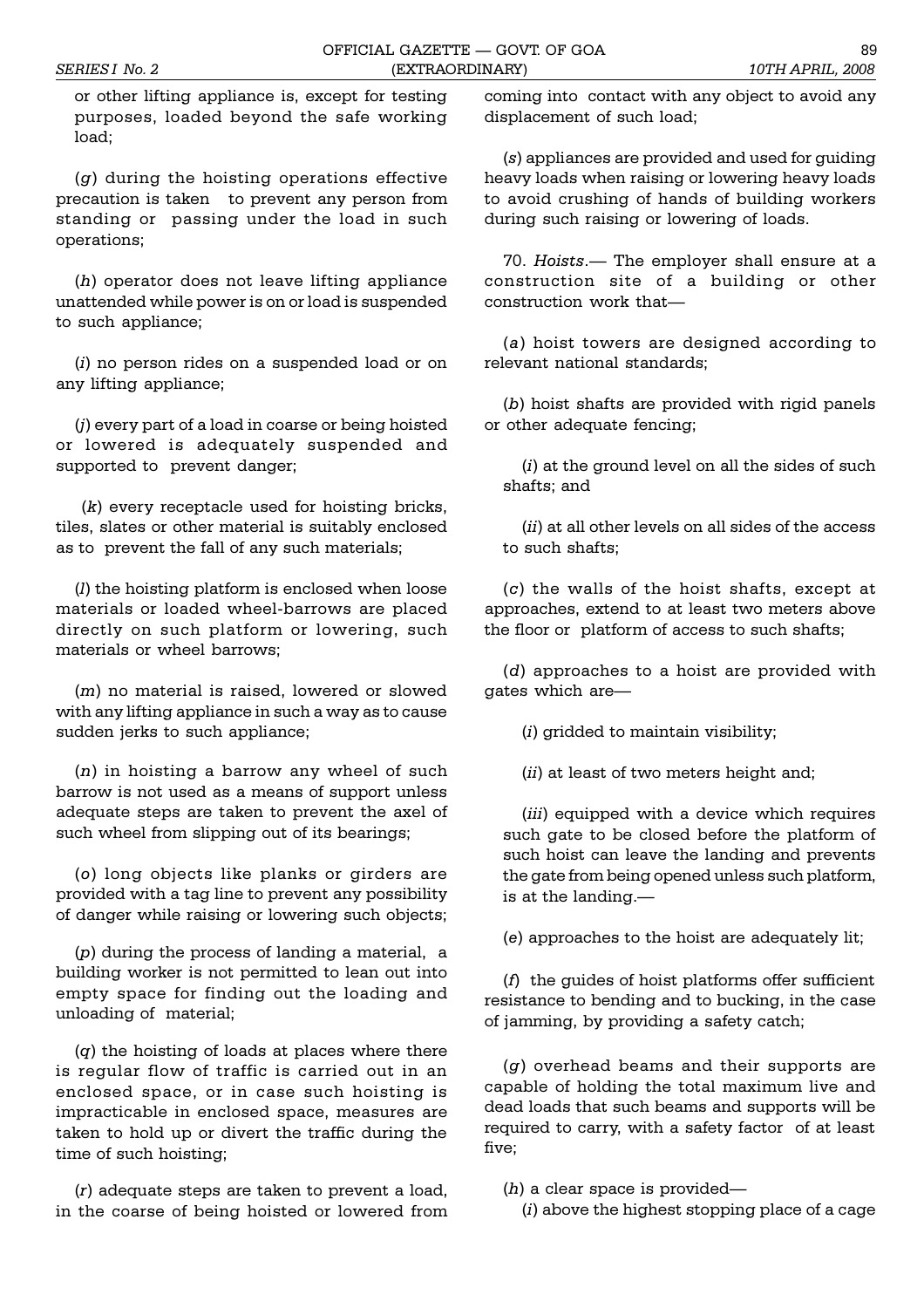or platform to allow sufficient unobstructed travel of such cage or platform in case of over winding; and

(*ii*) below the lowest stopping place of such cage or platform;

(*i*) adequate covering is provided above the top of hoist shifts to prevent materials from falling into such shafts;

(*j*) outdoor hoist towers are erected on adequately firm foundations and are securely braced, guyed, and anchored;

(*k*) a ladder way extends from the bottom to the top of every outdoor hoist tower incase no other ladder way exists within easy reach and such ladder way comply with the relevant national standards;

(*l*) the rated capacity of a hoisting engine is at least one and a half times the maximum load that such engine will be required to move;

(*m*) all gearing on a hoisting engine is securely enclosed;

(*n*) steam piping of a hoisting engine is adequately protected against accidental contact of such piping with a building worker,

(*o*) electrical equipment of a hoist engine is effectively earthed;

(*p*) a hoist is provided with suitable devices to stop a hoisting engine as soon as the platform of such hoist reaches its highest stopping place;

(*q*) a hoisting engine is protected by a suitable cover against weather and falling objects;

(*r*) a hoisting engine set up in a public thorough fare is completely enclose;

(*s*) all exhaust steam pipes discharge steam in such a manner that the steam so discharged does not scald any person or obstruct the operator's view;

(*t*) the motion of a hoist is not reversed without bringing it to rest to avoid any harm from such reverse motion;

(*u*) a hoist, not designed for the conveyance of

persons, is not set in motion from the platform of such hoist;

(*v*) pawls and ratchet wheels of a hoist, requiring disengagement of such pawls from such ratchet wheels, before the platform of such hoist is lowered, are not used;

(*w*) a platform of a hoist is capable of supporting such maximum load, that such platform may carry, with a safety factor of at least three;

(*x*) a platform of a hoist is equipped with suitable safety gear which can hold such platform with its maximum load in case its hoisting rope breaks;

(*y*) on platform of a hoist, the wheelbarrows or truck are efficiently blocked in a safe position;

(*z*) a cage of the hoist or a platform, where the building workers are required to enter into such cage or to go on such platform at landing level, is provided with a locking arrangement to prevent such cage or platform from moving during the time a worker enters or leaves such cage or platform;

(*za*) the sides of a platform of a hoist, which are not used for loading or unloading, are provided with toe board and enclosures of a wire mesh or any other suitable means to prevent the fall of any part of a load from such platform;

(*zb*) a platform of a hoist, which has any probability of falling and part of load form it, is provided with an adequate covering with such fall;

(*zc*) the counter-weights of a hoist consisting of an assembling of several parts are so constructed that such parts are rigidly connected together;

(*zd*) the counter-weights of a hoist run between guides;

(*ze*) at every level of work the building workers are provided with adequate platforms for performing such work;

(*zf*) a legible notice in Hindi and English as well as in a local language is displayed at

(*i*) a conspicuous place of the platforms of a hoist and that such notice states the maximum carrying capacity of such hoist in kilograms;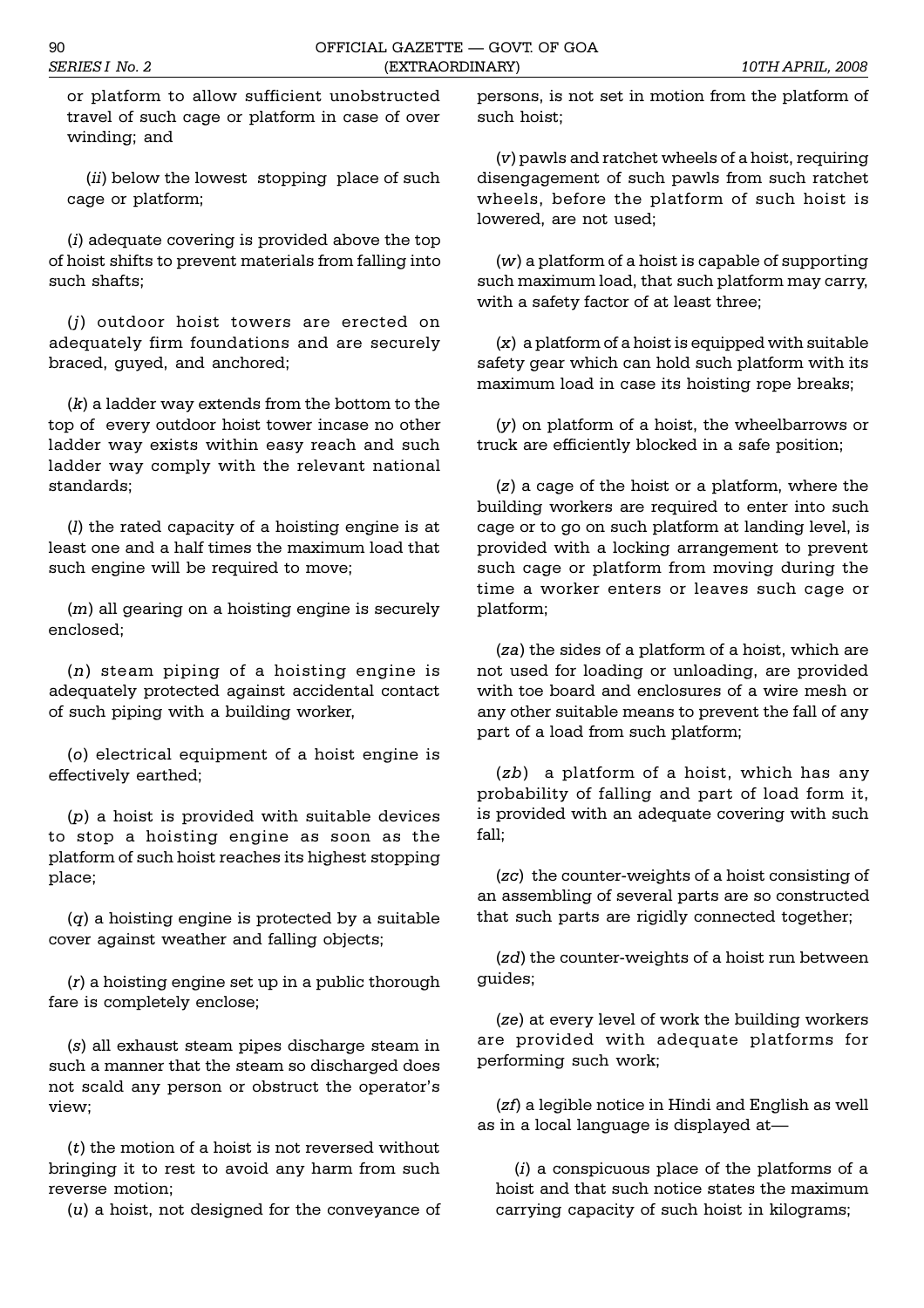(*ii*) a conspicuous place on the hoisting engine and that such notice states maximum lifting capacity of such hoist in kilograms;

(*iii*) a conspicuous place on a hoist authorized and certified for the conveyance of the person on the platform or cage and such notice states the maximum number of persons to be carried on such hoist at one time;

(*iv*) a conspicuous place on a hoist carrying goods and other materials and such notice states that such hoist is not meant for carriage of persons.

71. *Fencing of and means of access to lifting appliances*. The employer shall ensure at a construction site of a building or other construction work that

(*a*) safe means of access is provided to every part of a lifting appliance;

(*b*) the operator's platform on every crane or tip driven by mechanical power is securely fenced and is provided by safe means and where access to such platform is by a ladder:

(*i*) the sides of such ladder extend to a reasonable height beyond such platform or some other suitable handhold is provided in lieu thereof to prevent any falling of persons from such platforms;

(*ii*) the handling place on such platform is maintained free from obstruction and all slipping; and

(*iii*) in case the height of such ladder exceeds six meters, the resting platform is provided on such ladder at every six metres of its height and where the distance between the last platform so provided and the top end of such ladder is more than two metres then on such top end;

72. *Rigging of derricks*.— The employer shall ensure at a construction site of a building or other construction work that every derrick has current and relevant rigging plans and any other information necessary for the safe rigging of such derricks and its gear.

73. *Securing of derrick foot*.— The employer shall ensure at a construction site of a building or other construction work that appropriate measures are taken to prevent the foot of a derrick being lifted out of its socket or support.

74. *Construction and maintenance of lifting gear*. The employer shall ensure at a construction site of a building or other construction work that

(*a*) every lifting gear is

(*i*) of good design and construction, sound material and adequate strength to perform the work for which it is used;

(*ii*) free from patent defects; and

(*iii*) properly maintained in good repair and working order;

(*b*) components of the loose gear, at the time of its use, are renewed if one of its dimensions at any point has decreased by ten per cent or more by user;

(*c*) a chain is withdrawn from use when it is stretched and increased in length which exceeds five per cent of its length or when a link of such chain is deformed or is otherwise damaged or raised scrafts of defective welds is appeared on it;

(*d*) rings, hooks, swivels and end links attached to a chain are of the same material as that of such chain;

(*e*) the voltage of electric supply to any magnetic lifting device does not fluctuate by more than plus ten per cent or minus ten per cent.

75. *Test and periodical examination of lifting gears*. The employer shall ensure at a construction site of a building or other construction work that

(*a*) a lifting gear is initially tested for the manufacturer by a competent person, in a manner specified in Schedule-I annexed to these rules before taking into use or after undergoing any substantive alterations which renders its any part liable to affect its safety and such gear alters such test shall subsequently be retested for the use of its owner at least once in every five years;

(*b*) a lifting gear in use is thoroughly examined once at least in every twelve months by a competent person;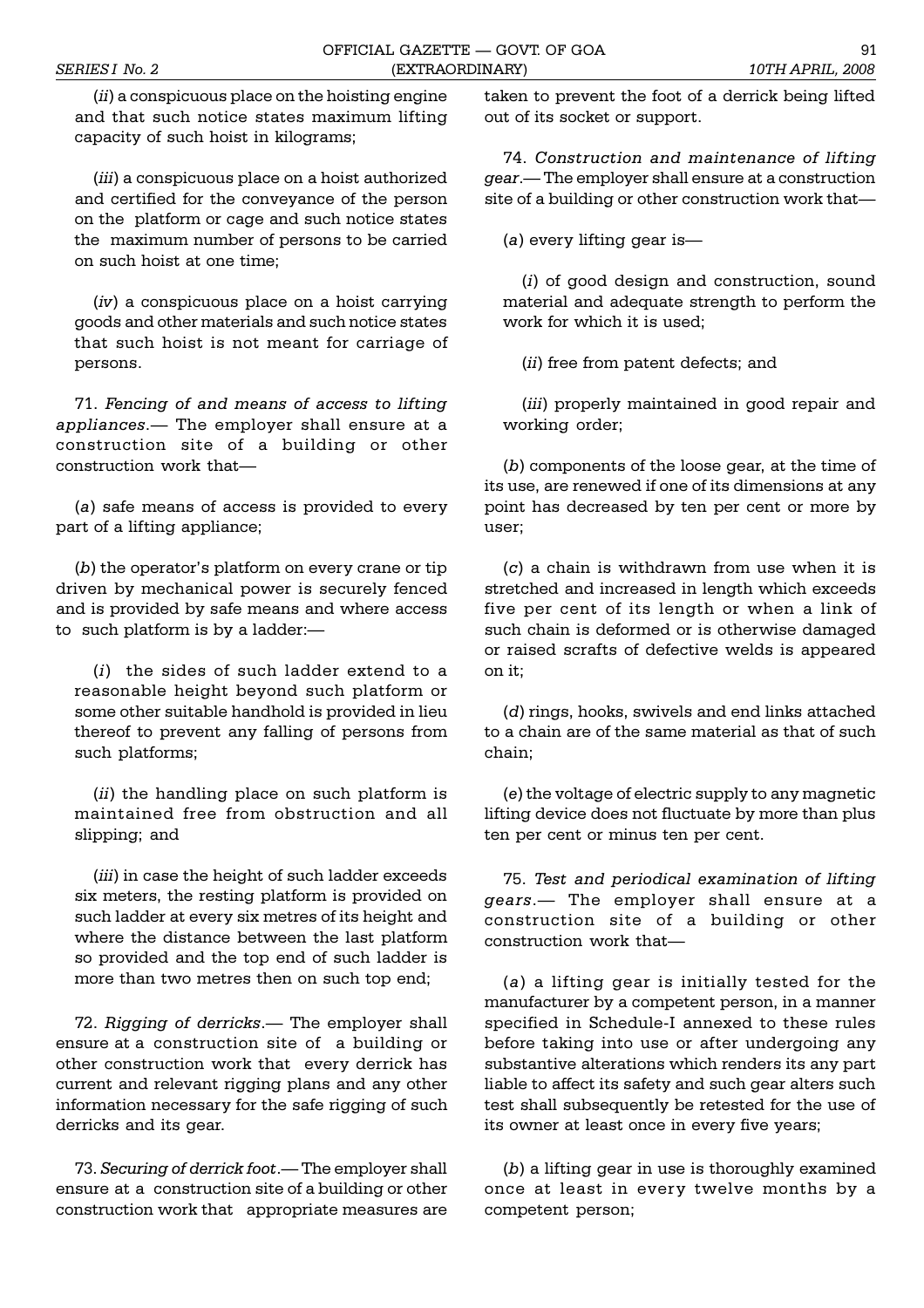(*c*) a chain in use is thoroughly examined once at least every month by a responsible person for its use;

(*d*) certificates of initial and periodical tests and examinations of loose gears under these rules are obtained in form VII annexed to these rules;

76. *Ropes*.— The employer shall ensure at a construction site of a building or other construction work that

(*a*) no rope is used for building or other construction work unless

(*i*) it is of good quality and free from patent defects; and

(*ii*) in the case of wire rope, it has been tested and examined by a competent person in the manner specified in Schedule - I annexed to these rules;

(*b*) every wire rope of lifting appliance or lifting gear used for building or other construction work is inspected by a responsible person for such use, at least once in every three months.

Provided that after any such wire is broken in such rope, it shall thereafter be inspected once at least in every month by the responsible person;

(*c*) no wire rope is used for building or other construction work if in any length of eight diameters of such wires, the total number of visible broken wires exceed ten per cent of the total number of wires in such rope, of such rope shows sign of excessive wear, corrosion or other defects which in the opinion of the person who inspects it or Inspector, having jurisdiction, is unfit for use;

(*d*) eye splices and loops of ropes for the attachment of hooks, rings and other such parts to wire ropes are made with suitable thimble;

(*e*) a thimble or loop splice made in any wire rope sling conforms to the following standards, namely:

(*i*) wire rope sling shall have at least three tucks with full strand of rope and two tucks with one-half of the wires cut out of each of such strand in all cases, such strands shall be tucked against the lay of the rope;

(*ii*) protruding ends of such strands in any splice of wire rope stings shall be covered or treated so as to leave no sharp points;

(*iii*) a fibre rope or a rope sling shall have atleast four tucks, tail of such tuck being whipped in a suitable manner; and

(*iv*) a synthetic fibre rope or rope sling shall have at least four tucks with full strand followed by further tuck with one-half filament cut out of each of such strand and final tuck with one-half of the remaining filaments cut-out from such strands. Any portion of the splices containing such tucks, with reduced number of filaments shall be securely covered with suitable tape or other materials:

Provided that nothing contained in this subclause shall apply where any other form of splice, which may be shown to be as efficient as the splice with above standards, is used.

77. *Heat treatment of lifting gears*. The employer shall ensure at a construction site of a building or other construction work that

(*a*) all chains other than bridle chains attached to derricks and all rings, hooks, shackles and swivels used in hoisting or lowering of such derricks are effectively annealed under supervision of a competent person and at the following intervals, namely:

(*i*) such chains, rings, hooks, shackles and swivels which are not more than twelve and a half millimeter of length are so annealed at least once in every six months and

(*ii*) all other such chains, rings, hooks, shackles and swivels are so annealed at least once in every twelve months:

Provided that such annealing as referred to in sub-clause (*i*) and sub-clause (*ii*) shall not be required if the Inspector, having jurisdiction, after obtaining the approval of the Chief Inspector, directs that such chains, rings, hooks, shackles and swivels undergo some other treatment and in such case the treatment directed by such Inspector shall be followed:

Provided further that in case of such chains, rings, hooks, shackles and swivels used solely on such derricks and other hoisting appliances which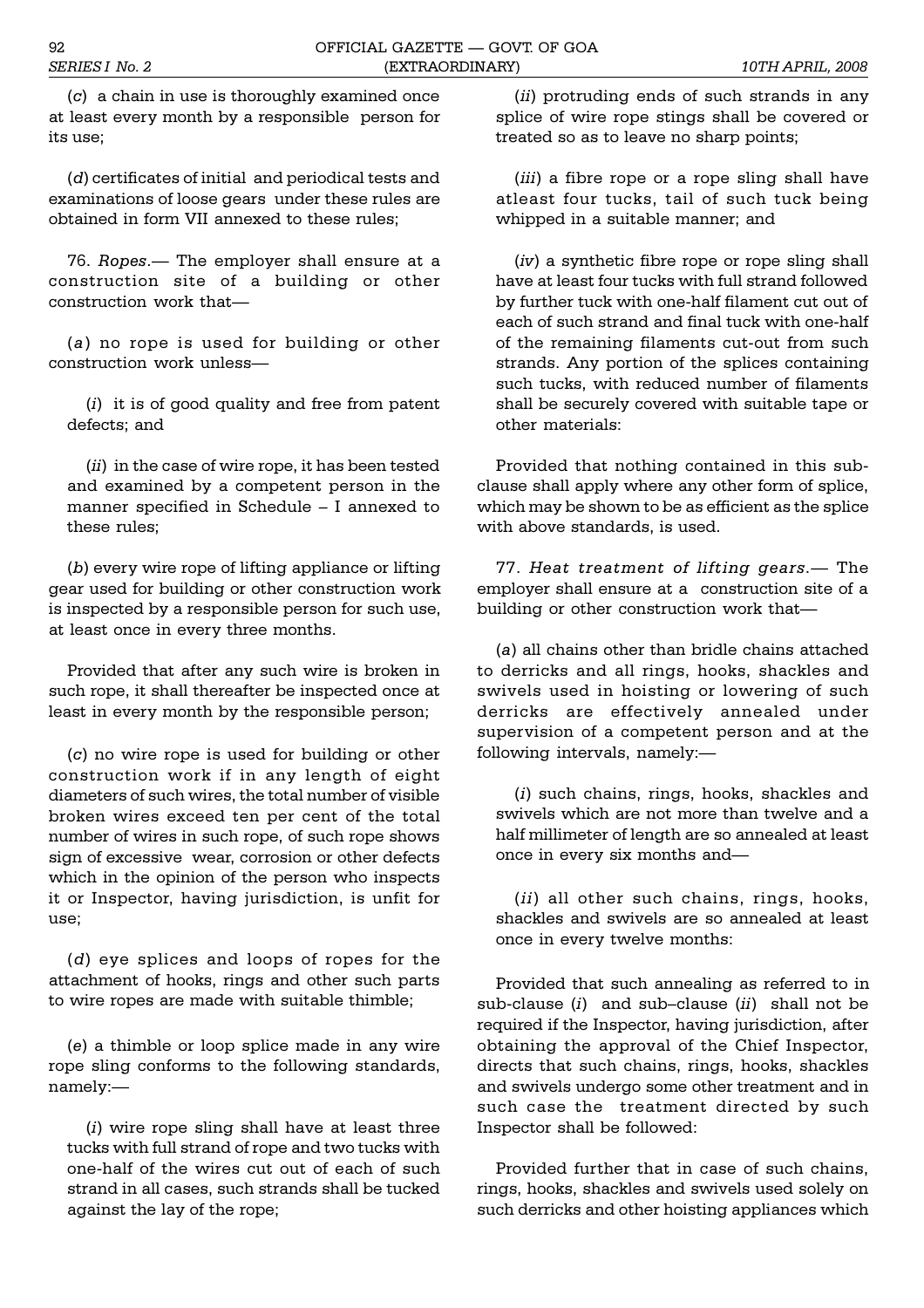are worked by hand, the provisions of sub-clause (*i*) and sub-clause (*ii*), as the case may be, shall apply as if for the period of six months and twelve months the periods twelve months and two years have respectively been substituted therein:

Provided also that in case where the Inspector, having jurisdiction is of the opinion that owing to the size, design material or frequency of use of any such chains, rings, hooks, shackles and swivels, the requirement of this clause for annealing is not necessary for the protection of the building worker, he may after obtaining the approval of the Chief Inspector of Building and Other Construction, certify in writing to such employer that subject to the conditions specified in such certification, such chains, rings, hooks, shackles and swivels are exempted from such annealing and thereafter the provision of this clause shall apply subject to such exemption:

 Provided also that this clause shall not apply  $t \circ$ —

(*i*) pitched chains, working on sprocket or sprocketed wheels;

(*ii*) rings, hooks and swivels permanently attached to pitched chains, pulley blocks or weighing machines; and

(*iii*) hooks and swivels having ball bearing or other case hardened parts;

(*b*) a chain or a loose gear made of high tensile steel or alloy steel is plainly marked with a mark indicating that it is so made;

(*c*) no chain or loose gear made of high tensile steel or alloy steel is subjected to any form of heat treatment except where such treatment is necessary for the purpose of repair of such chain or loose gear and that such a repair is made under the direction of a competent person;

(*d*) that the wrought iron gear, the past history of which is not traceable, is suspected of being heat treated at incorrect temperature, is normalized before using it on any building or other construction work.

78. *Certificate to be issued after actual testing* and examination etc.— The employer shall ensure at a construction site of a building or other construction work that a competent person issues

a certificate for the purpose of Rule-61, Rule-67, Rule-75 and Rule -77 only after actual testing or, as the case may be, examination of the apparatus specified in the said rules.

79. *Register of periodical test, examination and certificates thereof.* The employer shall ensure at a construction site of a building or other construction work that

(*a*) a register in Form XXVI, annexed to these rules is maintained and particulars of such test and examination of lifting appliances, lifting gears and heat treatment as required under Rule-61, Rule-67 and Rule-77, are entered in such register;

(*b*) certificate in respect of each of the following is obtained from competent person in the terms as mentioned below, namely:

(*i*) in case of initial and periodical test and examination under Rule-61, Rule-67 for

(*a*) winches, derricks and their accessory gears in Form V annexed to these rules;

(*b*) cranes or hoists and their accessory gears in Form VI annexed to these rules;

(*ii*) in case of test, examination and re- -examination of loose gears under clause (*d*) of Rule 75 in Form VII annexed to these rules;

(*iii*) in case of test and examination of wire ropes under Rule 76 in Form VIII annexed to these rules;

(*iv*) in case of heat treatment and examination of loose gears under Rule 77 in Form IX annexed to these rules;

(*v*) in case of annual thorough examination of the lifting gears under clause (*b*) of Rule 75 except where required particulars of such exemption have been enclosed in the register referred to in clause (*a*) in Form XXVI, annexed to these rules and such certificates are attached to the register referred to in clause (a);

(*c*) the register referred to in clause (*a*) and the certificates referred to in clause (*b*) attached to such register are

(*i*) kept at such construction site in case such register and certificate relate to lifting appliances, loose gear and wire ropes;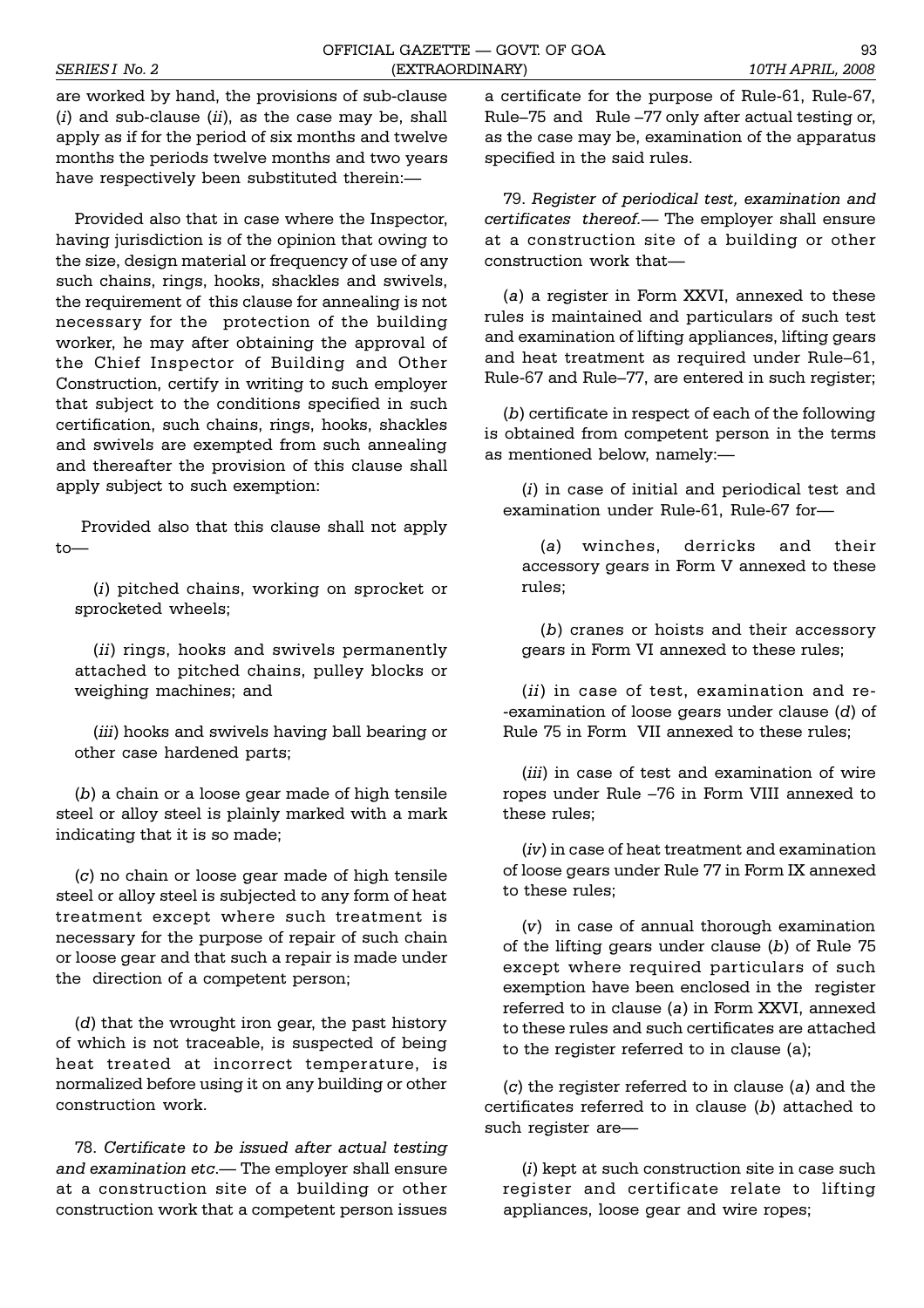(*ii*) produced on demand before an Inspector having jurisdiction; and

(*iii*) retained for at least five years after the date of the last entry made in such register;

(*d*) no lifting appliance or lifting gear in respect of which an entry is required to be made in register referred to in clause (*a*) and certificate of test and examination are required to be attached in such register in the manner as specified in clause (*a*) or clause (*b*) as the case may be, is used for building or other construction work unless the required entries have been made in such register and certificates.

80. *Vacuum and magnetic lifting gear*. The employer shall ensure at a construction site of a building or other construction work that

(*a*) no vacuum lifting gear, magnetic lifting gear or any other lifting gear where the load on it is held by adhesive power, is used while workers are performing operations beneath such gear;

(*b*) a magnetic lifting gear used in connection with building or other construction work is provided with an alternative supply of power, such as batteries, which may come into operation immediately in the event of failure of the main power supply;

(*c*) no building worker shall work within the swinging zone of the lifting gear or load or building or other construction material suspended to such lifting gear.

81. *Knotting of chains and wire ropes*. The employer shall ensure at a construction site of a building or other construction work that no chain or wire rope with a knot in it is used in building or other construction work.

82. *Carrying of persons by means of lifting appliances, etc.* (*1*) The employer shall ensure at a construction site of a building or other construction work that no building worker is raised, lowered or carried by a power-driven lifting appliance except

(a) on the driver's platform in the cage of a crane, or

(*b*) on a hoist; or

(*c*) on an approved suspended scaffold:

Provided that a building worker may be raised, lowered or carried by a power driven lifting appliance

(*i*) in circumstances where the use of a hoist or of a suspended scaffold is not reasonably practicable and the requirements of sub-rule (*2*) are complied with; or

(*ii*) on an aerial cableway or aerial ropeway in case where the requirements of sub-rule (*2*) are complied with.

(*2*) The requirements referred to in proviso to sub-rule (*1*) are as below, namely:

(*i*) that the appliance referred to in such proviso can be operated from one position only;

(*ii*) that any winch used in connection with the appliance referred to in such proviso comply with the requirements of rule 64;

(*iii*) that no person shall be carried by the appliance referred to in such proviso except

(*a*) in a chair or cage, or

(*b*) in a skip of other receptacle at least three feet deep which is suitable for safe carriage of a person and any such chair, cage, skip or other receptacle is made of good construction, sound material, and has adequate strength and is properly maintained with suitable means to prevent any occupant therein from falling out of it and is free from any material or tools which may interfere with the handhold or foothold of such occupant or otherwise endanger him; and

(*iv*) that suitable measures shall be taken to prevent the chair, cage, skip or other receptacle from spinning or tripping in a manner dangerous to any occupant therein.

83. *Hoists carrying persons*. The employer shall ensure at a construction site of a building or other construction work that

(*a*) no building worker is carried by a hoist unless it is provided with a cage which

(*i*) is so constructed as to prevent, when its gates are shut, any building worker carried by such hoist from falling out of it or from being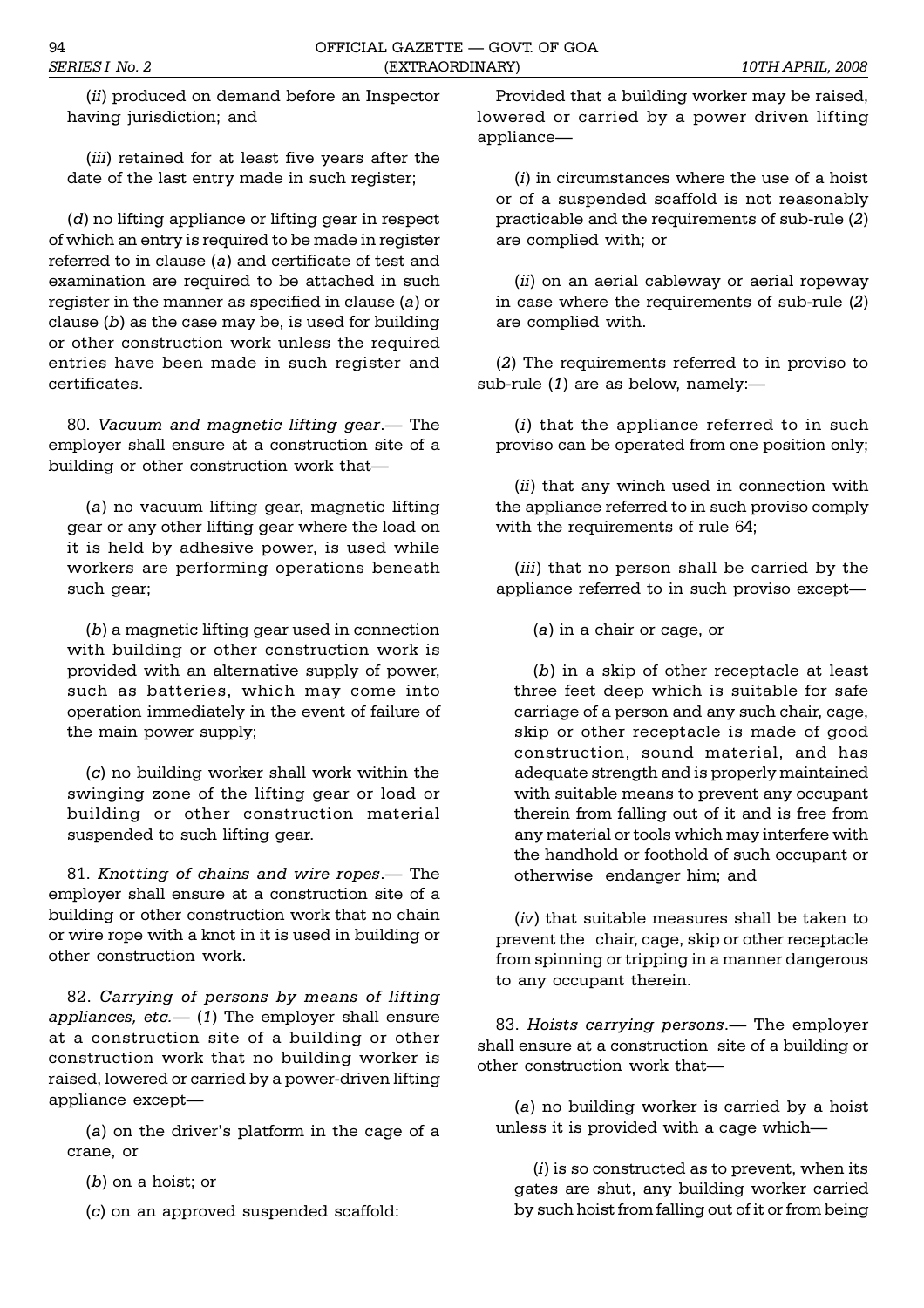trapped between any part of such cage and any fixed structure or other moving part or such hoist or from being struck by articles or materials falling down from the hoistway on which such hoist is moving; and

(*ii*) is fitted on each of its side from which, access is provided to landing place with a gate which has efficient interlocking or other device to secure so that such gate cannot be opened except when such cage is at a landing place and that such cage cannot be moved away from such any place until such gate is closed;

(*b*) every gate in the hoistway enclosure of such hoist used for carrying persons is fitted with efficient inter-locking or other devices to secure so that gate cannot be opened except when the cage of such gate is at the landing place, and that such cage cannot be moved away from the landing place until such gate is closed;

(*c*) in every hoist used for carrying building workers there are provided suitable and efficient automatic devices to ensure that the cage of such hoist comes to rest at a point above the lowest point to which such cage may travel.

84. *Attachment of loads*.— The employer shall ensure at a construction site of a building or other construction work that

(*a*) when a sling is used to hoist long materials, a lifting beam is used to space the sling legs for proper balance and when a load is suspended at two or more points with slings, the eyes of the lifting legs of such slings are shackled together and such shackle or eyes of the shackled slings are placed on the hook or the eyes of such lifting legs are shackled directly to the hoisting block, ball or balance beam, as the case may be;

(*b*) every container or receptacle used for raising or lowering stone, bricks, tiles, slates or other similar objects is so enclosed with the hoist as to prevent the fall of such objects;

(*c*) a loaded wheel barrow placed directly on the platform of a hoist for raising or lowering of such wheel barrow is so secured that such wheel barrows cannot move and such platform is enclosed to prevent the fall of the contents kept in such wheel barrows;

(*d*) landing of a hoist are so designed and arranged that building workers on such hoist are not required to lean out into empty space for loading or unloading any material from such hoist;

85. *Tower Cranes.* The employer shall ensure at a construction site of a building or other construction work that

(*a*) no person other than the operator trained and capable to work at heights are employed to operate tower cranes;

(*b*) the ground on which a tower crane stands has adequate bearing capacity;

(*c*) bases for tower cranes and trucks for rail mounted tower cranes are firm and levelled and such crane are erected at a reasonably safe distance from excavations and are operated within gradient limits as specified by the manufacturer of such cranes;

(*d*) tower cranes are sited where there is clear space available for erection, operation and dismantling of such cranes;

(*e*) tower cranes are sited in such a way that the loads on such cranes are not handled over any occupied premises, public throughfares, railways or near power cables, other than construction works for which such cranes are used;

(*f*) where two or more tower cranes are sited and operated every care is taken to ensure positive and proper communication between operators of such cranes to avoid any danger or dangerous occurrences;

(*g*) tower cranes are used for loading magnet or demolition ball service, piling operation or other similar operations which could impose excessive load stresses on the crane structure of such cranes;

(*h*) the instructions of the manufacturer of a tower crane and standard safe practices regarding such crane are followed while operating or using such crane.

86. Qualifications of operator of lifting winches and of signaler, etc.

 The employer shall ensure at a construction site of a building or other construction work that no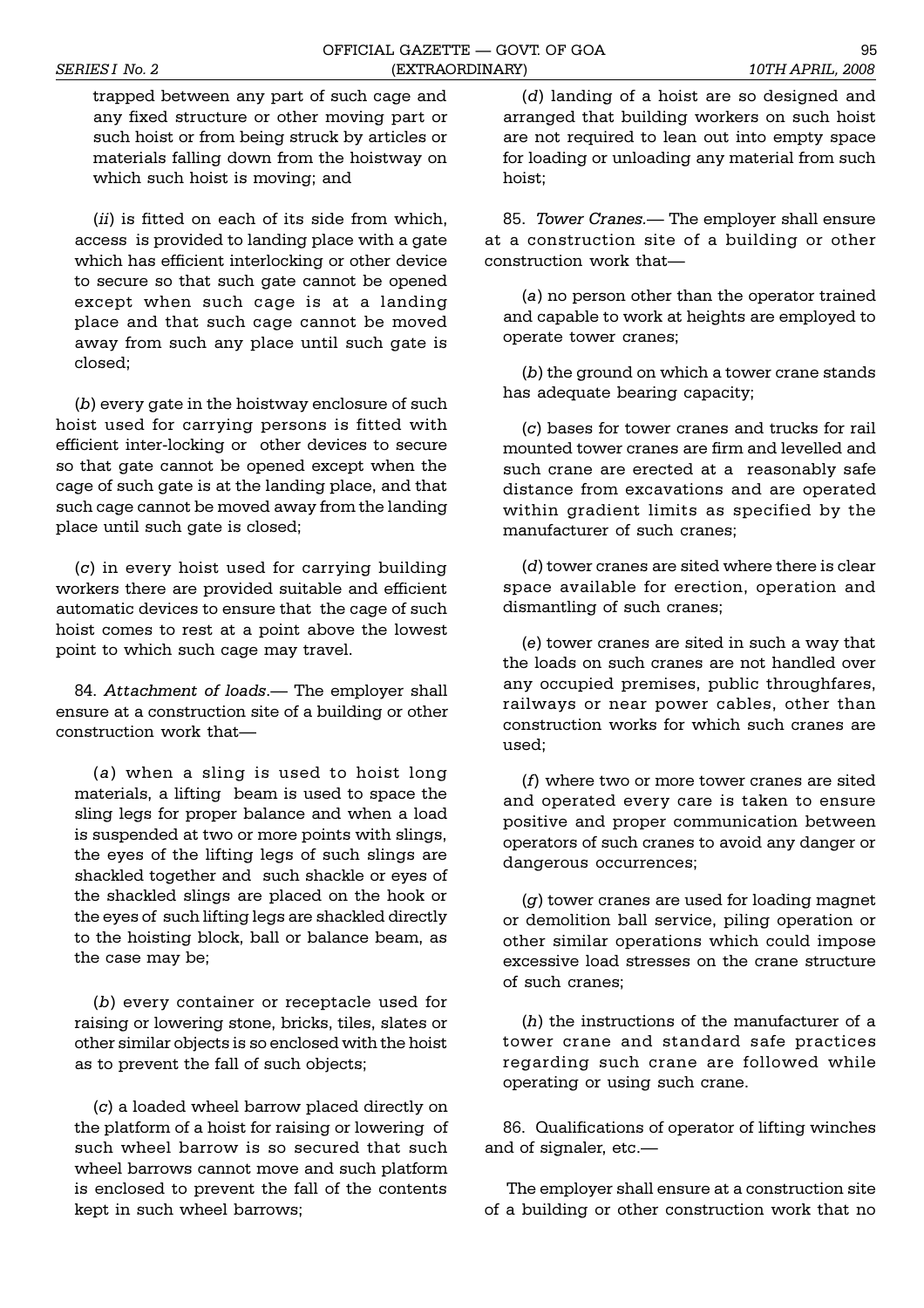#### 96 OFFICIAL GAZETTE GOVT. OF GOA *SERIES I No. 2* (EXTRAORDINARY) *10TH APRIL, 2008*

person is employed to drive or operate a lifting appliance whether driven by mechanical power or otherwise or to give signals to drive or operate of such lifting appliances or to work as a operator of a rigger or derricks unless he.

(*i*) is above eighteen years of age;

(*ii*) is sufficiently competent and reliable;

(*iii*) possesses the knowledge of inherent risks involved in the operation of a lifting appliances; and

(*iv*) is medically examined periodically as specified in Schedule VII annexed to these rules.

#### CHAPTER - IX

#### Runways and Ramps

87. *Use of runways and ramps by building worker.* The employer shall ensure at a construction site of a building or other construction work that

(*a*) runway or ramp provided for use by building workers is not less than four hundred and thirty millimeters in width and is constructed of not less than twenty five millimeters thick planking or any other material or adequate strength to withstand the required load supported substantially in relation to the sign of braced of such runway or ramp and design and construction of such runway or ramp is in accordance with the relevant national standards;

(*b*) every runway or ramp provided for use of building workers located more than three meters above the floor or ground is on open sides provided with a guard rail of adequate strength and height of not less than one thousand millimeters.

88. Use of vehicles.— The employer shall ensure at a construction site of a building or other construction work that

(*a*) all runways and ramps are of sound construction, strength and are securely braced and supported;

(*b*) every runway or ramp for the use of transport equipment like trailers, trucks or heavier vehicles has a width of not less than

three point seven meters and is provided with timber curbs or any other material of adequate strength with not less than two hundred millimeters by two hundred millimeters in width placed parallel to, and secured to, the sides of such runway or ramp and such runways or ramps are designed in accordance with the relevant national standards;

89. *Slope of ramps*.— The employer shall ensure at a construction site of a building or other construction work that-every ramp has a slope not exceeding one in four and the total rise of the continuous ramp used by building workers carrying material or using wheel barrows does not exist three point seven metres, unless broken by horizontal landing at least one point two metres in length or as provided in accordance with the relevant national standards.

90. *Use by wheel-barrows etc.* The employer shall ensure at a construction site of a building or other construction work that-

(*a*) every runway or ramp used for wheel barrows, hand carts or hand trucks is not less than one metre in width and is constructed of not less than fifty millimeters thick planking and is supported and braced suitably for such use;

(*b*) every runway or ramp located more than three metres above the floor or ground is provided on the open sides with suitable guard rails of adequate strength.

## CHAPTER - X

#### Work on or adjacent to water

91. *Transport by water*.— The employer shall ensure at a construction site of a building or other construction work that

(*a*) When any building worker has to proceed to or from any working place by water for purposes of carrying on a building or other construction work, proper measures are taken to provide for his safe transportation and vessels used for such purpose are used in charge of a responsible person, and are properly equipped for safe navigation and are maintained in good condition;

(*b*) maximum number of persons which can be safely carried in a vessel as certified under the relevant law in force is marked plainly and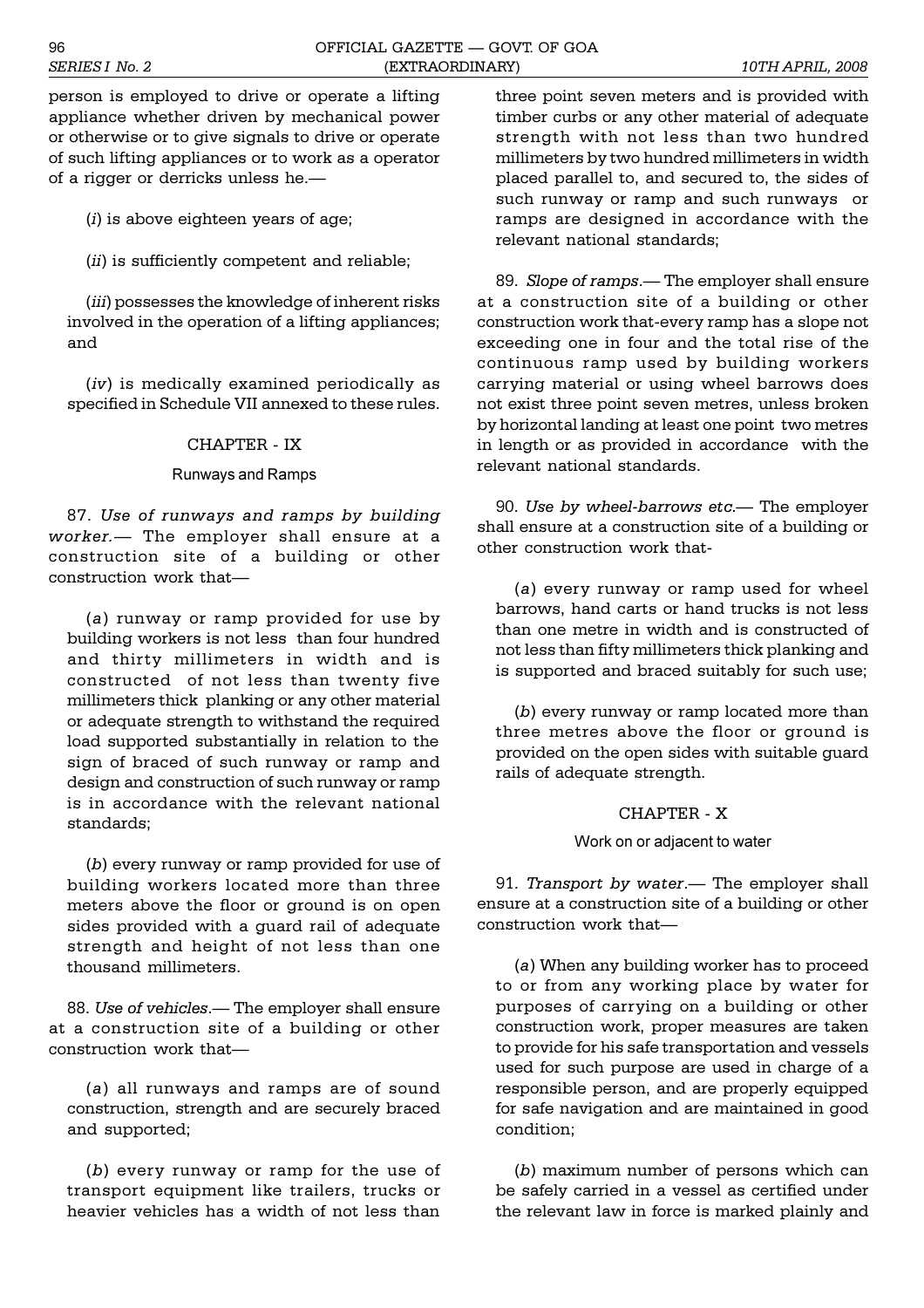conspicuously on such vessel and such number is not exceeded during use of such vessel for carrying persons.

(*2*) The vessel referred to in clause (*a*) of sub- -rule (*1*) shall conform to the following, namely:

(*i*) that adequate protection is provided to the building workers in such vessel from inclement weather;

(*ii*) that such vessel is manned by adequate and experienced crew, as per the relevant law for the time being in force;

(*iii*) that in case the bulwarks of such vessel are lower than sixty centimeters from the level of the deck of such vessel, the open edge of such bulwarks are fitted with suitable fencing to a height of at least one metre above such deck and the post and stanchions and similar parts used in such fencing are not spaced more than two metres apart;

(*iv*) that the number of life buoys on deck of such vessel is at least equal to the number of crew members of such vessel and is not less than two;

(*v*) that all life buoys on deck of such vessel are kept in good state of maintenance and are so placed that if such vessel sinks then they remain to float and one of such buoys is within the immediate reach of the Steerman of such vessel and another is situated after part of such vessel; and

(*vi*) that the position of the Steerman of the vessel is such that he has a reasonably free view of all sides.

92. Prevention from drowning.— The employer shall ensure at a construction site of a building or other construction work that where, on or adjacent to the work place of any construction site to which these rules apply, there is water into which a building worker employed for work on such site is, in the course of his employment, may fall and has the risk of drowning, suitable rescue equipment is provided and kept in an efficient state for ready use and measures are taken to arrange for the prompt rescue of such building worker from the danger of drowning and where there is a special risk of such fall from the edge of adjacent land or from a structure adjacent to or above the

water or from floating stage on such water, secure fencing is provided near the edge of such land, structure or floating stage, as the case may be, to prevent such fall, and such fencing may be removed or allowed to remain unerected for the time and to the extent necessary for the access of building workers to such work or the movement of material for such work.

For handling rescue equipments referred to above, at least two persons knowing diving should be available at such sites.

## CHAPTER - XI

Transport and Earth Moving equipment

93. *Earth moving equipment and vehicles*. The employer shall ensure at a construction site of building or other construction work that

(*a*) all vehicles and earth moving equipment are made of good material, proper design and sound construction and are sufficiently strong for the purpose for which such equipment are used and are maintained in good state of repair and are properly used in accordance with standard safe operating practices:

Provided that the truck or trailer employed for transporting freight containers are of the size sufficient to carry the containers, without overhanging and are provided with twist locks conforming to national standards, at all the four corners of each of such truck or trailers and such truck or trailers are certified for such use by an authority under the relevant law for the time being in force and is inspected by a responsible person, at least once in a month and record of such inspection is maintained.

(*b*) all transport or earth moving equipment and vehicles are inspected at least once a week by a responsible person and in case any defect is noticed in such equipment or vehicle, it is immediately taken out of use;

(*c*) power trucks and tractors are equipped with effective brakes, head lights and tail lamps and are maintained in good repair and working order;

(*d*) side stanchions on power trucks and trailers for carrying heavy and long objects are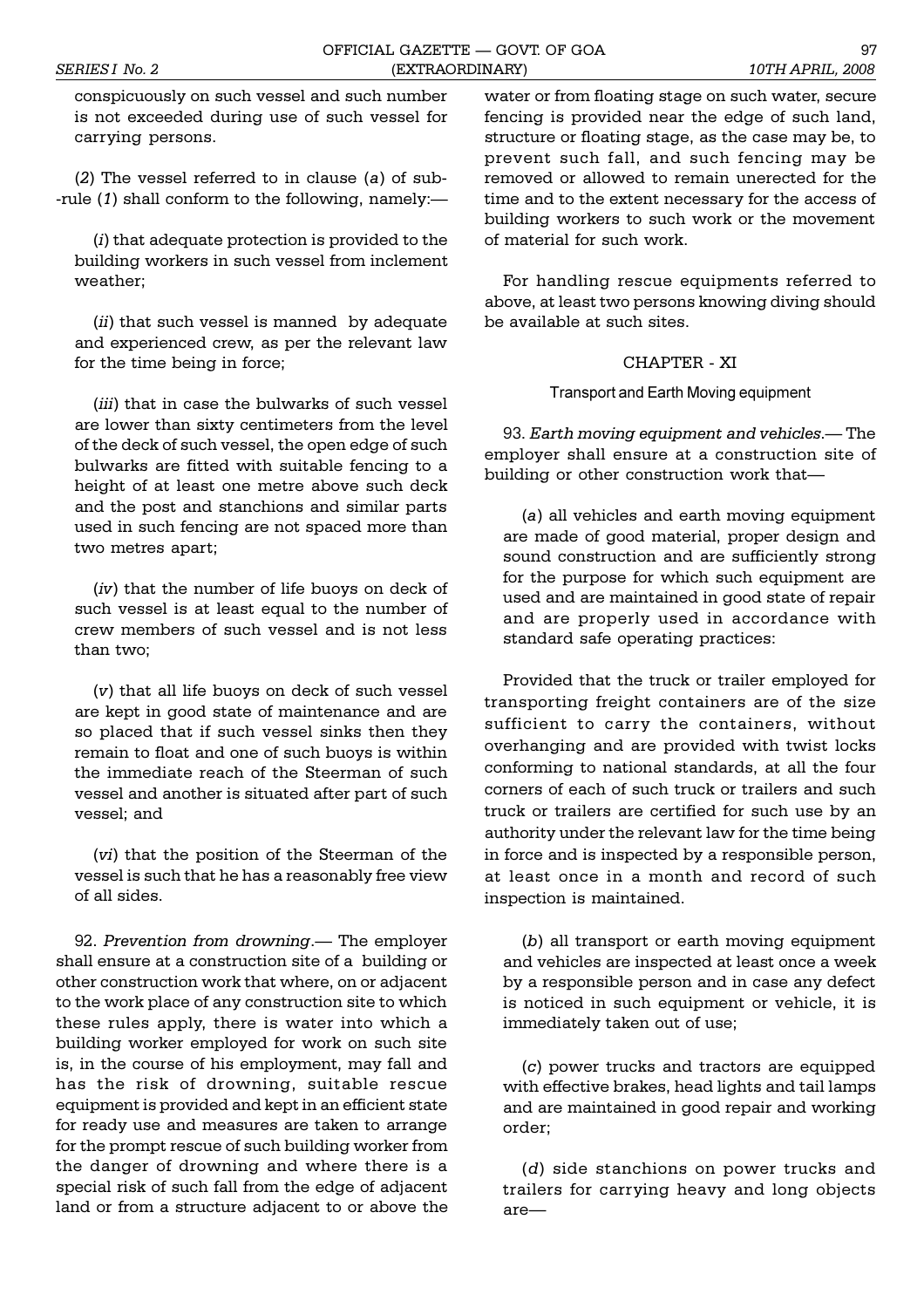(*i*) of sound construction and free from defects;

(*ii*) provided with tie chains attached to the top across the loads for preventing such stanchions from spreading out; and

(*iii*) kept in position while loading and unloading;

(*e*) safe gangways are provided for to and fro movement of building workers engaged in loading and unloading of lorries, trucks, trailers and wagons;

(*f*) trucks and other equipment are not loaded beyond their safe carrying capacity which shall be clearly marked on such trucks and other equipment;

(*g*) handles of hand trucks are so designed as to protect the hands of the building workers working on such trucks, or such handles are provided with knuckle guards;

(*h*) no unauthorized person rides the transport equipment employed in such work;

(*i*) a driver of a transport equipment manoeuvres such equipment under the direction of a signaller;

(*j*) adequate precaution such as isolating the electric supply or erecting overhead barriers of a safe height is taken when earth moving equipment or vehicles are required to operate in dangerous proximity to any live electric conductor;

(*k*) vehicles and earth moving equipment are not left on a slope with the engine of such vehicles or equipment running;

(*l*) all earth moving equipments, vehicles or other transport equipments are operated only by such person who are adequately trained and possess such skill as are required for safe operation of such equipment, vehicle or other transport equipment.

94. *Power shovels and excavators*. The employer shall ensure at a construction site of building or other construction work that

(*a*) a shovel or an excavator, whether operated by steam or electric or by internal combustion, used for such work is constructed, installed,

operated tested and examined as required under any law for the time being in force and the relevant national standards;

(*b*) excavator equipped for use as a mobile crane is

(*i*) examined and tested in accordance with the requirements for such mobile crane under these rules; and

(*ii*) fitted with an automatic safe working load indicator;

(*c*) buckets or grabs of power shovels are propped to restrict the movement of such buckets or grabs while being repaired or while the teeth of such buckets or grabs are being changed;

95. *Bulldozers*. The employer shall ensure at a construction site of building or other construction work that

(*a*) an operator of a bulldozer before leaving such bulldozer

(*i*) applies the brakes;

(*ii*) lowers the blade and sipper; and

(*iii*) puts the shift lever into neutral;

(*b*) a bulldozer is left on level ground at the close of the work for which such bulldozer is used;

(*c*) the blade of the bulldozer is kept low when such bulldozer is moving uphill;

(*d*) the bulldozer blades are not used as brakes except in an emergency.

96. *Scrapers*. The employer shall ensure at a construction site of building or other construction work that-

(*a*) a tractor and scraper is joined by safety line at the time of its operation;

(*b*) the scraper bowls are propped while blades of such scraper are being replaced;

(*c*) a scraper moving downhill is left in gear.

97. *Mobile asphalt layers and finishers*. The employer shall ensure at a construction site of building or other construction work that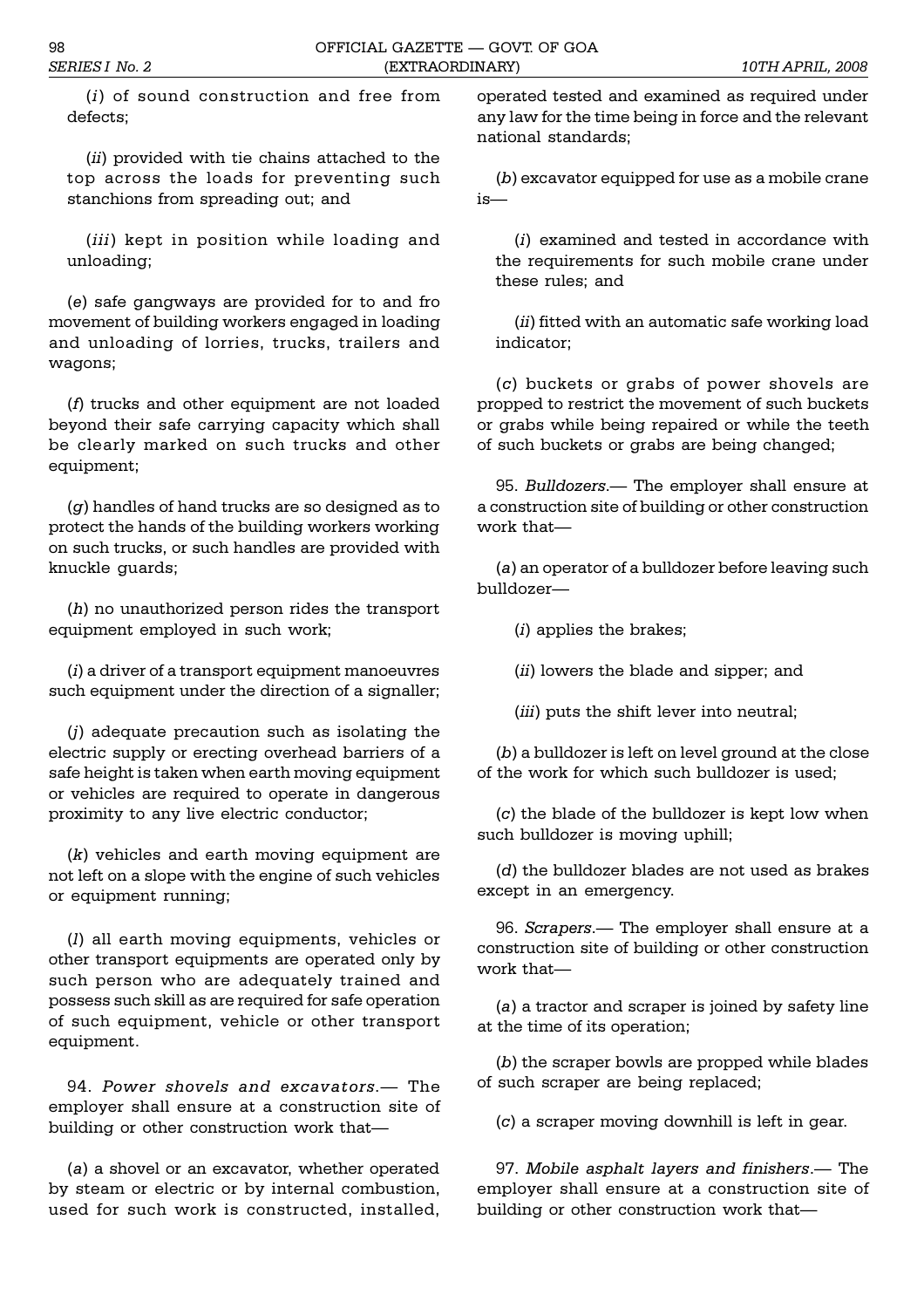(*a*) a mixture elevator is within a wooden or sheet metal enclosure with a window for observation, lubrication and maintenance;

(*b*) bitumen scoops have adequate covers;

(*c*) when asphalt plants are working on a public road, adequate traffic control is established on such road and the building workers working in such plant are provided with reflecting jackets;

(*d*) a sufficient number of fire extinguishers are kept in readiness on such work place where fire hazards may exist;

(*e*) the materials are loaded on the elevator after the drying drains has warmed up of such elevator;

(*f*) no open light is used for ascertaining the level of asphalt;

(*g*) inspection opening is not opened till there is a pressure in the boiler which may cause injury to a building worker;

98. Pavers.- The employer shall ensure at a construction site of building or other construction work that pavers are equipped with guards suitable to prevent building workers from walking under the skip of such pavers.

99. *Road rollers*. The employer shall ensure at a construction site of building or other construction work that

(*a*) before a road roller is used on the ground, such ground is examined for its bearing capacity and general safety, especially at the edges of the slopes such as embankments on such grounds;

(*b*) a roller is not moved downhill with the engine out of gear.

100. *General safety*. The employer shall ensure at a construction site of building or other construction work that:

(*a*) every vehicle or earthmoving equipment is equipped with

(*i*) silencers;

(*ii*) tail lights;

(*iii*) power and hand brakes;

(*iv*) reversing alarm; and

(*v*) search light for forward and backward movement, which are required for safe operation of such vehicle or earth moving equipment;

(*b*) the cab of vehicle or earth moving equipment is kept at least one metre from the adjacent face of a ground being excavated;

(*c*) when a crane or shovel are travelling, the boom of such crane or shovel is in the direction of such travel and the bucket or scoop attached to such crane or shovel is raised and without load, except when such travelling is downhill.

#### CHAPTER - XII

Concrete work

101. *General provisions regarding use of concrete*. The employer shall ensure at a construction site of building or other construction work that-

(*a*) all construction with the use of concrete or reinforced concrete are based on plans as

(*i*) include specification of steel and concrete and other material to be used in such construction;

(*ii*) give technical details regarding methods for safe placing and handling of such materials as specified in sub-clause (*i*);

(*iii*) indicate the type quality and arrangement of each part of the structure of such construction; and

(*iv*) explain the sequence of steps to be taken for completion of such construction;

(*b*) form work and shores used for concrete work are structurally safe and are properly braced or tied together so as to maintain position and shape of such formwork or shores;

(*c*) form work structure used for concrete work has sufficient catwalks and other secure access for inspection of such structure if such structure is in two or more tiers;

(*d*) no machinery or any object should fall below by using wire nets, screen nets etc.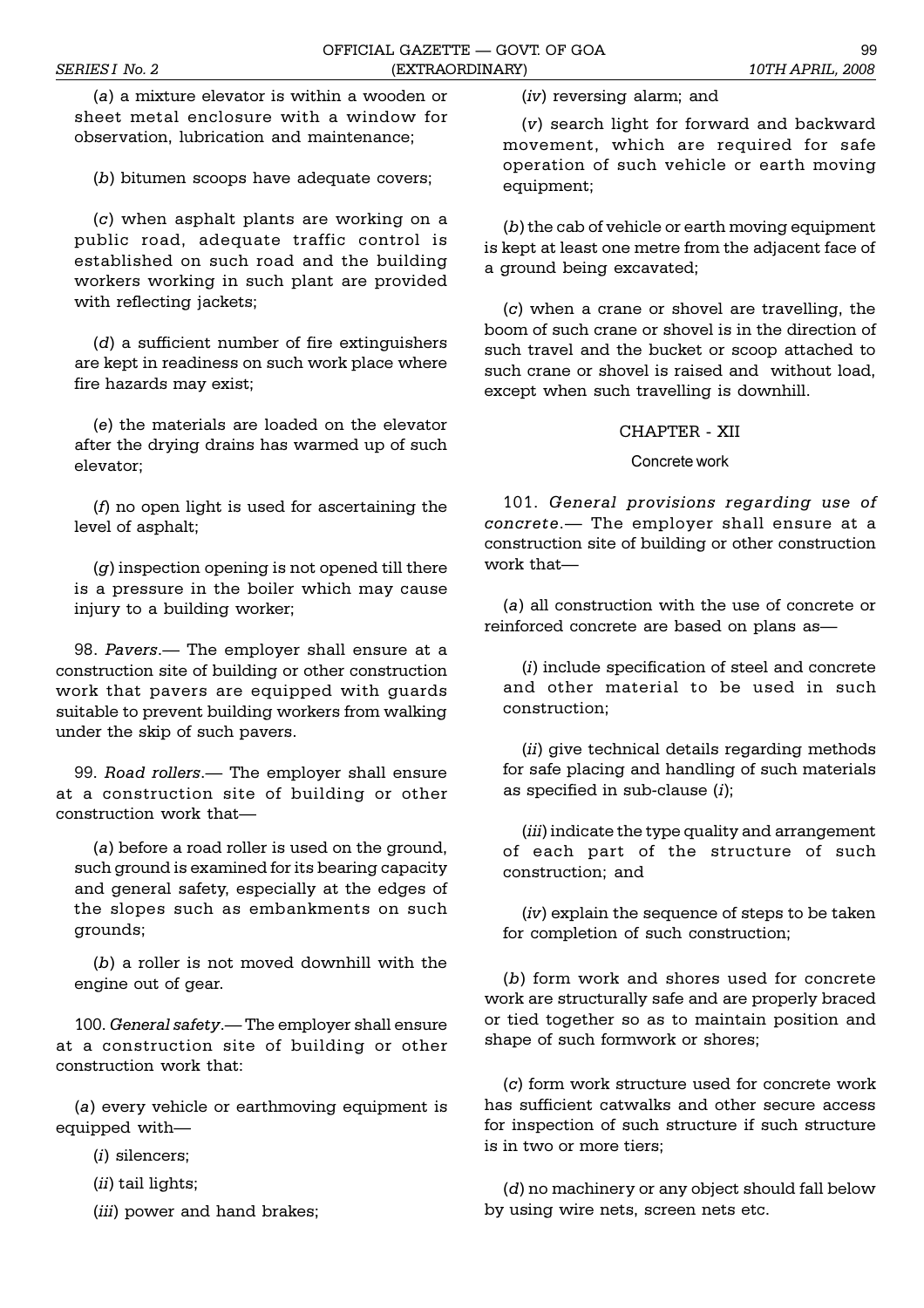102. *Preparation and pouring of concrete and erection of concrete structures*. The employer shall ensure at a construction site of building or other construction work that-

(*a*) a building worker handling cement or concrete

(*i*) wears close fitting clothing, gloves helmet or hard hat, safety goggles, proper foot wear and respirator or mask to protect him from danger in such handling;

(*ii*) keep as much of his body covered as is required to protect him from danger in such handling;

(*iii*) takes all necessary precautions to keep cement and concrete away from his skin in such handling;

(*b*) lime pits are fenced or enclosed;

(*c*) lime pits are filled and emptied by such devices which do not require workers to go into the pit;

(*d*) moving parts of the elevators, hoists, screens, bunkers, chutes, grouting equipment used for concrete work and of other equipment used for storing, transport and other handling ingredients of concrete are securely fenced to avoid contact of building workers with such moving parts;

(*e*) screw conveyors used for cement, lime and other dusty materials are completely enclosed.

103. *Buckets*. The employer shall ensure at a construction site of a building or other construction work that

(*a*) concrete buckets used with cranes or aerial cableways are free from projections from which accumulations of concrete could fall,

(*b*) movements of concrete buckets are governed by signals necessary to avoid any danger by such movements.

104. Pipes and Pumps.— The employer shall ensure at a construction site of a building or other construction work that

(*a*) a scaffolding carrying a pipe for pumped concrete is strong enough to support such pipe at

time when such pipe is filled with concrete or water or any other liquid and to bear all the building workers who may be on such scaffold at such time, safely;

(*b*) every pipe for carrying pumped concrete  $i$ s $-$ 

 (*i*) securely anchored at its end point and at each curve on it,

 (*ii*) provided near the top of such pipe with an air release valve, and

(*iii*) securely attached to a pump nozzle by a bolted collar or other adequate means,

(*c*) the operation of concrete pumps are governed by standard signals relevant in accordance with the relevant national standards,

(*d*) building workers employed around a concrete pump wear safety goggles.

105. *Mixing and pouring of concrete*. The employer shall ensure at a construction site of a building or other construction work that-

(*a*) the concrete mixture does not contain any material which may unduly affect the setting of such concrete, weaken such concrete or corrode steel used with such concrete;

(*b*) when dry ingredients of concrete are being mixed in confined spaces such as silos,

(*i*) the dust shall be exhausted at the time of such mixing, and

(*ii*) in case the dust cannot be exhausted, as specified in sub-clause (*i*) the building workers shall wear respirators at the time of such mixing;

(*c*) when concrete is being tipped from buckets, building workers are kept out the range of any kickbacks of such buckets;

(*d*) loads are not dumped or placed on settling concrete.

106. Concrete panels and slabs.— The employer shall ensure at a construction site of a building or other construction work that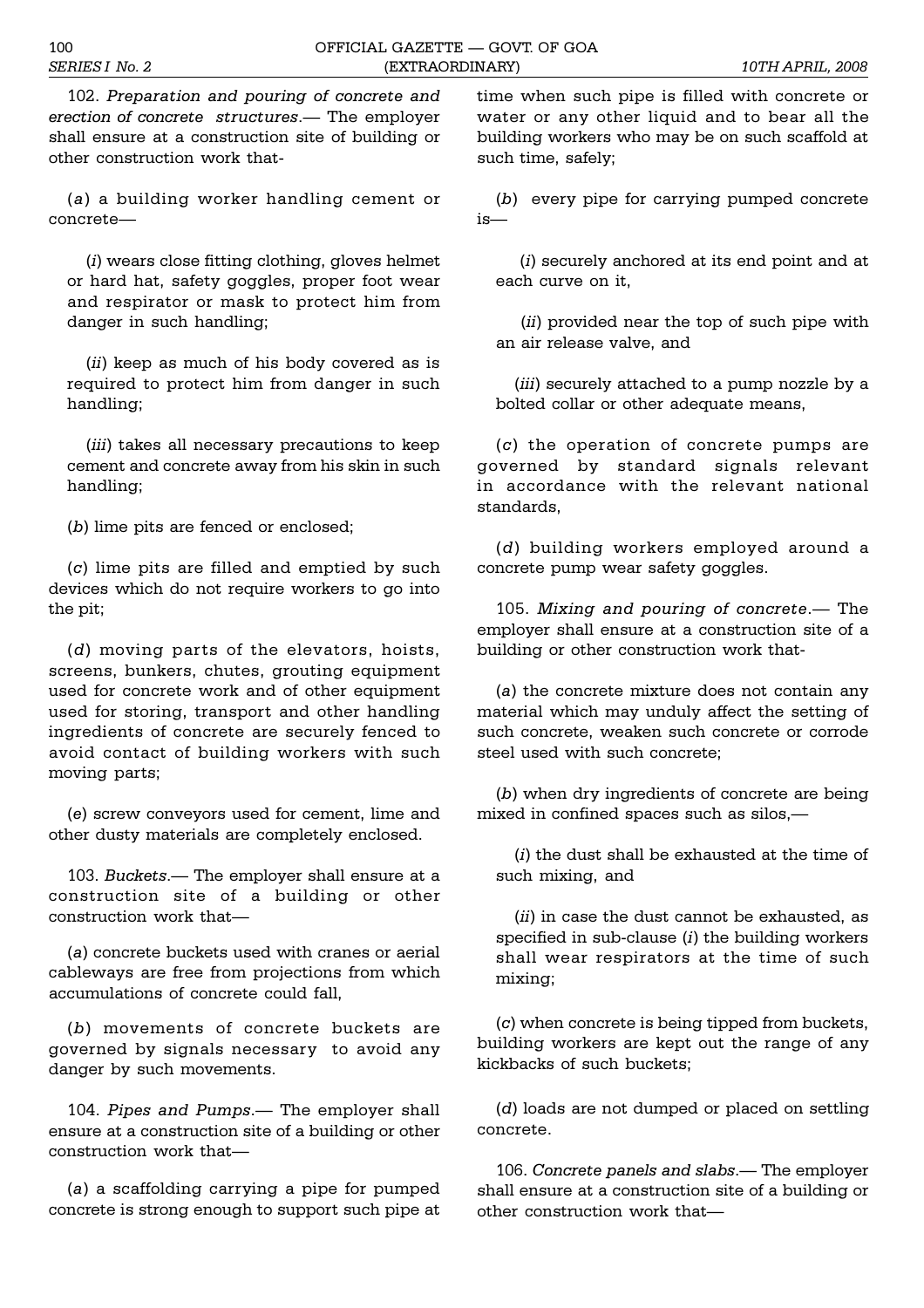(*a*) all parts of a concrete panel or concrete slab are hoisted uniformly;

(*b*) concrete panels are adequately braced in their final position and such bracings shall remain in such position until such panels are adequately supported by other parts of the construction for which such panels are used.

(*c*) temporary bracing of concrete panels are securely fastened to prevent any part of such panels from falling when such panels are being moved.

107. *Stressed and tensioned element.* The employer shall ensure at a construction site of a building or construction work that

(*a*) building workers do not stand directly over jacking equipment while stressing of concrete girders and beams is being done;

(*b*) a pre-stressed concrete unit is not handled except at points on such unit and by the devices specified for such work by the manufacturer of such devices;

(*c*) during transport, pre-stressed concrete girders or concrete beams are kept upright by bracing or other effective means;

(*d*) anchor fittings for pre-tensioned strands of pre-stressed concrete girders or concrete beams are kept in a safe condition in accordance with the instructions of manufacturer of such anchor fittings;

(*e*) building workers do not stand behind jacks or in line with tensioning elements and jacking equipment during tensioning operations of pre-stressed concrete girder or concrete beams; and

(*f*) building workers do not cut wires of pre- -stressed concrete girders or concrete beams under tensions before such concrete used for such girders or beams is sufficiently hardened.

108. *Vibrators*. The employer shall ensure at a construction site of a building or other construction work that

(*a*) a building worker, who is in good physical condition, operates vibrators used in concreting work;

(*b*) all practical measures are taken to reduce the amount of vibration transmitted to the operators working in concreting work;

(*c*) when electric vibrators are used in concreting work

(*i*) such vibrators shall be earthed;

(*ii*) the leads of such vibrators shall be heavily insulated; and

(*iii*) the current shall be switched off when such vibrators are not in use.

109. *Inspection and supervision*. The employer shall ensure at a construction site of a building or other construction work that

(*a*) a person responsible for a concreting work supervises the erection of the framework, shores, graces and other supports used for such concreting work;

(*b*) a person responsible for concreting work makes a thorough inspection of every formwork after erection of such formwork in such concreting work to ensure that such formwork is safe;

(*c*) a person responsible for a concreting work regularly inspects the formwork, shores, braces, reshores and other supports during the placing of concrete;

(*d*) any unsafe condition which is discovered during the inspection mentioned under clauses (*b*) and (*c*) is remedied immediately;

(*e*) a person responsible for a concreting work keeps all records of inspections referred to in clause (*a*) and clause (*b*) at the workers place relating to such inspections and produced them for inspection upon the demand of an Inspector having jurisdiction.

110. *Beams, floors and roofs.* The employer shall ensure at a construction site of a building or other construction work that

(*a*) horizontal and diagonal bracings are provided in both longitudinal and transverse directions as may be necessary to provide structural stability to formwork used in concreting work and shores used in such concreting work are properly seated top and bottom and are secured in their places;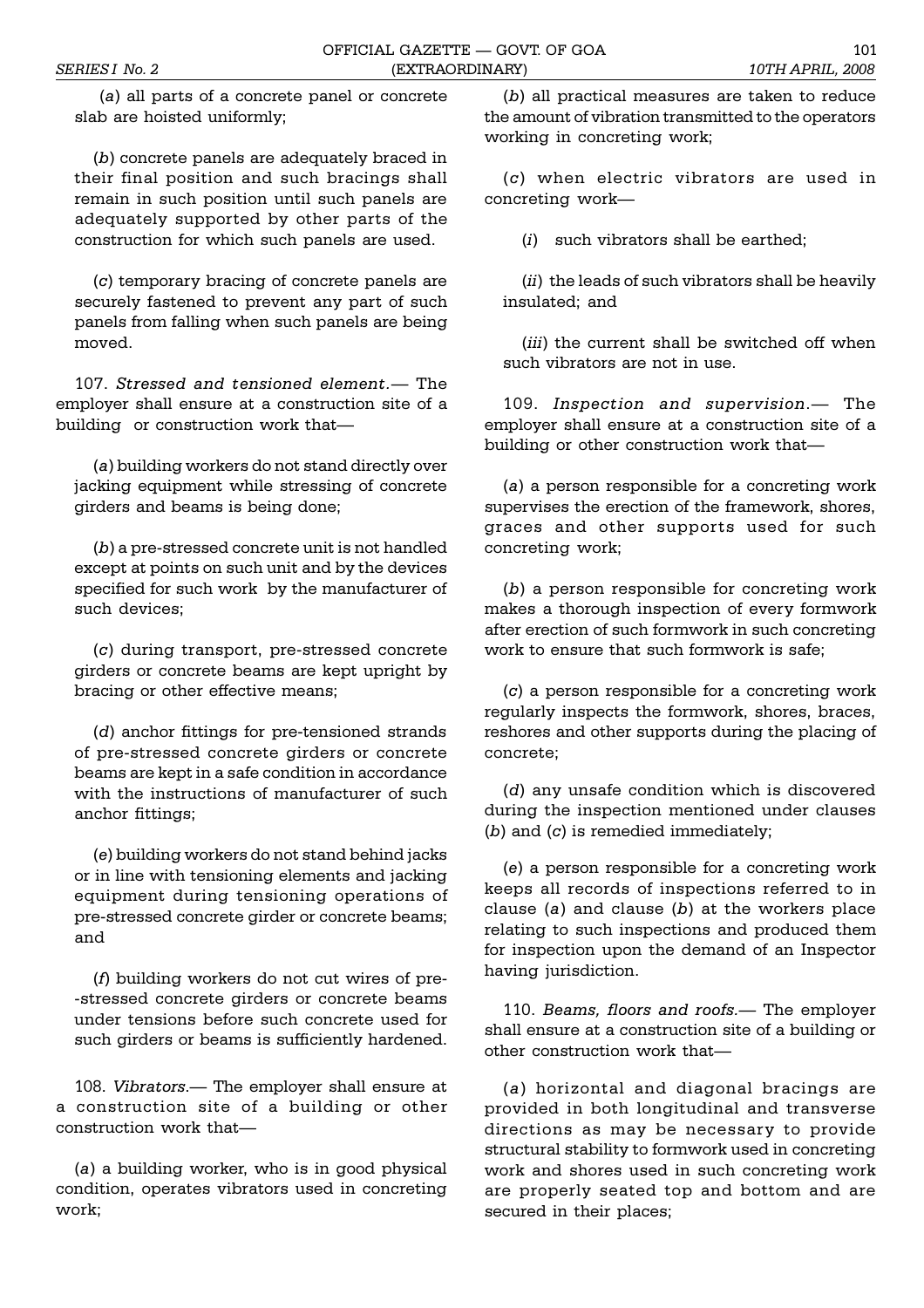CHAPTER - XIII

## **Demolition**

113. *Preparation*.— The employer shall ensure at a construction site of a building or other construction work that-all glass or similar materials or article in exterior openings are removed before commencing any demolition work and all water, steam electric, gas and other similar supply lines are put-off and suitably capped and the concerned department of the appropriate Government or local authority is informed and permission obtained wherever required before commencing such demolition work and wherever it is necessary to maintain water, gas or electric line or power during such demolition, such line shall be so located or protected with substantial coverings so as to protect it from damage and to afford safety to the building workers and the general public.

114. *Protection of adjacent structure*. The employer responsible for demolition work shall ensure at a construction site of a building or other construction work shall, during demolition process of such demolition work, examine, the wall of all the structures adjacent to the structure to be demolished to determine the thickness, method of support to such adjacent structures and in case, such employer has reason to believe that any of such adjacent structure is unsafe or may become unsafe during such demolition process, he shall not perform demolition activity affecting such unsafe adjacent structure unless and until remedial measures like sheet piling, shoring, bracing or similar other means so as to ensure safety and stability to such unsafe adjacent structure from collapsing are taken. All roads and open spaces adjacent to the site of demolition work shall be closed for suitably protected by barrackating.

115. *Demolition of walls, partitions etc.* The employer shall ensure at a construction site of a building or other construction work that

(*a*) any demolition of walls or partitions is processed in a systematic manner as per the standard safe operating practices and all work above each tier of any floor beams is completed before the safety of the supports of such beam is impaired;

(*b*) masonry is neither loosened nor permitted to fall in such masses or volume or weight as to

(*b*) where shores used in concreting work rest upon the ground, base plates are provided for keeping such shores firm and in level;

(*c*) where the floor to ceiling height of a concreting work exceeds nine metres or where the formwork deck used in such concreting work is supported by shores constructed in two or more tiers, or where the dead, live and impact loads on the formwork used in such concreting work exceed seven hundred kilogram per square meter, the structure of such formwork is designed by a professional engineer in the relevant field and the specifications and drawings of such framework are kept at such construction site and produced on demand before the Inspector having jurisdiction;

(*d*) where the structure of the formwork used in concreting work is designed by a professional engineer, such engineer shall be responsible for the supervision of construction and stability of such structure.

111. *Stripping*. The employer shall ensure at a construction site of a building or other construction work that

(*a*) stripping of formwork used in concreting work commences until the concrete on such formwork is fully set, examined and certified to this effect by the responsible person and record of such examination and certification is maintained;

(*b*) stripped forms in concreting work are removed or stock-piled promptly after stripping from all areas in which building workers are required to work or pass;

(c) protruding nails, wire ties and other formwork accessories not required for subsequent concreting work are pulled, cut or otherwise made safe.

112. Reshoring.— The employer shall ensure at a construction site of a building or other construction work that

(*a*) reshoring used in concreting work is provided to a slab or beam for its safe support after its stripping or where such slab or beam is subjected to superimposed loads due to construction above such beam or slab;

(*b*) The provisions applicable to shoring in a concreting work under this chapter shall also applicable to reshoring in such work.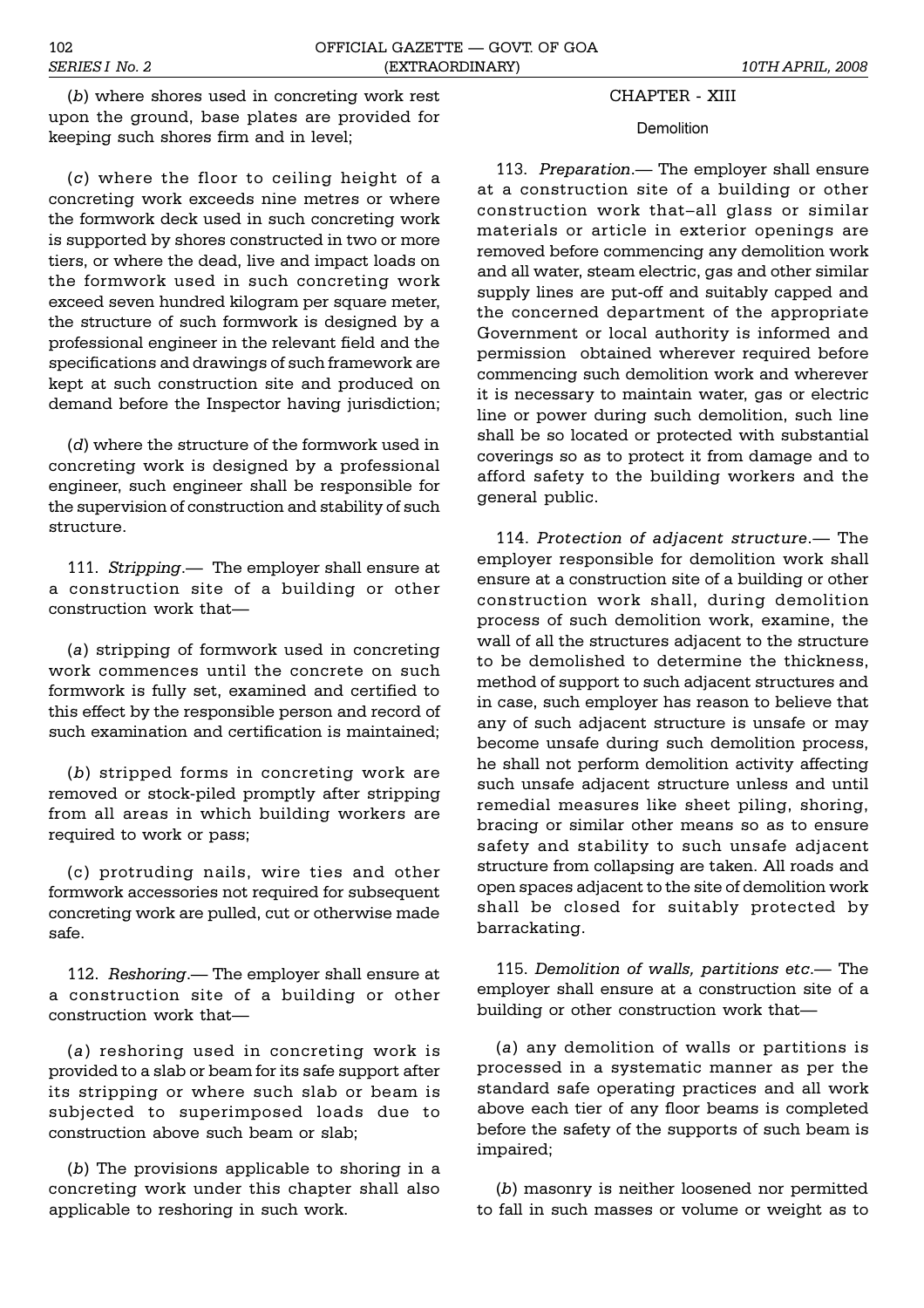endanger the structural stability of any floor or structural support;

(*c*) no wall, chimney or other structure or part of a structure is left unguarded in such a condition that it may fall, collapse or weaken due to wind pressure or vibration;

(*d*) in the case of demolition of exterior walls by hand, safe footing is provided for the building workers employed for such demolition, in the form of sound flooring or scaffolds;

(*e*) walls or partitions which are to be demolished by hand are not left standing more than one storey high above the uppermost floor on which persons are working.

116. Method of operation.— The employer shall ensure at a construction site of a building or other construction work that debris, bricks and other materials or articles are removed

(*i*) by means of chutes;

(*ii*) by means of buckets or hoists;

(*iii*) through openings in the floor; or

(*iv*) by any other safe means.

117. *Access to floor.*— The employer shall ensure at a construction site of a building or other construction work that safe access to and egress from every building is provided at all times in the course of demolition of such building by means of entrances, hallways, stairways or ladder runs which are so protected as to safeguard the building workers using such means from falling material or articles.

118. *Demolition of structural steel*.— The employer shall ensure at a construction site of a building or other construction work that

(*a*) all steel structures are demolished column by column and tier by tier and every structural member which is being demolished is not under any stress and such structural member is suitably lashed to prevent it from any uncontrolled swinging or dropping or falling;

(*b*) large structural members are not thrown or dropped from the building but are carefully lowered by adopting suitable safe method;

(*c*) where a lifting appliance like a derrick is used for demolition, the floor on which such lifting appliance rests is completely planked over or supported and such floor is of adequate strength to sustain bearing load for such lifting appliance and its operation;

119. *Storage of material or article*.— The employer shall ensure at a construction site of a building or other construction work that

(*a*) all materials or articles are not stored or kept on platform, floor or stairway of a building being demolished:

Provided that this clause shall not apply to the floor of a building when such floor is of such strength as to support safely the load to be superimposed by storing such materials or articles;

(*b*) an access to any stairway or passageway is not affected or blocked by storing any material or article;

(*c*) suitable barricades are provided so as to prevent materials or articles from sliding or rebounding into any space used by the building workers.

120. *Floor openings*. The employer shall ensure at a construction site of a building or other construction work that every opening used for the removal of debris from every floor which is not closed to access, except the top or working floor is provided with an enclosure from such floor to its ceiling, or such opening is so barricaded that no building worker has access to within a horizontal distance of six meters from such opening through which debris is being dropped.

121. *Inspection*. The employer shall ensure at a construction site of a building or other construction work that a person responsible for demolition work makes continuous inspections during demolition process of such demolition work so as to detect any hazard resulting from weakened or deteriorated floors or walls or loosened materials or articles during such demolition process and that no building worker is permitted to work where such hazard exist unless remedial measures like shoring or bracing are taken to prevent such hazards.

122. *Warning signs, barricades etc.* The employer shall ensure at a construction site of a building or other construction work that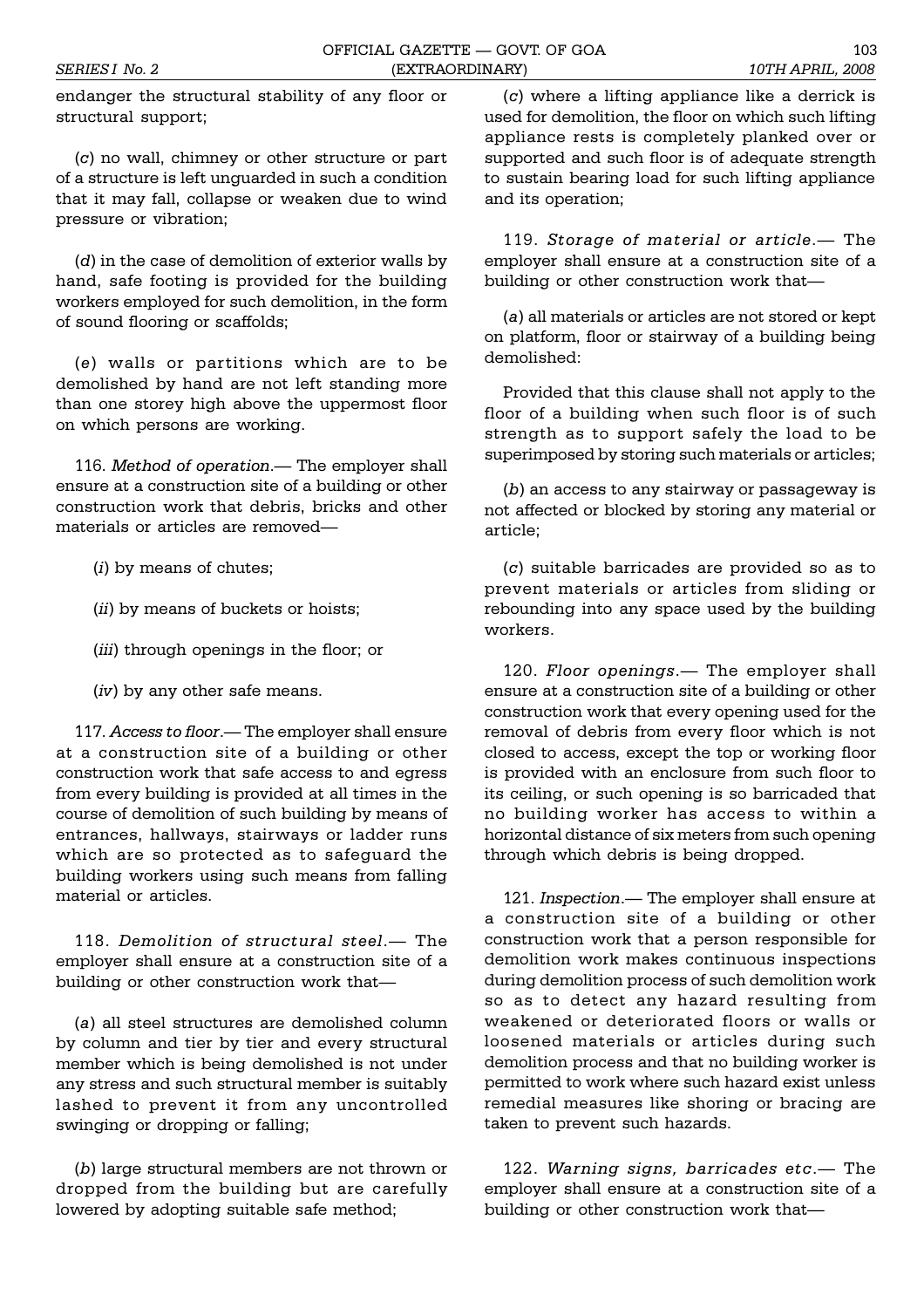(*a*) barricades and warning signs are erected along every side throughout the length and breadth of a building or other construction work to be demolished to prevent unauthorized persons from entering into the site of such building or other construction work during demolition operations;

(*b*) during the demolition of an exterior masonry wall or a roof from a point more than twelve metres above the adjoining ground level of such wall or roof, if persons below such wall or roof are exposed to falling objects, suitable and safe catch platforms shall be provided and maintained at a level not more than six metres below the working level except where an exterior built-up scaffold is provided for safe and adequate protection of such persons;

(*c*) suitable and standard warning signs in accordance with national standards are displayed or erected at conspicuous places or position at the workplace.

123. *Mechanical method of demolition*. The employer shall ensure at a construction site of a building or other construction work that  $-$  the following requirements are fulfilled in case the mechanical method of demolition like use of swinging weight, clamshell bucket, power shovel, bulldozer or other similar mechanical methods are used for the purpose of demolition, namely:

(*a*) that the building or structure or remaining portion thereof shall be not more than twenty four metres in height;

(*b*) that where a swinging weight is used for demolition, a zone of such demolition having a radius of at least one and a half times the height of the structure or portion thereof being so demolished shall be maintained around the points of impact of such swinging weight;

(*c*) where a clamshell is being used for demolition, a zone of demolition shall be maintained within eight metres of the line of travel of such bucket;

(*d*) that where other mechanical methods are being used to affect total or partial collapse of a building or other construction work, there shall be maintained, in the area into which the affected portion of such building or other construction work, may fall, a zone of demolition at least one and a half times the height of such affected portion thereof; and

(*e*) no person other than building workers or other persons essential to the operation of demolition work shall be permitted to enter a zone of demolition referred to in clause (*a*) which shall be provided with substantial barricades.

#### CHAPTER - XIV

#### Excavation and Tunnelling works

124. *Notification of intention to carry out excavation and tunnelling work*. (*1*) Every employer carrying out any excavation or tunnelling work at a construction site of a building or other construction work shall, within thirty days, prior to the commencement of such excavation or tunnelling work, inform in writing the detailed layout plans, method of construction and schedule of such excavation or tunnelling work to the Chief Inspector.

(*2*) In case compressed air is used in such excavation or tunnelling work or any work incidental to or required for such excavation or tunnelling work, the technical details and drawings of all man-locks and medical locks together with names and addresses of all construction medical officers having qualification as laid down in Schedule XI annexed to these rules and so appointed by such employer for the purpose of such excavation or tunnelling work shall be sent to the Chief Inspector.

125. *Project Engineer*. (*1*) Every employer undertaking any excavation or tunnelling work shall appoint a project engineer for safe operation of such projects of such excavation or tunnelling work for which such engineer is appointed.

(*2*) Such project engineer shall exercise overall control of the operations and the activities at such project and be responsible for carrying out the activities safely.

126. *Responsible person*. (*1*) Every employer carrying out any excavation or tunnelling work at a construction site of building or other construction work shall appoint a responsible person for the safe operation for such excavation or tunnelling work.

(*2*) Duties and responsibilities of the responsible person referred to in sub-rule (*1*) shall include.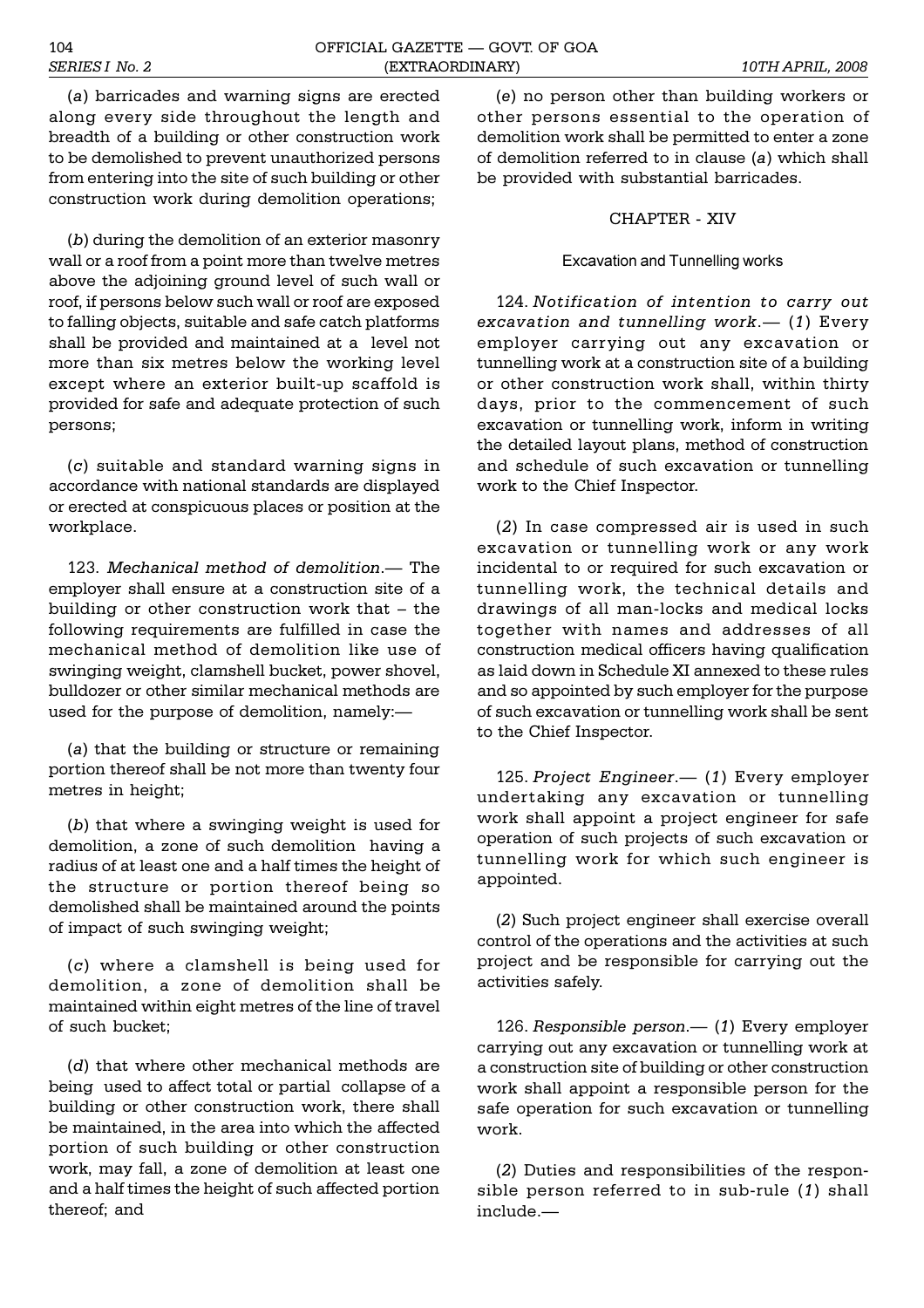(*a*) to carry out smoothly such excavation or tunnelling work;

(*b*) to inspect and rectify any hazardous situation relating to such excavation or tunnelling work;

(*c*) to take remedial measures to avoid any unsafe practice or conditions relating to such excavation or tunnelling work;

(*3*) The name and address of the responsible person referred in sub-rule (*1*) shall be forwarded to the Chief Inspector.

127. *Warning signs and notices*.— The employer shall ensure at a construction site of a building or other construction work that

(*a*) suitable warning signs or notices, required for the safety of the building workers carrying out the work of an excavation or tunnelling, shall be displayed or erected at conspicuous places in Hindi, English and in a language understood by the majority of such building workers at such excavation or tunneling works;

(*b*) such warning signs and notices with regards to compressed air working shall include

(*i*) the danger involved in such compressed air work;

(*ii*) fire and explosion hazards;

(*iii*) the emergency procedures for rescue from such danger or hazards.

128. Register of employment etc.— (1) Every employer shall ensure at a construction site of a building or other construction work where an excavation or tunnelling work is being carried on, a register of employment of building workers carrying out such excavation or tunnelling work, is maintained and produced on demand to the Inspector having jurisdiction.

(*2*) Periods of work of such excavation or tunnelling work, in which such building workers are employed, shall be maintained in a register on day-to-day basis and such register shall be produced on demand to the Inspector having jurisdiction.

129. *Illumination*. (1) Every employer shall ensure at a construction site of a building or other construction work that, all work places where excavation or tunnelling work is being carried on, shall be adequately illuminated in accordance with the relevant national standards.

(*2*) Every employer shall ensure at a construction site of a building or other construction work shall provide for emergency generators on such construction site to ensure adequate illumination at all work places where such excavation or tunnelling work is being carried out, in case of power failure.

130. *Stability of structure*.— The employer shall ensure at a construction site of a building or other construction work that

(*a*) where there is any doubt as to the stability of any structure adjoining the work place or other areas to be excavated or where tunnelling work is to be carried out, the project engineer referred to in rule 125 arranges for measures like underpinning, sheet piling, shoring, bracing, or other similar means to support such structure and to prevent injury to any building worker working adjacent to such structure or damage to property or equipment adjacent to such structure;

(*b*) where any building worker engaged in excavation is exposed to hazard of falling or sliding material or article from any bank or side of such excavation which is more than one and a half metre above his footing, such worker is protected by adequate piling and bracing against such bank or side;

(*c*) the excavation and its vicinity are checked by a responsible person referred to in rule 126 after every rain, storm or other occurrences carrying hazards and in case a hazard is noticed at such checking, adequate protection against slides and cave in to prevent such hazard is provided;

(*d*) temporary sheet piling installed for the construction of a retaining wall after excavation is not removed except on the advice of the responsible person referred to in the rule 126 after an inspection carried out by such responsible person;

(*e*) where banks of an excavation are undercut, adequate shoring is provided to support the material or article over-hanging such bank;

(*f*) excavated material is not stored at least zero point six five metres from the edge of an open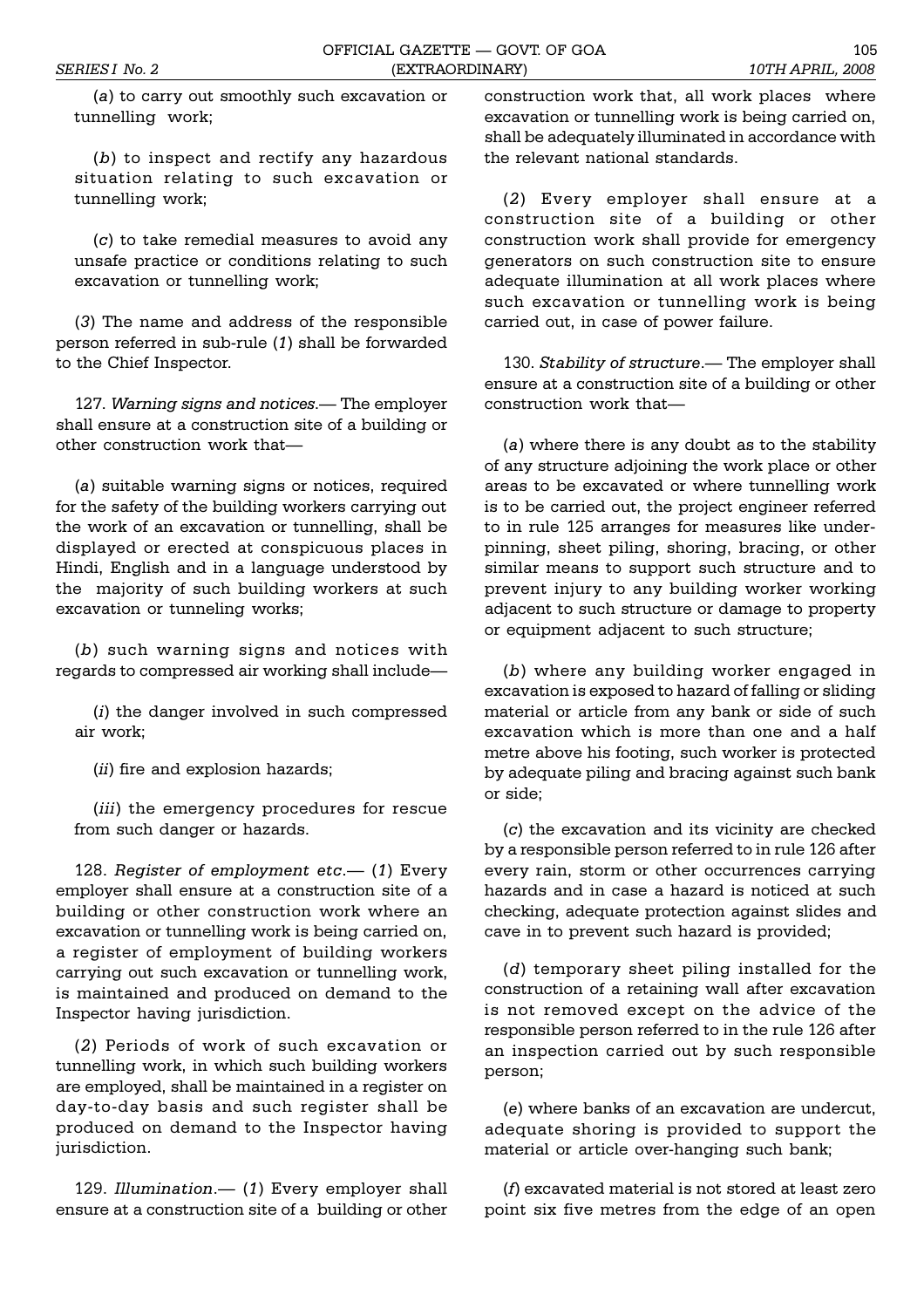excavation or trench and the banks of such excavation or trench are stripped of loose rocks and other material which may slide, roll or fall upon a building worker working below such bank;

(*g*) adequate and suitable warning signs are put up at conspicuous places at the excavation work to avoid any person falling into the excavations or trenches;

(*h*) the responsible person referred to in rule 126, ensures at the excavation work that no building worker is permitted to work where such building worker may be struck or endangered by the excavation machinery or material or article used in such excavation;

131. *Piling, shoring and bracing*. The employer shall ensure at a construction site of a building or other construction work that

(*a*) plank used for sheet piling in excavation or tunnelling work is of sound material with adequate strength;

(*b*) shores and braces used in excavation or tunnelling work are of adequate dimensions and are so placed as to be effective for their intended purposes;

(*c*) earth supported shores or braces used in excavation or tunnelling work bear against a footing of sufficient area and stability to prevent the shifting of such shores or braces;

132. *Safe access*. The employer shall ensure at a construction site of a building or other construction work that ladders, staircases or ramps are provided, as the case may be, for safe access to and egress from excavation where the depth of such excavation exceeds one point five metres and such ladders, staircases or ramps comply with the relevant national standards.

133. *Trenches*.— The employer shall ensure at a construction site of a building or other construction work that a trench or excavation is protected against falling of a person by suitable measures if the depth of such trench or excavation exceeds one and a half metres and such protection is an improved protection in accordance with the design and drawing of a professional engineer, where such depth exceeds four metres.

134. *Depth of trenches*. The employer shall ensure at a construction site of a building or other construction work that

(*a*) where the depth of a trench requires two lengths of shoot piling, one above the other, the lower piling is set inside the bottom strings or walls of the upper piling and such sheet piling is driven down and braced as the excavation continues;

(*b*) all metal sheet piles used in excavation or a trench are welded end to end and secured by other similar means.

135. *Positioning and use of machinery*. The employer shall ensure at a construction site of a building or other construction work that any machinery used in excavation and tunnelling work is positioned and operated in such a way that such machinery does not endanger the operator of such machinery or any other person in the vicinity.

136. *Breathing apparatus*. The employer shall ensure at a construction site of a building or other construction work that

(*a*) suitable breathing apparatus is provided to a building worker while working in compressed air environment for his use at excavation or tunnelling work; and

(*b*) such breathing apparatus is maintained in good working conditions at all times.

137. *Safety measures for tunnelling operations*. The employer shall ensure at a construction site of a building or other construction work that

(*a*) that where there is a danger of falling or sliding of material from the roof face or wall of a tunnel, adequate measures such as shoring, supporting by means of rock bolts, segments or steel sets are taken for the safety of building workers;

(*b*) excavated areas are made safe by use of suitably designed and installed steel sets, rock bolts or similar other safe means;

(*c*) the responsible person referred to in rule 126 examines and inspects the work places in a tunnel before the commencement of work in such tunnel, and at regular intervals thereafter, to ensure safety of the building workers in such tunnel;

(*d*) the portal areas of the tunnel with loose soil or rock, likely to cause injury to a person are adequately protected with supports.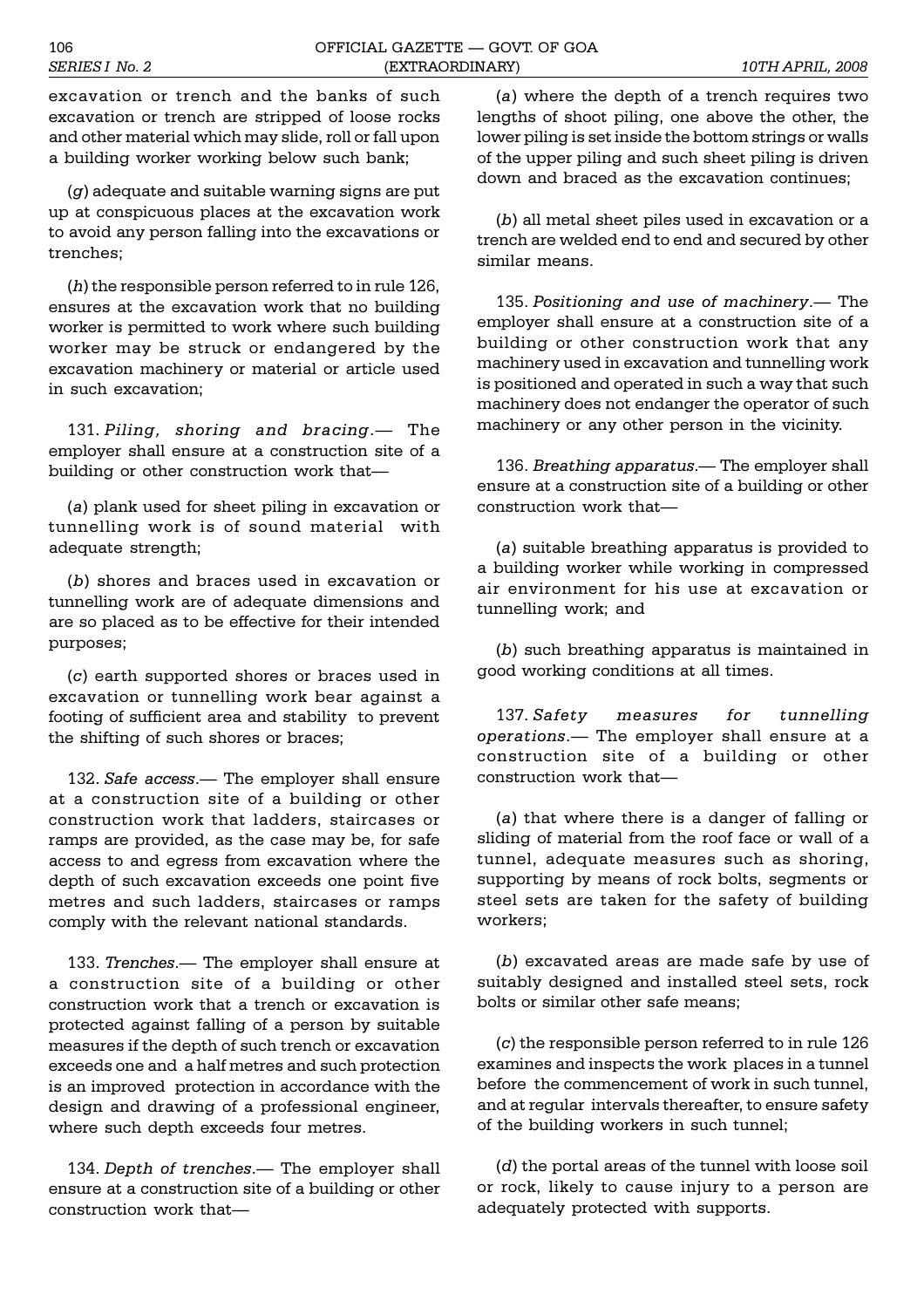138. Pneumatic tools.— The employer shall ensure at a construction site of a building or other construction work that supply lines to pneumatic tools used within a tunnel are fitted with water trap or safety chain or safety wire, as the case may be.

139. *Shafts*.— The employer shall ensure at a construction site of a building or other construction work that

(*a*) surroundings of a shaft used in excavation or tunnel work are protected from being washed away by construction of sufficient height;

(*b*) where a building worker is required to enter a shaft at an excavation or tunnelling work, safe means of access is provided for such entry;

(*c*) every shaft at excavation or tunnelling work is provided with a steel casing, concrete piping, timber shoring or other materials of adequate strength for the safety of the building workers working in such shaft;

(*d*) such casing and bracing are provided to a shaft at an excavation or tunnelling work upto the depth of such shaft at an excavation or tunnelling work according to the appropriate design for such casing and bracing;

(*e*) a reinforced concrete raft and beam is provided around the opening of a shaft at an excavation or tunnelling work if the ground surrounding such opening is unstable or unsafe.

140. *Lift for shaft.* The employer shall ensure at a construction site of a building or other construction work that lift is provided for transport of building workers and materials or articles at an excavation or tunnelling work required to descend more than fifty metres in a shaft.

141. Means of communication.— The employer shall ensure at a construction site of a building or other construction work that-

(*a*) reliable and effective means of communication such as telephone or walkie-talkie are provided and are maintained in working order for arranging better and effective communication at an excavation or tunnelling work at the following locations, namely,

(*i*) working chamber of an excavation;

(*ii*) intervals of hundred metres along the tunnel;

(*iii*) working chamber side of a man lock near the door of such man lock;

(*iv*) interior of each chamber of a man lock;

(*v*) location conspicuous place at a lock attendant's station:

(*vi*) a compressor plant;

(*vii*) a first aid station; and

(*viii*) outside the portal or the top of the shaft.

(*b*) such number of bells and whistles are made available at all times at the locations referred to in sub-clause (*i*) to sub-clause (*viii*) of clause (*a*) as are necessary for the safety of persons at such locations.

142. Signals.- The employer shall ensure at a construction site of a building or other construction work that the standard audio or video signals are used in excavation or tunnelling work and are conspicuously located or displayed near entrance to the work place and in such other locations as may be necessary to bring such signals to notice of all the building workers employed in such excavation or tunnelling work.

143. *Clearances*. The employer shall ensure at a construction site of a building or other construction work that

(*a*) the minimum lateral clearance of half a metre is maintained between any part of a vehicle and any fixture or any equipment used in an excavation or tunnelling work after allowing the throw or swing of such fixture or equipment;

(*b*) the overhead clearance for a locomotive drive at excavation or tunnelling work is not less than one point one zero metres above the seat of such driver and not less than two metres above the platform where such driver stands or of any other dimension in accordance with the relevant national standard.

144. *Shelters*.— The employer shall ensure at a construction site of a building or other construction work that the adequate number of shelters for the safe guard of the building workers are provided where, in the coarse of working, they are liable to be stuck by a moving vehicle or other material handling equipment in a tunnel.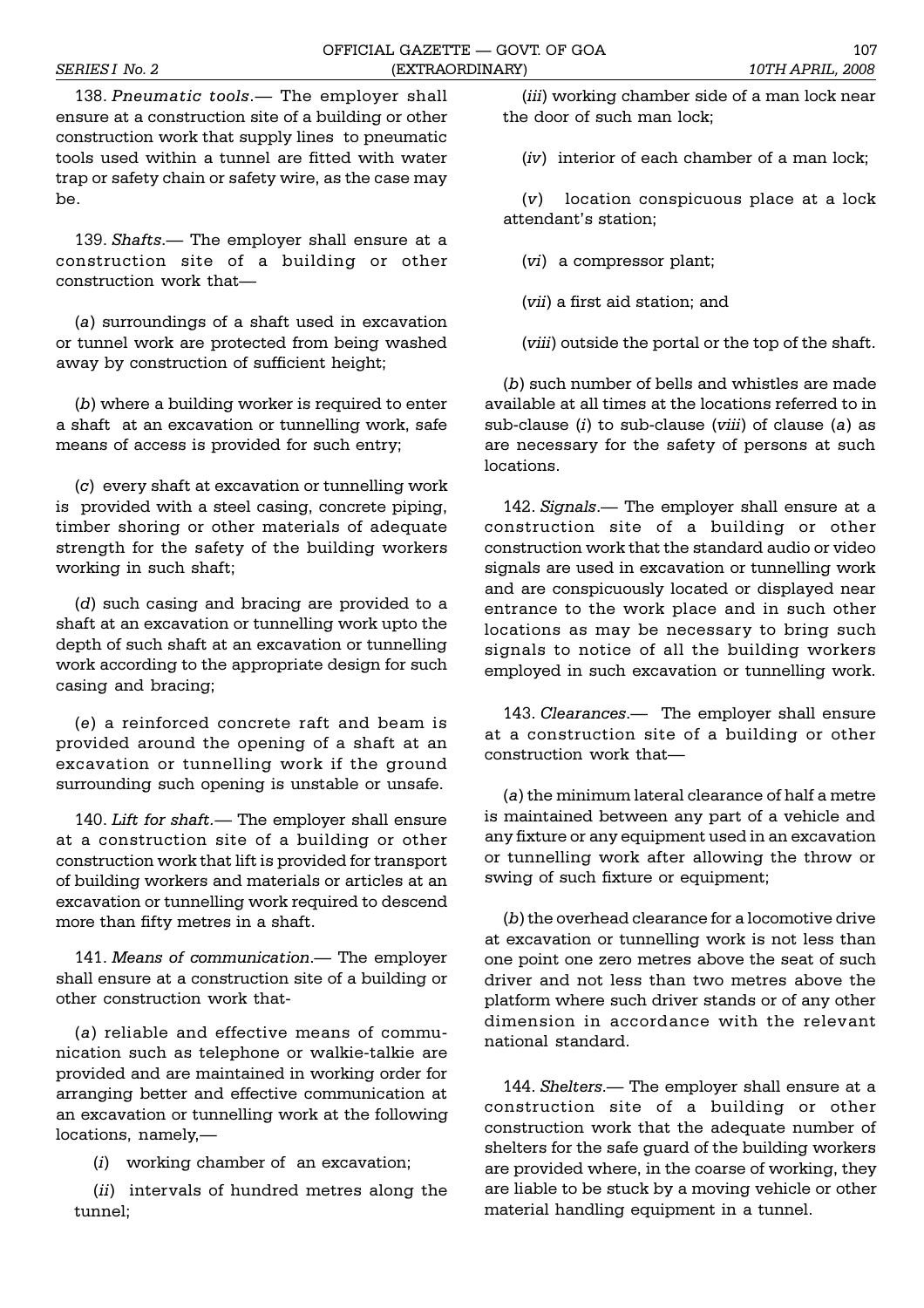145. *Use of internal combustion engine*. The employer shall ensure at a construction site of a building or other construction work that no internal combustion engine is used underground in excavation or tunnelling work unless such engine is so constructed that

(*a*) the air entering the engine gets cleared before the entry; and

(*b*) no fumes or sparks are emitted by the engine.

146. *Inflammable oils*.— The employer shall ensure at a construction site of a building or other construction work that inflammable oils with the flash point below the working temperature that is likely to be encountered in a tunnel are not used in excavation or tunnelling work.

147. *Coupling and hoses*.— The employer shall ensure at a construction site of a building or other construction work that only high pressure hydraulic hoses and couplings are used on hydraulic plants underground and such hoses and couplings are adequately protected against any possible damage in excavation or tunnelling work.

148. Hose installation.— The employer shall ensure at a construction site of a building or other construction work that all hydraulic lines and plants working at a temperature exceeding seventy degree centigrade are protected by adequate insulation or otherwise against accidental human contact in excavation or tunnelling work.

149. *Fire resistant Hoses*. The employer shall ensure at a construction site of a building or other construction work that no fire hydraulic hoses other than fire resistant hydraulic hoses are used when hydraulically activated machinery and equipment is employed in tunnels.

150. *Flame-proof equipment*. The employer shall ensure at a construction site of a building or other construction work that only flame proof equipment of appropriate type as per relevant national standards is used where there is a danger of flammable or explosive atmosphere being prevalent inside the tunnel.

151. *Storing of oil and fuel underground*. The employer shall ensure at a construction site of a building or other construction work that

(*a*) all oils, greases or fuel stored underground in excavation or tunnelling work are kept in tightly sealed containers and in fire resistant areas at safe distances away from explosive and other flammable chemicals;

(*b*) appropriate flame proof installation is used in such storage areas as specified in clause (*a*).

152. *Use of gases underground*. The employer shall ensure at a construction site of a building or other construction work that

(*a*) petrol or liquefied petroleum gas or any other flammable substances are not used, stored inside the tunnel except with the prior approval of the project engineer under rule 125;

(*b*) after the use of the petroleum or liquefied petroleum gas or highly inflammable substances referred to in clause (*a*) all remaining petroleum or liquefied petroleum gas or highly inflammable substances are removed immediately from such tunnel;

(*c*) no oxy-acetylene gas is used in a compressed air environment in excavation or tunnelling work.

153. Water for fire fighting.— The employer shall ensure at a construction site of a building or other construction work that

(*a*) adequate number of water outlets are provided on such excavation or tunneling work and are readily made accessible throughout the tunnel for fire-fighting purposes and such water outlets are maintained for effective fire fighting;

(*b*) all air locks are equipped with fire fighting facilities at excavation or tunnelling work;

(*c*) an audible fire alarm is provided to warn the building workers whenever a fire breaks out on an excavation or tunnelling work;

(*d*) adequate number and type of fire extinguishers, in accordance with relevant national standards, are provided and made readily available to fight any outbreak of fire at an excavation of tunnelling work;

(*e*) fire extinguishers with vapourising liquids and high pressure carbon dioxide are not used in tunnels or other confined spaces;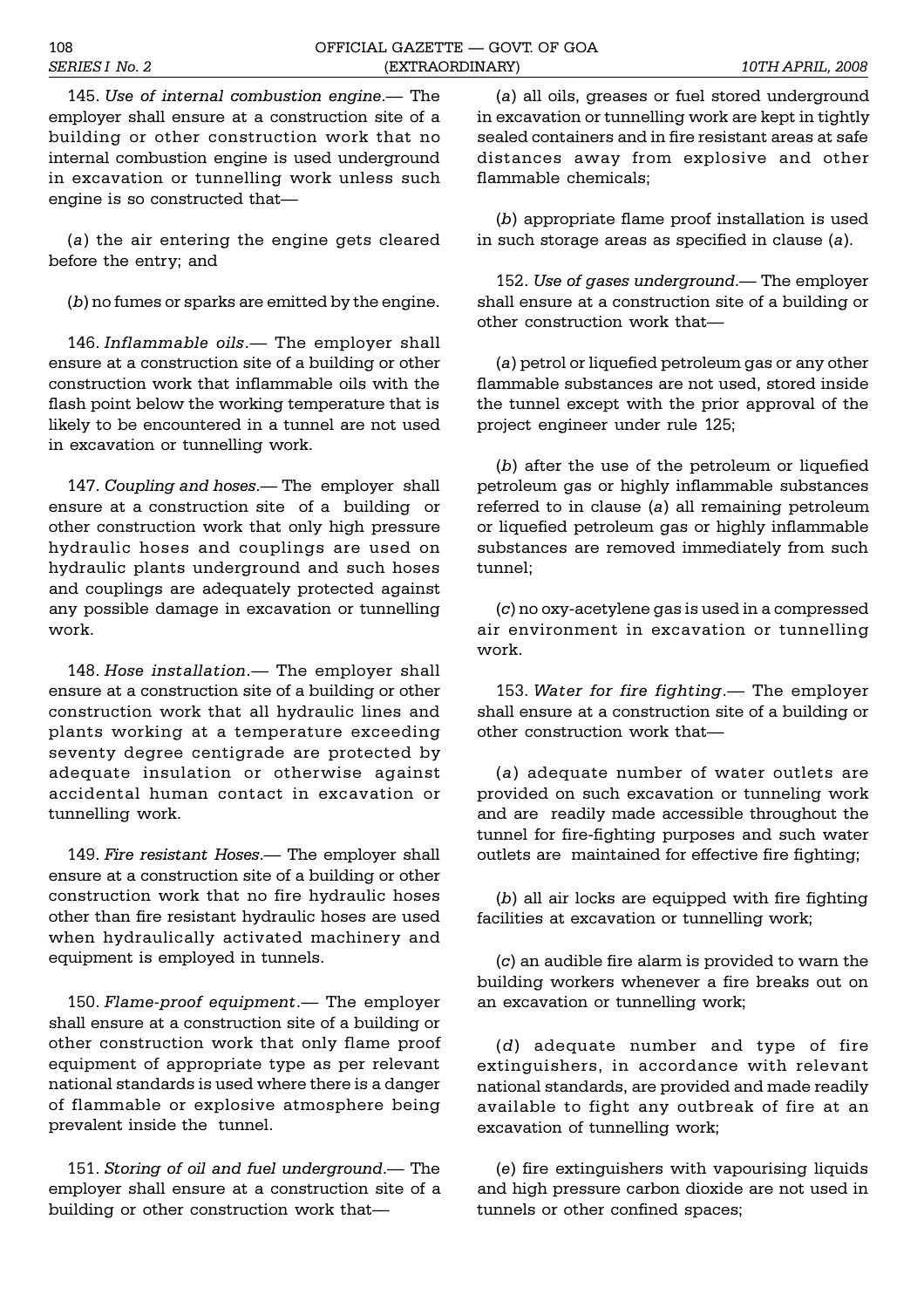(*f*) the instruction regarding steps to be followed to fight the outbreak of fire, at an excavation or tunneling work, written in Hindi, English or local language understood by the majority of the building workers employed on such excavation or tunneling work, are displayed at conspicuous or vulnerable places of such excavation or tunneling work.

154. *Flooding*.— The employer shall ensure at a construction site of a building or other construction work that-

(*a*) water tight bulk head doors are installed at the entrance of a tunnel to prevent flooding during a tunneling work where more than one tunnel is driven from a shaft;

(*b*) all necessary measures are taken to ensure that no building worker is trapped in any isolated section of a tunnel when any bulk head door of such tunnel is closed;

(*c*) where there is a likelihood of flooding of water rushing into a tunnel during a tunneling work, arrangements are made for immediate starting of water pumps to take out water of such flooding or water rushing and for giving alert signals to the building workers and other persons to keep them away from danger.

155. *Steel curtains*.— The employer shall ensure at a construction site of a building or other construction work that airtight steel curtains are provided in areas liable to flooding at tunneling work in case of descending tunnel such curtains are provided in the top half of such tunnels to ensure the retention of pockets of air for rescue purpose.

156. *Rest shelters*. The employer shall ensure at a construction site of a building or other construction work that

(*a*) where building workers employed in a compressed air environment in a tunneling work are required to remain at the work site for one hour or more after de-compression from pressure exceeding one bar, adequate and suitable facilities are provided for such building workers to rest;

(*b*) every man-lock, medical-lock and any other facility inside these locks at an excavation or tunneling work is maintained in a clean state and in good repairs;

(*c*) a first aid room is provided and is readily available at a construction site of a tunnelling work;

(*d*) each man-lock attendant station is provided with a first-aid box at a construction site of a tunnelling work.

157. *Permissible limit of exposure of chemicals*. The employer shall ensure at a construction site of a building or other construction work that

(*a*) the working environment in a tunnel or a shaft in which building workers are employed does not contain any of the hazardous substances in concentration beyond the permissible limits as laid down in the Schedule XII annexed to these rules;

(*b*) the responsible person referred to in rule 126 conducts necessary test before the commencement of a tunnelling work for the day and at suitable intervals as fixed by the Chief Inspector of Building and Other Construction to ensure that the permissible limits of exposure are not exceeded and a record of such test is maintained and is made available for inspection to the Inspector having a jurisdiction, on demand.

158. *Ventilation*.— The employer shall ensure at a construction site of a building or other construction work that all working areas in a free air tunnel are provided with ventilation system as approved by the Chief Inspector of Building and Other Construction and the fresh air supplied in such tunnel is not less than six cubic metre per minute for each building worker employed underground in such tunnel and the free air flow movement inside such tunnel is not less than nine metres per minute.

159. Air supply intake point.— The employer shall ensure at a construction site of a building or other construction work that the air intake points for all air compressor are located at places where such intake air does not get contaminated with dust, fumes, vapor and exhaust gasses or other contaminants.

160. *Emergency generators*.— The employer shall ensure at a construction site of a building or other construction work that

(*a*) every compressed air system in a tunnel is provided with emergency power supply system for maintaining continued supply of compressed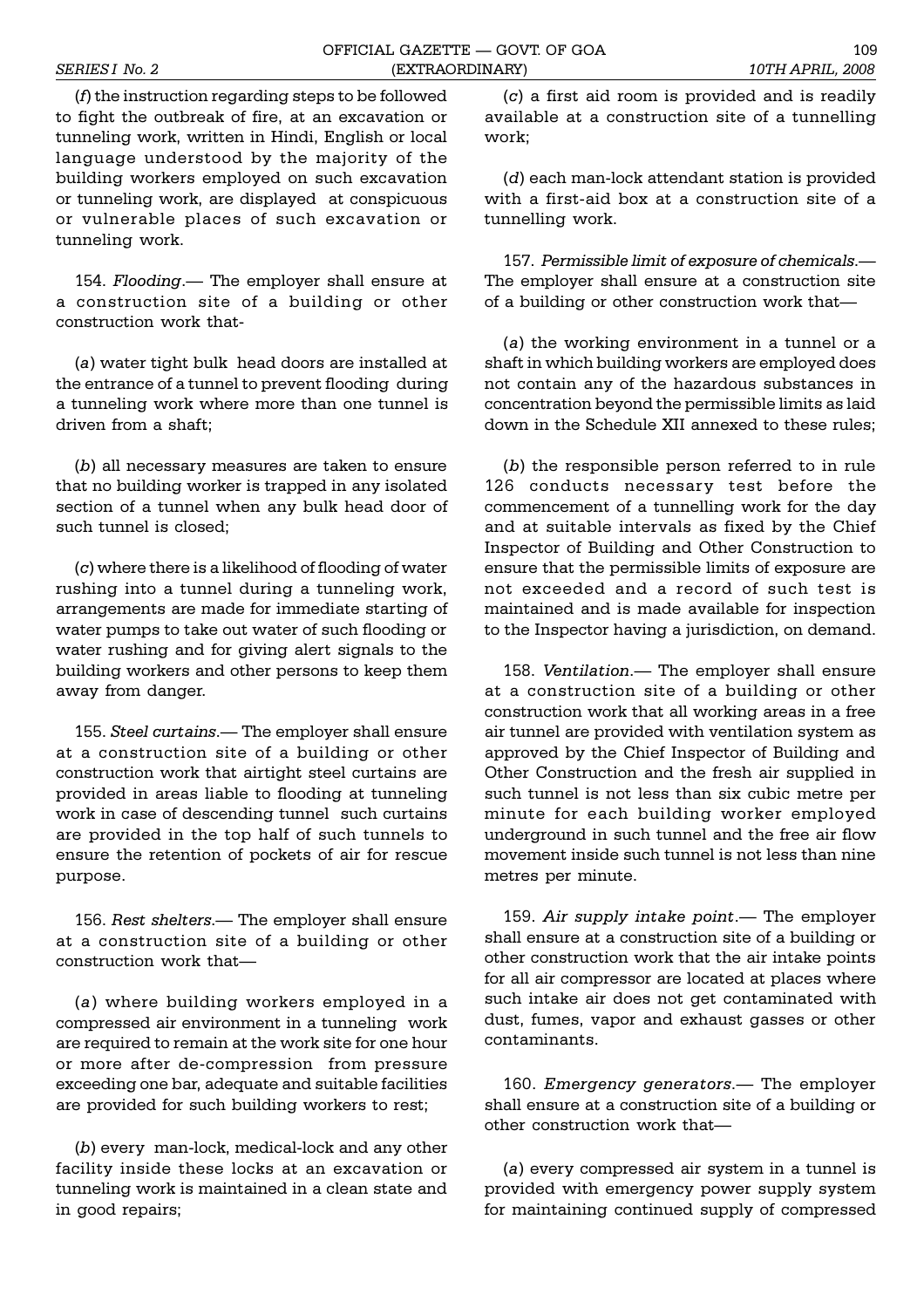air in such compressed air system and is capable of opening air compressor and ancillary system of such compressed air system;

(*b*) the emergency power supply system is maintained and is readily available at all times at an excavation or tunnelling work.

161. Air mains.— The employer shall ensure at a construction site of a building or other construction work that every air main supplying air to the working chamber, man-lock or medical- -lock used at an excavation or tunnelling work is protected against accidental damage and where it is not practicable to provide such protection, a stand by air main is provided.

162. *Bulk head and air locks*. The employer shall ensure at a construction site of a building or other construction work that

(*a*) a bulk head or air tight diaphragms retaining compressed air, when used within a tunnel or a shaft, is constructed to withstand the maximum pressure at one point two five times the maximum working pressure of such bulk head or diaphragm and such bulk head on diaphragm is tested before its each use by a responsible person referred to in rule 126 to ensure that such bulk head or diaphragm is in proper working order;

(*b*) such responsible person keeps the record of each test referred to in clause (*a*) and such record is produced for inspection to the Inspector having jurisdiction on such demand;

(*c*) the bulk head or diaphragm referred to in clause (*a*) are made of sound material of adequate strength and are able to withstand the maximum pressure on which they are subjected to at any time of their use;

(*d*) a bulk head anchorage and air lock is tested at its work place at an excavation or tunnelling work immediately after their installation at such place.

163. *Diaphragms*. The employer shall ensure at a construction site of a building or other construction work that all diaphragms which are in the form of horizontal deck across a shaft used at excavation or tunnelling work are securely anchored.

164. *Portable electric hand tools*. The employer shall ensure at a construction site of a building or other construction work that all portable electric hand tools and inspection lamps used underground or in a confined space at an excavation or tunnelling work are operated at a voltage not exceeding twenty four volts.

165. *Circuit breaker.* The employer shall ensure at a construction site of a building or other construction work that

(*a*) adequate number of differential ground fault circuit breakers are installed for every electrical distribution system and its sub-systems used at an excavation or tunnelling work and the sensivity of each of circuit breaker is adjusted in accordance with the relevant national standards:

(*b*) no semi-enclosed fuse unit is used in underground place at an excavation or tunnelling work.

166. *Transformer.* The employer shall ensure at a construction site of a building or other construction work that no transformer is used in any section of a tunnel under compressed air unless such transformer is of the dry type and conforms to the relevant national standards.

167. Live wires.— The employer shall ensure at a construction site of a building or other construction work that there is no exposed live wire in working areas at an excavation or tunnelling work which are accessible to building workers other than those authorized to work on such live wires.

168. Welding sets.— The employer shall ensure at a construction site of a building or other construction work that all welding sets used in a tunnel are of adequate capacity and of suitable type approved by the Chief Inspector of Building and other Construction.

169. *Quality and quantity of air*. The employer shall ensure at a construction site of a building or other construction work that

(*a*) every working chamber at an excavation or tunnelling work where compressed air is used, the supply of such air is maintained not less than zero point three cubic metres per minute per person working therein;

(*b*) a reserve supply of compressed air is made available at all times for man-locks and medical- -locks used at a tunnelling work;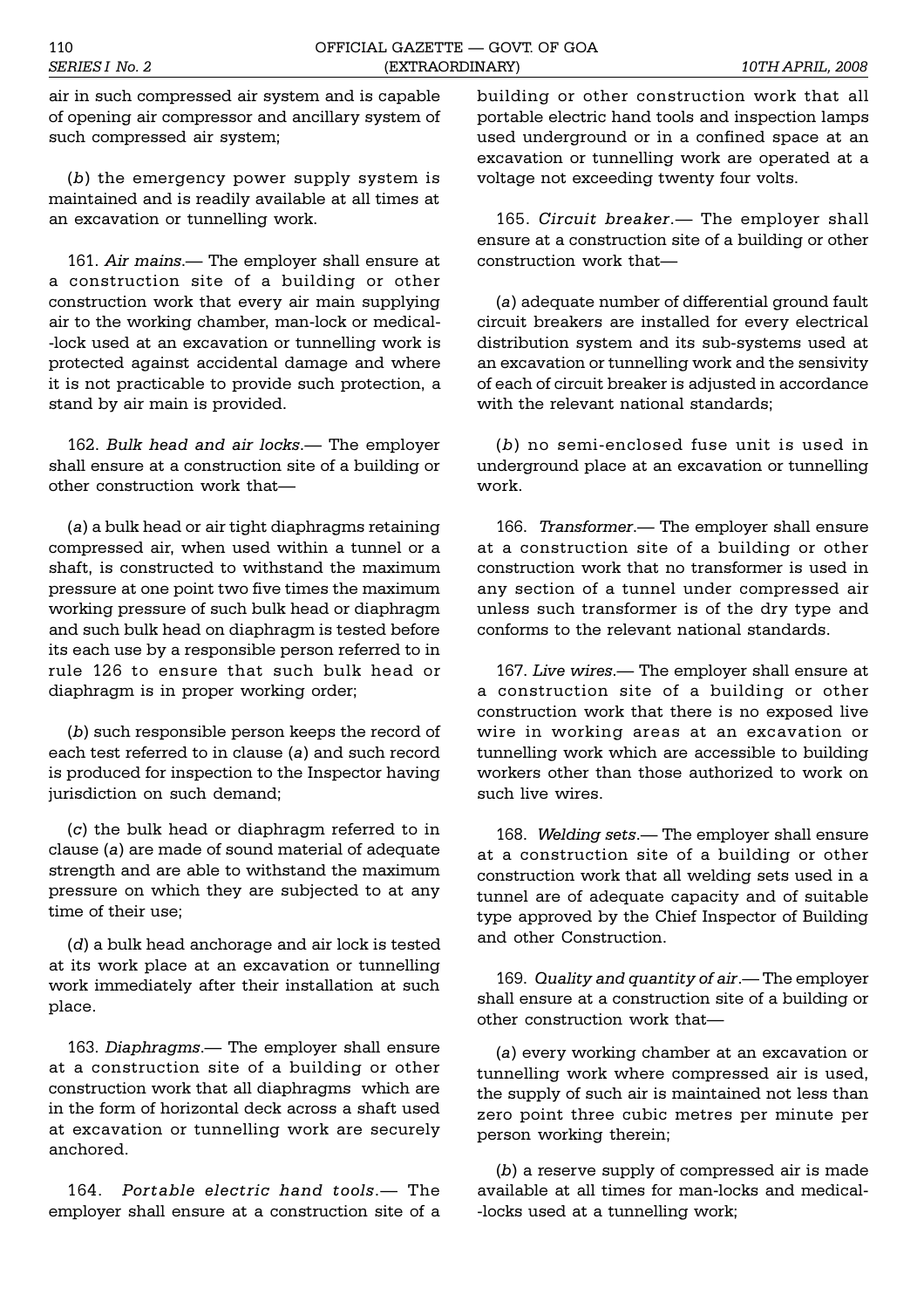(*c*) the air supplied in a compressed air environment at a tunnelling work is as far as practicable free from odour and other contaminants, namely, dust, fumes and other toxic substances.

170. Working temperature. The employer shall ensure at a construction site of a building or other construction work that the temperature in any working chamber at an excavation or tunnelling work where building workers are employed does not exceed twenty nine degree centigrade and that the arrangement is maintained for keeping records in which the temperature measured by dry bulb and wet bulb inside such working chamber on in every hour and to produce such records for inspection on demand to the inspector having jurisdiction.

171. *Man-locks and working in compressed air environment*. The employer shall ensure at a construction site of a building or other construction work that

(*a*) man-locks used at a tunnelling work are of adequate strength, made of sound material and designed to withstand any air pressure, internal or external, to which it may be subjected to in normal use or in an emergency;

(*b*) (*i*) doors of man-locks at an excavation or tunnelling work are made of steel;

(*ii*) man-locks at a tunnelling work are air tight and devices are provided for sealing the doors when such locks are under pressure;

(*iii*) the anchorage of a man-lock used at tunnelling work have adequate strength to withstand the pressure exerted by air on the man-lock;

(*iv*) there is adequate room available for the building worker for working in the man-lock used at tunnelling work;

(*v*) where work is carried out in any compressed air tunnel, a man-lock in accordance with the relevant national standards is used for such tunnel;

(*c*) (*i*) where a man-lock is used at tunnelling work, safety instruction in Hindi and in local language understood by the majority of the building workers employed therein are displaced at conspicuous place at such tunnelling work;

(*ii*) except in an emergency, compression and decompression operations are carried out in a man-lock used at tunnelling work;

(*iii*) in any emergency any material lock may be used at tunnelling work for compression and decompression of building worker and a record is kept in writing and produced for inspection on demand to the Inspector having jurisdiction;

(*iv*) material lock is used with the permission of Chief Inspector of Building and Other Construction for compression and decompression of building workers, where it is impracticable to install both the man-lock and the material-lock at a tunnelling work;

(*v*) decompression of all building workers to atmospheric condition at tunnelling work is carried out in accordance with a decompression procedure approved by the Chief Inspector.

(*vi*) the man-lock at tunnelling work is not used for any purpose other than compression or decompression of building workers;

(*vii*) no decanting of building workers at tunnelling work is carried out without prior approval of Chief Inspector of Building and Other Construction, except in an emergency;

(*viii*) In case a building worker collapses or is taken ill during his decompression in man-lock used at tunnelling work, the lock attendant of such man-lock rises the pressure in such manlock until such pressure is equal to the maximum pressure which that building worker was exposed to in the working chamber prior to such decompression and such lock attendant immediately reports the matter relating to such collapse to the medical lock attendant and medical officer on duty at such tunnelling work;

(*ix*) a building worker who had previously received training with a trained building worker to work in a compressed air environment at tunnelling work is employed to work independently in such compressed air environment;

(*x*) a building worker who had undergone three decompressions from a pressure exceeding one hour in a period of eight hours at tunnelling work is barred from entering a compressed air environment except for the purpose of carrying out rescue work;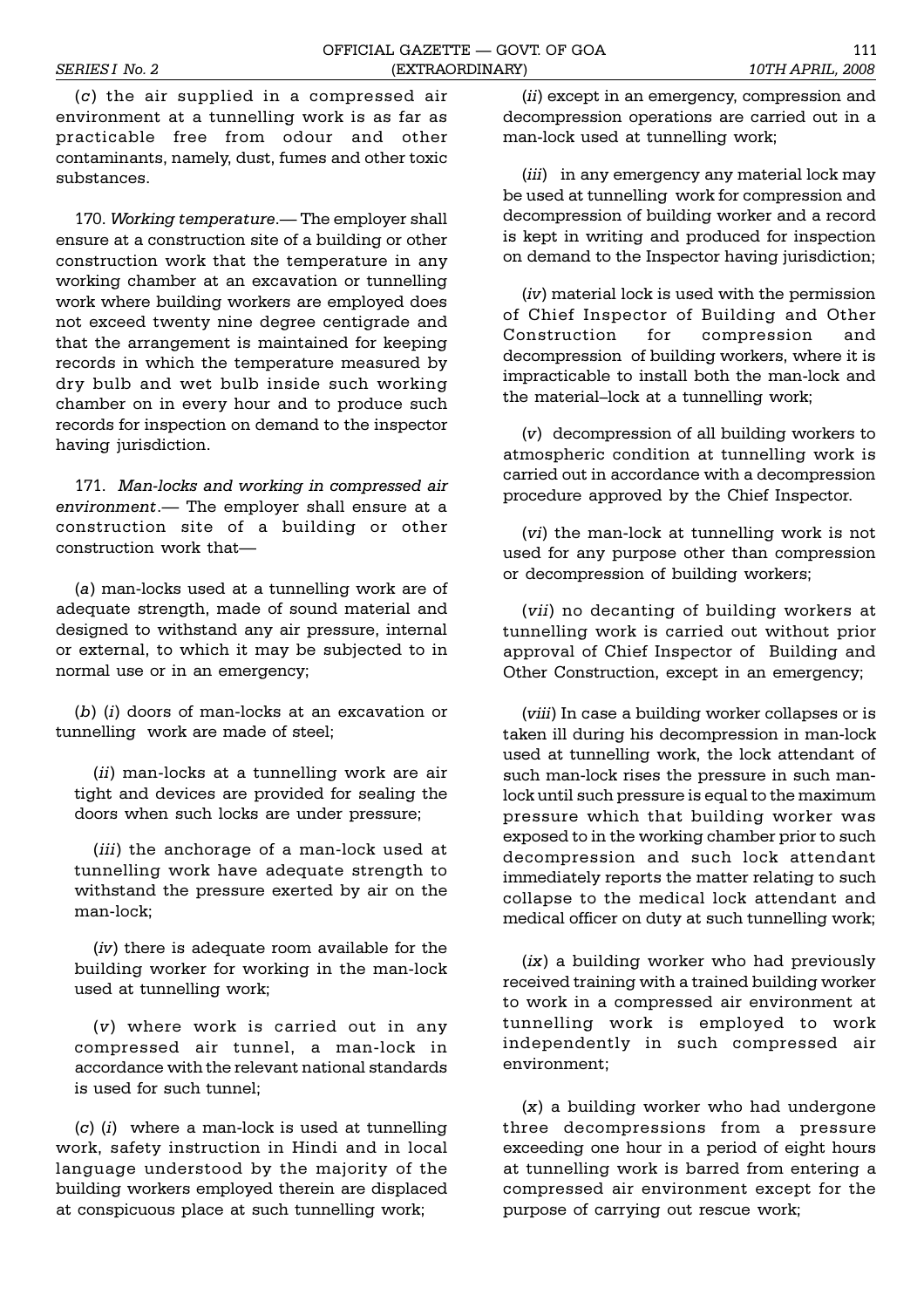(*xi*) a building worker employed in a compressed air environment for a period of eight hours in a day at tunnelling work is not employed again in such environment unless he has spent not less than twelve consecutive hours of rest at atmospheric pressure;

(*xii*) no building worker is engaged in a compressed air environment at a pressure which exceeds three hours at tunnelling work unless prior permission, in writing, has been obtained from the Chief Inspector of Building and Other Construction for such engagement;

(*xiii*) no building worker is employed in a compressed air environment for more than fourteen consecutive days in a month at tunnelling work;

(*xiv*) a register of employment of all building workers employed in compressed air environment at tunnelling work, is maintained;

(*xv*) an identification badge is supplied to a building worker employed in compressed air environment at tunnelling work;

(*xvi*) the badge of a building worker referred to in sub-clause (*XV*) contains particulars of his name, location of the medical lock allotted to him for work, the telephone number of the Construction Medical Officer concerned for his treatment and the instructions in case of his illness of unknown and doubtful causes;

(*xvii*) record of all identification badges supplied to building workers under sub-clause (*xvi*), is kept in a register;

(*xviii*) every building worker whose name appears in the register referred to in sub-clause (*xvii*) wears the badge supplied to him under sub- -clause (*xv*) at all times during his duty hours at tunnelling work;

(*xix*) suitable warning signs are displayed, in the compressed air environment at tunnelling work, for the prohibition of following, namely:

(*a*) use of alcoholic drinks;

 (*b*) use and carrying of lighters, matches or other source of ignition.

(*c*) smoking; and

 (*d*) an entry to person who has consumed alcoholic drinks.

172. *Safety instruction*.— The employer shall ensure at a construction site of a building or other construction work that all building workers employed in compressed air environment at tunnelling work follow the instructions issued for their safety in the course of such employment.

173. Medical Lock.- The employer shall ensure at a construction site of a building or other construction work that,

(*a*) a suitable constructed medical lock is maintained at tunnelling work where building workers are employed in a working chamber at a pressure exceeding one bar;

(*b*) where more than one hundred building workers are employed in a compressed air working environment exceeding one bar at tunnelling work done medical lock is provided for every one hundred building workers or part thereof and such medical lock is situated as near as possible to the main lock used at such tunnelling work.

# CHAPTER - XV

Construction, repair and maintenance of steep roof

174. Work on steep roof.— The employer shall ensure at a construction site of a building or other construction work that all practicable measure are provided to protect the building workers against sliding when carrying out work on steep roofs.

175. *Construction and installation of roofing brackets*. The employer shall ensure at a construction site of a building or other construction work that:

(*a*) roofing brackets are constructed to fit the pitch of steep roof and such brackets are used to provide level working platform;

(*b*) a roofing bracket referred to in clause (*a*) is secured in its place by nailing pointed metal projections attached to the underside of such bracket and securely driven into a steep roof on which it is used or secured by a rope passed over the ridge pole and tie of such roof.

176. *Crawling boards*.— The employer shall ensure at a construction site of a building or other construction works that,

(*a*) all crawling boards used for work on steep roofs are of adequate strength, made of sound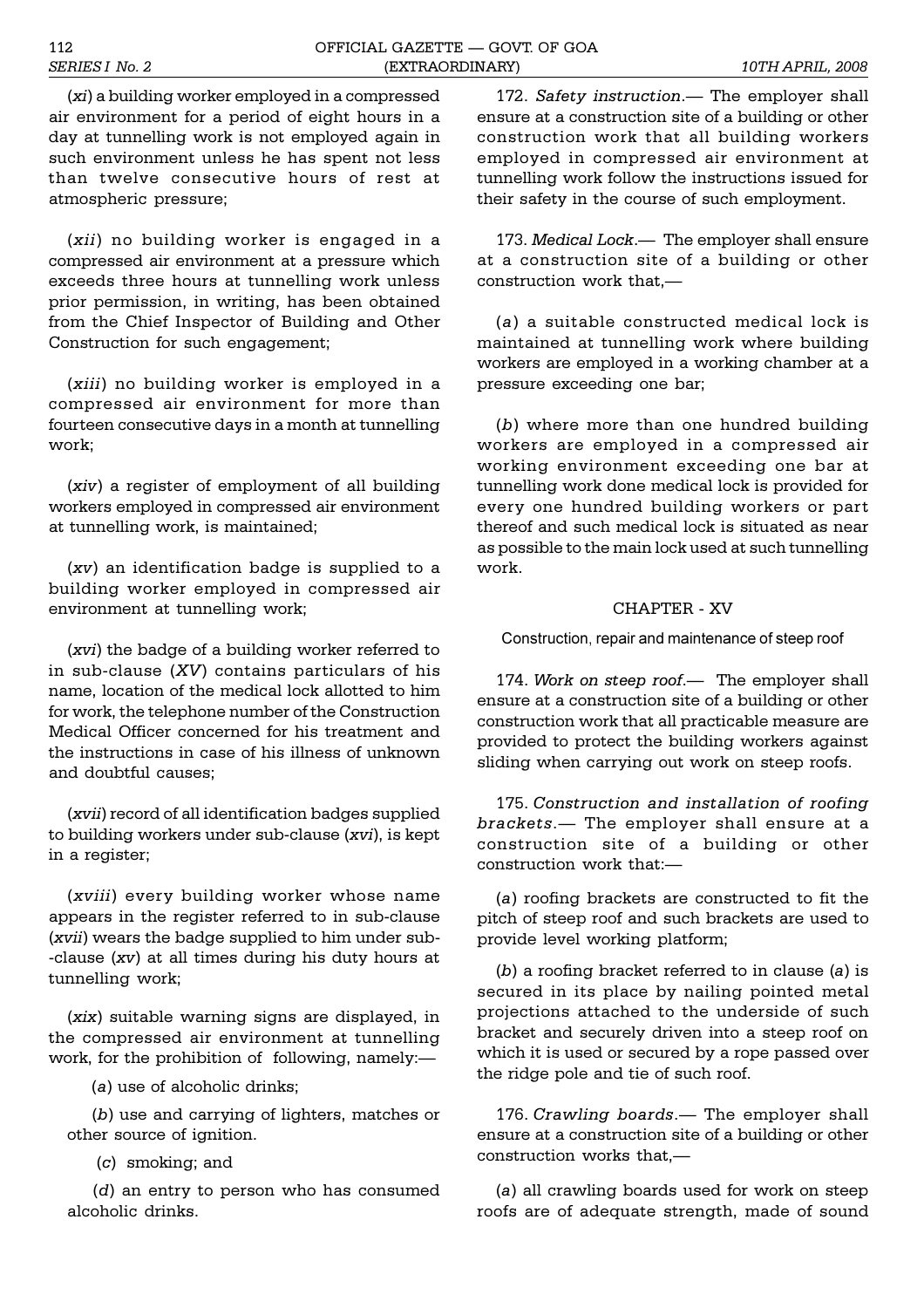material and of the type approved for the purpose of their use as per relevant national standards;

(*b*) crawling board referred to in clause (*a*) are kept in good repairs and inspected by a responsible person before being taken into use;

(*c*) crawling board referred to in the clause (*a*) is secured to a steep roof on which it is used by ridge hooks or other effective means;

(*d*) a firmly fastened life line of adequate strength is strung beside each crawling board referred to in clause (*a*) throughout its length while using such crawling boards;

# CHAPTER - XVI

# Ladders and Steep-ladders

177. Construction and safe use.- The employer shall ensure at a construction site of a building or other construction works that

(*a*) every ladder or steep-ladder used in building or other construction work is of good construction, made of sound material and of adequate strength for the purpose for which such ladder or step ladder is used;

(*b*) when a ladder is used as a means of communication, such ladder is lashed to a fixed structure so that while working on such ladder it does not slip;

(*c*) a ladder or steep-ladder does not stand on loose bricks or other loose packing and has a level and firm footing;

(*d*) where it is required, in case of use of fixed ladders, sufficient foot-hold and hand-hold are provided for use by the building worker;

(*e*) every ladder is

(*i*) secured so as to prevent undue swaying;

(*ii*) equally and properly supported on ach of its upright;

(*iii*) so used as not to cause undue sagging; and

(*iv*) placed as nearly as possible at an inclination of four in one;

(*f*) the use of all ladders and step-ladders conform to the relevant national standards for their use.

178. *Rungs*. The employer shall ensure at a construction site of a building or other construction work that no ladder is used which has a missing or defective rung or a rung which depends for its support solely on nails spikes or other similar fixing.

179. Materials for ladders.— The employer shall ensure at a construction site of a building or other construction work that all wooden ladders used in building work;

(*a*) are constructed upright of adequate strength and are made of straight-grained wood, free from defects and having the grain of such wood running lengthwise;

(*b*) have rungs made of straight-grained wood free from defects and mortised or securely notched into the upright; and

(*c*) have reinforcing metal ties, if the tenons of such ladders are not secured by wedges.

#### CHAPTER - XVII

# Catch Platform and Hoardings, Chutes, Safety Belts and nets

180. *Catch platform*. - The employer shall ensure at a construction site of a building or other construction work that

(*a*) catch platform is not used for storage of material or as a working platform;

(*b*) catch platform is at least two metres wide and is inclined so that the position of outer edge of such platform is fifteen hundred millimetres higher than the inner edge;

(*c*) the open end of catch platform is properly fenced to the height not less than one metre.

181. *Hoardings*. The employer shall ensure at a construction site of a building or other construction works that hoardings are constructed when the Chief Inspector consider it necessary for protection of building workers and directs such employer to construct such hoardings.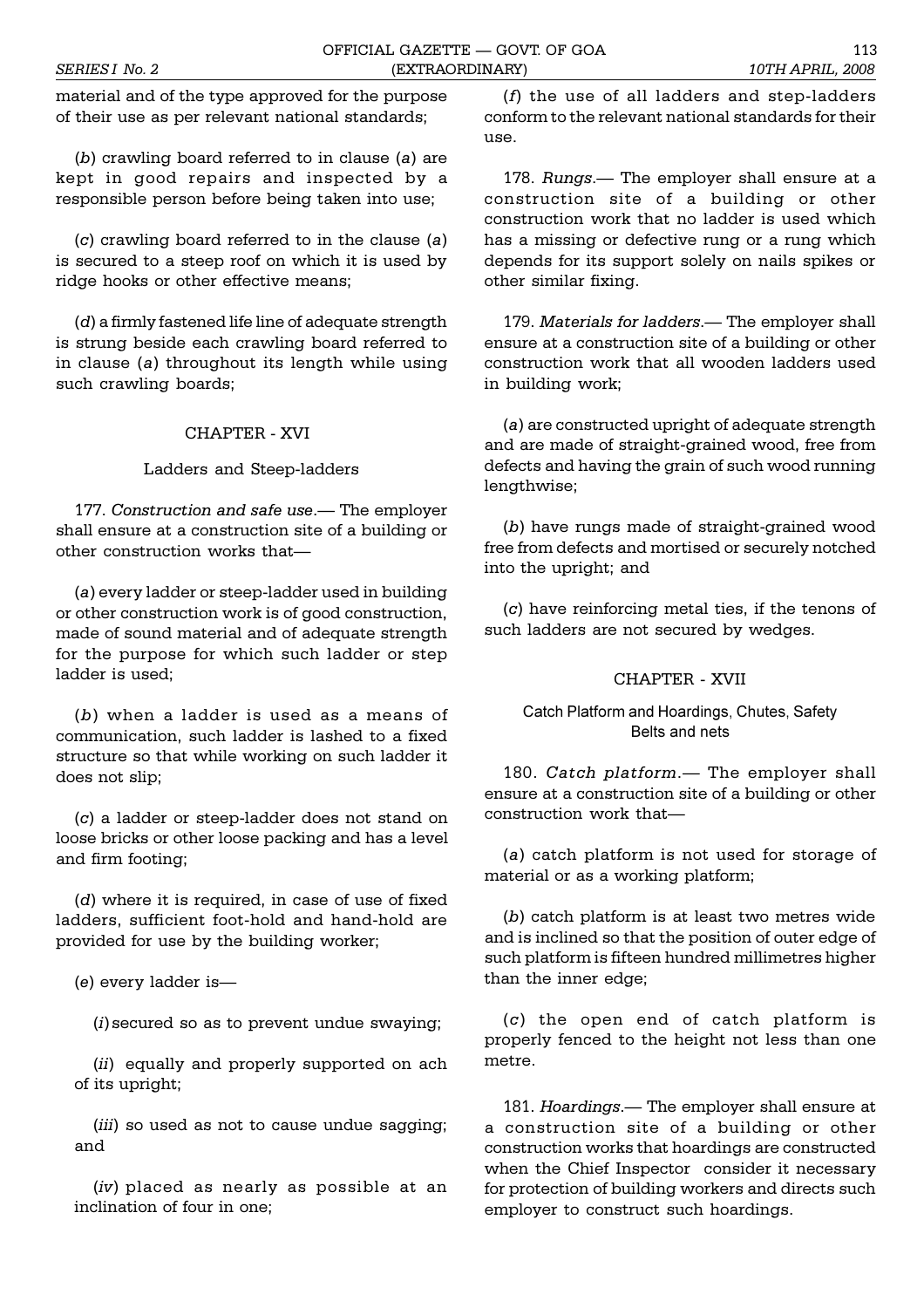182. *Chutes, its construction and use*.— The employer shall ensure at a construction site of a building or other construction work that

(*a*) wooden or metal chutes which are at an angle of more than forty five degrees to the horizontal and used for the removal of materials are closed on all sides except at their openings used for receiving or discharging of materials or articles;

(*b*) all openings of chutes except their top openings are closed when not in use;

(*c*) every chute

(*i*) is constructed of sound material, adequate strength and is suitable for the purpose it is intended for use;

(*ii*) exceeding twelve metres in height is constructed in accordance with the design and drawings of a professional engineer for such construction and approval of the Chief Inspector;

(*d*) a suitable warning notice is displayed at conspicuous location, written in Hindi, English and in a local language, at the discharge end of every chute;

(*e*) every chute is cleared when debris has accumulated to a height which can pose danger to building worker but such clearance is done in no case less frequently than once a day.

183. *Safety Belt and its Use*.— The employer shall ensure at a construction site of building or other construction works that

(*a*) Safety belt, life lines and devices for the attachment of such life lines conform to the relevant national standards;

(*b*) every building worker is supplied with safety belt and safety life lines for his protection and such building worker uses such belts and life lines during the performance of his works;

(*c*) all building workers using safety belts and safety life lines have the knowledge of safe use and maintenance of such belts and life lines and are supplied with necessary instructions, for its use;

(*d*) The responsible person for supervising the use of safety belts and safety life lines referred to

in clause (*b*) inspects and ensures that such safety belts and life lines are fit for use before taken into use at every time.

184. *Safety net and its use*. The employer shall ensure at a construction site of building or other construction works that

(*a*) every safety net is of adequate strength, made of sound material and is suitable for use and conforms to the relevant national standards;

(*b*) the responsible person for maintenance of safety nets and their use ensures safe fixing of such safety nets and provide such safety nets with suitable and sufficient anchorage so that the purposes for which such safety net is intended for use, is served:

185. *Storage of Safety belts and nets, etc.*— The employer shall ensure at a construction site of building or other construction works that proper arrangement is made for the safe storage of safety belts, safety life lines and safety nets when they are not in use and are protected against mechanical damage, damages from chemical and damages from biological agents.

# CHAPTER - XVIII

# Structural frame and form work

186. *General provision*.— The employer shall ensure at a construction site of building or other construction works that

(*a*) the trained building worker under the direct supervision of a person, responsible for structural frame and form work, are employed for erection of such structural frame or form work, dismantling of building and structure and performance of an engineering work, form work, false work and shoring work;

(*b*) adequate measures are taken to guard against hazards arising from any temporary state of weakness or unsuitability of a structure.

187. *Form work, false work and shoring*.— The employer shall ensure at a construction site of a building or other construction works that

(*a*) form work and false work are so designed, constructed and maintained that such form work and false work support the load that may be imposed on them;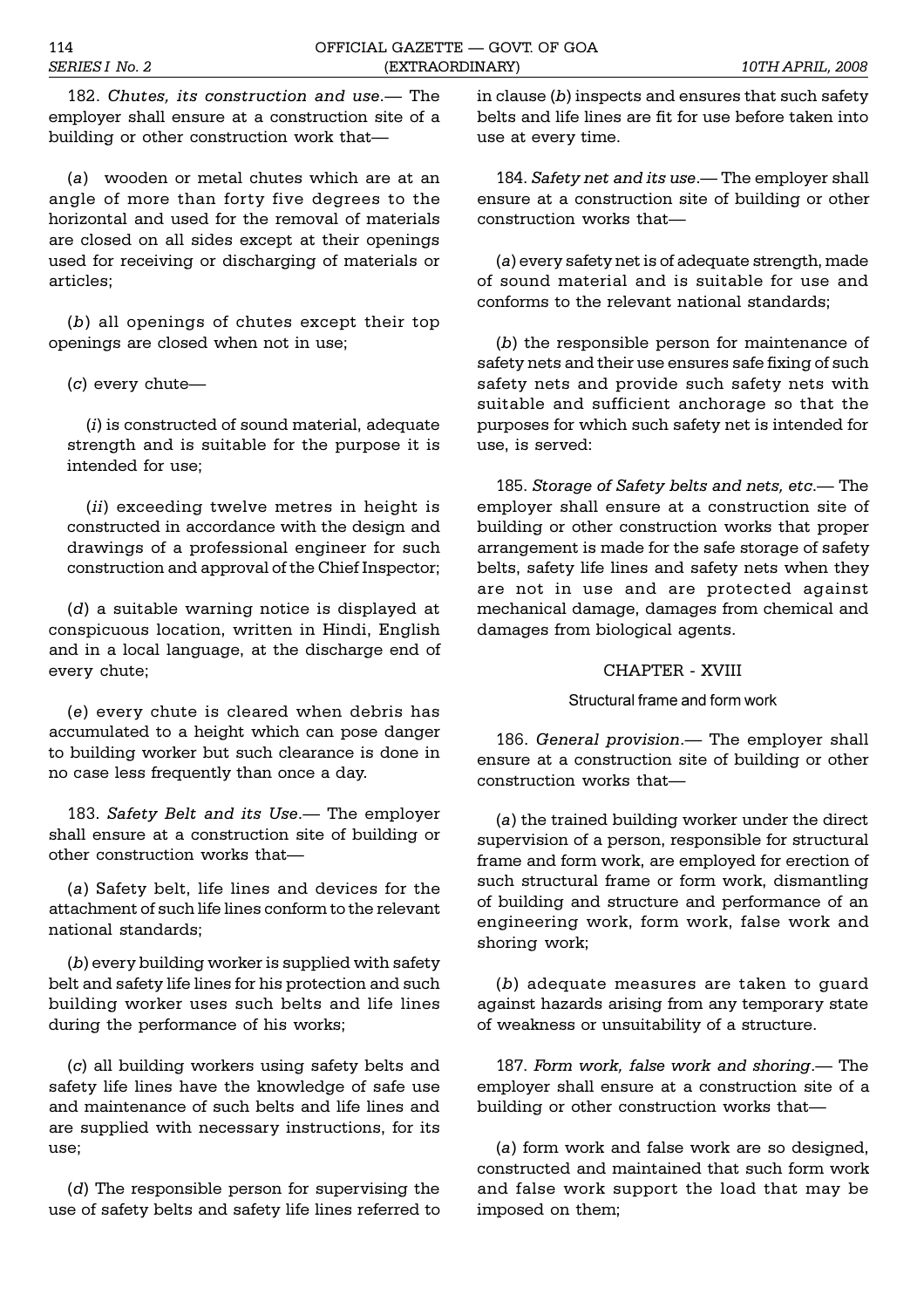(*b*) such form work is so erected, that working platform means of access, bracing, means of handling and stabilizing could easily be fixed with such form work.

188. *Erection or dismantling of steel and prefabricated structure*. The employer shall ensure at a construction site of building or other construction works that

(*a*) the safety of building workers employed for the erection or dismantling of steel structure and prefabricated structure is ensured from danger by using appropriate means such as the following namely:

(*i*) ladder, gangways or fixed platforms;

(*ii*) Platforms, buckets boatswain's chair or other appropriate means suspended from lifting appliances;

(*iii*) Safety harness, life lines, catch net or catch platform;

(*iv*) Power-operated mobile working platforms.

(*b*) the work of erection or dismantling of buildings of structure or form work or false work or shoring or any other civil engineering work is carried out by trained building workers under the supervision of a person responsible for such work;

(*c*) steel or prefabricated structures are so designed and made that such structures can be safety transported or erected; and weight of each unit of such structure is clearly marked on such unit;

(*d*) the design of each such part maintains stability of each part of the structure referred to in clause (*a*), clause (*b*) and clause (*c*), when erected, and to prevent danger, the design shall explicitly take into account

(*i*) the relevant condition and methods of attachment in the operations of stripping, tranport, storing and temporary support during erection of such parts; and

(*ii*) safeguards, such as provision of railings with working platforms, and for mounting such railings and platforms, easily on the structural steel or prefabricated parts.

(*e*) the hooks and other devices built in or provided on the structural steel or prefabricated parts that are required for lifting and transporting such parts are so shaped, dimensioned and positioned to withstand the stresses to which such hooks or other devices are subjected;

(*f* ) prefabricated parts made of concrete are not stripped or erected before such concrete has set and hardened sufficiently to the extent provided for in the plans, and such parts are examined by the responsible person for any sign of damage before their use;

(*g*) store places are so constructed that

(*i*) there is no risk of structural steel or prefabricated parts falling or overturning;

(*ii*) storage conditions generally ensue stability and avoid damage having regard to the method of storage and atmospheric conditions; and

(*iii*) racks are set on firm ground and designed so that units cannot move accidentally in such store places;

(*h*) structural steel or prefabricated parts are not subjected to stresses prejudicial to their stability while they are stored or transported or raised or set down;

(*i*) tongs, clamps and other appliances for lifting structural steel and prefabricated parts are

(*a*) in such shape and dimensions as to ensure a secure grip without damaging such parts; and

(*b*) marked with the maximum permissible load in the most unfavorable lifting conditions;

(*j*) structural steel or prefabricated parts are lifted by such methods and applications that prevent them from spinning accidentally;

(*k*) structural steel or prefabricated parts are provided with railings and working platforms before raising such parts to prevent any danger of falling of building workers, materials or articles at the time of any work with such parts;

(*l*) all reasonably practical measures are taken to avoid injury to building workers, building structure or equipment while structural steel or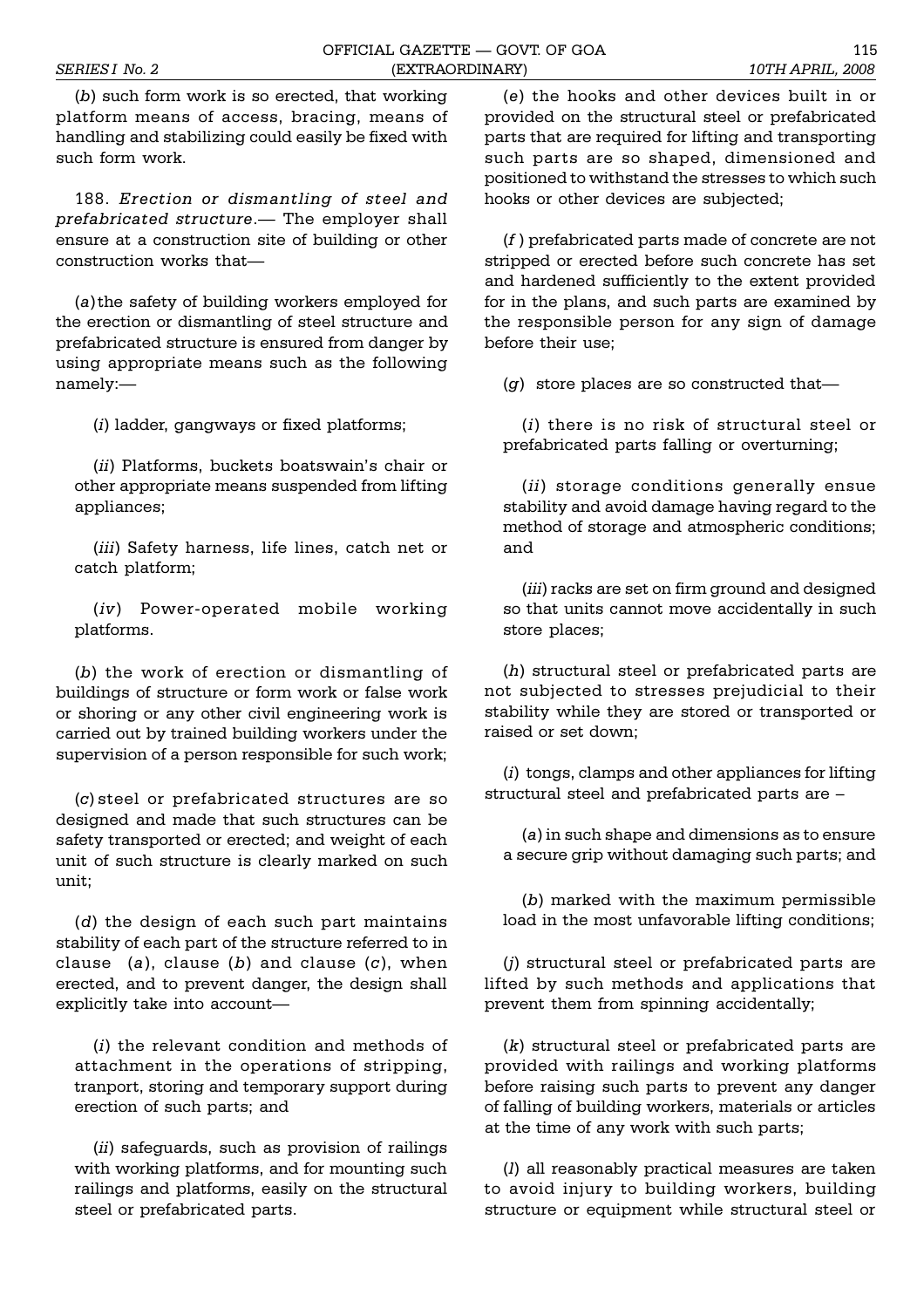prefabricated parts are handled or stored or transported or raised or lowered;

(*m*) structure are not worked on during violent storms or high winds or any other such hazardous situation;

(*n*) the risk of falling to which building workers moving on high or sloping girders, may be exposed is limited by all means of adequate collective protection or by the use of a safety harness which is well secured to a sufficiently strong support;

(*o*) structural steel parts which are to be erected at a great height are, as far as practicable, assembled on the ground;

(*p*) when structural steel or prefabricated parts are being erected, a sufficiently extended area underneath the workplace shall be barricaded or guarded;

(*q*) steel trusses which are being erected are adequately shored, braced or guyed until they are permanently secured in position;

(*r*) structural members are not forced into place by the hoisting machine while any building worker is in such a position that he is likely to be injured by such operation.

189. *Form Work*.— The employer shall ensure at a construction site of building or other construction works that-

(*a*) all form work are properly designed keeping in view the safety of building workers, building or structures;

(*b*)a responsible person for structural frame and form work;

 (*i*) inspects and examines the material, timber, structural steel and scaffolding for its strength and suitability before being taken into use;

(*ii*) lays-down procedures to cover all stages of such structural frame and form work;

(*iii*) supervises such structural frame and form work;

(*iv*) take all necessary steps or measures to correct any situation with a view to prevent

accident or dangerous occurrance during performance of such structural frame and form work.

190. *Deshoring*. The employer shall ensure at a construction site of a building or other construction works that

(*a*) when shoring is removed, sufficient props are left in places of such shoring to prevent any possible hazards; and

(*b*) deshoring is adequately braced or tied together with support to prevent any hazard.

# CHAPTER - XIX

Stacking and unstacking

191. *Stacking and unstacking of materials and articles*. The employer shall ensure at a construction site of building or other construction works that,

(*a*)where stacking, unstacking stowing or unstowing of construction material or articles, or handling in connection therewith cannot be safely carried out unaided, reasonable measures to guard against accident or dangerous occurrences are taken by shoring or otherwise to prevent any danger likely to be caused by such handling;

(*b*) stacking of material or article is made on firm foundation not liable to settle and deviate such material or article and does not overload the floor on which such stacking is made;

(*c*) the material or articles, are not stacked against partitions or walls of a warehouse or store place unless it is known that such partition or the wall is of sufficient strength to withstand the pressure of such materials or articles;

(*d*) the materials or articles are not stacked to such a height and in such a manner as would render the pile of such stack unstable and cause hazards to the building workers or the public in general;

(*e*) where the building workers are working on stack exceeding one point five metres in height, safe means of access to the stack is provided;

(*f*) all stacking or unstacking operations are performed under the supervision of a responsible person for such stacking or unstacking;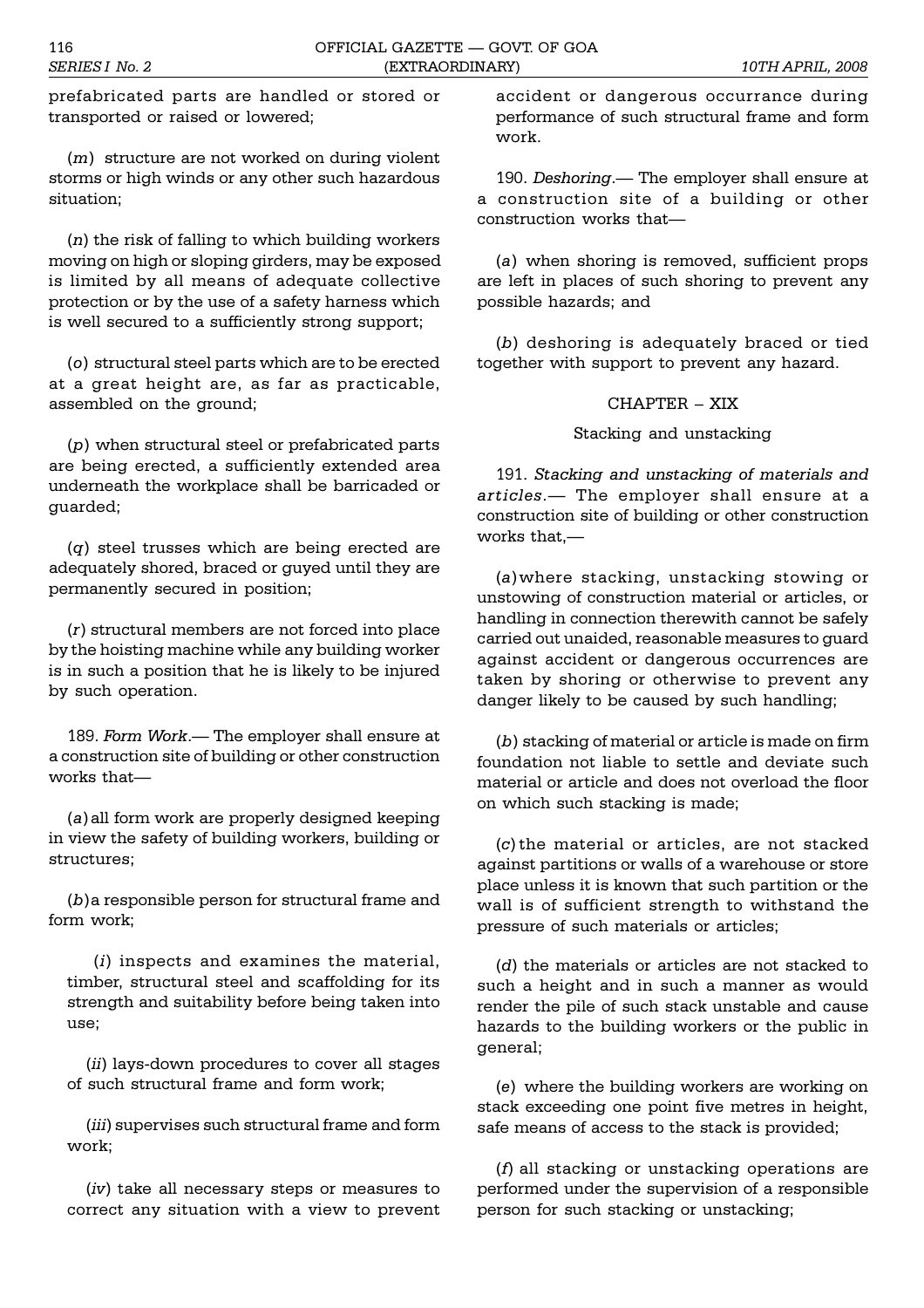(*g*) the stacking of construction materials or articles is not made near the site of excavation, shaft, pit or any other such opening;

(*h*) stacks which may lean heavily or become unstable or collapse are barricaded.

192. *Stacking of cement and other material bags*. The employer shall ensure at a construction site of a building or other construction work that

(*a*) the cement or other materials in bags shall be stacked in a header and stature-wise in rows alternately in not more than 10 numbers and there will be circulation of space of at least 600 mm in between two such rows;

(*b*) while removing bags from stack pile, the stability of such stack pile is ensured;

(*c*) bags containing cement or lime are stored in dry places;

(*d*) the material like bricks, tiles or blocks are stored on a firm ground;

(*e*) reinforcing steel is stored according to its shape, size and length;

(*f*) stack of reinforcing steel is kept as low as possible;

(*g*) no pipe is stored on rack or in stack where such pipe is likely to fall by rolling;

(*h*) the angle of repose is maintained where loose materials are stacked;

(*i*) when dust ladden material is to be stored or handled, measures are taken to suppress the dust produced by such storing or handling and suitable personal protective equipment are supplied to and used by the building workers working for such storing or handling.

# CHAPTER - XX

#### **Scaffold**

193. *Scaffold Construction*. The employer shall ensure at a construction site of a building or other construction works that

(*a*) every scaffold and every component thereof is of adequate construction, made of sound material and free from defects and is safe for the purposes for which it is intended for use;

(*b*) in case bamboo is used for scaffolding such bamboo is of suitable quality, good condition, free from protruding knots and stripped off to avoid any injury to building workers during handling such bamboo;

(*c*) all metal scaffolds used in building or other construction work conform to the relevant national standards.

194. Supervision by a responsible person.- The employer shall ensure at a construction site of building or other construction works that no scaffold is erected, added, altered or dismantled except under the supervision of a responsible person for such erection, addition, alteration or dismantling.

195. *Maintenance*. The employer shall ensure at a construction site of a building or other construction works that

(*a*) the scaffold used in building or other construction work is maintained in good repairs and the measures are taken against its accidental displacement or any other hazards;

(*b*) no scaffold or part thereof is partly dismantled and allowed to remain in such a condition unless:

(*i*) the stability or safety of the remaining portion of such scaffold has been ensured by a responsible person for the safety of such scaffold;

(*ii*) in case the remaining part of such scaffold cannot be used by the building workers, necessary warning notice written in Hindi, English and in a language understood by majority of the building workers that such scaffold is unfit for use, is displayed at the place where such scaffold is erected.

196. *Standards, ledger, putlogs.* The employer shall ensure at a construction site of building or other construction works that,

(*a*) standards, of a scaffold are

(*i*) plumb, where practicable;

(*ii*) fixed sufficiently close together to secure the stability of such scaffold having regard to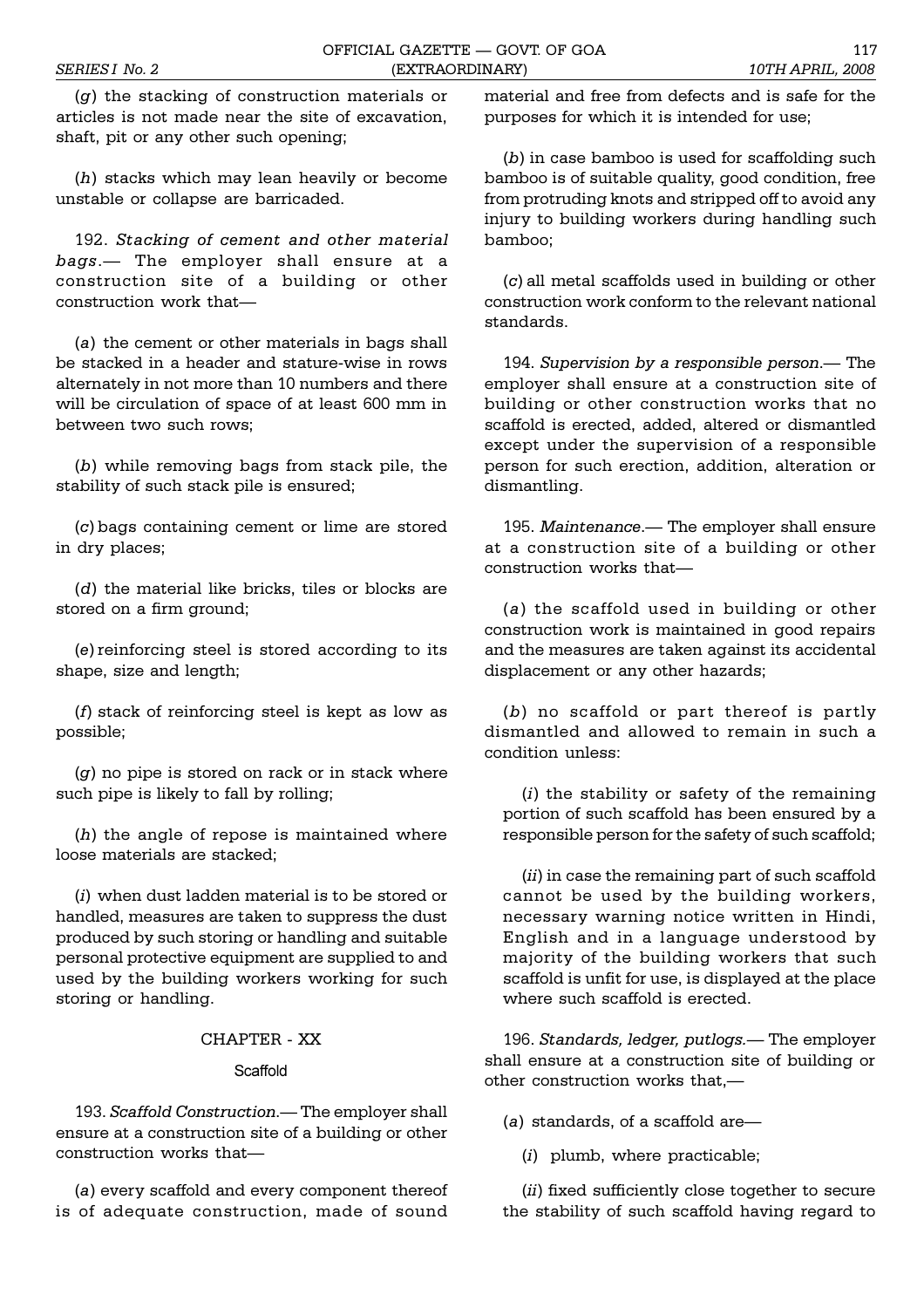all the possible working situations and conditions for the intended use of such scaffold;

(*iii*) spaced, as close as practible, to ensure safety and stability of such scaffold;

(*b*) adequate measures are taken to prevent displacement of a standard of a scaffold either by providing sole plate or a base plate, as necessary;

(*c*) ledger or metal scaffold are placed at vertical intervals with the due regard to safety and stability of such scaffold;

(*d*) bamboo ledgers are kept as nearly as possible and are placed and fastened to the standards of a scaffold with due regard to the stability of such scaffold.

197. Working Platform.— The employer shall ensure at a construction site of a building or other construction work that

(*a*)working platform is provided around face or edge of a building adjoining at every upper most permanent floor of such building under construction and at any level where construction work of such building is carried out;

(*b*) a platform is designed to suit the number of building workers to be employed on each bay of a scaffold work on such platform and the materials or articles and tools to be carried with them in such way;

(*c*) the safe working load and the number of building workers to be employed in each bay of scaffold are displayed for the information of all the building workers employed at such construction site.

198. Board, Plank and decking.- The employer shall ensure at a construction site of building or other construction works that

(*a*) board, plank and decking used in the construction of a working platform is of uniform size and strength and is capable of supporting the load and number of building workers in accordance with the relevant national standards keeping in view the safety of such building workers;

(*b*) metal decking, which forms part of working platform is provided with non-skid surface;

(*c*) no board or plank which forms the working platform is projected beyond its end support unless it is effectively prevented from tripping or lifting;

(*d*) board, plank or decking is fastened and secured;

(*e*) at any one time, not more than two working platforms per bay, are used to support building workers or materials or articles at such bay;

(*f*) adequate measures are taken to prevent injury which may be caused by falling material and objects by using safety nets or other suitable means;

(*g*) concrete, other debris or materials are not allowed to accumulate at any platform on a scaffold;

(*h*) where a work is to be done at the end of a wall, working platform at such workplace is faced or, wherever practicable, at least zero point sixty metres beyond the end of such wall.

199. *Repair of Damaged scaffold*. The employer shall ensure at a construction site of building or other construction works that

(*a*) no building worker is permitted to work on a scaffold which has been damaged or weakened unless adequate safety measures have been taken to ensure the safety of such building worker;

(*b*) necessary warning signs are displayed at such places where repairs of scaffold are undertaken.

200. Opening.— The employer shall ensure at a construction site of building or other construction works that-

(*a*) there is no opening in any working platform except for allowing access to such working platform;

(*b*) wherever opening on a platform is unavoidable, necessary measures for protection against falling of objects or building workers from such platform are taken by providing suitable safety nets, belts or any other similar means;

(*c*) access from one working platform to another platform on a scaffold, if required, is provided with suitable and safe ladder for the use of building workers working on such platforms;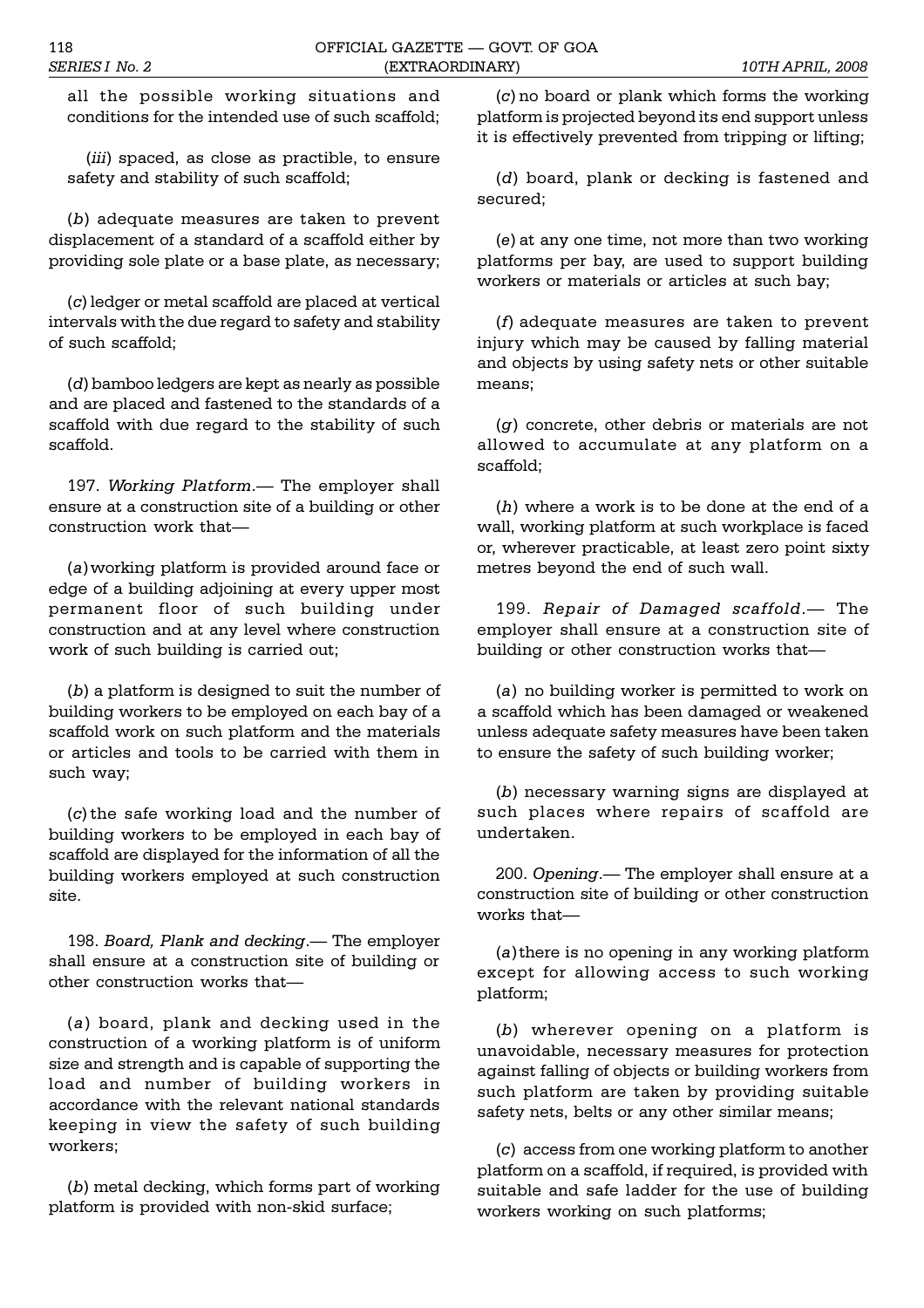(*d*) every opening or shaft in the floor is provided with suitable means to protect the fall of a person or material by providing suitable fencing on railing or height not less than 900 mm.

201. *Guardrails*. The employer shall ensure at a construction site of building or other construction work that every side of working platform from which a person is liable to fall is provided with suitable and safe guardrails and toeboard of adequate strength to prevent fall of any building worker, material or tools from such platform.

202. *Scaffold used by building workers of* different employers.- The employer shall ensure at a construction site of a building or other construction work that

(*a*)where a scaffold or a part of a scaffold is used, which has previously been used another employer for his building workers, such scaffold or part thereof is used only after its inspection and examination by a responsible person for its use that such scaffold or part is safe and fit for such use;

(*b*) if any rectification, alternation or modification in a scaffold or part thereof is needed to suit its use, such rectification, alternation or modification is made in consultation with the responsible person referred to in clause (*a*) before using such scaffold or part.

203. *Protection against electric power line*. The employer shall ensure at a construction site of a building or other construction work that all necessary and practical measures for protection are taken to prevent any building worker, working on a scaffold, from coming into contact with the electric wires or dangerous equipment.

204. *Screening net and Wire nets*. The employer shall ensure at a construction site of a building or other construction work that where a scaffold is erected in an area where the construction activities may pose hazards to pedestrians or vehicular traffic nearby from the falling of objects, wire nets or screening nets are used to envelope such scaffold.

205. Tower Scaffold.- The employer shall ensure at a construction site of building or other construction works that

(*a*) the height of every tower scaffold used in building or other construction work is not more than 8 times, the lesser of a base dimension of such scaffold;

(*b*) a tower scaffold is lashed to a building or a fixed structure before being used by the building worker;

(*c*) any tower scaffold which can be moved or castered is:

(*i*) constructed with due regard to the stability and, if necessary, adequately waited at the base;

(*ii*) used only on plain and even surface; and

(*iii*) has casters provided with positive locking devices to hold such scaffold in position;

(*d*) no building worker remains on board scaffold, tools, material when it is being shifted from one position to another position.

206. *Gear for suspension of Scaffold*.— The employer shall ensure at a construction site of building or other construction work that

(*a*)chains, ropes or lifting gears used for suspension of a scaffold are of adequate strength, made of sound material and suitable for the purpose of their use and are maintained in good repairs;

(*b*) chains, wires, ropes or metal tubes used for the suspension of a scaffold are.

(*i*) properly and securely fastened to every anchorage point and to the scaffold ledgers of other main supporting members used for the support of such scaffold; and

(*ii*) so positioned as to ensure stability of the scaffold.

207. *Trestle Scaffold and Cantilever Scaffold.* The employer shall ensure at a construction site of a building or other construction work that

(*a*) no trestle scaffold is constructed with more than three tiers or if its working platform is more than four point five metres above the ground or floor or other surface upon which such scaffold is erected, such trestle scaffold is designed by professional engineer and has the approval of Chief Inspector before being taken into use;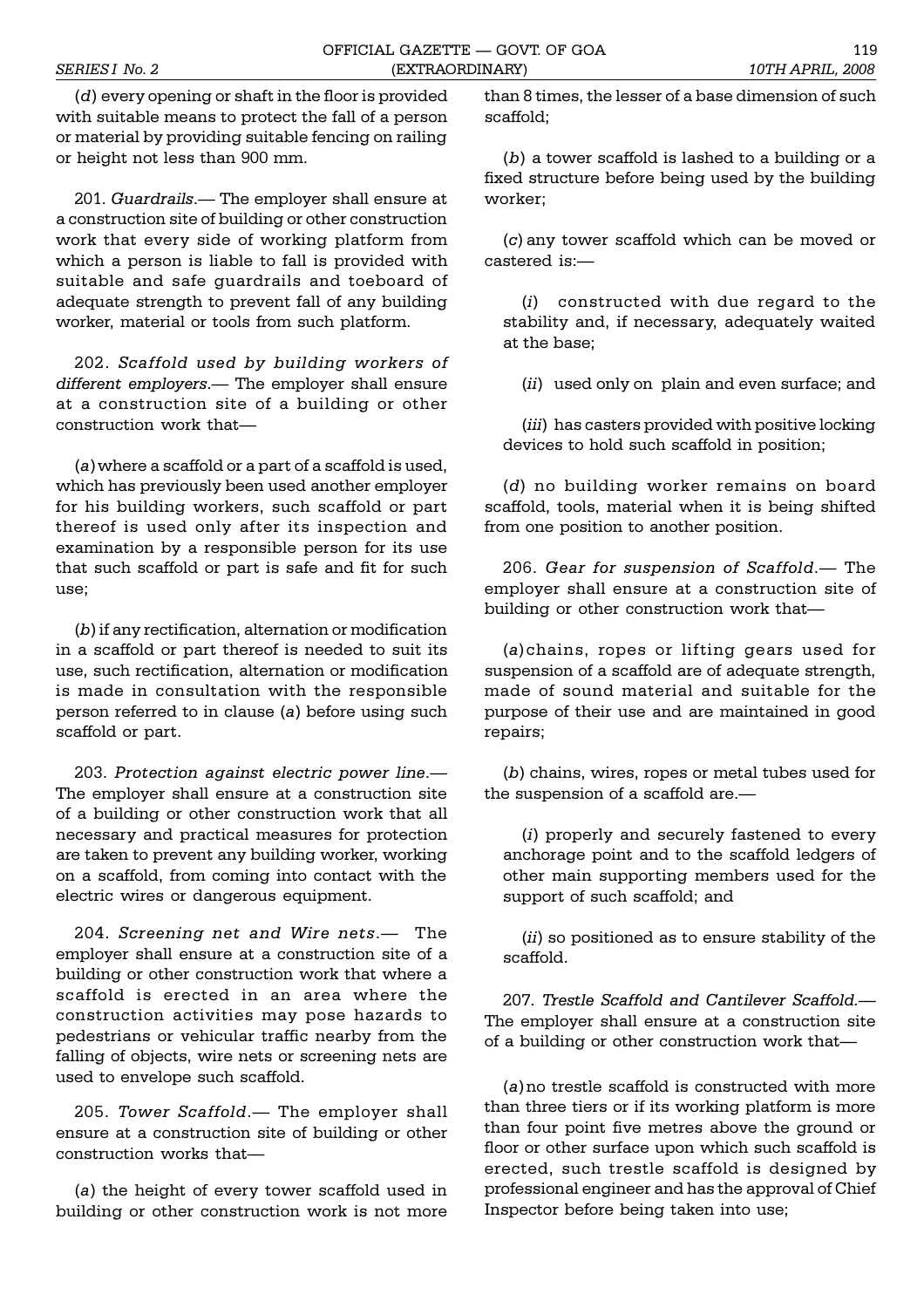(*b*) no trestle scaffold is erected on a suspended scaffold;

(*c*) no cantilever or jib scaffold is used unless it is adequately supported, fixed and anchored on opposite sides of its support has out-riggers of adequate length and where necessary sufficiently supported and braced to ensure safety and stability of such scaffold;

(*d*)No working platform resting on bearers let into a wall at one end and without other support is used unless such bearers are of adequate strength, braced through the wall and securely fastened on other side.

208. *Scaffold supported by building*. The employer shall ensure at a construction site of a building or other construction work that

(*a*) no part of a building is used as a support or part of a scaffold unless such part of the building is made of sufficient strength and made of sound material to afford safe support;

(*b*)overhanging caves gutters are not used for supporting scaffold;

(*c*) suspended scaffold is made of in accordance with the relevant national standards before being used by the building workers.

209. *Use of Winches and Climbers for suspended scaffold*. The employer shall ensure at a construction site of a building or other construction works that

(*a*) no suspended scaffold is raised or lowered by winches or climbers unless such scaffold is made of sound material, adequate strength and has been tested and certified safe for use of winches or climbers for such raising or lowering by a competent person before being taken into use;

(*b*) all suspended scaffold counter-balanced by counter weights are of types, approved by the Chief Inspector of Building and Other Constructions before being taken into use for building or other construction work;

(*c*) the working platform of a suspended scaffold is securely fastened to the building or structure as to be safe and to prevent such platform from swinging;

(*d*) the safe working load, which a suspended scaffold can carry, is displayed where such scaffold is being used.

210. *Safety devices for suspended scaffold*. The employer shall ensure at a construction site of a building or other construction work that every suspended scaffold, raised or lowered by the winches or climbers, is provided at each of its suspension point with a safety rope with automatic safety device mounted on each of such rope so that such safety rope with such automatic safety device supports the platform of such scaffold in the event of failure of the primary suspension wire rope, winches, climbers or any part of the mechanism used for raising or lowering such suspended scaffold:

Provided that this rule shall not apply:

(*a*) where the platform of such scaffold is supported at two independent suspension wire rope at or near each end of such platform so that in the event of failure of one such suspension wire rope, the other wire rope is capable of sustaining the weights of such platforms and its load and prevent it from tilting; or

(*b*) where a system is incorporated which operates automatically to support the platform of such scaffold and its load in the event of failure of the primary suspension wire rope of such scaffold.

# CHAPTER - XXI

# Cofferdams and Caissons

211. *General provisions.* The employer shall ensure at a construction site of building or other construction work that

(*a*) every cofferdam and caisson is

(*i*) of good construction, sound material and of adequate strength;

(*ii*) provided with adequate means for building workers to reach safely at the top of such cofferdam or caisson, as the case may be, in the event of an in rush of water;

(*iii*) provided with safe means of access to every place where building workers are employed in such cofferdam and caisson, as the case may be;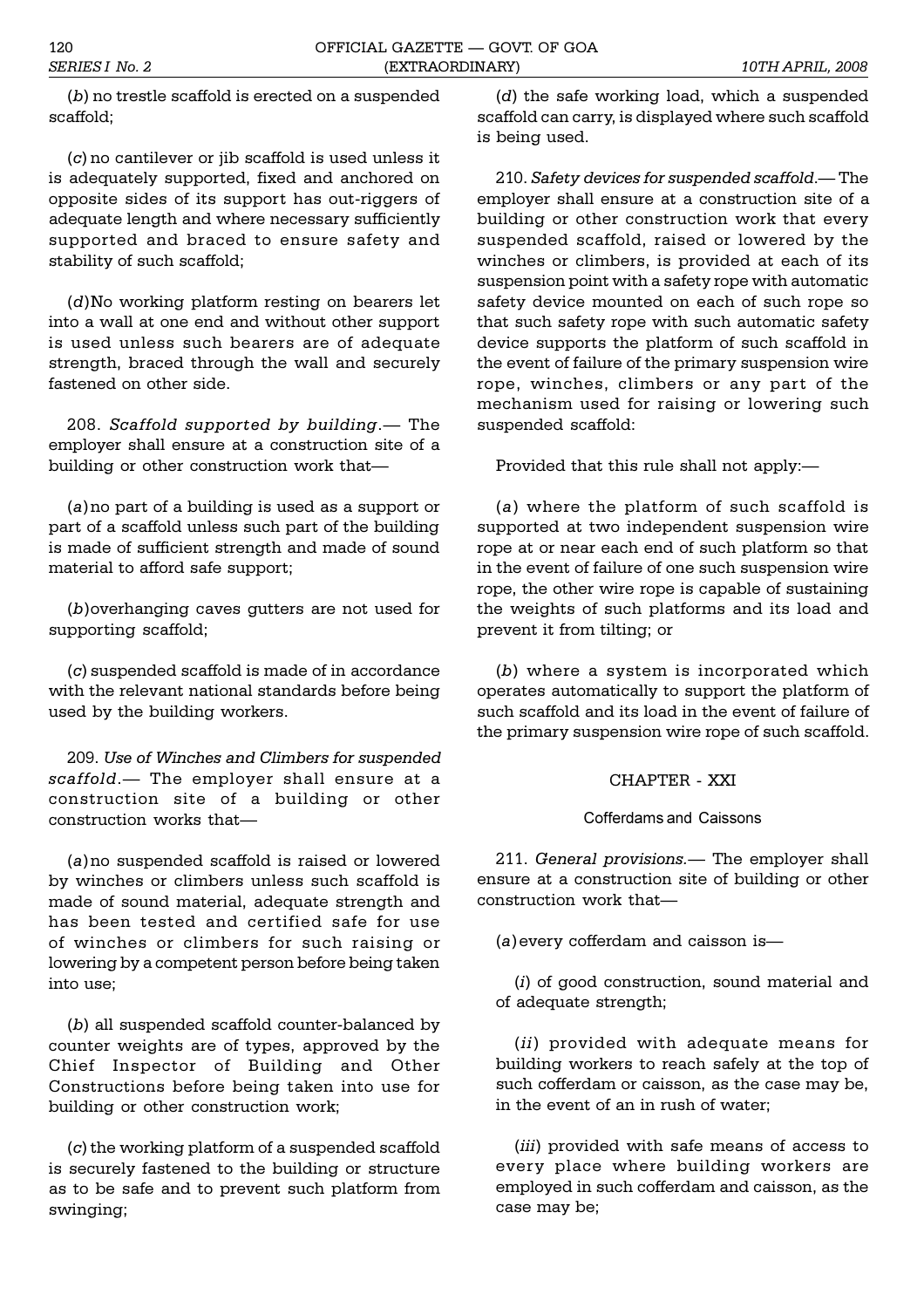(*b*) the work relating to construction, positioning, modification or dismantling of cofferdam or caissons, is carried out under the supervision of a responsible person;

(*c*) all cofferdams and caissons are inspected by a responsible person at intervals as specified by the Chief Inspector;

(*d*) a building worker is allowed to work in a cofferdam or caisson after such cofferdam or caisson is inspected and found safe by responsible person within such preceding period as approved by the Chief Inspector and a record of such inspection is maintained in a register;

(*e*) the work in compressed air in a cofferdam or caisson is

(*i*) carried out in accordance with the procedure laid down in the relevant national standards;

(*ii*) carried out by such building workers, who have completed eighteen years of age and are medically examined as required under rule 228,

(*iii*) carried out under the supervision of a responsible person,

(*f*) if the work in cofferdam or caisson is carried out in shift, a record of the time spent by each building worker in each such shift for carrying out the work is maintained in a register with particulars of time taken for the compression of such building worker, if any;

(*g*) at every work site or project in a cofferdam or caisson, where building workers are employed to work in compressed air environment, a construction medical officer assisted by a nurse or trained first-aid attendant, is available at all times at such site or project during such work;

(*h*) there is one stand by reserve compressor to meet the emergency at each work site or project in a cofferdam or caisson;

212. *Pressure Plant and equipment*. The employer shall ensure at a construction site of a building or other construction work that

(*a*) the pressure plant and equipment

(*i*) are examined and tested by the competent person before being put into use for such work;

(*ii*) is of proper design and construction, sound material and adequate strength to perform the work, for which it is used;

(*iii*) is properly maintained in good repairs and working condition;

(*b*) the pressure plant and equipment refereed to in clause (*a*) is fitted with

(*i*) a suitable safety-valve or other effective device to provide maximum safe discharge pressure from being exceeded at any time;

(*ii*) a suitable pressure gauge with a dial range not less than one point five times and not exceeding twice the maximum working pressure, easily visible and designed to show at all times, the internal pressure in kilogram per square centimeter and marked with the maximum safe working pressure at such plant and equipment;

(*iii*) a suitable stop valve or valves by which the pressure plant or the system of the pressure plant may be isolated from the source of supply of pressure or otherwise;

(*c*) every pressure plant or equipment shall be thoroughly examined by the competent person

(*i*) externally, once in every period of six months;

(*ii*) internally, once in every period of twelve months; and

(*iii*) by hydraulic test once in a period of four years.

# CHAPTER - XXII

# Safety Organisation

213. *Safety committees.* (1) Every establishment wherein five hundred or more building workers are ordinarily employed, there shall be a safety committee constituted by the employer which shall be represented by equal number of representatives of employer and building workers employed in such establishment. In no case the number of representative of the employer shall exceed the representatives of building workers. The committee shall be represented by representatives of the recognized unions wherever such unions exist.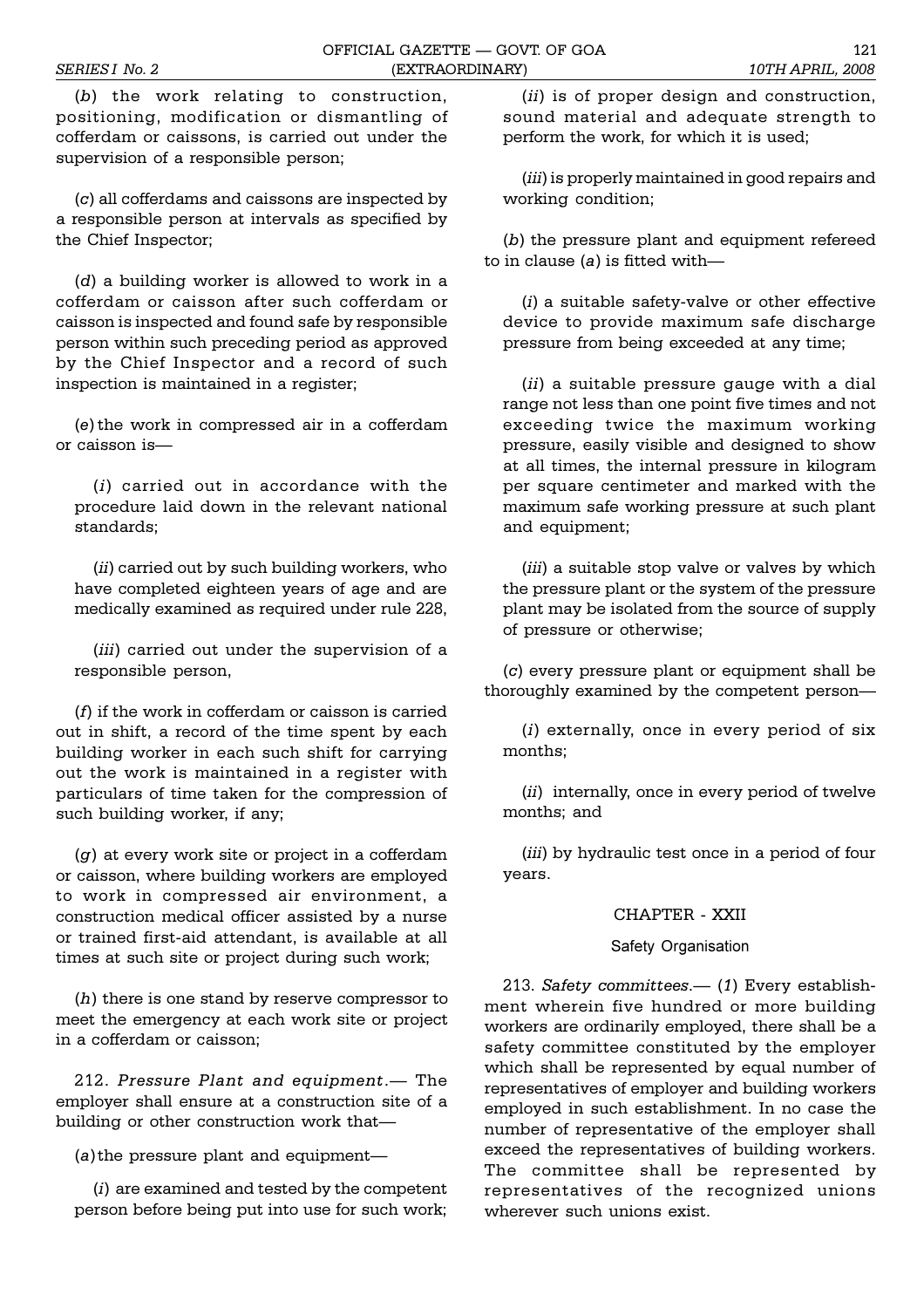(*2*) The main functions of the safety committee shall be

(*a*) to identify probable causes of accident and unsafe practices in building or other construction work and to suggest remedial measures;

(*b*) to stimulate interest of employer and building workers in safety by organizing safety weeks, safety competition, talks and film shows on safety, preparing posters or taking similar other measures as and when required or as necessary;

(*c*) to go round the construction site with a view to check unsafe practices and detect unsafe conditions and to recommend remedial measures for their rectification including First Aid Medical and Welfare Facilities;

(*d*) to look into the health hazards associated with handling different types of explosives, chemicals and other construction material and to suggest remedial measures including use of proper personal protective equipment;

(*e*) to suggest measures for improving welfare amenities in the construction site and other miscellaneous aspects of safety, health and welfare in building or other construction work;

(*f*) to bring to the notice of the employer the hazards associated with use, handling and maintenance of the equipment used during the course of building and other construction work;

(*3*) The safety committee shall meet at regular intervals at least once in a month and it shall be in chaired by the senior person having overall control over the affairs of the construction site.

(*4*) The agenda and minutes of the meeting shall be circulated to all concerned and it shall be in the language understood by majority of the building workers and shall be produced to the inspector on demand for inspection.

(*5*) The decisions and recommendations of the safety committee shall be complied with the employer within reasonable time limits.

214. *Safety Officer.* (1) In every establishment wherein five hundred or more building workers are ordinarily employed, the employer shall appoint Safety Officers as per the scale laid down in Schedule - VIII annexed to these rules. Such safety officers may be assisted by suitable and adequate staff.

(*2*) Duties, qualifications and the conditions of service of Safety Officers appointed under  $sub$ -rule  $(1)$  shall be as provided in Schedule  $-$  VIII annexed to these rules.

(*3*) Wherever number of workers employed by single employer is less than five hundred, such employers may form a group and appoint a common safety officer for such group of employers with prior permission of Chief Inspector.

215. *Reporting of Accidents.* (1) Notice of any accident on the construction site which either

(*a*) causes loss of life; or

(*b*) disables a building worker from working for a period of forty eight hours or more immediately following the accident, shall forthwith be sent by telegram, telephone, fax or similar other means including special messenger within four hours in case of fatal accidents and seventy two hours, in case of other accidents involving building worker, to

(*i*) the Assistant Labour Commissioner having jurisdiction in the area in which the establishment in which such accident or dangerous occurrence took place is located. Such Assistant Labour Commissioner shall be the authority appointed under section 39 of the Act;

(*ii*) the Board with which the building worker involved in accident was registered as a beneficiary;

(*iii*) the Chief Inspector.

(*iv*) the next of kin or other relative of building worker involved in accident.

(*2*) Notice of any accident at a construction site of a building or other construction work which

(*a*) causes loss of life; or

(*b*) disables such building worker from work for more than ten days following the accident, shall also be sent to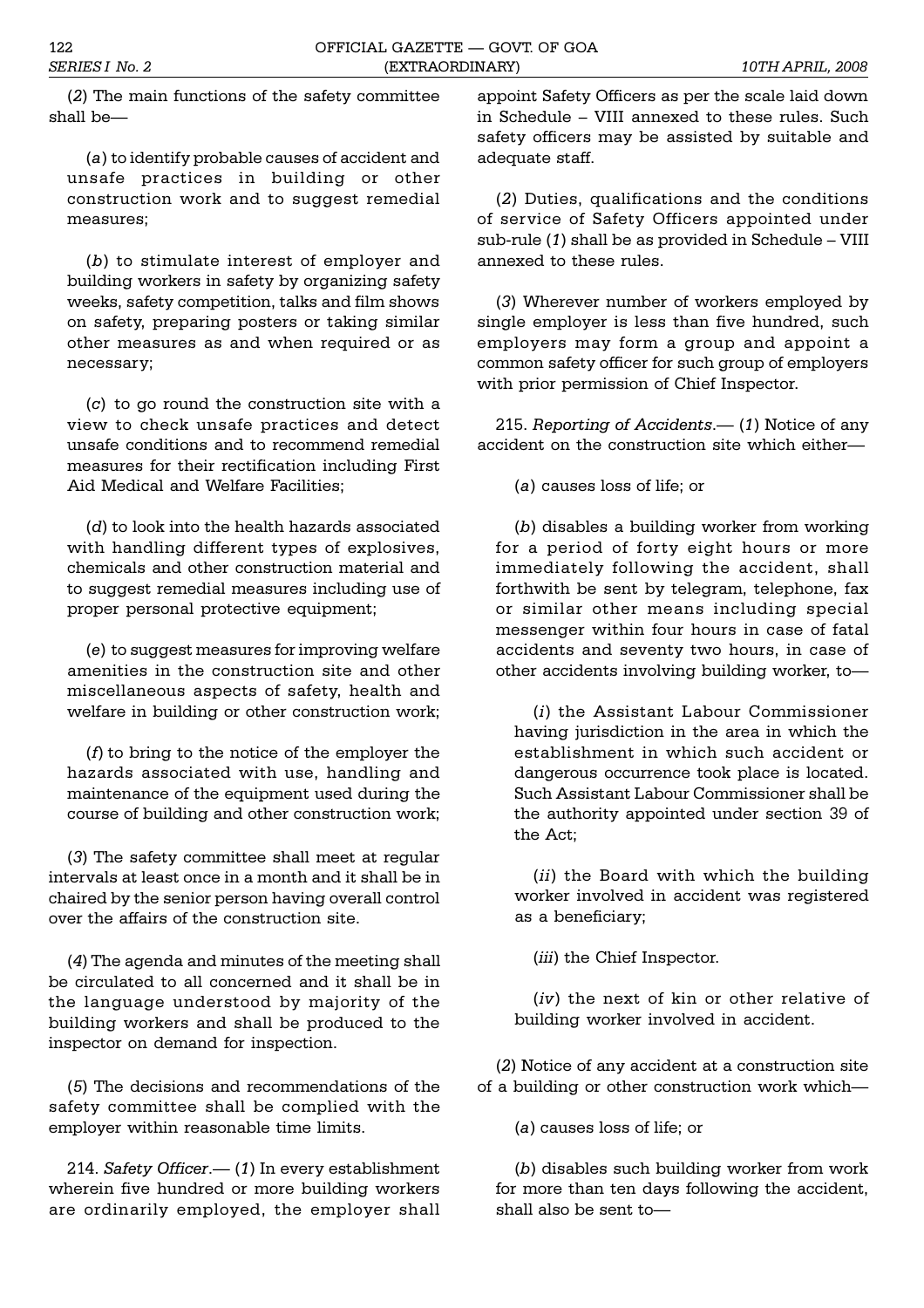(*i*) the officer incharge of the nearest police station;

(*ii*) the District Magistrate or if the District Magistrate by order so desires to the Sub- -Divisional Magistrate.

(*3*) In the case of an accident falling under clause (*b*) of sub-rule (*i*) or clause (*b*) of sub-rule (*2*), the injured building worker shall be given first-aid and immediately thereafter be transferred to a hospital or other place for medical treatment.

(*4*) Where any accident causing disablement subsequently results in death of a building worker, notice in writing of such death shall be communicated to the authorities as mentioned in sub-rule (*1*) and sub-rule (*2*) within seventy two hours of such death.

(*5*) The following clauses of dangerous occurrences shall be reported to the Inspector having jurisdiction, whether or not any death or disablement is caused to a building worker, in the manner prescribed in sub-rule (*1*) namely

(*a*) collapse or failure of lifting appliances or hoist or conveyors or other similar equipment for handling building or construction material or breakage or failure of rope, chain or loose gears, over turning of cranes used in building or other construction work, falling of objects from height;

(*b*) collapse or subsidence of soil, any wall, floor, gallery, roof or any other part of any structure, platform, staging, scaffolding or any means of access including formwork,

(*c*) contact work, excavation, and collapse of transmission towers, pipelines or bridges;

(*d*) explosion of receiver or vessel used for storage, at a pressure greater than atmospheric pressure, of any gas or gases or any liquid or solid used as building material;

(*e*) fire and explosion causing damage to any place on construction site where building workers are employed;

(*f*) spillage or leakage of hazardous substances and damage to their container;

(*g*) collapse, capsizing, toppling or collision of transport equipment;

(*h*) leakage or release of harmful toxic gases at the construction site.

(*6*) In case of failure of lifting appliance, loose gear, hoist or building and other construction work machinery and transport equipment at a construction site of a building or other construction work, such appliances, gear, hoist, machinery or equipment and the site of such occurrence shall, as far as practicable, be kept undisturbed until inspected by the inspector having jurisdiction.

(*7*) Every notice given under sub-rule (*1*), sub-rule (*2*) or sub-rule (*4*) shall be followed by a written report to the Inspector, authority under section 39 of the Act, the board and the Chief Inspector, in Form XIV under proper acknowledgement.

216. *Procedure for enquiry into the causes of accident or dangerous occurrence*. (*1*) The enquiry under sub-section (2) or sub-section (3) of section 39 of the Act, as the case may be, shall be conducted by the authority referred to in sub-clause (*1*) of clause (*b*) of sub-rule (*1*) of rule 215, in the following manner, namely:

(*a*) the enquiry shall be commenced as early as it may be and in case, within fifteen days of the receipt of notice of accident or dangerous occurrence under rule 215.

(*b*) the enquiry may be conducted by the authority referred to in sub-clause (*i*) clause (*b*) of sub-rule (*1*) of rule 215 himself or by an enquiry officer appointed by such authority.

(*c*) the authority or enquiry officer, as the case may be, shall serve or cause to be served, notices in writing, informing the date, time and place of such enquiry to all persons entitled to appear in such enquiry and whose names and addresses are known to such authority or enquiry officer;

(*d*) notwithstanding the provision of clause (*b*), for the purpose of notifying other persons who may in any way be concerned or be interested in such enquiry, the authority or enquiry officer, as the case may be, may publish notice of such enquiry in one or more local newspapers, informing the date, time and place of such enquiry.

(*2*) The person entitled to appear at the enquiry may include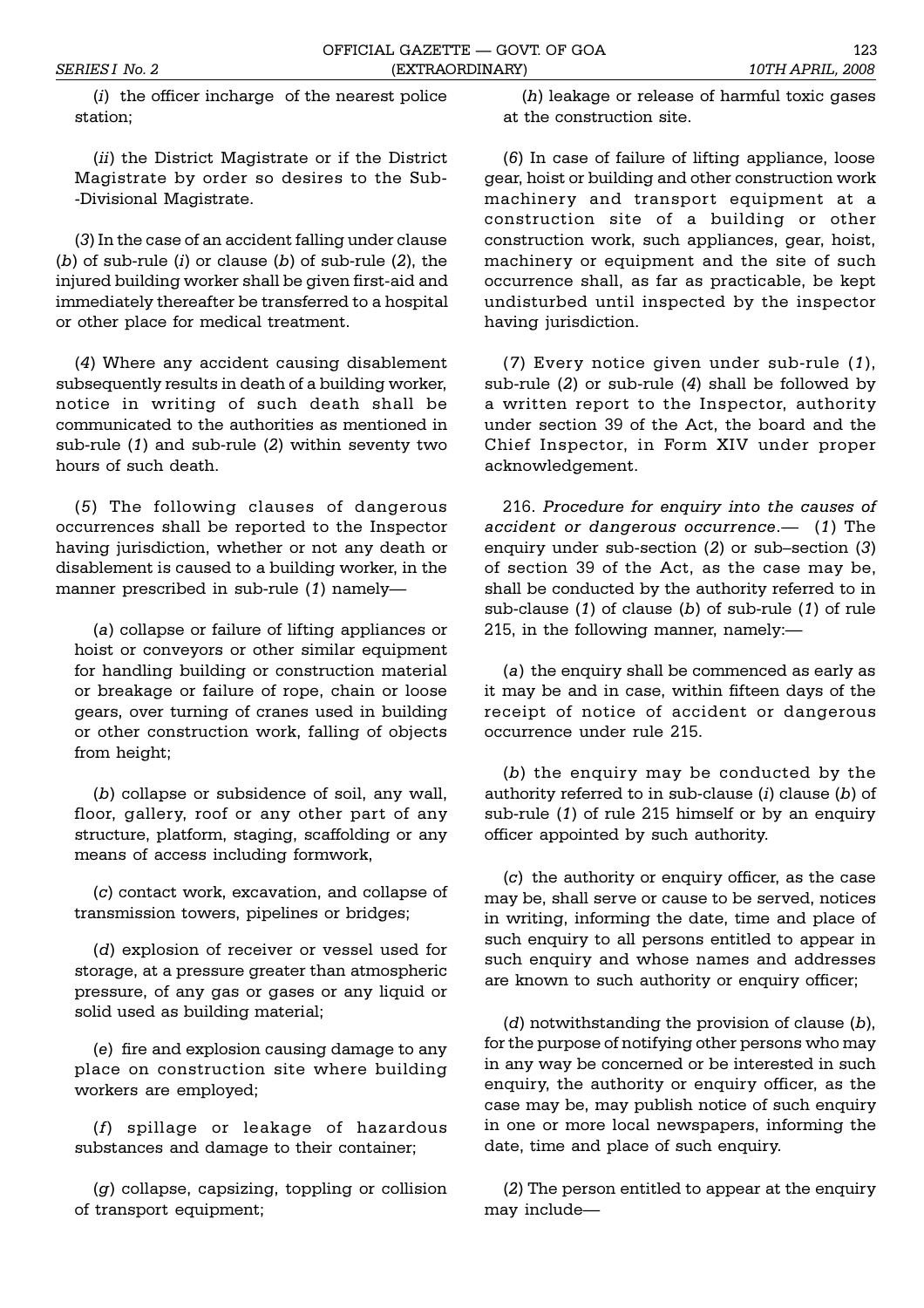(*a*) an inspector or any officer of the Government or an undertaking or public body, concerned with the enforcement or compliance of safety provisions of the Act and these rules in the concerned establishment;

(b) a trade union or a workers' associated or an employers' association;

(*c*) the worker involved in the accident or his legal heir or authorized representative.

(*d*) the owner of the premises in which the accident took place;

(*e*) any other person, at the discretion of the authority or the enquiring officer, as the case may be, who may be interested in or be concerned with the cause of an accident or may have knowledge about such cause or is likely to give material evidence or produce a relevant document in connection with such accident or dangerous occurrence.

(*3*) In case the entitled person referred to in sub-rule (*2*) is a body corporate, a company, or any other organization, association, group of persons such group may be represented through an authorized representative including a counsel or a solicitor.

(*4*) Subject to the provisions of sub-rule (*5*) the enquiry shall be held in public.

(5) In cases where  $-$  (*a*) the Government is of the opinion that the matter of the enquiry or any part of it are of such nature that it would be against the interest of national security to hold the enquiry in public and directs the said authority or the enquiry officer, as the case may be, to hold the enquiry in camera, or,

(*b*) on an application made by any party to the enquiry, the authority or the enquiry officer, as the case may be, referred to in sub-rule (*1*), if it or he is of the opinion that the holding of public enquiry will lead to disclosure of information relating to a trade secret, decides to hold the enquiry of such part of it in camera, such enquiry shall not be held in public.

(*6*) Information disclosed by any person during the course of hearing or evidence in the cases covered under sub-rule (*5*) shall not be disclosed to any person except for the purpose of the enquiry.

(*7*) The person entitled to appear under sub-rule (*2*), called for evidence or representating in an enquiry shall be entitled to make an opening statement, give evidence, request the enquiry officer to call for specified documents or evidence, cross examine, other person or to the extent and at the stage permitted by the authority or enquiry officer holding the enquiry.

(*8*) Any evidence in an enquiry may be admitted at the discretion of the authority or enquiry officer during the enquiry, who may,also direct that documents to be tendered in evidence may be inspected by any person entitled or permitted to appear at such enquiry and that facilities be afforded to such person to take or obtain copies thereof.

(*9*) The authority or the enquiry officer holding an enquiry may authorize any person, being an officer of the Government, to assist such authority or enquiry officer were necessary, for the purpose of conducting the enquiry, and the officer so authorised may enter the premises of the concerned establishments during working hours, inspect the records relevant to such enquiry, investigate and take such evidence as may be required to conduct such enquiry.

(*10*) The findings of the enquiry along with all evidence in original, including statement of witnesses shall be forwarded to the authority specified under section 39 of the Act within 5 days of the completion of the enquiry in cases where sub-enquiry was not conducted by such authority itself.

(*11*) A copy of the findings along with a brief statement of facts relating to an enquiry conducted under this rule shall be forwarded to the Chief Inspector and the s State Government by the authority referred to in sub-rule (*1*) of rule 215.

# CHAPTER - XXIII

# **Explosives**

217. *Handling of explosives*.— The employer shall ensure at a construction site of a building or other construction work that

(*a*) all explosives are handled, used or stored in accordance with the instructions and the material data sheet supplied by the manufacturer of such explosives;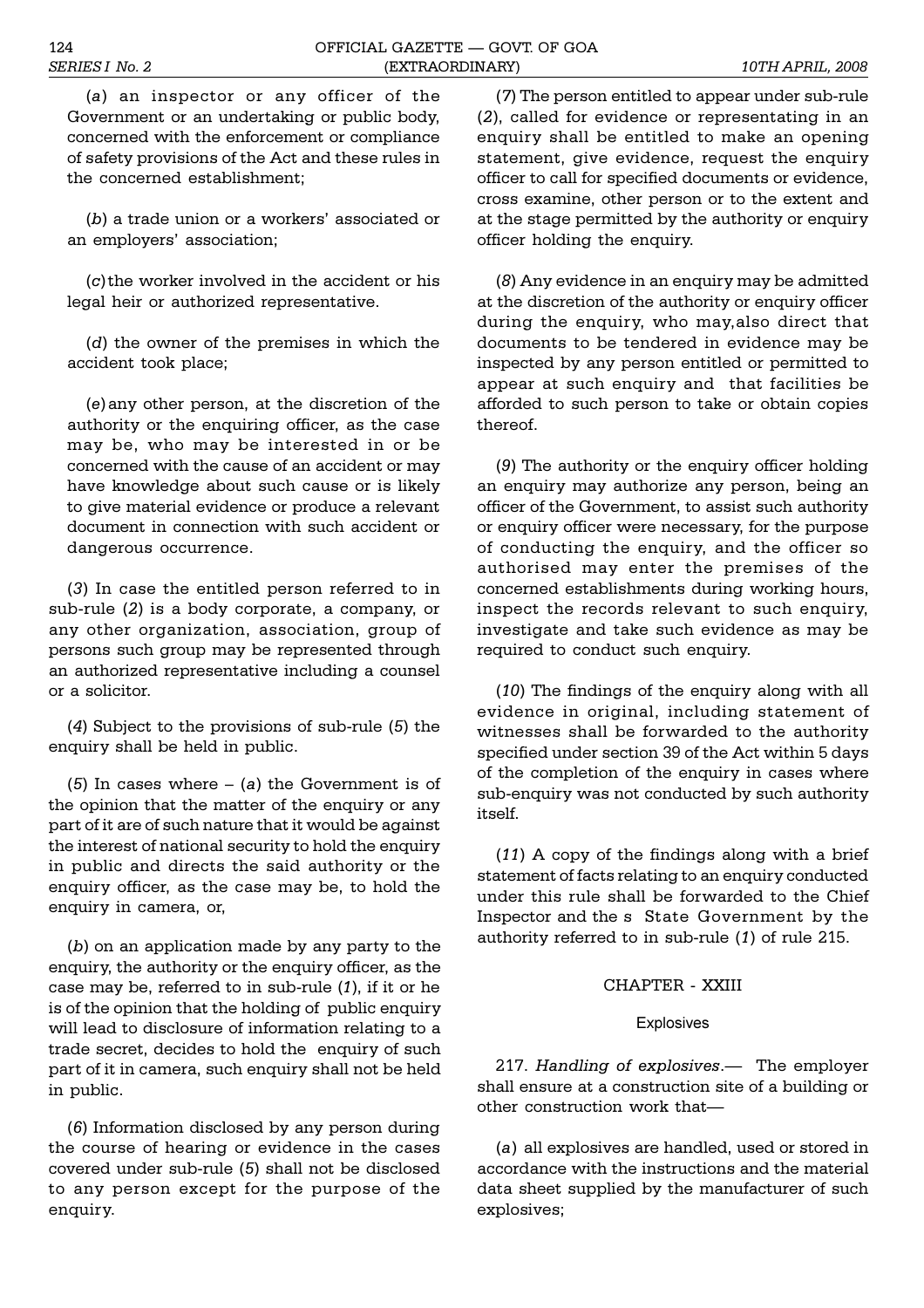(*b*) the use of explosives is carried out in safe manner to avoid injury to any person and under the direct supervision of a responsible person;

(*c*) before using any explosives, necessary warning and danger signals are erected at conspicuous places of such use to warn the building workers and the general public of the danger involved in such use.

218. Precautions.— The employer shall ensure at a construction site of a building or other construction work that

(*a*) notwithstanding, the provisions of rule 217 the following precautions are observed at the places of transporting, handling, storage and use of such explosives, namely:

(*i*) prohibition of smoking, naked lights and other sources of ignitions in the vicinity where explosives are handled, stored and used;

(*ii*) to keep safe distance and to use nonsparking tools while opening packages containing explosives;

(*iii*) to stop the use of explosives and handling thereof while the weather conditions are not suitable for such use or handling.

(*b*) in addition to the provisions of this Chapter, all measures and precautions required to be observed for use, handling, storing or transportation of explosives under the rule framed under the Explosives Act, 1884 (4 of 1884) are observed.

# CHAPTER - XXIV

## Piling

219. *General Provisions*. The employer shall ensure at a construction site of a building or other construction work that

(*a*) all pile driving equipment are of good design and sound construction, taking into account the ergonomic principles and are properly maintained;

(*b*) a pile driver is firmly supported on a heavy timber sill, concrete bed or other secured foundation;

(*c*) in case a pile driver is required to be erected in dangerous proximity to an electrical conductor

all necessary precautions are taken to ensure safety;

(*d*) the hoses of steam and air hammer are securely lashed to such hammer so as to prevent them from whipping in case of connection or break;

(*e*) adequate precaution is taken to prevent the pile driver from over turning;

(*f*) all necessary precaution is taken to prevent hammer from missing the pile;

(*g*) a responsible person for inspecting pile driving equipment, inspects such equipment before taking it into use and takes all appropriate measures as required for the safety of building workers before commencing piling work by such equipment.

220. *Stability of adjacent structure*. The employer shall ensure at a construction site of building or other construction work that where there is any question of stability of a structure for its adjoining areas to be piled, such structure is supported, where necessary, by underpinning sheet pilling, shoring, bracing or by other means to ensure safety and stability of such structure and to prevent injury to any person.

221. *Protection of operator*.— The employer shall ensure at a construction site of a building or other construction work that an operator of every pile driving equipment is protected from falling objects, steam, cinders, or water by substantially covering or otherwise or by other means.

222. *Instruction to and supervision of building workers working on a pile driving equipment*. The employer shall ensure at a construction site of a building or other construction work that every building worker working on a pile driving equipment is given instructions regarding safe work procedure to be followed in piling operation and is supervised by a responsible person throughout such work.

223. *Entry of unauthorized person*.— The employer shall ensure at a construction site of a building or other construction work that all piling areas where pile driving equipment is in use are effectively cordoned off to prevent entry of unauthorised persons.

224. *Inspection and maintenance of pile-driving equipment.* The employer shall ensure at a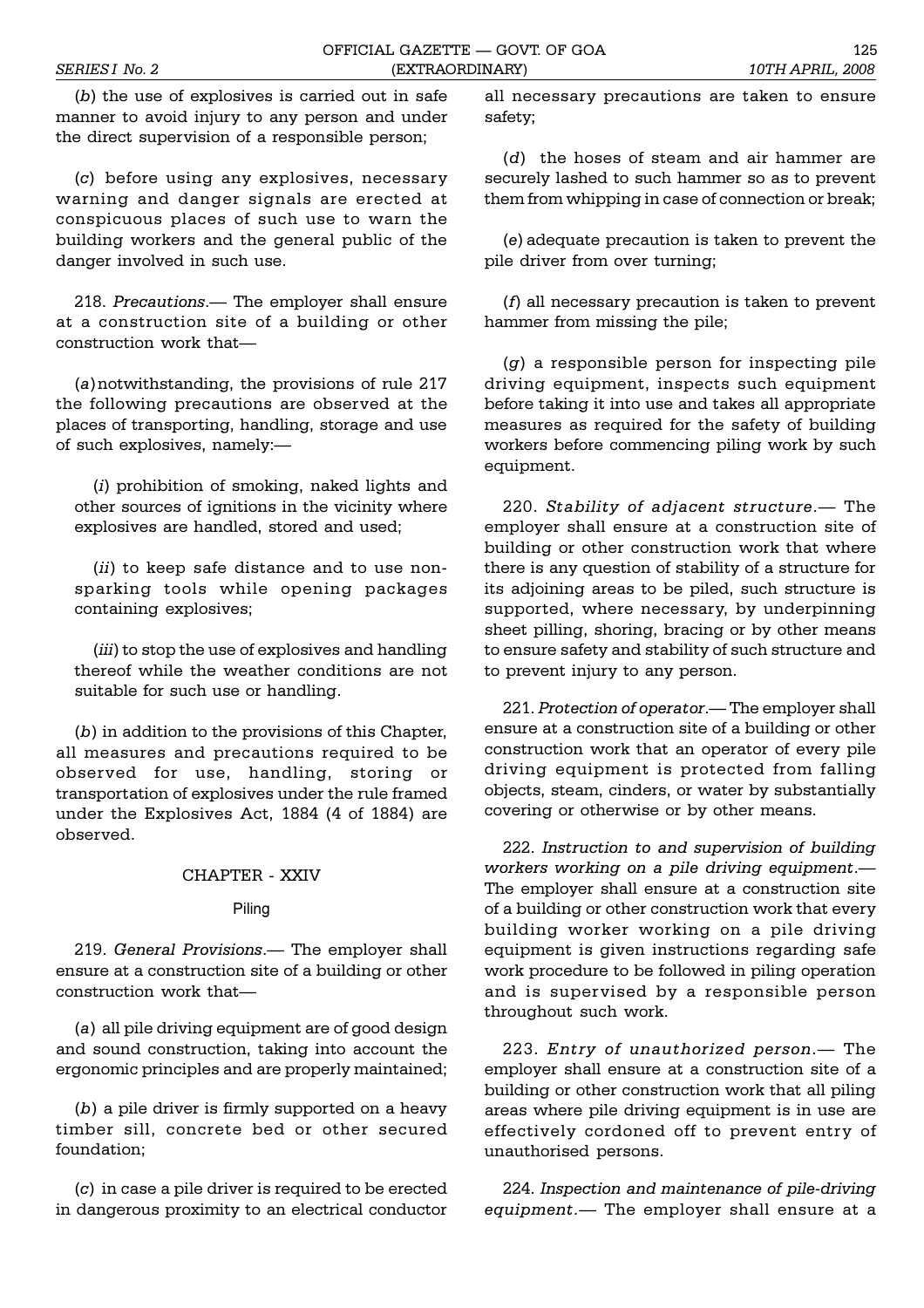construction site of a building or other construction works that

(*a*) pile driving equipment is not taken into use until it has been inspected by a responsible person and found to be safe for such use;

(*b*) piledriving equipment in use is inspected by a responsible person for such inspection at suitable intervals to ensure safety to the building worker working on such equipment;

(*c*) all pile lines and pulley blocks are inspected by a responsible person before the beginning of each shift of piling operations.

225. *Operation of pile driving equipment*. The employer shall ensure at a construction site of a building or other construction works that

(*a*) only experienced and trained building worker operates piledriving so as to avoid any probable danger from such operation;

(*b*) pile driving operations are governed by generally prevalent and accepted signals so as to prevent any probable danger from such operations;

(*c*) every building worker employed in pile driving operation or in the vicinity of such pile driving operation wears ear protection and safety helmet or hard hat and safety shoes;

(*d*) piles are prepared at a distance, at least equal to twice the length of the longest pile, from the place of pile-driving operations;

(*e*) when a pile driver is not in use, the hammer of such pile driver is blocked at the bottom of the heads of such pile driver.

226. *Working platform on piling frames*. The employer shall ensure at a construction site of a building or other construction works that where a structural tower supports the lead of a pile driver, suitable working platforms of adequate strength are provided on levels of such leads at which it is necessary for the building workers to work and such platforms are provided with a safety railing and toe boards on each side of such platforms, except on the hammer of such pile driver or lead sides of such platform and where such platforms cannot be provided with such railing and toe boards, a safety belt is provided to each such building worker.

227. Pile Testing. - The employer shall ensure at a construction site of a building or other construction works that

(*a*) the testing of pile is conducted under the supervision of a responsible person for such testing;

(*b*) all practicable measures like displaying of warning notices, barricading the area and other similar measures are taken to protect the area where the pile testing is carried out.

(*c*) entry to a pile testing area is prohibited to general public to ensure safety.

# CHAPTER - XXV

#### Medical facilities

228. *Medical examination of building workers, etc*. The employer shall ensure at a construction site of building or other construction works that

(*a*) (*i*) a building worker who is employed for a work involving such risk or hazards, inherent in such work as the Chief Inspector considers appropriate for periodical medical examination of such workers is medically examined at such intervals as the Chief Inspector of Building and other construction may direct from time to time;

(*ii*) every operator of a crane, winch or other lifting appliance, transport equipment or vehicle, is medically examined before employing such operator and again periodically, at such intervals as the Chief Inspector may direct from time to time;

 (*iii*) the medical examination referred to in sub- -clause (*i*) and sub-clause (*ii*) is in accordance with schedule VII, annexed to these rules and is conducted by such medical officers or at such hospitals as are approved by the Government for the purpose from time to time;

(*iv*) in case of building worker who is exposed to special occupational health hazard owing to job or work assigned to such worker, the periodical medical examination referred to in sub-clause (*i*) of sub-clause (*ii*) include such special investigation as may be deemed necessary by the construction medical officer examining such building worker for the diagnosis of occupational diseases;

(*b*) no building worker is charged for medical examination referred to in sub-clause (*i*) and sub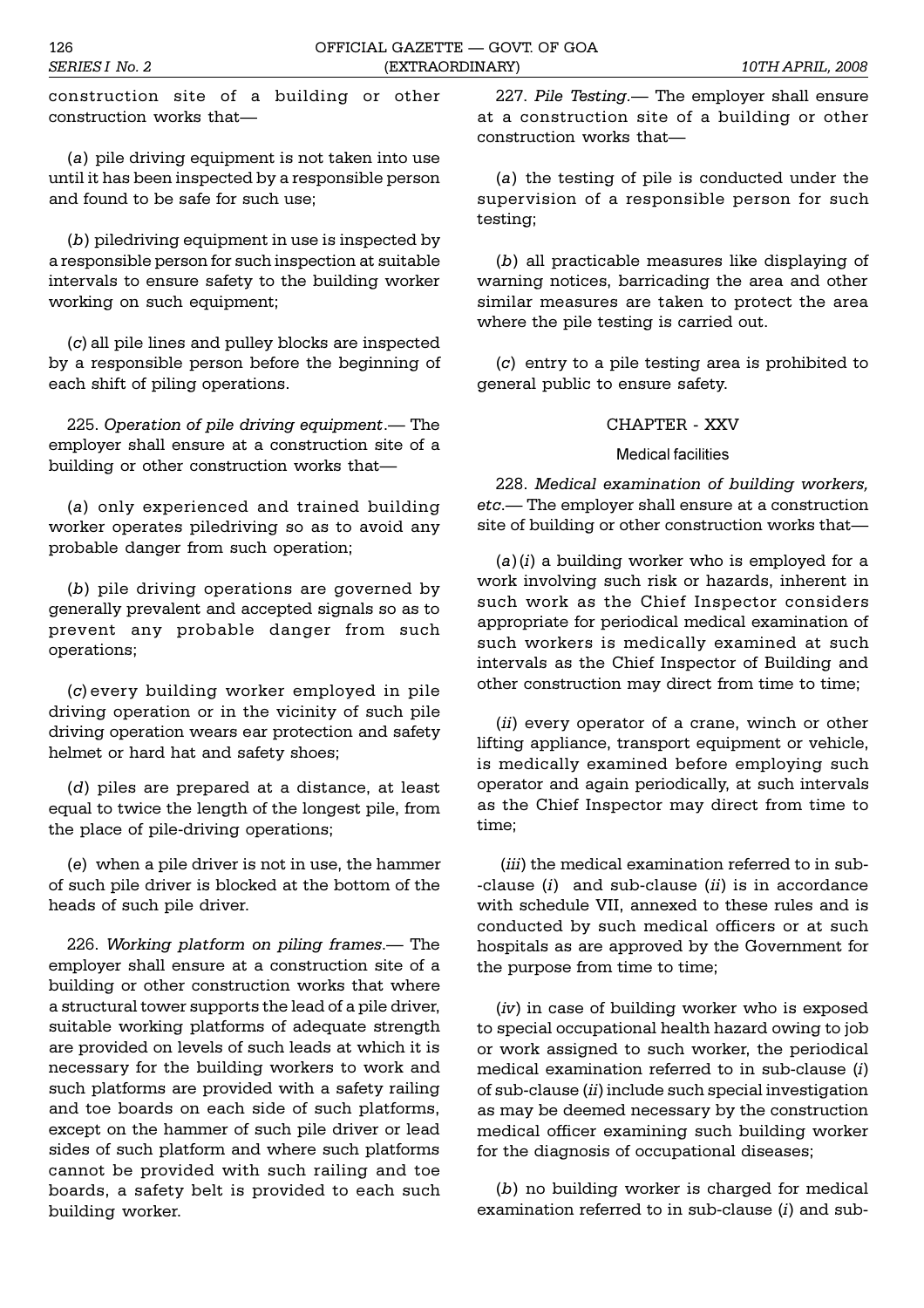clause (*ii*) of clause (*a*) and the cost of such examination is borne by the employer employing such building worker.

(*c*) certificate of medical examination referred to the clause (*i*) or sub-clause (*ii*) or clause (*a*) issued in Form-XI annexed to these rules;

(*d*) the record of medical examination referred to in sub-clause (*i*) or sub-clause (*ii*) of clause (*a*) of every building worker employed by him is maintained in a register in form-XII annexed to these rules and such register shall be made available to the Inspector having jurisdiction, on demand.

(*e*) in case a construction medical officer examining a building worker under sub-clause (*i*) or sub-clause (*ii*) of clause (*a*) is of the opinion that such building worker so examined is required to be taken away from the building or other construction work at which he is employed for health protection, such medical officer shall inform the employer of such building worker accordingly and such employer shall inform such opinion to the Board where such worker is registered as a beneficiary.

229. *Duties of construction medical officer*. (*1*) The medical examination referred to in sub-clause (*i*) or sub-clause (*ii*) of clause (*a*) rule 228 shall be carried out by a construction medical officer.

(*2*) The duties and responsibilities of such construction medical officer shall be as given below, namely:

(*a*) medical examination of building workers;

(*b*) first-aid care including emergency medical treatment;

(*c*) notification of occupational diseases to the concerned authorities and in accordance with these rules;

(*d*) immunization services;

(*e*) medical record, upkeep and maintenance;

(*f*) health education including advisory services on family planning; personal hygiene, environmental sanitation and safety;

(*g*) referral services.

230. Occupational health centres.- The employer shall ensure at a construction site of a building or other construction work involving hazardous processes specified under Schedule IX annexed to these rules that

(*a*) an occupational health centre, mobile or static, is provided and maintained in good order at such site;

(*b*) services and facilities as per the scale laid down in Schedule-X, annexed to these rules are provided at the occupational health centre referred to in clause (*a*);

(*c*) a construction medical officer appointed at a occupational health centre possesses the qualification as laid down in Schedule-XI, annexed to these rules.

231. Ambulance room.- The employer shall ensure at a construction site of a building or other construction work that

(*a*) in case five hundred or less workers are employed at such construction site there is an ambulance room at such construction site or an arrangement with a near by hospital for providing an ambulance room and such ambulance room is in the charge of a qualified nurse and the service of such ambulance room is available to building worker employed at such construction site at every time when he is at work;

(*b*) in case more than five hundred building workers are employed at such construction site there is an ambulance room with effective communication system and such ambulance is in the charge of a qualified nurse and the service of such ambulance room is available to a building worker employed at such construction site at every time when he is at work and such ambulance room is in overall charge of a construction medical officer;

(*c*) an ambulance room referred to in clause (*a*) or clause (*b*) is equipped with the articles specified in Schedule IV, annexed to these rules;

(*d*) record of all cases of accidents and sickness treated at the ambulance room referred to in clause (*a*) or clause (*b*) is maintained and produced to the Inspector having jurisdiction on demand.

232. Ambulance van.- The employer shall ensure at a construction site of a building or other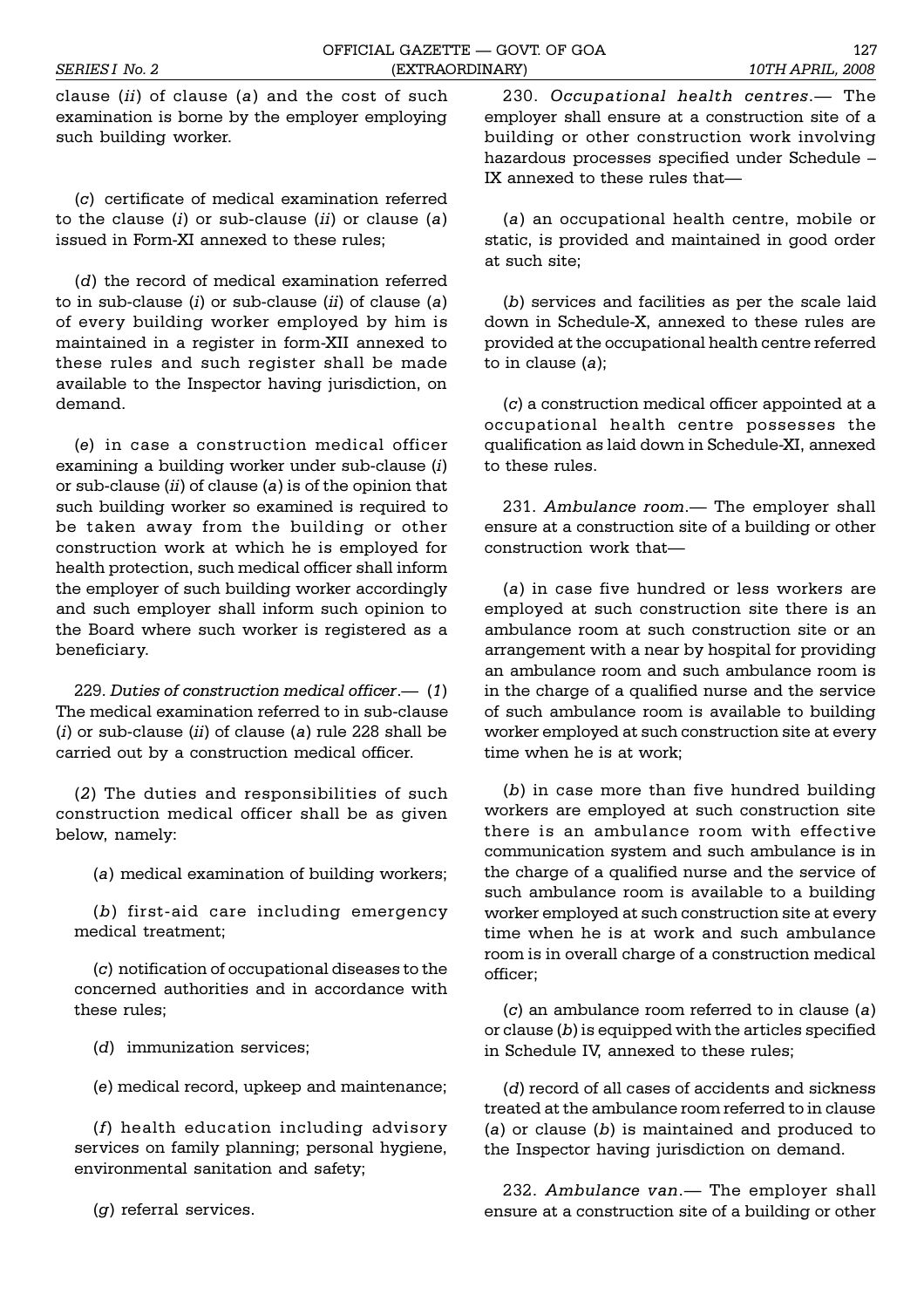construction work that an ambulance van is provided at such construction site or an arrangement is made with a nearby hospital for providing such ambulance van for transportation of serious cases of accident or sickness of the building workers to the hospital promptly and such ambulance van is maintained in good repair and is equipped with standard facilities specified in Schedule V annexed to these rules.

233. *Stretchers.* (1) The employer shall ensure at a construction site of a building or other construction work that sufficient number of stretchers is provided at such constructed site so as to be readily available in an emergency.

234. *Occupational health services for the building workers.* (1) The employer shall ensure at a construction site of a building or other construction work, where more than five hundred building workers are employed that

(*a*) a special medical service or an occupational health service is available at such construction site at all times and such service shall

(*i*) provide first-aid emergency treatment;

(*ii*) conduct special medical examination for occupational hazards to such building workers before their employment and thereafter at such intervals as may be specified by the Chief Inspector of Building and Other Construction from time to time;

(*iii*) conduct training of first-aid personnel of such medical service;

(*iv*) render advice to such employer on conditions of work and improvement required to avoid hazards to the health of such building worker.

(*v*) promote health education, including family welfare among such building workers;

(*vi*) co-operate with the Inspector having jurisdiction in the detection, measurement and evaluation of chemical, physical or biological factors suspected of being harmful to such building workers;

(*vii*) undertake immunization for all such building workers against tetanus, typhoid, cholera and other infectious diseases;

(*b*) the special medical service referred to in clause (*a*) collaborates with the labour department or any other concerned department or service of the Government of Goa in matters of treatment, job placement, accident prevention and welfare of such building workers;

(*c*) the special medical service referred to in clause (*a*) is headed by a construction medical officer and is provided with adequate staff, laboratory and other equipments;

(*d*) the premises of the special medical service referred to in clause (*a*) are conveniently accessible, comprise at least a waiting room, a consulting room, a treatment room, a laboratory and suitable accommodation for nurse and other staff of such service;

(*e*) the special medical service referred to in clause maintains records pertaining to its activities referred to in sub-clause (*i*) to (*vii*) of clause (*a*) and sends to the Chief Inspector of Building and Other Construction, once in every three months, information in writing on

(*i*) the state of health of such building workers; and

(*ii*) the nature and causes of occupational injuries or disease suffered by any of such building workers, treatment provided to such worker and measures taken to prevent recurrence of such injury or disease.

235. *Notice of poisoning or occupational diseases.* The employer shall ensure at a construction site of a building or other construction work that

(*a*) when a building worker contracts any disease specified in Schedule II annexed to these rules, a notice in Form XIII annexed to these rules is sent without delay to the Inspector, having jurisdiction, and to the Board with which such building worker is registered as a beneficiary;

(*b*) if any medical practitioner or construction medical officer attends on a building worker suffering from any disease referred to in clause (*a*), such medical practitioner or construction medical officer sends information regarding the name and full particulars of such building worker and the disease suffered by him, to the Chief Inspector of Building and Other Construction without delay.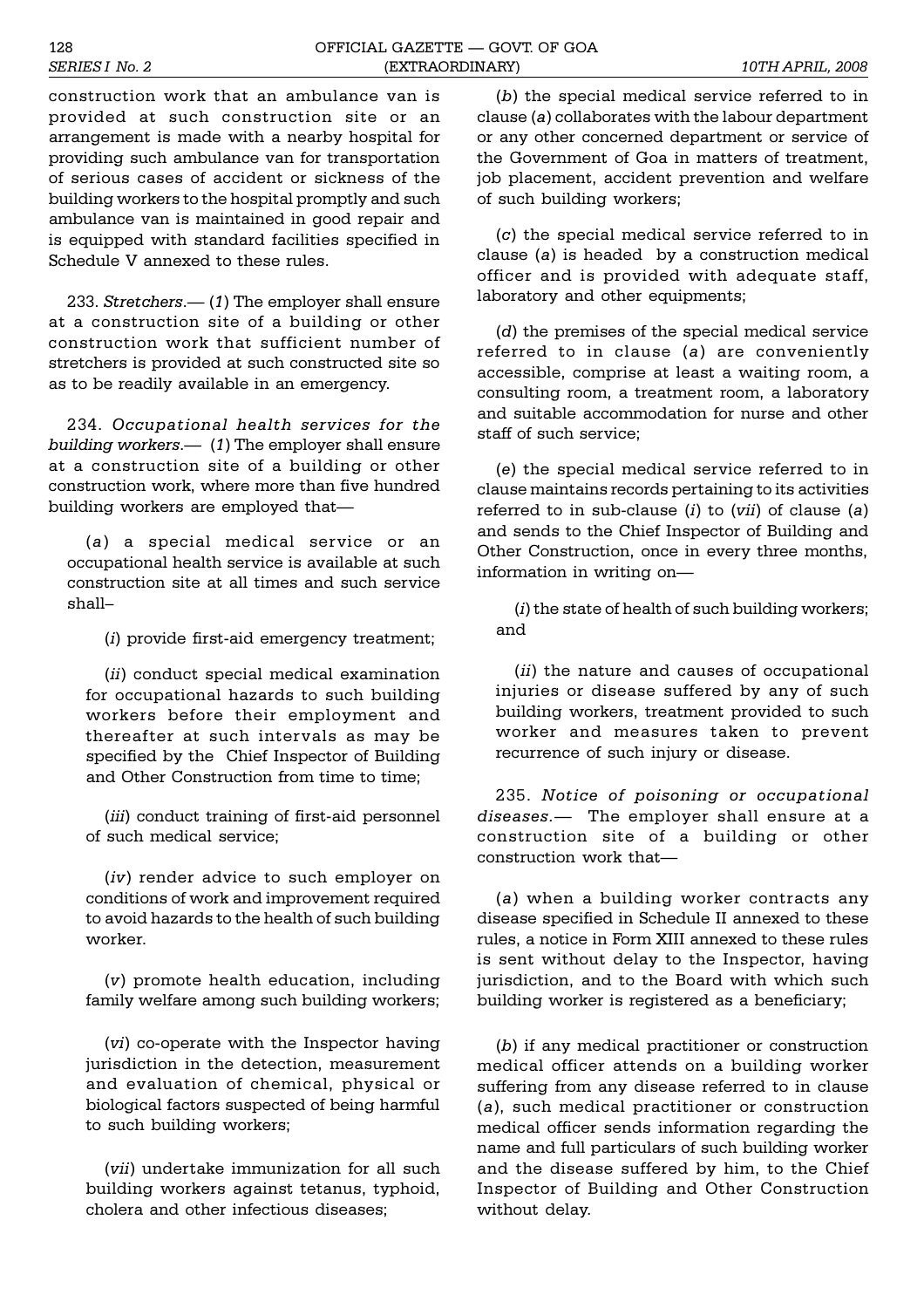236. *First aid boxes*. The employer shall ensure at a construction site of a building or other construction work that

(*a*) sufficient number of first aid boxes or cupboards are provided and maintained for providing first-aid to the building workers;

(*b*) every first-aid box or cupboard is distinctly marked "First-Aid" and is equipped with the articles specified in Schedule III annexed to these rules;

(*c*) nothing except appliances or requisites for first-aid is kept in a first-aid box or cupboard and such box or cupboard is so kept as to protect it against contamination by dust or other foreign matter and against penetration of moisture and such box or cupboard is kept in the charge of a person trained in first-aid and is always readily available during working hours.

237. *Emergency care service or emergency treatment*. The employer shall ensure at a construction site of a building or other construction work that

(*a*) essential life saving aides and appliances required to handle.

(*i*) head injuries and spinal injuries;

(*ii*) bleeding;

(*iii*) fractures and dislocations of bones and joints;

(*iv*) crush injuries;

(*v*) shock, including electric shock;

(*vi*) dehydration due to any cause;

(*vii*) snake bite, insect bite, scorpion and bee sting;

(*viii*) burns, including chemical burns;

(*ix*) bends or divers paralysis;

(*x*) other surgical, gynaecological, obstetric, or paediatric emergencies;

(*xi*) drowning;

(*xii*) sunstroke and frost bite to building workers,

are provided and properly maintained under the supervision of a construction medical officer,

(*b*) the essential life saving aids for any emergent situation referred to in sub-clause (*i*) to (*xii*) of clause (*a*) are provided to an injured or a sick building worker during his transportation from such building site to a hospital and till such building worker is attended by a doctor in such hospital.;

(*c*) any other equipment or facilities required for emergency care or treatment to the building workers arising from special local conditions and construction processes at such building site, as specified by the Government from time to time, are provided.

### CHAPTER - XXVI

Information to Bureau of Indian Standards

238. *Furnishing of information to Bureau of Indian Standards.* The employer shall ensure at a construction site of a building or other construction work that:

(*a*) every architect and other professional like structural engineer or project engineer involved in the execution of a building or other construction project, furnishes to the authority constituted by the Government, the details regarding the performance of and deviations or short-comings, if any, of the building materials, articles or processes used in such building and other construction project for which are already available;

(*b*) the architect and other professional referred to in clause (a) informs to the authority constituted by the Government, the details of building materials, articles or processes used in the building and other construction activities for which the Indian Standards do not exist with the Bureau of Indian Standards and the performance of such materials, articles or processes along with the suggestions for their improvement to enable the authority constituted by Government to consider and form necessary standards.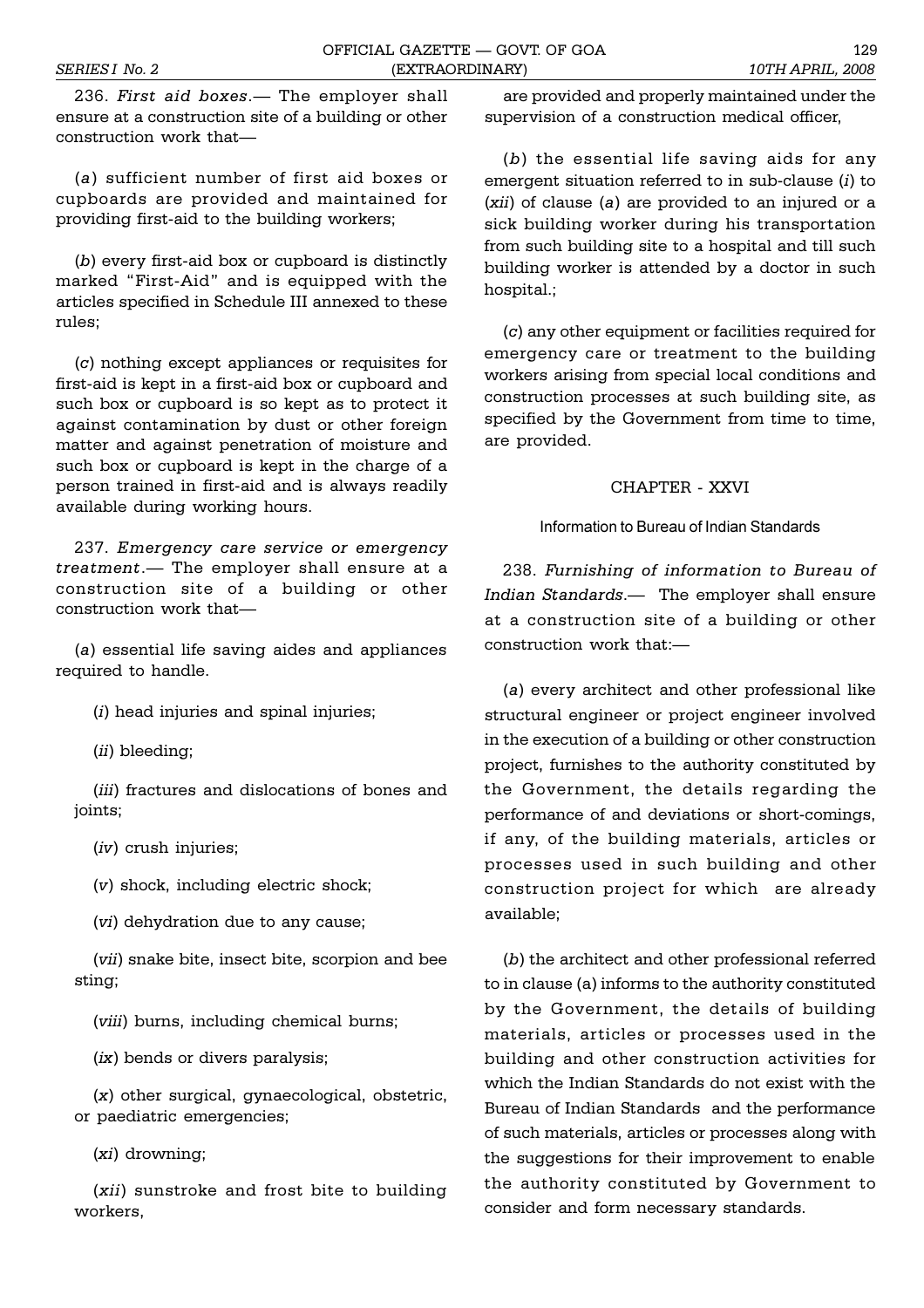# PART - IV

Hours of work, welfare, payment of wages, registers and records etc.

# CHAPTER - XXVI

Hours of work, rest intervals and weekly off, etc.

239. *Hours of work, intervals of rest and spread over etc.* (1)No building worker employed in building or other construction work shall be required or allowed to work for more than nine hours a day or forty eight hours a week.

(*2*) No building worker employed in building or other construction work shall be required or allowed to work continuously for more than five hours unless he had an interval of rest of not less than half an hour.

(*3*) The working day of a building worker employed in building or other construction work shall be so arranged that inclusive of the intervals of rest, if any, shall not spread over more than twelve hours on any day.

(*4*) When a building worker works in any building or other construction work for more than nine hours on any day or for more than forty eight hours in any week, he shall, in respect of the overtime work, be entitled to wages at double the ordinary rate of wages.

240. *Weekly rest, payment for work done on the day of rest at overtime rate, etc.* (1) Subject to the provisions of these rules, each building worker employed in building and other construction work shall be allowed a day of rest every week (hereinafter referred to as the rest day) which shall ordinarily be Sunday, but the employer may fix any other day of the week as the rest day:

Provided that the building worker shall be informed of the day fixed as the rest day and of any subsequent change in such rest day before the change is effected, by display of a notice to that effect in the place of employment at the place specified by the Inspector having jurisdiction in this behalf.

(*2*) No building worker employed in building or other construction work shall be required or allowed to work on a rest day unless he already had or will have a substituted rest day for a whole day on one of the five days immediately before or after such rest day:

Provided that no substitution shall be made which results in a building worker working for more than ten days consecutively without a rest day for a whole day.

(*3*) Where a building worker employed in building or other construction work has worked on a rest day and has been given a substituted rest day on any one of the five days before or after the rest day as provided in sub-rule (*1*) and sub-rule (*2*), such rest day shall, for the purpose of calculating the weekly hours of work, be included in the week in which such substituted rest day occurs.

(*4*) A building worker employed in building or other construction work shall be granted wages for rest day, calculated at the rate applicable to the day preceding such rest day and in case he has worked on a rest day and has been given a substituted rest day he shall be paid wages for such rest day on which he worked, at the overtime rate and wages for such substituted rest day at the rate applicable to the day preceding such substitute rest day.

*Explanation - I.*— For the purposes of this rule "preceding days" means the last day preceding a rest day or a substituted rest day, as the case may be, on which a building worker had worked and where such substituted rest day falls on a day immediately after such a rest day, such "preceding day" mean the last day preceding such rest day on which such building worker had worked.

 $Explanation - II$ . For the purpose of this rule, "week" shall mean a period of seven days beginning at midnight on a Saturday night.

241. *Night shifts*. Where a building worker employed in building or other construction work works on a shift which extends beyond midnight,

(*a*) a rest day for the purpose of rule 240 shall mean a period of twenty four consecutive hours beginning from the time when such shift ends;

(*b*) the hours after midnight during which such building worker has worked shall be counted towards the previous day; and

(*c*) the following day shall be deemed to be the period of twenty four hours beginning from the time when such shift ends.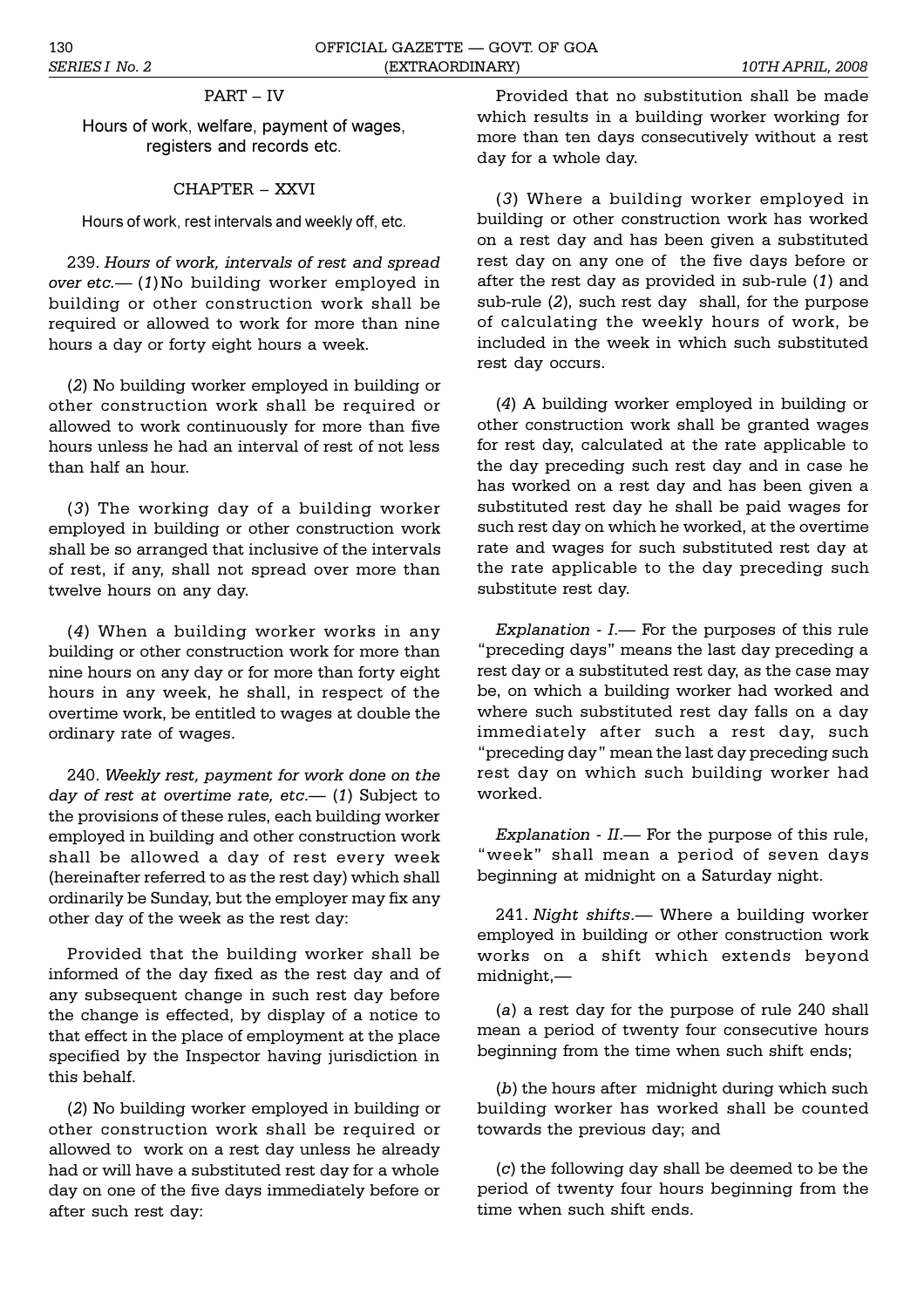242. *Application of provisions of this chapter to certain classes of building workers*. (*1*) The provisions of this chapter shall apply to the classes of building worker specified under clauses (*a*) to (*d*) of sub-section (*2*) of section 28, of the Act subject to the following, namely:

(*a*) no building worker employed in building or other construction work shall be required or allowed to work continuously for more than fifteen hours a day inclusive of intervals of rest or sixty hours in a week:

Provided that intervals of rest not less than half an hour are given after every five hours of continuous work as laid down in sub-rule (2) of rule 239;

(*b*) no building worker employed in building and other construction work shall be required or allowed to work for more than ten consecutive days unless a rest of twenty four hours is given for rest to such worker.

(*2*) Where the working hours in respect of a building worker employed in building or other construction work have exceeded the hours of work as laid down in sub-rule (*1*) of rule 239 or where such worker has been deprived of a rest day due to application of sub-rule (*1*) of this rule, such worker shall be paid at double the rate of normal wages in respect of the work done in excess of such daily or weekly hours and for work done on such rest day.

# CHAPTER - XXVIII

Notices, Registers, Records and Collection of Statistics

243. *Notice of wage periods, etc.* (1) Every employer shall cause to display at the conspicuous place of the workplace of an establishment under his control, notice showing the rates of wages of the building workers working in such establishment, hours of work of such worker, their wage periods, date of payment of such wages, names and addresses of the inspector having jurisdiction to such establishment and date of payment of unpaid wages to such workers, in English, Hindi and in the local language understood by the majority of such building workers.

(*2*) A copy of the notice referred to in sub-rule (*1*) shall be sent to the Inspector having jurisdiction and whenever any change occurs

relating to facts contained in such notice, such change shall be communicated by the employer to such Inspector.

244. *Notice of commencement and completion*. (*1*) Every employer shall, at least thirty days before the commencement of any building or other construction work under his control, send or cause to be sent to the Inspector having jurisdiction, a written notice intimating the actual date of the commencement, the probable date of completion and other such particulars as referred to in sub-section (*1*) of section 46 of the Act relating to such building or other construction work in Form IV, annexed to these rules.

(*2*) Where any change occurs in any of the particulars furnished under sub-rule (*1*) the employer shall intimate such change to the Inspector having jurisdiction within two days of such change.

(*3*) Nothing contained in sub-rule (*1*) shall apply in case of such class of building or other construction work as the State Government may by notification specify to be emergent work.

245. *Register of persons employed as building workers*. Every employer shall maintain in respect of each registered establishment, where he employs building workers, a register in Form XV, annexed to these rules.

246. *Muster roll, wages register, deduction register, overtime register and issue of wage books and service certificates*. (*1*) Every employer shall in respect of each work on which he employs building workers, maintain

(*a*) muster roll and a register of wages in Form XVI and Form XVII, respectively, annexed to these rules:

Provided that a combined register of wage - cum- -muster roll in Form XVIII, annexed to these rules shall be maintained by the employer where the wage period for such building worker is a fortnight or less;

(*b*) a register of deduction for damage or loss, register of fines and register of advances in Form XIX, Form XX and Form XXI respectively; annexed to these rules;

(*c*) a register of over time in Form XXII annexed to these rules, for recording therein the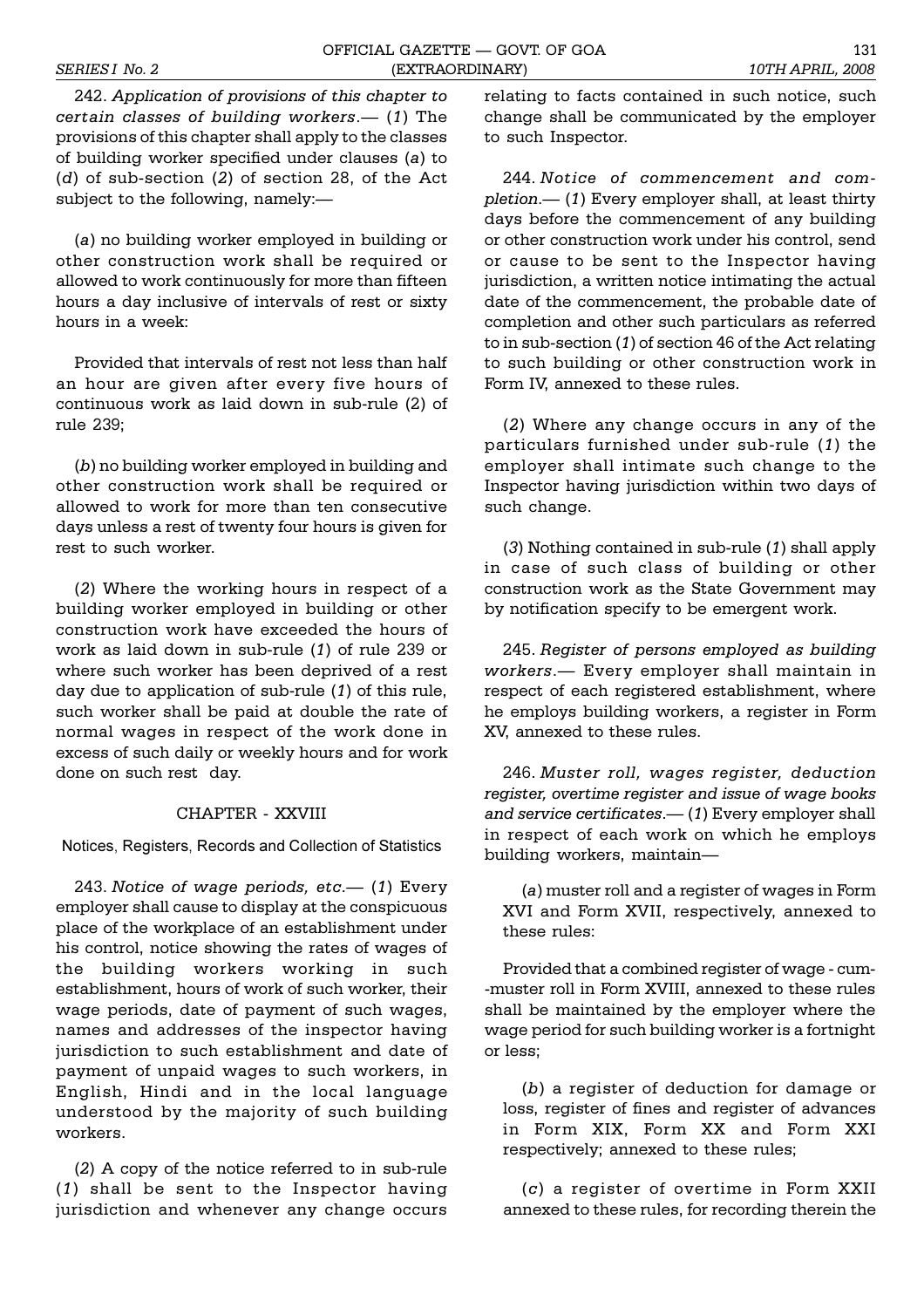number of hours of, and the wage paid, for, overtime work, if any;

(*2*) Every employer shall, in respect of each work on which he engages building workers:

(*a*) issue where the wage period is one week or more, wage book to each of such building worker in Form XXIII annexed to these rules to such building workers in which entries shall be made at least a day prior to the disbursement of wages to them;

(*b*) issue a service certificate to each of such building worker in Form XXIV annexed to these rules to such building workers on termination of his service on account of completion of such work or for any other reason;

(*c*) obtain signature or thumb-impression of each such building worker against entries relating to him on the register of wages or muster-roll-cum-wages register, as the case may be, and such entries shall be authenticated by the employer or his authorized representative.

(*3*) In respect of an establishment to which the Payment of Wages Act, 1936 (4 of 1936) or Minimum Wages Act, 1948 (11 of 1948) or the Contract Labour (Regulation and Abolition) Act, 1970 (37 of 1970) applies the following registers and records required to be maintained by an employer under any of such Acts or the rules made thereunder, shall be deemed to be the registers and records maintained by the employer under these rules, namely.

- (*a*) muster roll;
- (*b*) register of wages;
- (*c*) register of deductions;
- (*d*) register of overtime;
- (*e*) register of fines;
- (*f*) register of advances;
- (*g*) combined register of wages-cum-muster roll.

(*4*) Notwithstanding anything contained in these rules, where a combine or alternative form, in lieu of any of form specified under these rules, is sought to be used by an employer to avoid duplication of work for compliance with the provisions of any other Act or the rules framed thereunder or for administrative convenience,

such combined or alternative form may be used with the prior approval of the Government.

(*5*) Every employer shall display at the conspicuous place of the work site where he employs building workers, an abstract of the Act and these rules in English and in Hindi and in a language understood by the majority of such building workers.

(*6*) Every employer shall, ensure that the registers and other records required to be maintained under the Act or these rules, are maintained complete and up-to-date, and,unless otherwise provided for, are kept at an office or the nearest convenient building within the precincts of the concerned workplace.

(*7*) The register and other records relating to an establishment and required to be maintained under the Act or these rules, shall be maintained legibly in English and in Hindi or in a language understood by the majority of the building workers employed in such establishment.

(*8*) Every register or other record referred to in sub-rule (*7*) shall be preserved by the employer, with whom such register or other record belongs, in original for a period of three calendar years from the date of last entry therein.

(*9*) Every register, record or notice, maintained under the Act, or these rules shall be produced or caused to be produced by the employer concerned on demand before the Inspector or any other authority under the Act or any other person authorised by the State Government for such purpose.

(*10*) In case, where during a wage period, no deduction has been made from the wage of a building worker or no fine has been imposed on such building worker or no over time work has been performed by such building worker or no payment has been made for overtime work to such building worker entry a "nil" shall be made against such wage period at the appropriate place in the relevant register maintained in Form XIX, XX, XXI or XXII, as the case may be.

247. Returns. - Every employer of a registered establishment shall send annually a return relating to such establishment in duplicate in Form XXV annexed to these rules to the registering officer having jurisdiction so as to reach him not later than the 15th February, following the end of each calendar year with a copy to the Inspector having jurisdiction.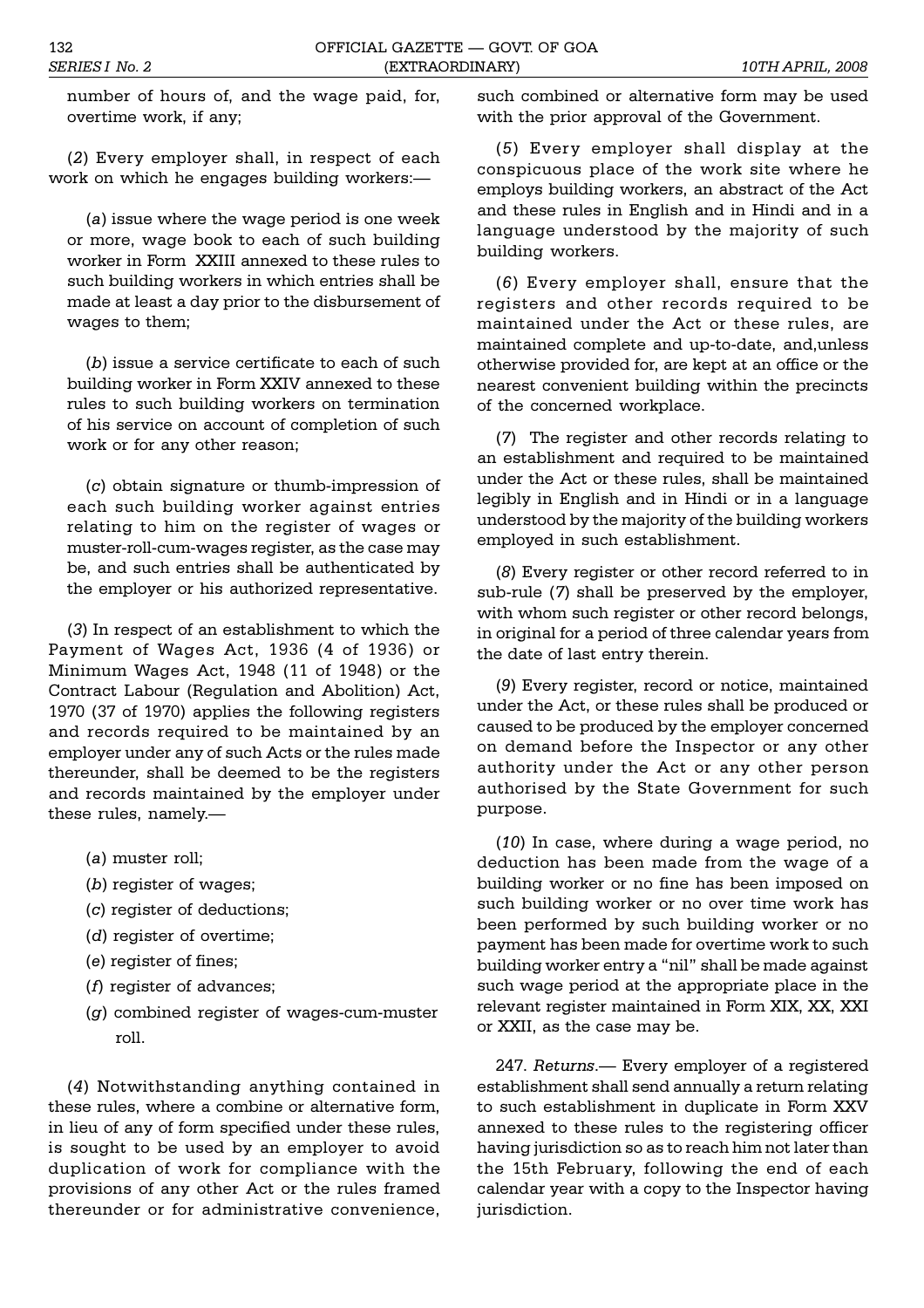# CHAPTER - XXIX

# Welfare of building workers

248. *Latrine and urinal accommodation.* Latrines or urinals, as the case may be, required to be provided under Section 33 of the Act shall be of the types as specified below, namely :-

(*a*) every latrine shall be under cover and so partitioned off as to secure privacy, and shall have a proper door and fastenings;

(*b*) (*i*) where both male and female building workers are employed, there shall be displayed outside each block of latrines or urinals a notice containing therein "For men only" or "For Women Only", as the case may be, written in the language understood by the majority of such workers;

(*ii*) such notice shall also bear the figure of a man or of a woman, as the case may be;

(*c*) every latrine or urinal shall be conveniently situated and accessible to building workers at all times;

(*d*) every latrine or urinal shall be adequately lighted and shall be maintained in a clean sanitary condition at all times;

(*e*) every latrine or urinal other than those connected with a flush sewage system shall comply with the requirements of the public health authorities;

(*f*) water shall be provided by means of a tap or otherwise so to be conveniently accessible in or near every latrine or urinal;

(*g*) the walls, ceiling and partitions of every latrine or urinal shall be white-washed or colour- -washed once in every period of four months.

249. *Canteens.* (1) In every place where in not less than two hundred and fifty building workers are ordinarily employed, the employer of such building workers shall provide an adequate canteen in the manner as specified in this rule for the use of such building workers.

(*2*) The canteen, referred to in sub-rule (*1*) shall consist of a dining hall with furniture sufficient to accommodate building workers using such canteen, a kitchen, store-room, pantry and washing places separately for building workers and for utensils.

(*3*) (*i*) the canteen referred to in sub-rule (*1*) shall be sufficiently lighted at all times when any person has access to it;

(*ii*) the floor of such canteen shall be made of smooth and impervious material and inside walls of such canteen shall be lime-washed or colour-washed at least once in every six months:

Provided that such inside walls of the kitchen of such canteen shall be lime-washed once in every three months.

(*4*) (*i*) The precincts of the canteen referred to in sub-rule (*1*) shall be maintained in a clean and sanitary condition;

(*ii*) waste water from such canteen shall be carried away in suitable covered drains and shall not be allowed to accumulate in the surrounding of such canteen;

(*iii*) suitable arrangement shall be made for the collection and disposal of garbage from such canteen.

(*5*) Building of the canteen referred to in sub-rule (*1*) shall be situated at the distance not less than fifteen point two metres from any latrine or urinal or any source of dust, smoke or obnoxious fumes.

250. *Foodstuff to be served in the Canteen*. The foodstuffs and other items to be served in the canteen, referred to in sub-rule (*1*) of rule 249, shall be in conformity with the normal dietary habits or the building workers.

251. *Serving of tea and snacks at the work places.* At a building or other construction work where a workplace is situated at a distance of more than zero point two kilometres from the canteen provided under sub-rule (*1*) of rule 249, arrangement shall be made by the employer employing building workers at such place for serving tea and light refreshment to such building workers at such place.

252. *Charges of foodstuff.* (*1*) The charges for foodstuffs, beverages and other items served in the canteen provided under sub-rule (*1*) of rule 249 shall be based on "no profit no loss" and the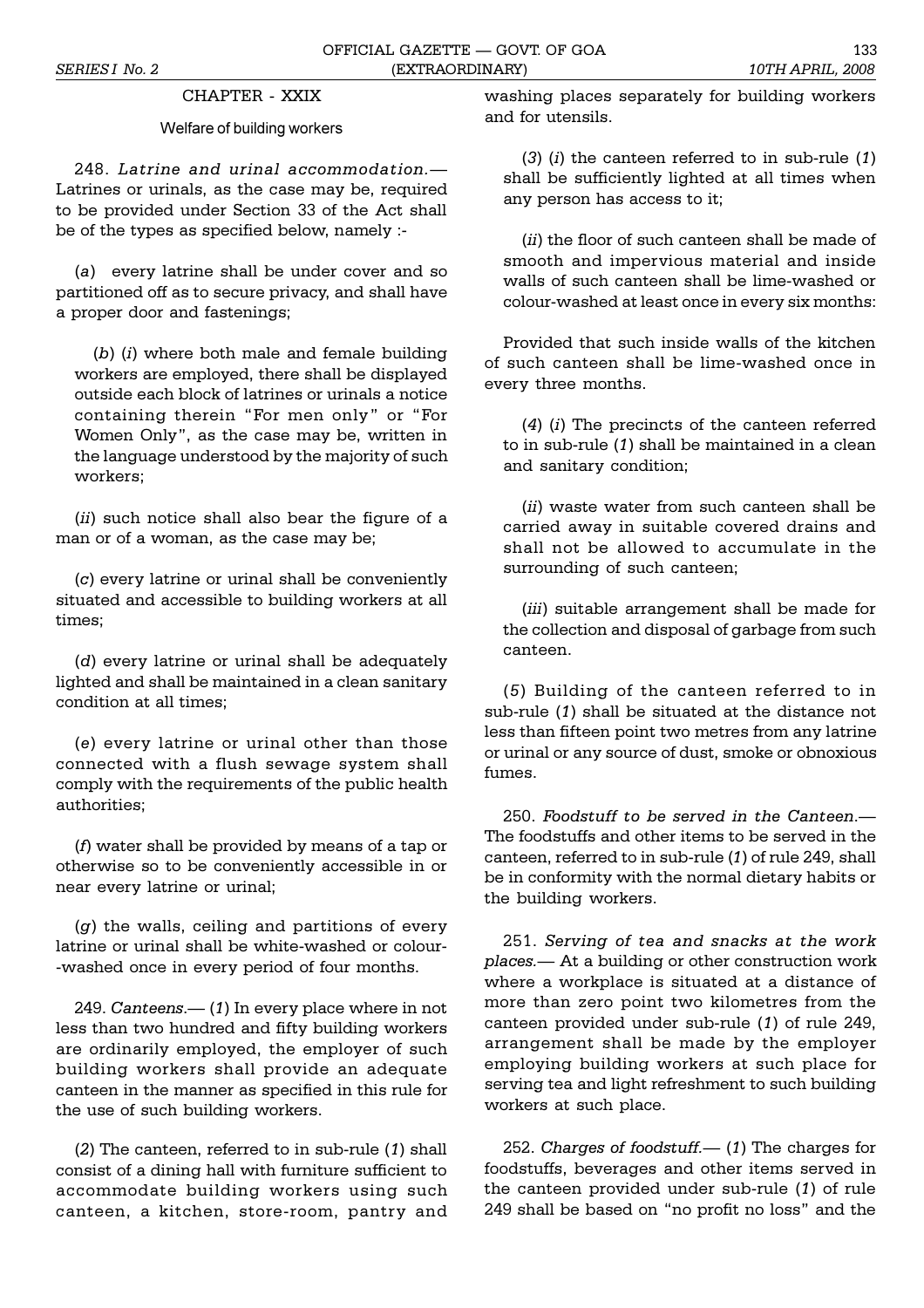price list of such items shall be conspicuously displayed in such canteen.

(*2*) In arriving at the prices of items referred to in sub-rule (*1*), the following shall not be taken into consideration as expenditure, namely:

(*a*) the rent for the land and building of such canteen;

(*b*) the depreciation and maintenance charges for the building and equipment provided in such canteen;

(*c*) the cost of purchase, repairs, and replacement of equipment's including furniture, crockery, cutlery, utensils and uniforms provided to the employees of such canteen;

(*d*) the water charges and other charges incurred for lighting and ventilation of such canteen; and

(*e*) the interest on the amounts spent for providing and maintaining furniture and other equipment for such canteen.

### CHAPTER - XXX

Wages

253. *Payment of wages.* An employer shall ensure at a construction site of a building or other construction work that

(*a*) the wages of every building worker employed at such construction site where less than one thousand such building workers are employed are paid before the expiry of the seventh day and in other cases before the expiry of tenth day after the last day of the period in respect of which such wages are payable;

(*b*) in case the employment of such building worker is terminated by or on behalf of such employer, the wages earned by such building worker are paid before the expiry of the second working day from the day on which employment of such building worker is terminated;

(*c*) all payments of wages are made on a working day at such construction site and during the working time and on a date notified in advance and in case the work is completed the final payment of wages is made within forty eight hours of such completion of work.

254. *Display of notices of wage regarding date of payment of wages.* An employer shall ensure at a construction site of a building or other construction work that a notice showing the period for which wages are to be paid, place and time of disbursement of such wages is displayed at a conspicuous place of such construction site in English, in Hindi and in a local language understood by the majority of building workers employed at such construction site.

# PART V

# CHAPTER - XXXI

# THE GOA BUILDING AND OTHER CONSTRUCTION WORKERS' WELFARE BOARD

255. *Definitions*. In this chapter, unless the context otherwise requires.

(a) "Board" means the Goa Building and Other Construction Workers' Welfare Board constituted under sub-section (*1*) of section 18 of the Act;

(b) "contribution" means the sum of money payable to the Fund by the beneficiary;

(*c*) family means the husband or wife and minor sons and unmarried daughter of the building worker and the parents solely dependant on him;

(*d*) "Fund" means the Goa Building and Other Construction Worker Welfare Fund constituted by the Board under sub-section (*1*) of section 24 of the Act;

(e) "Secretary" means the Secretary of the Board appointed by the Board under sub-section (*1*) of section 19 of the Act;

(*f*) "year" means a financial year;

256. *Composition of the Board.* (1) The Board shall consist of a Chairperson, a person to be nominated by the Central Government and such number of other members not exceeding fifteen, as may be appointed to it by the State Government:

Provided that the Board shall include an equal number of members representing the State Government, the employers and the building workers and that at least one member of the Board shall be woman.

(*2*) The term of the office of the Chairperson and the members of the Board other than the official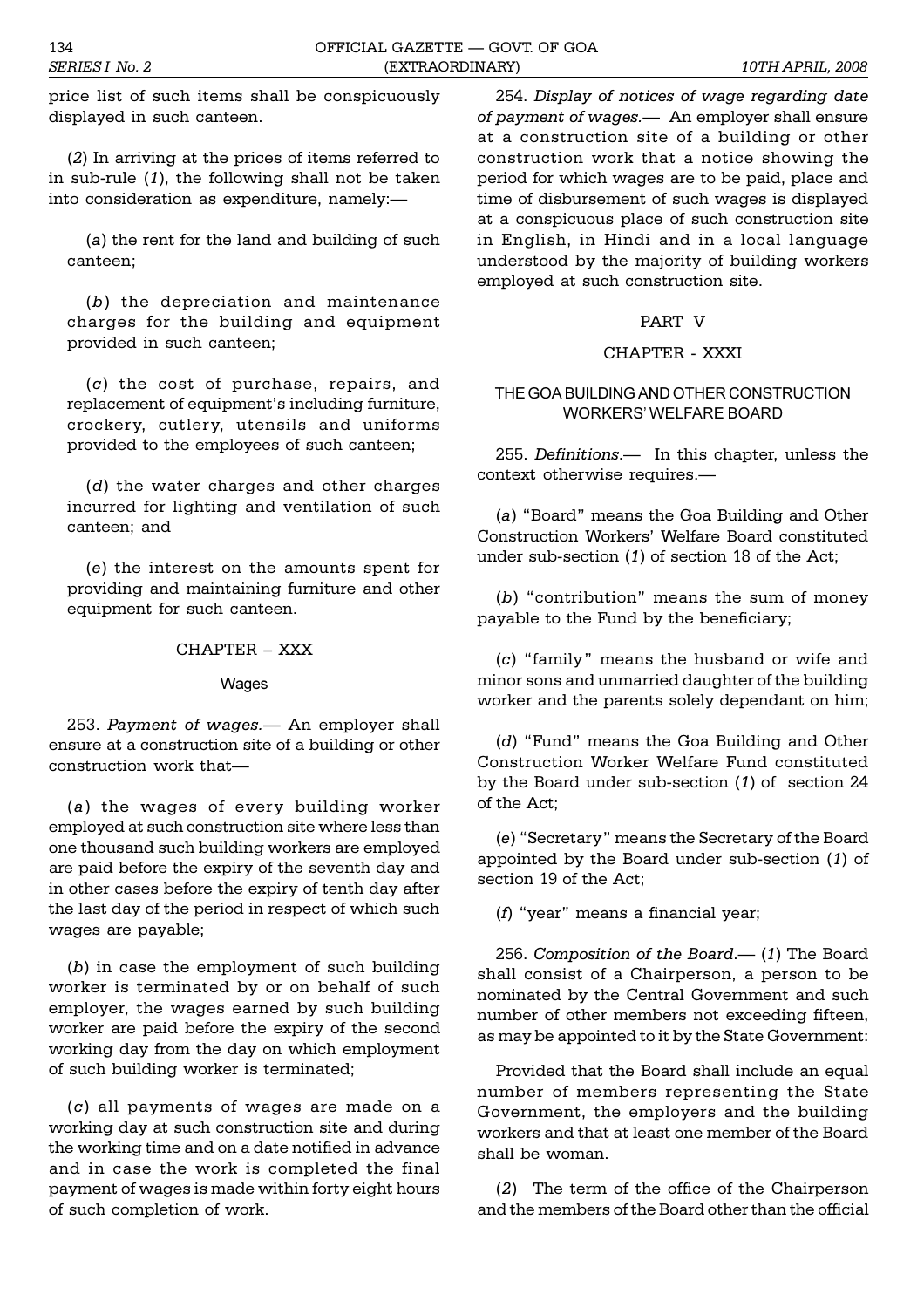members shall be three years from the date of their appointment:

Provided that the members may continue in office till their successors are appointed:

Provided further that in no case the members shall continue in office beyond the period of four years from the date of their appointment.

257. *Filling up of casual vacancies*. A member nominated to fill a casual vacancy shall hold office for the remaining period of the term of office of the member in whose place he is nominated.

258. *Meeting of the Board.* The Board shall ordinarily meet once in two months. Provided that the Chairperson shall, within fifteen days of the receipts of a requisition in writing from not less than one-third of the members of the Board, call a meeting thereof.

259. *Notice of meeting and list of business*. Notice intimating the date, time and venue of every meeting together with a list of business to be transacted at the meeting shall be sent by registered post or by special messenger, to each member fifteen days before the meeting:

Provided that when the Chairperson calls a meeting for considering any matter, which in his opinion is urgent, notice of not less than three days shall be deemed sufficient.

260. *Chairperson to preside at meetings*. (*1*) The Chairperson shall preside over every meeting of the Board in which he is present and if for any reason the Chairperson is unable to attend the meeting any member nominated by the Chairperson in this behalf shall preside over the meeting.

(*2*) When the Chairperson is absent and no member has been nominated by the Chairperson under sub-rule (*1*), the members present shall elect one of them to preside over the meeting and the member so elected shall exercise all the powers of the Chairperson in conducting the meeting.

(*3*) No business shall be transacted at any meeting of the Board unless, atleast six members are present of whom one shall be from among those nominated under rule 256.

261. *Absence from the State*.— If any member leaves the State for a period of not less than six months without intimation to the Chairperson, he shall be deemed to have resigned from the Board.

262. *Transaction of Business*. Every question considered at a meeting of the Board shall be decided by a majority of the votes of the members present and voting and in the event of any equal votes, the Chairperson shall have and exercise a casting vote.

263. *Minutes of the meeting*.— Every decision taken at a meeting of the Board shall be recorded in a minutes book at the same meeting and signed by the Chairperson. The Minutes Book shall be a permanent record.

264. Fees and allowances.— (1) Every non--official member of the Board shall be paid a sitting fee of hundred rupees or amount as may be fixed by the Government from time to time, for attending meeting of the Board. This fee shall not be applicable for meetings of sub-committee appointed by the Board under sub-rule (*1*) of rule 265.

(*2*) The Chairperson shall be paid a sitting fee of six hundred rupees or amount as may be fixed by the Government from time to time, for attending the meeting of the Board.

265. *Constitution of sub-committees*. (*1*) The Board may appoint such sub-committees as it may deem fit for the proper discharge of its duties. Non- -official members of such sub-committee shall be allowed travelling allowance and daily allowance for attending the meeting of the sub-committee at such rates as are admissible to a Joint Secretary of the Government of Goa and such daily allowance shall be calculated at the maximum rate permissible to such Joint Secretary.

(*2*) Sub-committee shall consist of the following persons, namely:

(*a*) The Chairperson of the Board;

(*b*) One member representing the employers;

(*c*) One member representing the building workers;

(*d*) Two members representing the Government, not below the rank of a Joint Secretary.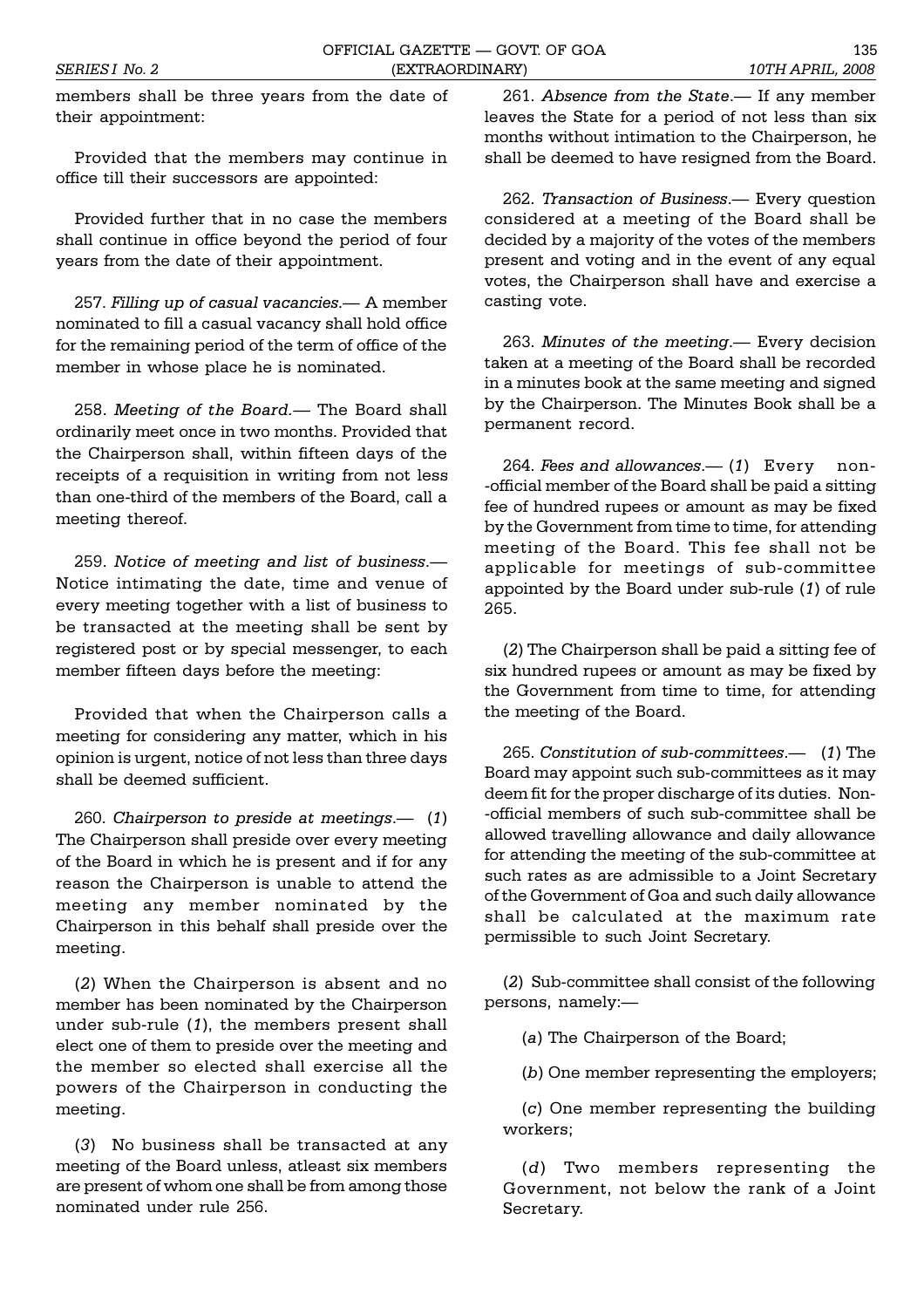(*3*) The Chairperson of the Board shall be the Chairperson of the sub-committee also. If the Chairperson is absent at any time the members present shall elect one among them to preside over the meeting.

(*4*) No business shall be transacted at a meeting of the sub-committee unless at least three members of the committee are present of whom one shall be representing employers and another one shall be representing building workers.

(*5*) The term of the sub-committee shall be one year from the date of its constitution:

Provided that the sub-committee shall continue in office after expiry of one year until a new sub-committee is constituted:

Provided further that in no case, the sub- -committee shall continue beyond a period of two years from the date of its original constitution.

(*6*) The recommendations of the sub- -committee shall be placed before the Board for its decision.

266. *Powers, duties and functions of the Board*.

(*1*) The Board shall be responsible for,

(*a*) all matters connected with the administration of the Fund;

(*b*) laying down policies for the deposits of the amount of the Fund;

(*c*) submission of annual budget to Government for sanction;

(*d*) submission of annual report to Government on the activities of the Board;

(*e*) proper maintenance of accounts;

(*f*) annual audit of accounts of the Board, in accordance with provisions of the Act;

(*g*) collection of contribution to the Fund and other charges;

(*h*) launching of prosecutions for and on behalf of the Board;

(*i*) speedy settlement of claims and sanction of advances and other benefits;

(*j*) proper and timely recovery of any amount due to the Board.

(*2*) The Board shall furnish information to Government on such matters as the Government may refer to it, from time to time.

267. *Secretary of Board.*  $-$  (1) The Secretary of the Board shall be the Chief Executive Officer of the Board,

(*2*) The Secretary shall, with the approval of the Chairperson issue notice to convene meetings of the Board and keep the record of minutes and shall take necessary steps for carrying out the decisions of the Board.

268. *Appointment of Secretary and other officer*. The Board shall appoint a secretary and such other officers and employees as it considers necessary for the efficient discharge of its functions under the Act.

269. *Administrative and financial powers of the Secretary*.

(*1*) The Secretary of the Board may, without reference to the Board, sanction expenditure and contingencies, supplies and services and purchase of articles, refund for administering the Fund subject to the limits up to which he may be authorised to sanction expenditure on any single item from time to time by the Board.

(*2*) The Secretary may also exercise such other administrative and financial powers other than those specified in sub-rule (*1*), above as may be delegated to him from time to time by the Board.

(*3*) The Board may, from time, to time delegate, subject to such conditions as it may deem fit, administrative and financial powers to any other officer under its control and supervision to the extent considered necessary for its efficient functioning.

270. *The Goa Building and Other Construction Workers' Welfare Fund.* (1) The Board may, as soon as may be, after the coming into force of these rules, constitute a Fund by the name "The Goa Building and other Construction Workers' Welfare Fund" in accordance with the provisions of the Act and these rules.

(*2*) The Fund shall vest in and be administered by the Board.

271. Membership. - (1) Every building worker who has completed eighteen years of age but has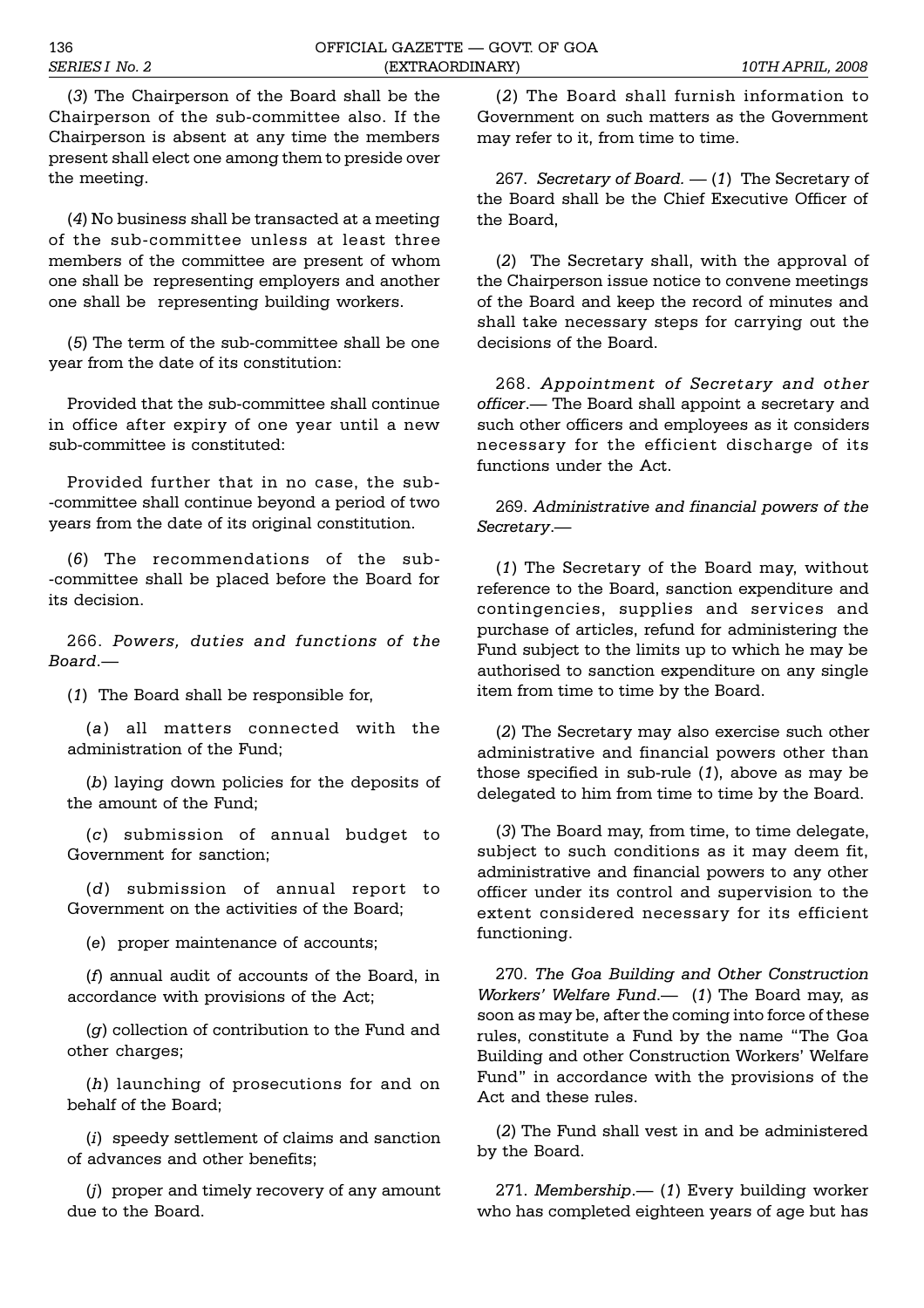not completed sixty years of age and who is not a member in any other welfare fund established under any law for the time being in force and who has completed ninety days of service as a building worker in the year immediately preceding shall be eligible for membership in the Fund.

(*2*) A certificate to prove age as specified below, shall also be submitted along with the application

(*i*) School records;

(*ii*) Certificate from the Registrar of Births and Deaths;

(*iii*) In the absence of the above certificates, a certificate from a Medical Officer not below the rank of an Assistant Surgeon in Government Service.

(*3*) Certificate from the employer or contractor that the applicant is a construction worker shall be produced alongwith the application for registration. In case such a certificate is not available a certificate issued by the registered construction workers unions or a certificate issued by Assistant Labour Commissioner of the concerned area or by the Office of the Panchayat may also be considered.

(*4*) Every building worker eligible to become a beneficiary to the Fund shall submit an application in Form No. XXVII to the Secretary or to an officer authorised by him in this behalf. Every such application shall be accompanied by the documents mentioned in this rule and a registration fee of twenty-five rupees.

(*5*) Where the Secretary or an Officer authorized by him, is satisfied that the applicant fulfils the conditions, such building worker shall be registered as a member.

(*6*) Any person may within thirty days, file an appeal to the Board against the decision taken under sub-rule (*5*) and the decision of the Board thereon shall be final.

(*7*) The building worker shall also file a nomination in Form No. XXVIII. The nomination shall stand revised in the name of the spouse on his acquiring a family or on the happening of any legal change in the status of the family.

(*8*) The Secretary or other officer authorised by him in this behalf shall issue to every beneficiary an identity card with a photo of the beneficiary affixed in Form No. XXXII and maintain a register of Identity cards so issued in Form No. XXXIII.

272. Contribution to the Fund.- (1) A beneficiary of the fund shall contribute to the Fund twenty rupees per mensem. This contribution shall be remitted in advance once in three months in any of the banks specified by the Board in the district in which the member resides.

(*2*) If a beneficiary commits default in the payment of contribution continuously for a period of one year, he shall cease to be a beneficiary of the Fund. However, with the permission of the Secretary or an officer authorised by him in this behalf the membership may be resumed on repayment of arrears of contribution with a fine of two rupees per month subject to the condition that such resumption shall not be allowed more than twice.

273. Duty of the employer to file returns.— (1) Every employer shall, within fifteen days from the commencement of these rules sent to the Secretary a consolidated return containing the particulars of the building workers entitled to be registered showing their basic wages, allowance and the amount being spent for the free supply of food, if any.

(*2*) Every employer shall, before the fifteenth day of every month send to the Secretary or any other officer authorised by him in this behalf a return in Form No. XXX showing the details of the workers entitled to be registered as well as those who left the service during the preceding month.

(*3*) Every employer shall furnish to the Secretary or any other officer authorized by him in this behalf, in Form No. XXXI particulars regarding the branches, Director, Managers, Occupiers, partners, person/persons who has/have the ultimate control over the affairs of his establishment.

274. *Maintenance and production of records and registers.* (*1*) Every employer shall maintain a register showing the particulars of the building workers and a register of contribution in such form as may be directed by the Secretary or other officer authorised by him.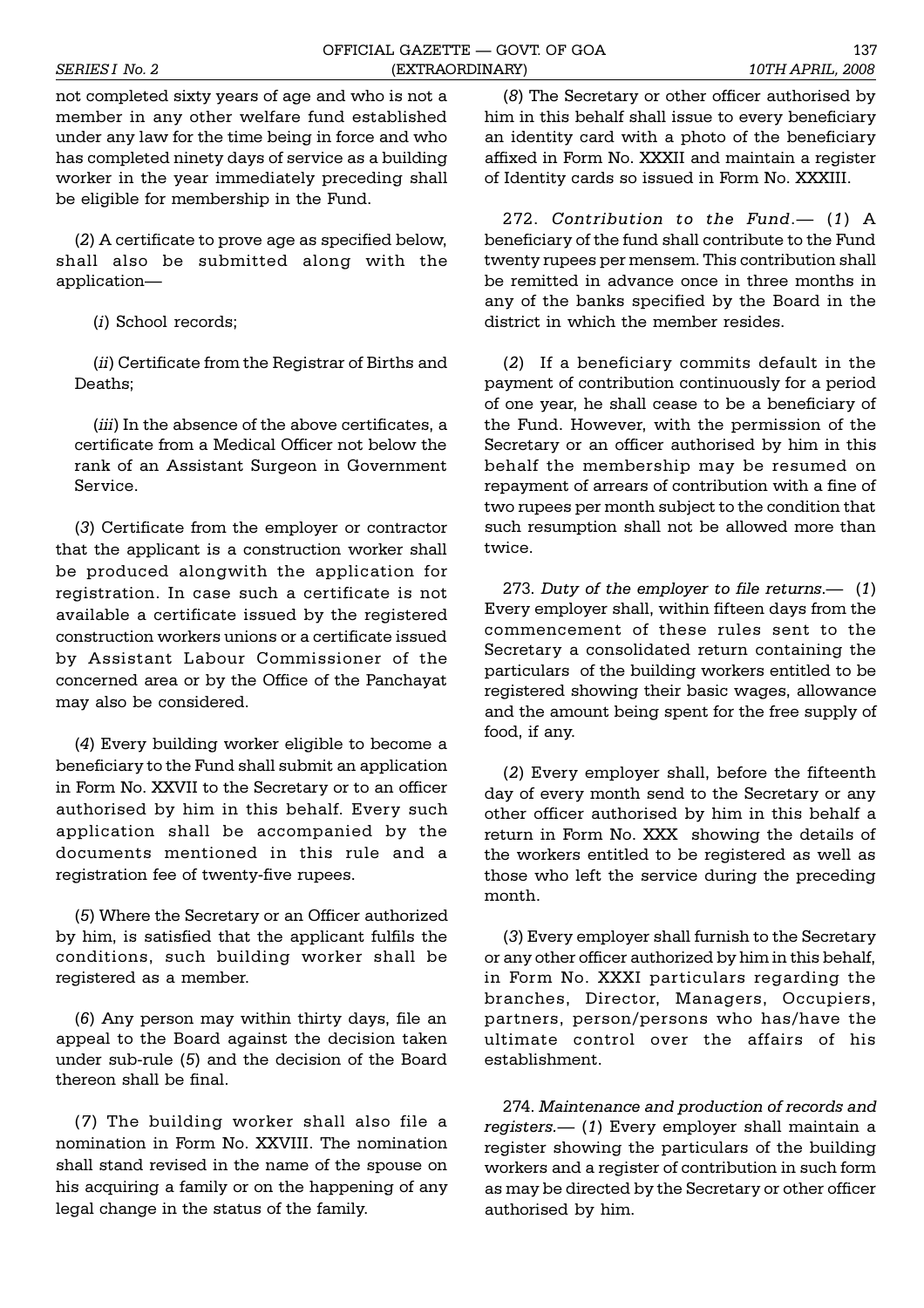(*2*) Every employer shall whenever the Secretary or any other officer authorized by him requires in person or by notice in writing to produce the records in respect of the building worker, shall deliver such records to the secretary or officer concerned in time and if the records are not returned he shall issue a receipt for the records so retained by him.

275. *Transfer of accumulation in any existing Welfare Fund.* (1) If a worker who becomes a member of this Fund, the concerned authorities shall transfer deposits from existing fund in the name of that member to this Fund.

(*2*) The authority of the other welfare fund shall furnish to the Secretary or any other officer authorised by him in this behalf, a statement showing the total accumulation in the credit of every member on the date of transfer under sub-rule (*1*) and the amount of advance if any taken by the member.

276. Maternity benefit.- The women employees who are beneficiary of the Fund shall be given Rs. 1000 each as maternity benefit during the period of maternity on an application made by her in Form No. XXXIV with such other documents as may be specified in this behalf:

Provided that this benefit shall not be allowed for more than twice.

277. *Eligibility for pension*. A member of the Fund who has been working as a building worker for not less than one year after the commencement of these rules shall on completion of sixty years of age be eligible for pension. The pension will become payable from the first day of the succeeding month to the month in which he completes sixty years of age.

278. *Procedure for payment of pension*.- (*1*) An application for pension shall be submitted in Form No. XXXV to the Secretary of the Board or the officer authorised by him for the purpose.

(*2*) If in the opinion of the Secretary of the Board or the officer authorised by him, the applicant is eligible for pension, he shall sanction pension and send the pension sanctioning order to the applicant:

Provided that no application shall be rejected unless the applicant has been given an opportunity of being heard.

(*3*) If it is found that the applicant is not eligible for pension, the application shall be rejected, and the applicant informed accordingly.

(*4*) The applicant may file an appeal before the Board against the decision taken under sub-rule (*3*) within sixty days from the date of the receipt of the order:

Provided that the Board may for sufficient reason in writing condone the delay upto one year in filing the appeal.

(*5*) The amount of pension shall be one hundred and fifty rupees per mensem. An increase of ten rupees shall be given for every completed year of service beyond five years. The Board may, with the previous approval of the Government revise the pension.

(*6*) The pension sanctioning authority shall maintain a register in Form No. XXXVI.

279. *Advance for purchase or construction of house.* (*1*) The Board may on application by a member, sanction an amount not exceeding fifty thousand rupees as advance for the outright purchase of a house or for the construction of house. The beneficiary shall along with the application in Form No. XXIX produce such documents as may be specified by the Board.

(*2*) No advance under sub-rule (*1*) shall be sanctioned to those who do not have membership in the Fund continuously for five years and having fifteen-years service for superannuation.

(*3*) A completion certificate shall be submitted to the Secretary of the Board within six months from the date of withdrawal of advance. The amount sanctioned as advance shall be recovered in equal installments as may be fixed by the Board.

280. *Disability pension.* (1) The Board may sanction an amount of one hundred and fifty rupees per mensem as disability pension to a beneficiary who is permanently disabled due to paralysis, leprosy, TB, accident, etc. In addition to the pension he will be eligible for an ex-gratia payment of not more than five thousand rupees depending upon the percentage of disability and subject to such conditions as may be fixed by the Board.

(*2*) The application for disability pension and exgratia payment under sub-rule (*1*) shall be made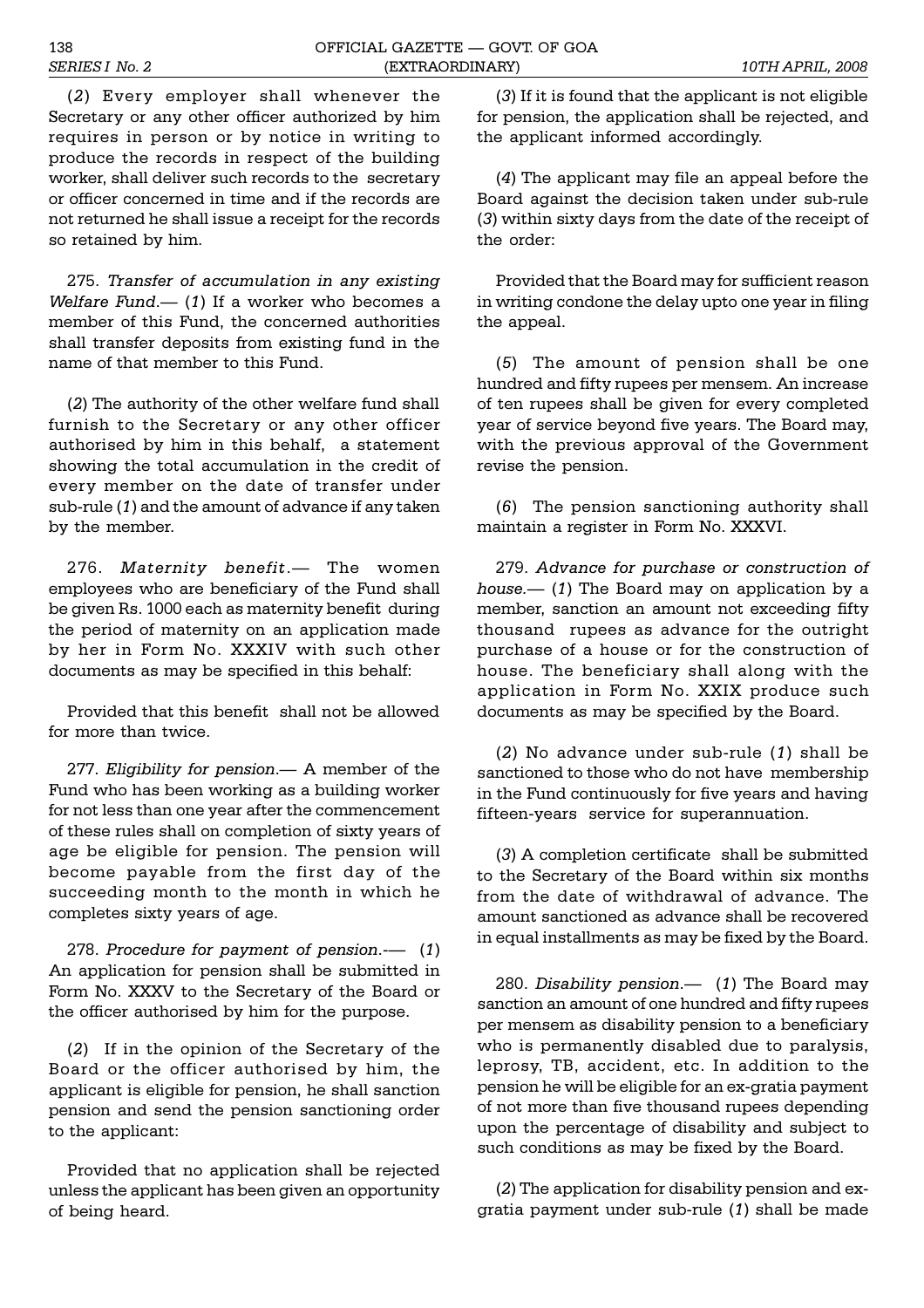in Form No. XXXIX with such certificates and other documents as may be specified by the Board.

281. *Loan for the purchase of tools*. An amount of five thousand rupees will be sanctioned as loan to the members of the Fund, for the purchase of tools. Those who have completed three years membership in the Fund and those who remit contribution regularly will be eligible for this loan. The beneficiary should not have completed fifty-five years of age. The loan amount shall be recovered in not more than sixty installments. An application in Form No. XL shall be made for this loan with such other documents as may be specified by the Board.

282. *Payment of funeral assistance*. The Board may sanction an amount of one thousand rupees to the nominees/dependents of a deceased member, towards funeral expenses. An application in Form No. XLI shall be submitted for this benefit.

283. Payment of death benefit.— (1) The Board may sanction an amount of fifteen thousand rupees to the nominees/dependents of a member towards death benefit, in case of death. If the death is due to an accident, during the course of employment, the nominees/dependents of the members shall be given fifty thousand rupees towards death benefit.

284. Application for death benefit.— (1) A nominee who is entitled to death benefit under this rule shall submit to the Secretary or any other officer authorized by him an application in Form No. XXXVII. A certificate regarding the death/ /accident death issued by a Government doctor not below the rank of an Assistant Surgeon shall be produced alongwith the application and other documents specified by the Board.

(*2*) The Secretary or the officer authorised by him may, on receipt of the application, conduct an enquiry with regard to the eligibility of the applicant.

(*3*) If the Secretary or the officer authorised by him is satisfied that the person who has applied for financial assistance is entitled for such benefit he may sanction the amount.

(*4*) The sanctioning authority shall maintain a register for this purpose in Form No. XXXVIII.

(*5*) A person aggrieved by any decision taken under sub-rule (*3*) may file an appeal before the

Board within sixty days from the date of receipt of the order under that sub-rule and the decision of the Board thereon shall be final.

285. *Medical assistance to beneficiaries*. The Board may sanction financial assistance to the beneficiaries who are hospitalized for five or more days due to accident or any disease. The financial assistance shall be two hundred rupees for the first five days and twenty rupees each for the remaining days, subject to a maximum one thousand rupees. This assistance shall also be given to the beneficiary met with accident and put in plaster at residence. If disability is resulted due to accident, the worker shall be eligible for a financial assistance upto a maximum of five thousand rupees depending upon the percentage of disability. The application in Form No. XLII or XLVI shall be submitted with such other documents as may be specified by the Board.

286. *Financial Assistance for Education*. Children of the members shall be eligible for such financial assistance as may be determined by the Board for such courses of study as may be specified by the Board from time to time. An application in Form No. XLIII shall be submitted with such documents and within such time as may be specified by the Board.

287. *Financial assistance for marriage*. The building workers having continuous membership for three years shall be eligible to get financial assistance of two thousand rupees for the marriage of their children. A female member of this Fund is also eligible for this assistance for her own marriage. This assistance shall be sanctioned for the marriage of two children of the beneficiary. An application in Form No. XLIV shall be submitted alongwith such other documents as may be specified by the Board.

288. Family pension.— In the event of death of a pensioner, family pension shall be given to the surviving spouse. The amount of pension will be fifty percent of the pension received by the pensioner or one hundred rupees whichever is higher. An application in Form No. XLV shall be submitted with such documents as may be specified by the Board within three months from the date of death of the pensioner.

289. Recovery of advances and loans.- The Board shall have the power to stipulate the conditions for recovery of loan and advances.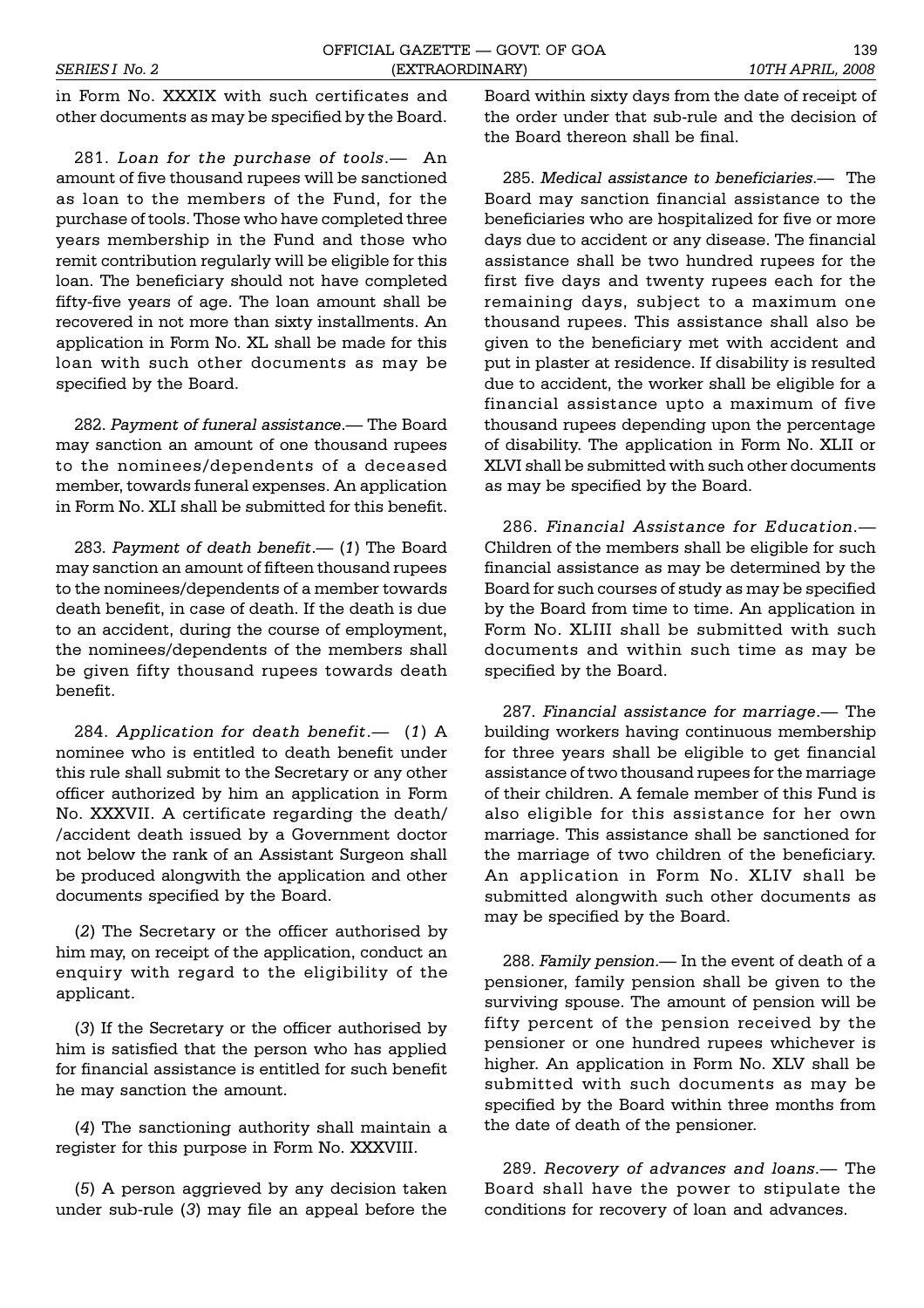290. *Refund of the contribution of deceased member*. (*1*) On the death of a member, the amount of contribution standing in his credit shall be given to his nominee. In the absence of a nominee the amount shall be paid to his legal heirs in equal shares.

(*2*) All financial benefits under these rules other than death benefit and medical assistance for accidents shall become payable only after one year of a person becoming member of the fund.

291. *Withdrawal to pay premium for Life Insurance Policy.* (1) Sanction can be accorded to a member of the Fund for remitting the premium for Life Insurance Policy from the amount standing in his credit in the Fund. Withdrawal of amount for this purpose shall not be allowed more than once in a year.

(*2*) The full particulars of the policy shall be furnished to the Secretary of the Board in such form as may be specified by him.

(*3*) No amount, more than those actually required for remitting the premium, shall be sanctioned from the amount standing in this credit of the member.

292. Assignment of Policy to the Fund. (1) Within six months of the withdrawal of the amount the policy shall be assigned to the secretary of the Board as security for the amount withdrawn.

(*2*) While according sanction for withdrawing an amount for remitting premium in receipt of an old policy, the Secretary of the Board shall ensure from the Life Insurance Corporation whether that policy is free from any encumbrances.

(*3*) No changes in the policy or transfer to another policy shall be made without the previous approval of the Secretary of the Board and the particulars regarding the changes in the policy or the transfer to the new one shall be furnished to the Secretary of the Board in such form as may be specified by him.

(*4*) If the policy is not so assigned and entrusted, the member shall immediately remit to the Fund any amount withdrawn from the Fund for the policy together with interest at such rate as may be fixed by the Board.

293. *Returning of the Policy*. The Board shall return the policy in the following circumstances, namely:

(*i*) on the member leaving service permanently on superannuation;

(*ii*) on leaving service permanently due to physical or mental disability;

(*iii*) on the death of the member before he leaves the service;

(*iv*) on the maturity of the policy assigned before the member leaves service or on the member becoming entitled to receive payment of the money in any other manner.

294. Accounts.— (1) Excluding the administrative expenses, all interest, rent and other income realized and all profits or losses if any, on the investment shall be credited or debited, as the case may be, to an account called the "Interest Suspense Account".

(*2*) The Secretary of the Board or any other officer authorized by him shall submit a statement to the Government on 15th day of March every year or on such other date as the Government may specify, an annual report appending a classified statement of the assets of the Fund.

295. *Investment of amount*. All moneys belonging to the Fund may be invested in the Nationalized Banks or Schedule Banks or in the securities referred to in clauses (*a*) to (*d*) of section 20 of the Indian Trust Act, 1882 (2 of 1882).

296. *Utilization of the Fund*. (1) The fund shall not, without the previous approval of the Government, be expended for any purpose other than those mentioned in the Act and the rules.

297. *Expenditure from the Fund.* (1) All expenses for the administration of the Fund, fees and allowances of the Directors of the Board, salaries, leave salaries, joining time pay, travelling allowance, compensatory allowances, charge allowance, pension contribution and other benefits or expenses for the legitimate needs of the Board and the stationery expenses shall be met from the Administrative Account of the Fund.

(*2*) The amounts incurred by the Government for the administration of the Fund shall be treated as a loan, which shall be repaid from the Administration Account.

298. *Report regarding the functioning of the Board*. A report on the functioning of the Board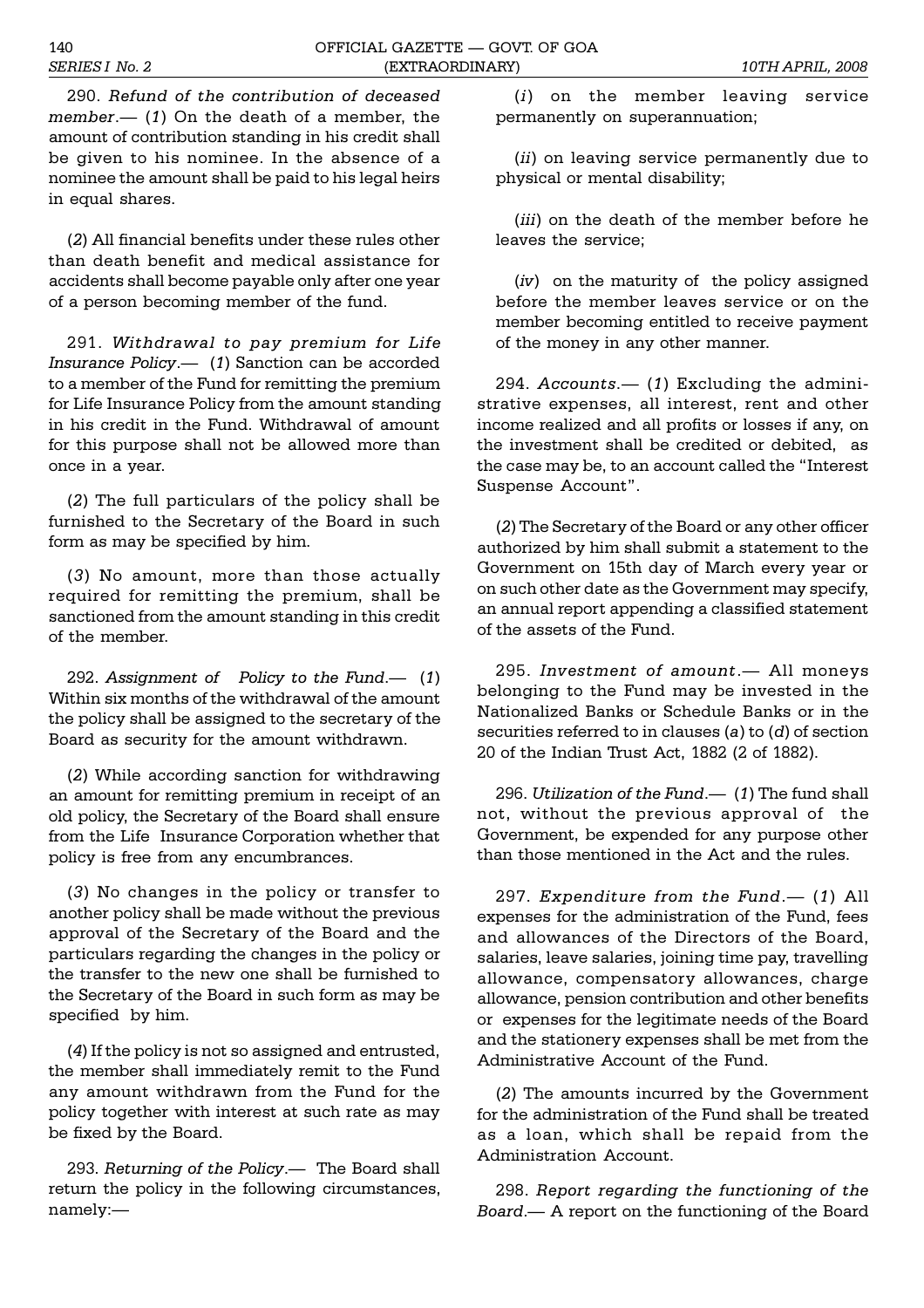during every financial year shall be approved by the Board before the 15th day of June next year and be submitted to the Government before the 31st day of July of that year.

299. *Copies of the registers and reports to be furnished*. The Secretary of the Board shall furnish copies of the registers and annual report of the Fund to any employer or member of the fund on written application and on payment of such fees as may be specified by the Board in this behalf with the approval of the Government.

300. *Recovery of arrears*. If any amount due from an employer or a member is arrears, the Secretary of the Board or any other officer authorised by him in this behalf shall, after ascertaining the amount of arrears, issue a certificate for that amount to the Collector of the District concern. On receipt of the certificate the District Collector shall recover the amount in the same manner as arrears of revenue due on land.

301. *Execution of Contract*. All orders and other instruments shall be made and executed in the name of the Board and shall be authenticated by such persons as the Board may specify.

## $PART - VI$

# MISCELLANEOUS PROVISIONS

### CHAPTER - XXXII

## Powers of the Chief Inspector of Building and other constructions and Inspectors

302. *Power to engage experts, agencies.* (*1*) The Chief Inspector may engage experts or agencies, as deemed necessary, from the fields of civil engineering, structural engineering, architecture and other disciplines of occupational safety health and environment, as and when required, for the purpose of conducting any inspection, investigation or enquiry into the cause of an accident or a dangerous occurrence or otherwise.

(*2*) The experts referred to in sub-rule (*1*) shall

(*a*) possess a degree in the relevant field from a recognized university;

(*b*) possess not less than one year experience of working in the relevant field out of which at least five years shall be in the field of occupational safety, health and environment.

(*3*) Agencies referred to in sub-rule (*1*) shall be of national standing in the relevant field and registered under the relevant law.

(*4*) The Government may, from time to time, prepare a panel of experts and agencies referred to in sub-rule (*1*).

(*5*) An engineer or expert or agency employed under sub-rule (*1*) shall be paid such travelling allowances and daily allowances as are allowed to him by his organisation where he is employed or such travelling allowance and daily allowance as is admissible to officer of the rank of Secretary to the Government of Goa.

(*6*) In addition to travelling allowance and daily allowance referred to in sub-rule (*5*) to an engineer or architect or agency, they shall also be paid honorarium at the rates as may be specified by the Government by notification in the Official Gazette from time to time.

303. *Powers of Inspectors*. (*1*) An Inspector may, at a construction site of a building or other construction work within local limits for which he is appointed,

(*i*) examine such construction site or place or premises used or to be used for such building or other construction work;

(*ii*) take on the spot or otherwise such evidence of any person which he may deem necessary for the purpose of any examination or enquiry connected with such building and other construction work directly or indirectly:

Provided that such person shall not be compelled to answer any question or give any evidence tending to incriminate him;

(*iii*) take photograph, video clips, sample weight or measure or record or make such sketches as he may consider necessary for the purpose of any examination or enquiry under these rules;

(*iv*) hold an enquiry into the cause of any accident or dangerous occurrence which he has reasons to believe was the result of any operation connected with or incidental to such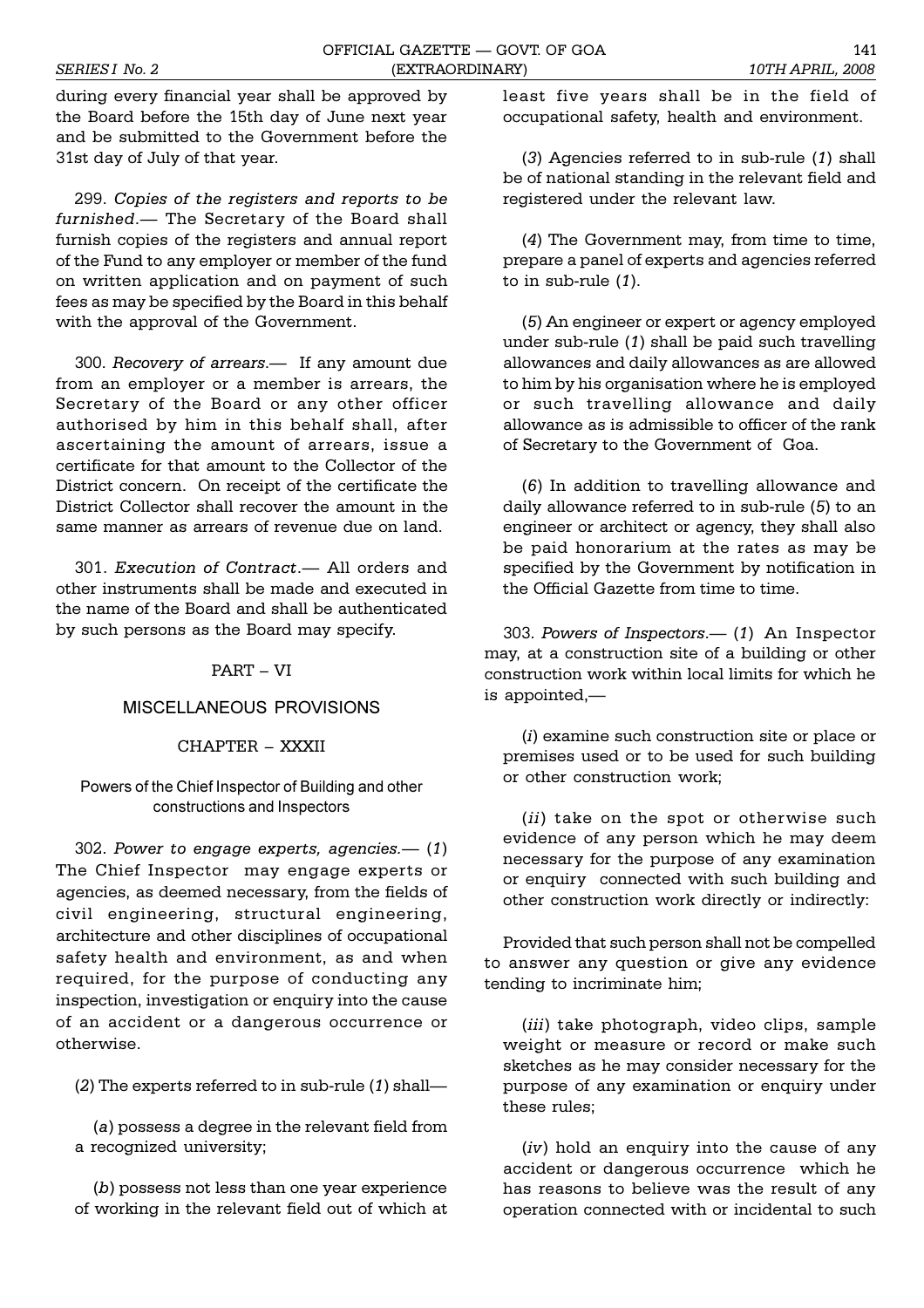building or other construction work, or of noncompliance with any of the provisions of the Act or these rules.

(*2*) An Inspector may, within the local limits for which he is appointed issue show cause notice or warning to employers regarding the safety, health or welfare of building workers provided under the Act or the rules.

(*3*) An inspector may, within the local limits for which he is appointed, file in a court having jurisdiction a complaint or other proceeding relating to an offence under the Act.

(*4*) An inspector may, within the local limits for which he is appointed, direct any contractor or any employer for getting the building workers medically examined in accordance with the provisions of these rules.

(*5*) An Inspector may, within the local limits for which he is appointed require a person having power of supervision and control of a construction site of a building or other construction work or the employer, project in charge or site in charge of such construction site, as the case may be, to provide such means or assistance as may be required by such Inspector for entry, inspection, examination or enquiry for the exercise of his powers under sub-section (*1*) of section 43 of the Act or these rules in relation to such construction site, or project.

304. *Prohibition Order.* (*1*) If it appears to the Inspector that any site or place at which any building or other construction work is being carried on, is in such condition that it is dangerous to life, safety or health of building workers or on the general public, he may, in writing serve on the employer of building workers or the owner of this establishment or on the person incharge of such site or place an order prohibiting any building or other construction work at such site or place until measures have been taken to remove the cause of danger to his satisfaction.

(*2*) An Inspector serving an order under sub- -rule (*1*) shall endorse a copy to the Chief Inspector.

(*3*) Such prohibition order shall be complied with by the employer forthwith.

(*4*) Any person aggrieved by an order under sub-rule (*1*), may, within fifteen days from the date on which the order of communicated to him, may prefer an appeal to the Chief Inspector or where such order is by the Chief Inspector, to the Secretary to the Government of Goa and the Chief Inspector or Secretary, as the case may be, shall, after giving the appellant an opportunity of being heard, dispose off the appeal as expeditiously as possible:

Provided that the Chief Inspector, or the Secretary to the Government of Goa, as the case may be, may entertain the appeal after the expiry of the said period of fifteen days if he is satisfied that the appellant was prevented by sufficient cause from filing the appeal in time.

#### SCHEDULE - I

 $\_$ 

[*See* rule 61 (*a*), 76 (*a*) and 77]

### MANNER OF TEST AND EXAMINATION BEFORE TAKING LIFTING APPLIANCE, LOOSE GEAR AND WIRE ROPE INTO USE FOR THE FIRST TIME

**Test Loads**:

#### (*1*) *Lifting Appliance*:-

Every lifting appliance with its necessary gear, shall be subjected to a test load which shall exceed the safe working load (SWL) as specified in the following table:-

|--|--|

| Safe working load | Test load                                    |
|-------------------|----------------------------------------------|
| Upto 20 tonnes    | 25 percent in excess of safe working<br>load |
| 20 to 50 tonnes   | 5 tonnes in excess of safe working<br>load   |
| Over 50 tonnes    | 10 percent in excess of safe working<br>load |

(*2*) **Lifting Gear**:

(a) Every ring, hook, chain, shackle, swivel, eye-bolt, plate clamp, triangular plate or pulley block (except single sheave block) shall be subjected to a test load which shall not be less than the load as specified in the following table:

| TARLE.                        |                                                                        |  |  |  |
|-------------------------------|------------------------------------------------------------------------|--|--|--|
| Safe working load (in tonnes) | Test load (in tonnes)                                                  |  |  |  |
| Upto 25<br>Above 25           | 2 x safe working load<br>$(1.22 \times \text{safe working load}) + 20$ |  |  |  |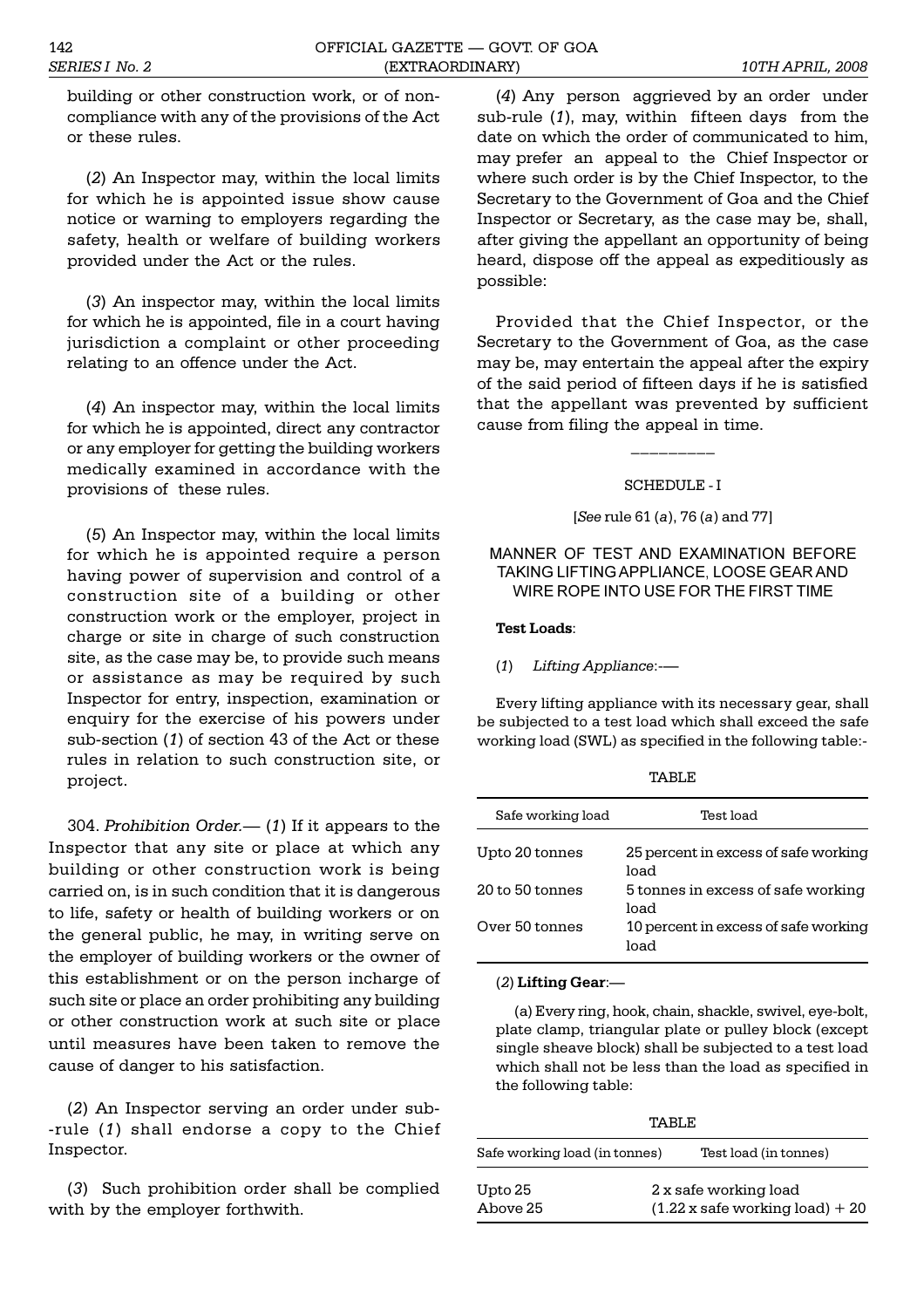(*b*) In the case of a single sheave block, the safe working load shall be the maximum load which can safely be lifted by the block when suspended by its head fitting and the load is attached to a rope which passes around the sheave of the block and a test load not less than four times the proposed safe working load shall be applied to the head of the block.

(*c*) In the case of a multi sheave block, the test load shall not be less than the load as specifid in the following table:

| TARLE.                            |  |                                                                                                     |  |  |
|-----------------------------------|--|-----------------------------------------------------------------------------------------------------|--|--|
| Safe working load (in tonnes)     |  | Test load (in tonnes)                                                                               |  |  |
| Upto 25<br>25 to 160<br>above 160 |  | 2 x safe working load<br>$(0.9933 \times \text{safe working load}) + 27$<br>1.1 x safe working load |  |  |

(*d*) In the case of hand operated pulley blocks used with pitched chains and rings, hooks, shackles or swivels, permanently attached thereto, a test load not less than 50 percent in excess of the safe working load shall be applied.

(*e*) In the case of a pulley block fitted with a bucket, the bucket shall be tested and the load applied to the bucket when testing that block will be accepted as test load of the bucket.

(*f*) In the case of a sling having two legs, the safe working load shall be calculated when the angle between the legs is 90 degree. In case of multi-legged slings the safe working load shall be calculated as per national standards.

(*g*) Every lifting beam, lifting frame, container spreader, bucket, tub, or other similar devices shall be subjected to a test load which shall not be less than the load as specified in the following table:

| м. |  |
|----|--|
|----|--|

| Test Load (in tonnes)<br>Proposed safe working load |  |
|-----------------------------------------------------|--|
| 2 x safe working load                               |  |
| $(1.04 x \text{ safe working load}) + 9.6$          |  |
| 1.1 x safe working load                             |  |
|                                                     |  |

(*h*) Wire ropes: In the case of wire ropes a sample shall be tested to destruction. The test procedure shall be accordance with recognised national standards. The safe working load of the rope is to be determined by dividing the load at which the sample broke by a co-efficient of utilization, determined in the following table:

| TABLE.                                                                                                                                                                                                  |                                       |
|---------------------------------------------------------------------------------------------------------------------------------------------------------------------------------------------------------|---------------------------------------|
| Item                                                                                                                                                                                                    | Co-efficient of<br>Utilisation        |
| (1)                                                                                                                                                                                                     | (2)                                   |
| (a) Wire Rope forming part of sling-<br>safe working load of the sling safe<br>working load up to and equal to 10<br>tonnes, SWL safe working load<br>above 10 tonnes and up and equal<br>to 160 tonnes | 5<br>10<br>$(8.85 \times SWL) + 1910$ |
| Safe working load above 160<br>tonnes                                                                                                                                                                   | 3                                     |
| (b) Wire Rope as Integral part of a<br>lifting Appliance : SWL of the lifting<br>appliance : safe working load upto<br>and equal to 160 tonnes                                                          |                                       |
|                                                                                                                                                                                                         | 10<br>$(8.85 \times SWL) + 1910$      |
| Safe Working Load above 160<br>tonnes                                                                                                                                                                   | 3                                     |

(*i*) Before any test is carried out, a visual inspection of the lifting appliance, or lifting gear involved shall be conducted and any visible defective gear shall be replaced or renewed.

(*j*) After being tested, all the lifting gears shall be examined to see whether any parts have been injured or permanently deformed by the test.

# PROCEDURE FOR TESTING:

(*3*) *Derricks* : (*a*) A derricks shall be tested with its boom at the minimum angle to the horizontal for which the derrick is designed (generally 15 degrees) or at such greater angle as may be agreed. The angle at which the test has been carried out shall be mentioned in the test certificate. The test load shall be applied by hoisting movable weights. During the test, the boom shall be swung with the test load, as far as practicable, both directions.

(*b*) A derrick boom, designed to be raised with power, with the load suspended, shall, in addition to the tests at (*a*) be raised (with the load suspended) to its maximum working angle to the horizontal and the two outermost position.

(*c*) While test loading of a heavy lift derrick, the competent person responsible for tests using movable weights, shall ascertain from Master that the ship's stability will be adequate for the test.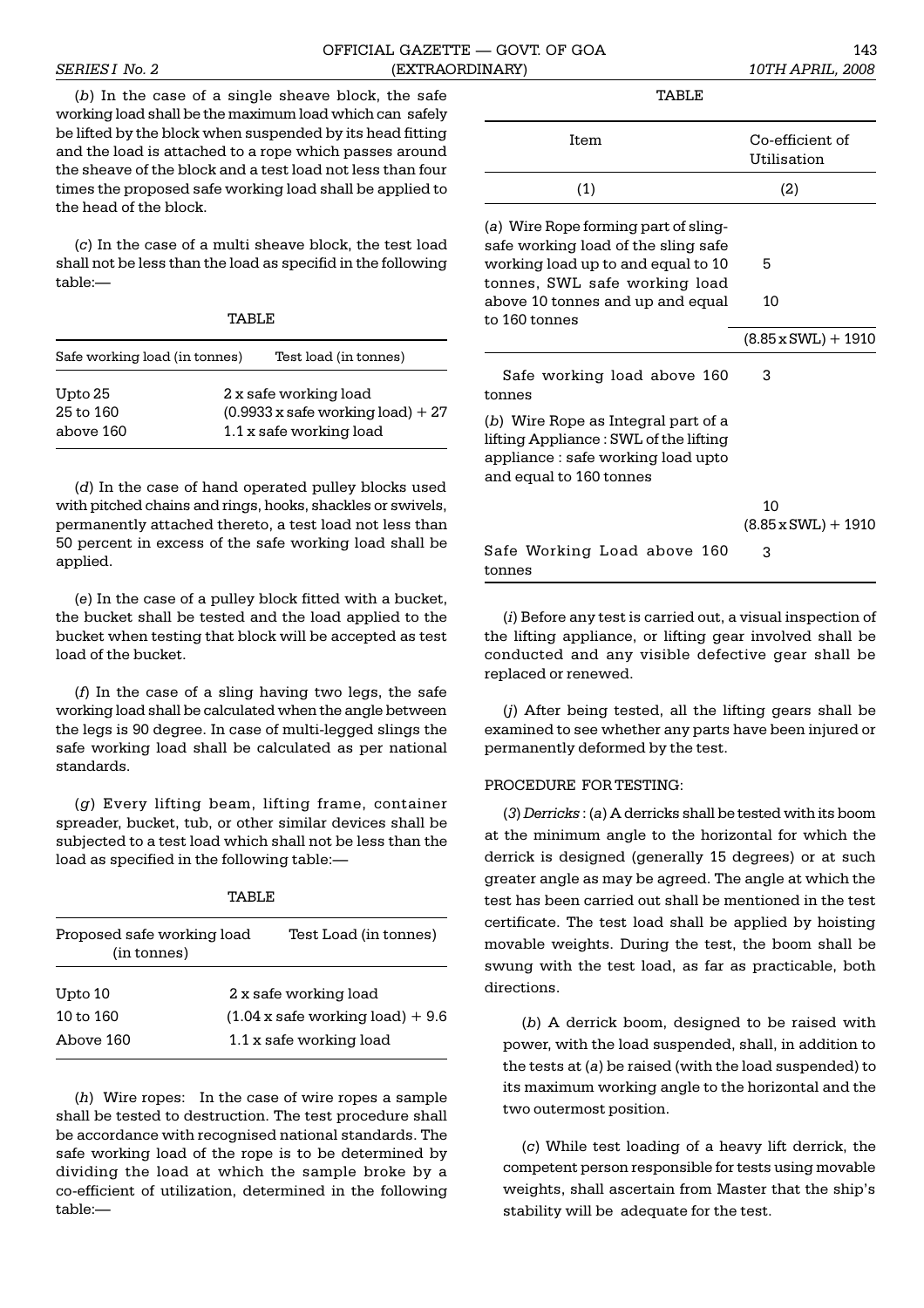(*4*) *The derricks tested under clause (3) shall not be used in union purchase rig unless*:

(*a*) the derricks rigged in union purchase are tested with the test load appropriate to the SWL in Union purchase (at the designed headroom and with the derrick booms in their approved working position);

(*b*) the safe working load of that derrick in union purchase rig has also been specified by a competent person in a report in Form  $-V$ ;

(*c*) any limitations or conditions specified in the said report are complied with; and

(*d*) the two hoist ropes are coupled together by a suitable swivel assembly.

*Note*. The safe working loads of derricks (for each method of rig including union purchase) shall be shown on the Certificate of Test and marked on the derrick booms.

(5) *Lifting appliances (other than ship's derricks and winches)*:

(*a*) The test load shall be lifted and swung, as far as possible, in both directions. If the jib or boom of the crane has a variable radius, it shall be tested with test loads at the maximum and minimum radii. In case of hydraulic cranes, when owing to the limitation of pressure, it is impossible to lift a test load in accordance with table under item (*1*), it will be sufficient to lift the greatest possible load which shall be more than safe working load.

(*b*) The test shall be performed at maximum, minimum and intermediate radius points as well as such points in the arc of rotation, as the competent person may decide. The test shall consist of hoisting, lowering, breaking and swinging through all positions and operations normally performed. An additional test shall be made by operating the machinery at maximum working speed with the safe working load suspended.

(*6*) *Use of spring or hydraulic balances, etc. for test loading*:

All tests shall normally be carried on with the help of dead weights. In case of periodical test, replacements or renewals, test load may be applied by means of suitable springs or hydraulic balances. In such case, test load shall be applied with the boom, as far out as practicable, in both directions. The test shall not be taken as satisfactory unless the balance has been certified for accuracy by the competent authority within 2.0 per cent and the pointer of the machine has remained constant at the test load for a period of at least 5 minutes.

(7) *Testing machines and dead weights*:

(*a*) A suitable testing machine shall be used for testing of chains, wire ropes and other lifting gears.

(*b*) Testing machines and balances to be used in test loading, testing and checking shall not be used unless they have been certified for accuracy at least once in the preceding 12 months by the competent authority.

(*c*) Movable weights used for the test loading of the lifting appliance having appliances having a safe working load not exceeding twenty tones shall be checked for accuracy by means of suitable weighing machine of certified accuracy.

(*8*) *Thorough examination after testing or test loading*:

After being tested or test loaded, every lifting appliance and associated gear shall be thoroughly examined to see that no part has been damaged or permanently deformed during the test. For this purpose, the lifting appliance or gear shall be dismantle to the extent considered necessary by the competent person.

#### $SCHEDUI.E-II$

### NOTIFIABLE OCCUPATIONAL DISEASES IN BUILDING AND OTHER CONSTRUCTION WORK

[*See* rule 235 (a)]

- 1. Occupational dermatitis
- 2. Occupational cancer
- 3. Asbestosis
- 4. Silicosis
- 5. Lead poisoning including poisoning by any preparation or compound of lead or their sequelae.
- 6. Benezene poisoning, including poisoning by any of its homologuese, their nitro or armido derivatives or its sequelae.
- 7. Occupational asthama
- 8. Pesticide Poisoning
- 9. Carbon monoxide poisoning
- 10. Toxic Jaundice
- 11. Toxic Anaemia
- 12. Compressed air illness (caissions disease)
- 13. Noise induce ( hearing loss).
- 14. Isocyanates poisoning
- 15. Toxic nephritis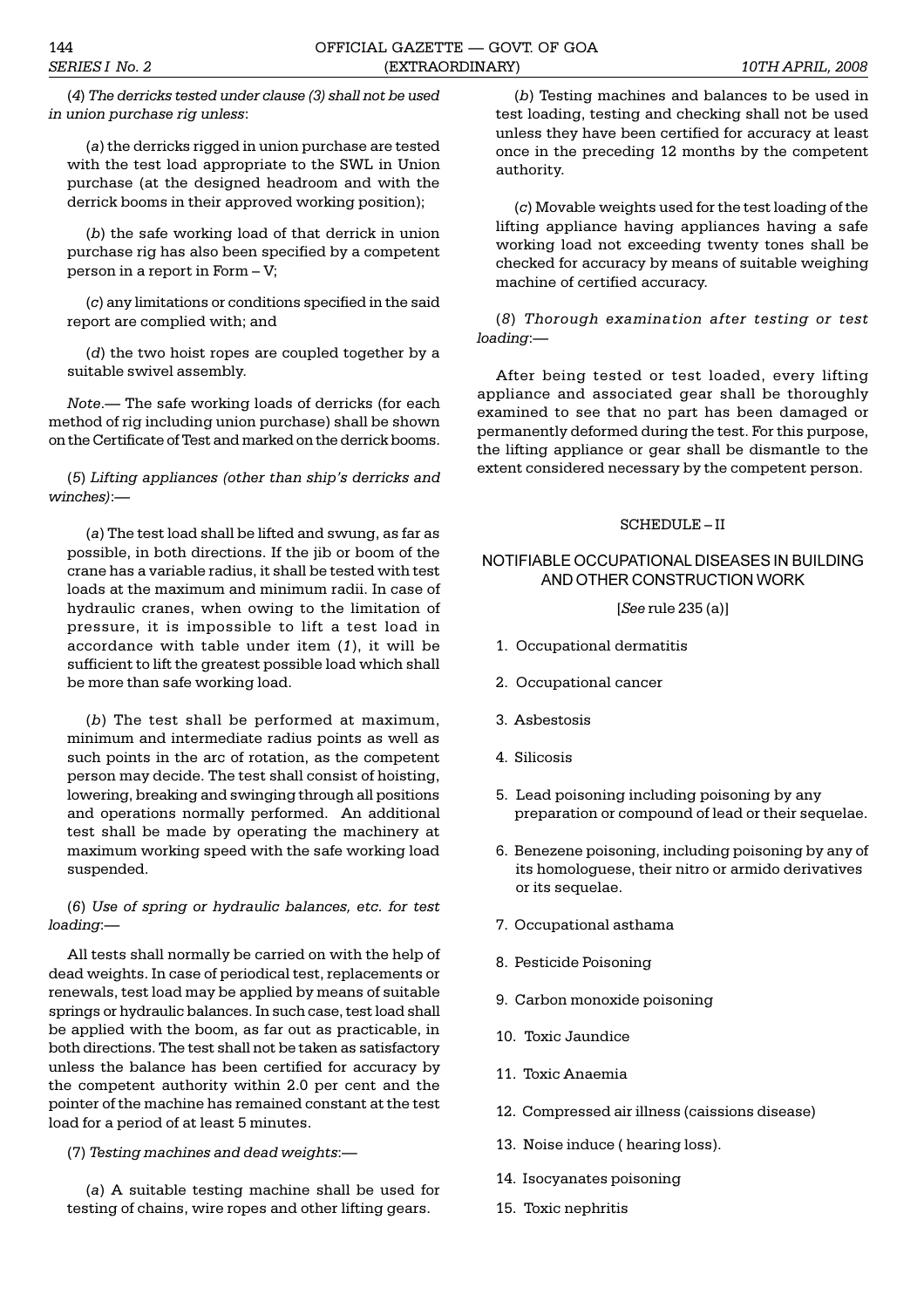### SCHEDULE-III

### CONTENTS OF A FIRST-AID BOX

#### [*See* rule 236 (b)]

- (i) A sufficient number of eye washed bottles filled with distilled water or suitable liquid clearly indicated by a distinctive sign which shall be visible at all times.
- (ii) 4 per cent xylocaine eye drops and boric acid eye drops and soda bycarbonate eye drops.
- (iii) Twenty four small sterilised dressings.
- (iv) Twelve medium size sterilised dressings.
- (v) Twelve large size sterilised dressings.
- (vi) Twelve large size sterilized burn dressings.
- (vii) Twelve (fifteen centimetres) packets of sterilised cotton wool.
- (viii) (Two hundred ml) bottle of cetrimide solution (1 per cent) or suitable antiseptic solution.
- (ix) One (two hundred ml) bottle of mercurochrome (2 per cent) solution in water.
- (x) One (one hundred twenty ml) bottle of salvalatile having the doses and mode of administration indicated on the label.
- (xi) One pair of scissors.
- (xii) One roll of adhesive plaster (six cm x one metre).
- (xiii) Two rolls of adhesive plaster (2 cms x one metre).
- (xiv) Twelve pieces of sterilised eye pads in separate sealed packets.
- (xv) A bottle containing 100 tablets (each of three hundred twenty five mg) of aspirin or any other analgesic.
- (xvi) Twelve roller bandages ten cms. wide.
- (xvii) Twelve roller bandages five cms. wide.
- (xviii) One tourniquet.
- (xix) A supply of suitable splints.
- (xx) Three packets of safety pins.
- (xxi) Kidney tray.
- (xxii) A snake bite lancet.
- (xxiii) One (thirty ml) bottle containing potassium permanganate crystals.
- (xxiv) One copy of first aid leaflet issued by the Chief Inspector.
- (xxv) Six triangular bandages.
- (xxvi) Two pairs of suitable, sterilized latex hand gloves.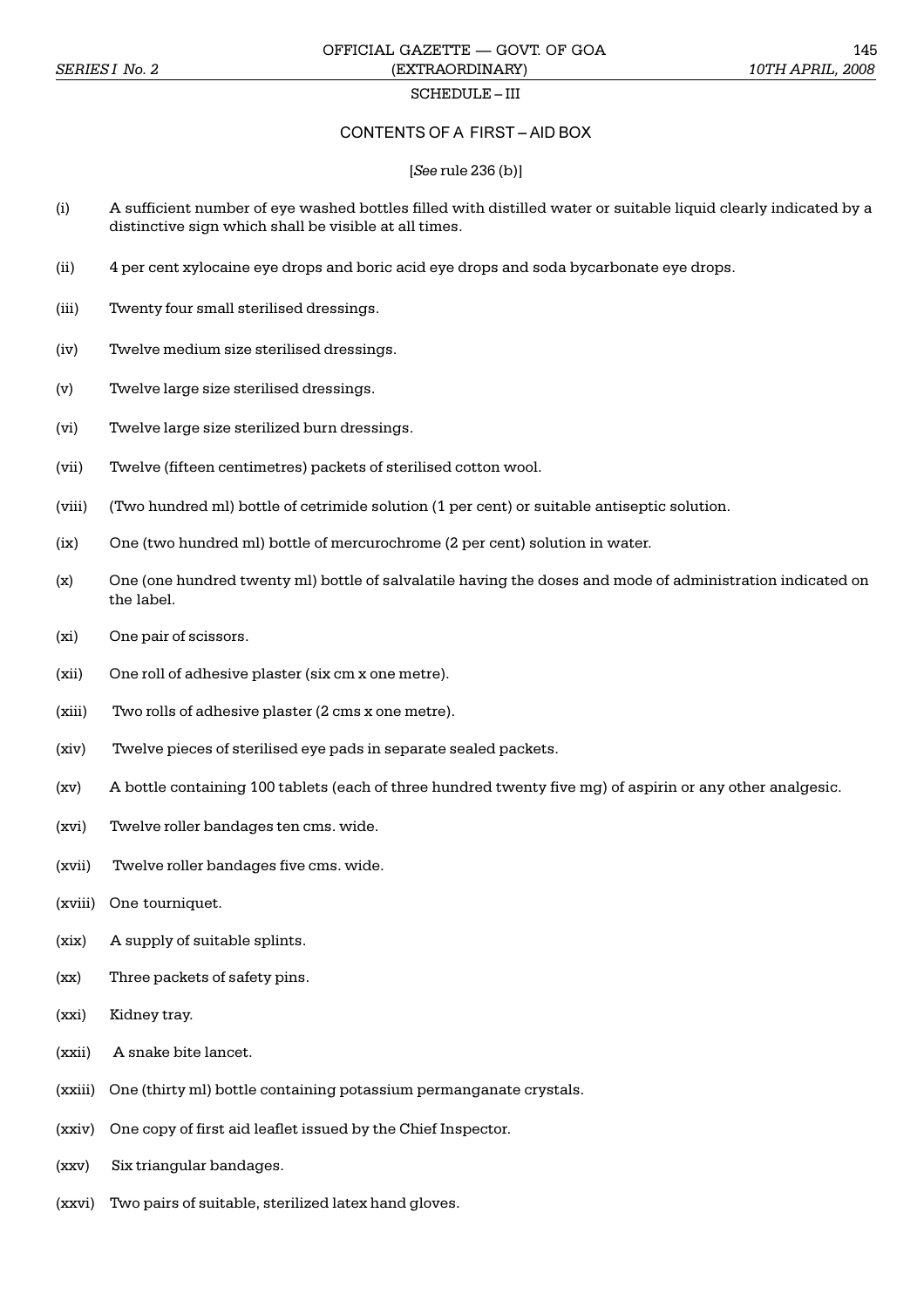#### SCHEDULE-IV

#### [*See* rule 231 (c)]

### ARTICLES OF AMBULANCE ROOM

- (i) A glazed sink with hot and cold water always available.
- (ii) A table with a smooth top at least 180 cms. X 105 cms.
- (iii) Means for sterilizing instrument.
- (iv) A couch.
- (v) Two stretchers.
- (vi) Two buckets or containers with close fitting lids.
- (vii) Two rubber hot water bags.
- (viii) A kettle and spirit stove or other suitable means of boiling water.
- (ix) Twelve plain wooden splints 900 cms x 100 cms x 6 cms.
- (x) Twelve plain wooden splints 350 cms x 75 cms x 6 cms.
- (xi) Six plain wooden splints 250 cms x 50 cms x 12 cms.
- (xii) Six wooden blankets.
- (xiii) Three pairs of artery forceps.
- (xiv) One bottle of spiritus annemiae arenations (120 ml).
- $(xv)$  Smelling salt  $(60 \text{ cm.})$ .
- (xvi) Two medium size sponges.
- (xvii) Six hand towels.
- (xviii) Four kidney trays.
- (xix) Four cakes of toilet soap, preferably antiseptic soap.
- (xx) Two glass tumblers and two wine glasses.
- (xxi) Two clinical thermometers.
- (xxii) Two tea spoons.
- (xxiii) Two graduated (120 ml.) measuring glasses.
- (xxiv) Two minimum measuring glasses.
- (xxv) One wash bottle (1000 cc) for washing eyes.
- (xxvi) One bottle (one litre) carbolic lotion 1 in 20.
- (xxvii) Three chairs.
- (xxviii) One screen.
- (xxix) One electric hand torch.
- (xxx) Four first aid boxes or cupboards stocked to the standards prescribed in the Schedule VII.
- (xxxi) An adequate supply of tetanus toxide.
- (xxxii) Injections morphia pethidine atrophine aderenaline coramine novocaine (6 each).
- (xxxiii) Cramine liquid (60 ml) .
- (xxxiv) Tablets antihistaminic antispasmodic (25 each).
- (xxxv) Syringes with needle 2cc, 5cc, 10cc, and 500cc.
- (xxxvi) Three surgical scissors.
- (xxxvii) Two needle holders, big and small.
- (xxxviii) Suturing needles and materials.
- (xxxix) Three dissecting forceps.
- (xl) Three scalpels.
- (xli) One stethoscope and a B.P. apparatus.
- (xlii) Rubber bandage pressure bandage.
- (xliii) Oxygen cylinder with necessary attachments.
- (xliv) Autropine eye ointments.
- (xlv) I.V. Fluids and sets 10 nos.
- (xlvi) Suitable, foot operated, covered, refuse containers.
- (xlvii) Adequate number of sterilised, paired, latex hand gloves.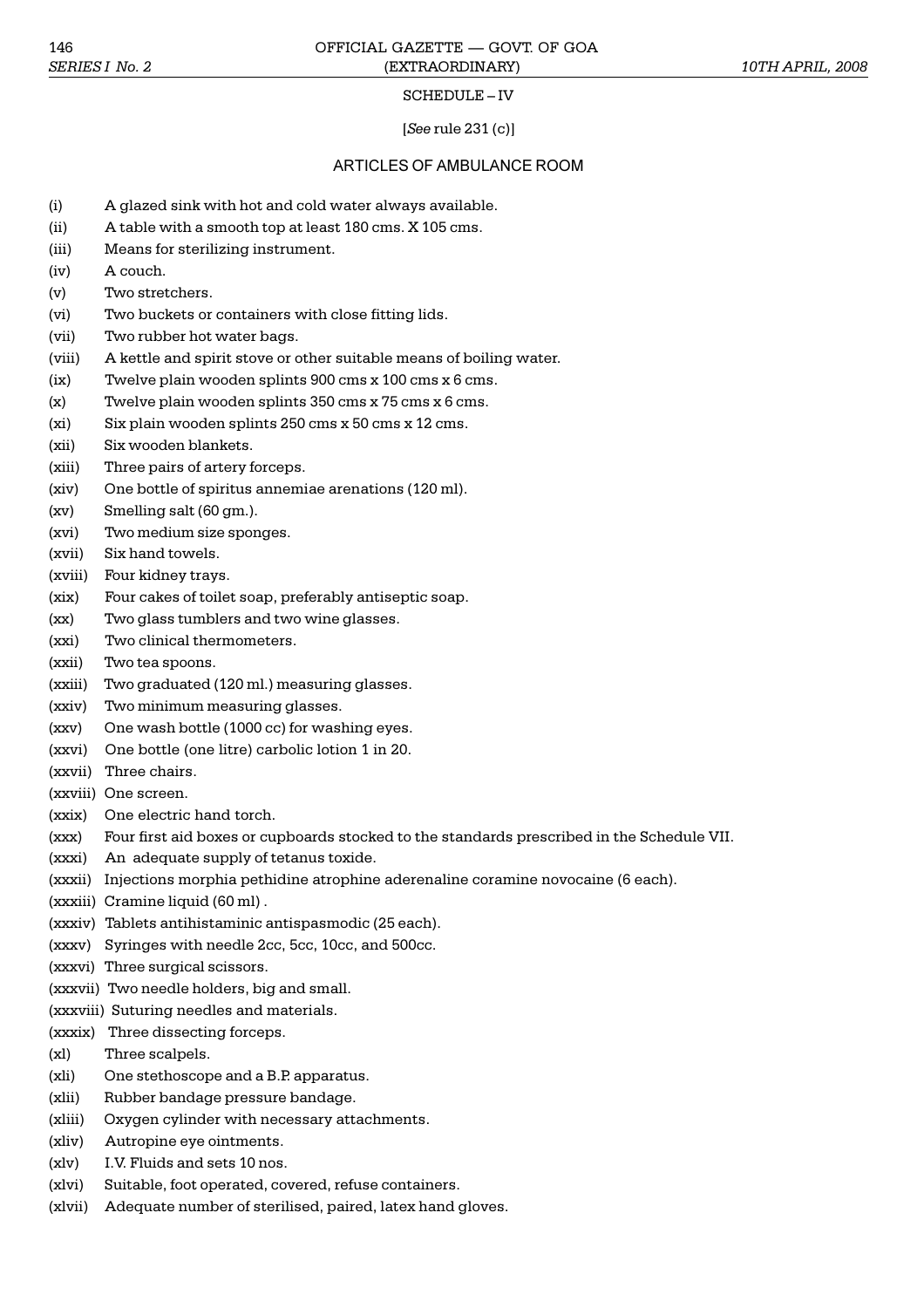### SCHEDULE-V

(*See* rule 232)

# CONTENTS OF AMBULANCE VAN OR CARRIAGE

The Ambulance Van shall have equipment prescribed as under:

(*a*) *General* A portable stretcher with folding and adjusting devices with the Head of the stretcher capable of being tilted upward. Fixed suction unit with equipment. Fixed oxygen supply with equipment. Pillow with case, sheets, blankets, towels, emergency bag, bed pan, urinal glass.

(*b*) *Safety Equipment* Flaros with life of three thousand minutes floor lights flash lights fire extinguishers (dry powder type) insulated gantlets.

(*c*) *Emergency care Equipment* (*i*) Resuscitation. Portable suction unit, portable oxygen unit, bagvalve mask, hand operated artifical ventilation unit, airways, mouthgag, tracheotomy adapters, short spine board, I.V FLUIDS with administration unit, B.P. Manometer cuff stethoscope.

(*ii*) Immobilisation.- Long and short padded boards wire ladder splints, triangular bandage long and short spine boards.

(*iii*) Dressing Gauze pads. - 100m x 10 mm universal dressing 250 x 1000 mm roll of aluminium foils, softroller bandages 150 mm x 5 mm yards adhesive tape in 75 mm roll safety pins, bandage sheets, burn sheets.

(*iv*) Poisoning.- Syrup of Ipecac, activated charcoal prepacketed dose, snake bite kit, drinking water.

(*v*) Emergency Medicines.- As per requirement (under the advice of construction medical officer).

### $SCHENDIJJ.E-VI$

### PERMISSIBLE EXPOSURE IN CASES OF CONTINUOUS NOISE

#### (*See* rule 39)

| Total time of exposure (continuous or a number of short term<br>exposure) per day (in hours) | Second Pressure level<br>(in dBA) |
|----------------------------------------------------------------------------------------------|-----------------------------------|
| (1)                                                                                          | (2)                               |
|                                                                                              |                                   |
| 8                                                                                            | 90                                |
| 6                                                                                            | 92                                |
| 4                                                                                            | 95                                |
| 3                                                                                            | 97                                |
| $\overline{a}$                                                                               | 100                               |
| $1\frac{1}{2}$                                                                               | 102                               |
| 1                                                                                            | 105                               |
| 3/4                                                                                          | 107                               |
| 1/2                                                                                          | 110                               |
| $\frac{1}{4}$                                                                                | 115                               |

*Notes:*  $-$  1. No exposure in excess of 115 dBA is to be permitted.

2. For any period of exposure falling in between any figure and the next higher or lower figure as indicated in column (*1*), the permissible sound pressure level is to be determined by extrapolation on a proportionate basis.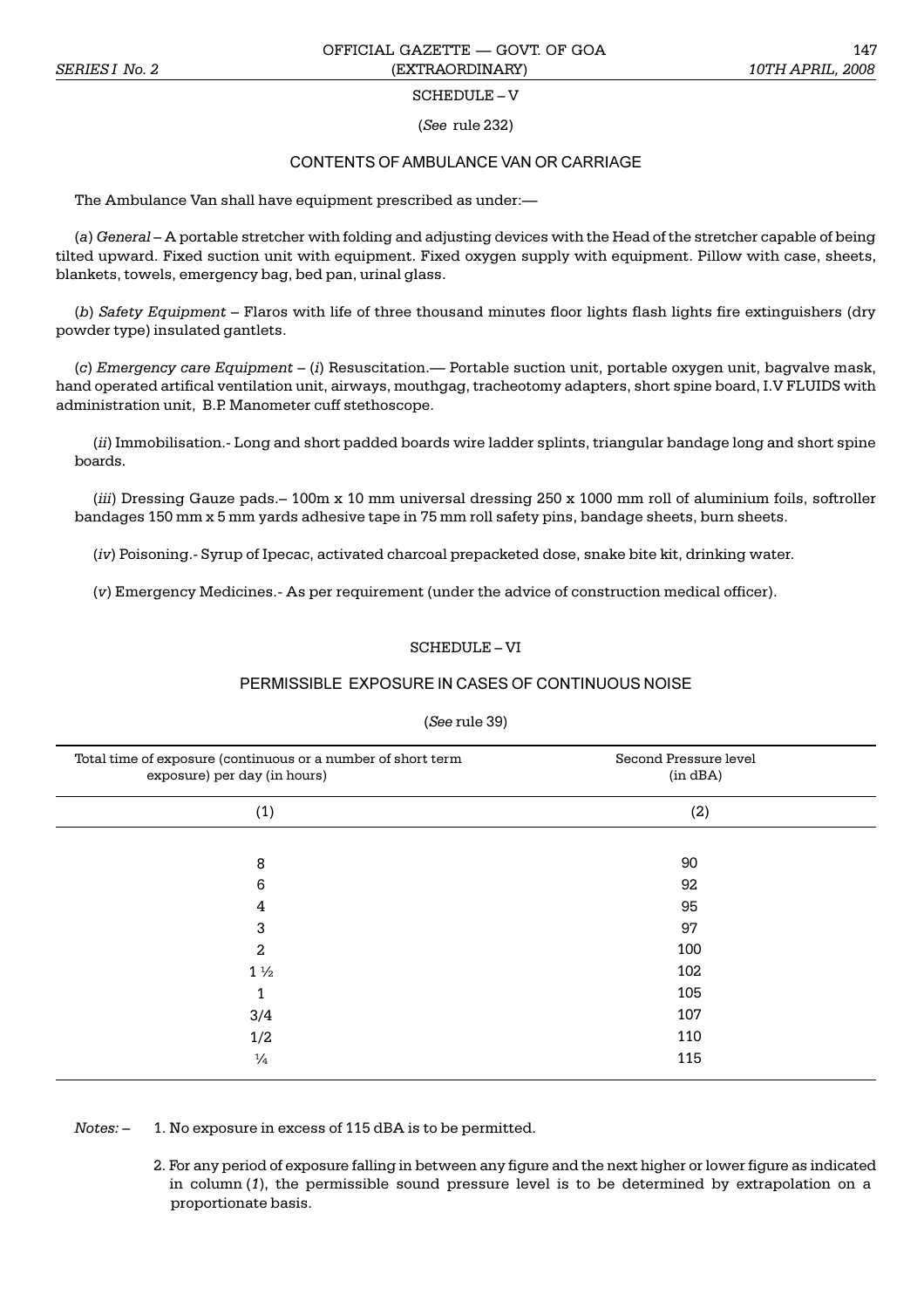### SCHEDULE-VII

## PERIODICITY OF MEDICAL EXAMINATION OF BUILDING WORKERS

[*See* rule 86 (*iv*) and 228 (*a*) (*iii*)]

- 1. The employer shall arrange a medical examination of all the building workers employed as drivers, operators of lifting appliances and transport equipment before employing, after illness or injury, if it appears that the illness or injury might have affected his fitness and, thereafter, once in every two years up to the age of forty and once in a year, thereafter.
- 2. Complete the confidential records of medical examination shall be maintained by the employer or the physician authorised by the employer.
- 3. The medical examination shall include
	- (*a*) full medical and occupational history.
	- (*b*) clinical examination with particular reference to
		- (*i*) General Physique;
		- (*ii*) *Vision*. Total visual performance using standard orthorator like Titmus Vision Tester should be estimated and suitability for placement ascertained in accordance with the prescribed job standards.
		- (*iii*) Hearing.— Persons with normal hearing must be able to hear a forced whisper at twenty four feet. Person using hearing aids must be able to hear a warning shout under noisy working conditions.
		- (*iv*) *Breathing*. Peak flow rate using standard peak flow meter and the average peak flow rate determined out of these readings of the test performed. The results recorded at preplacement medical examination could be used as a standard for the same individual at the same altitude for reference during subsequent examination.
		- (*v*) *Upper limbs*. Adequate arm function and grip (both arms).
		- (*vi*) *Lower limbs*. Adequate leg and foot function.
		- (*vii*) *Spine*.—Adequately flexible for the job concerned.
		- (*viii*) *General*. Mental alertness and stability with good eye, hand and foot cordination.
	- (*c*) Any other tests which the examining doctor considers necessary.

# SCHEDULE-VIII

\_\_\_\_\_\_\_\_\_\_\_

#### [*See* rule 214 (*1*) and 214 (*2*)]

#### NUMBER OF SAFETY OFFICERS, QUALIFICATION, DUTIES, ETC.

#### Appointment of Safety Officers

*Number of Safety Officers.* Within six months of coming into operation of these rules, every establishment employing more than 500 building workers and every other employer of building worker shall appoint safety officer, as laid down in the scale given below:

- (1) Upto 1000 building workers-one safety officer.
- (2) Upto 2000 building workers-two safety officers.
- (3) Upto 5000 building workers-three safety officers.
- (4) Upto 10000 building workers-four safety officers.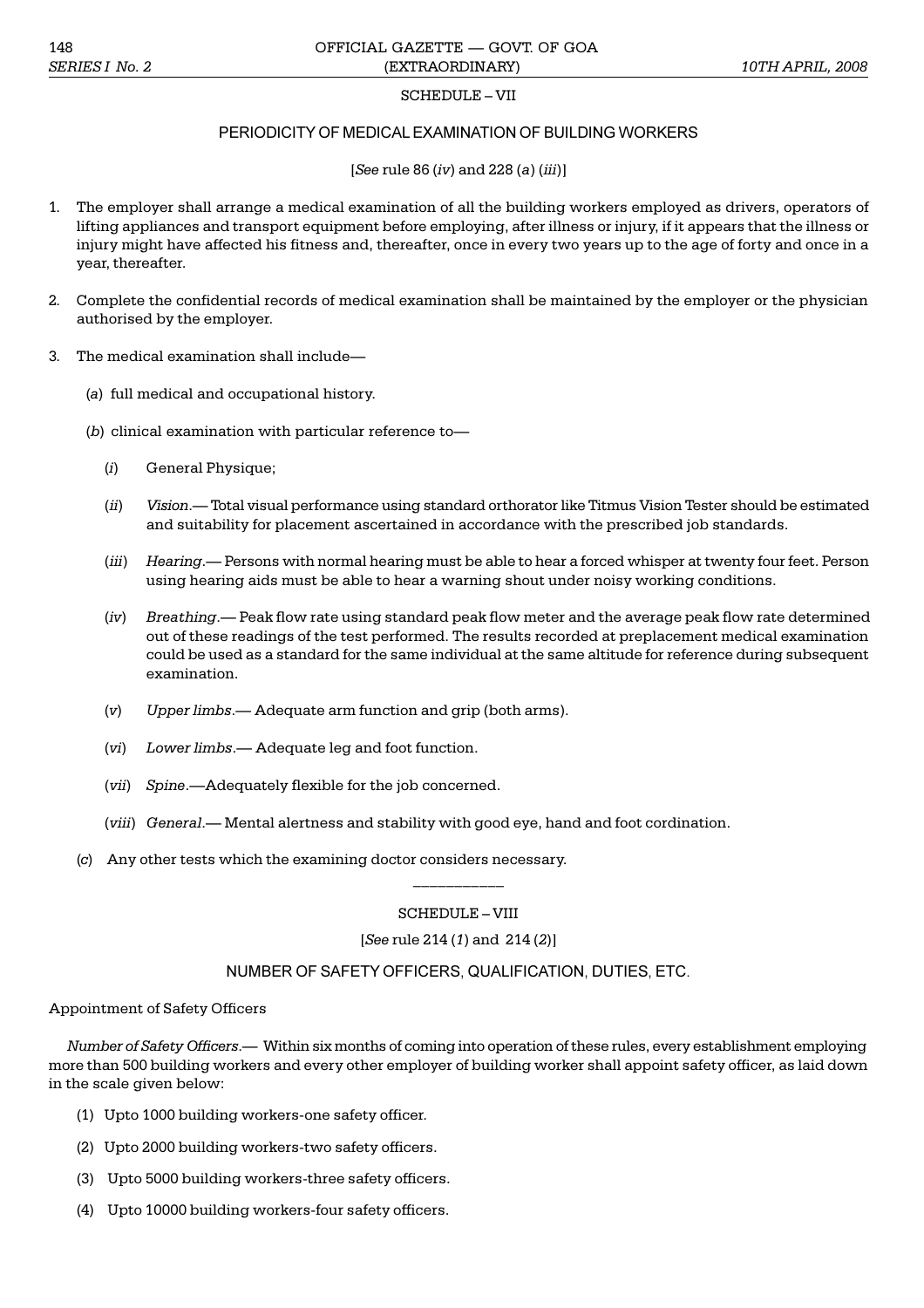For every additional 5000 building workers or part thereof-one safety officer.

Any appointment, when made shall be notified to the Inspector having jurisdiction in the area, giving full details of the qualifications, terms and conditions of service of such safety officer.

*Qualification*. (a) A person shall not be eligible for appointment for as a safety officer unless he:

(*i*) possesses a recognised degree in any branch of engineering or technology or architecture and had a practical experience of working in a building or other construction work in a supervisory capacity for a period of not less than two years or possesses a recognised diploma in any branch of engineering or technology and has had a practical experience of building or other construction work in a supervisory capacity for a period of not less than five years;

(*ii*) possesses a recognised degree or diploma in Industrial safety with atleast one paper in construction safety (as an elective subject);

(*iii*) has adequate knowledge of the language spoken by the majority of the building workers from the construction site in which he is to be appointed.

(*b*) Notwithstanding the provision contained in clause (*a*), any person who

(*i*) possesses a recognised degree or diploma in engineering or technology or architecture and has had experience of not less than five years in the field, dealing with the administration of Factories Act, 1948 (Act No.63 of 1948) or the Dock Workers (Safety, health and welfare) Act, 1986 (Act No.54 of 1986) or the Building and Other Construction Workers (Regulation of Employment and Condition of Service) Act, 1996 (Act No. 27 of 1996);

(*ii*) possesses a recognised degree or diploma in engineering or technology and has had experience of not less than five years or has undergone training in education, consultancy or research in the field or accident prevention in industry, Port, or in any institution or an establishment dealing with building or other construction work, shall also be eligible for appointment as a safety officer:

Provided that, in case of person who has been working as a Safety Officer in industry or port, institution or an establishment dealing with building or other construction work for a period of not less than three years on the date of commencement of these rules, the Chief Inspector may, subject to such conditions that he may specify, relax all or any of the above said qualification.

*Condition of Service*.— (*a*) Where, the number of Safety Officers appointed exceeds one, one of them shall be designated as Chief Safety Officer and shall have the status higher than the others. The Chief Safety Officer shall be in overall charge of the safety functions as envisaged in sub-clause (*4*) and also other safety officers working under his control.

(*b*) The Chief Safety Officer or Safety Officer, where only one Safety Officer is appointed, shall be given the status of a Senior Executive and he shall work directly under the control of his Chief Executive. All other Safety Officers shall be given appropriate status to enable them to despatch their functions.

(*c*) The scale of pay and allowances to be granted to the Safety Officers including the Chief Safety Officer and the other conditions of their service shall be the same as those of the officers of corresponding status of the establishment in which they are employed.

*Duties of Safety Officer*. (*a*) The duties of a Safety Officer shall be to advise and assist the employer in the fulfilment of his obligations, statutory or otherwise concerning prevention of personal injuries and maintaining a safe working environment, these duties shall include the following, namely.

(*i*) to advise the building workers in planning and organising the measures necessary for effective control of personal injuries;

(*ii*) to advise on safety aspects in a building or other construction work and to carry out detailed safety studies of selected activities;

(*iii*) to check and evaluate the effectiveness of action taken or proposed to be taken to prevent personal injuries;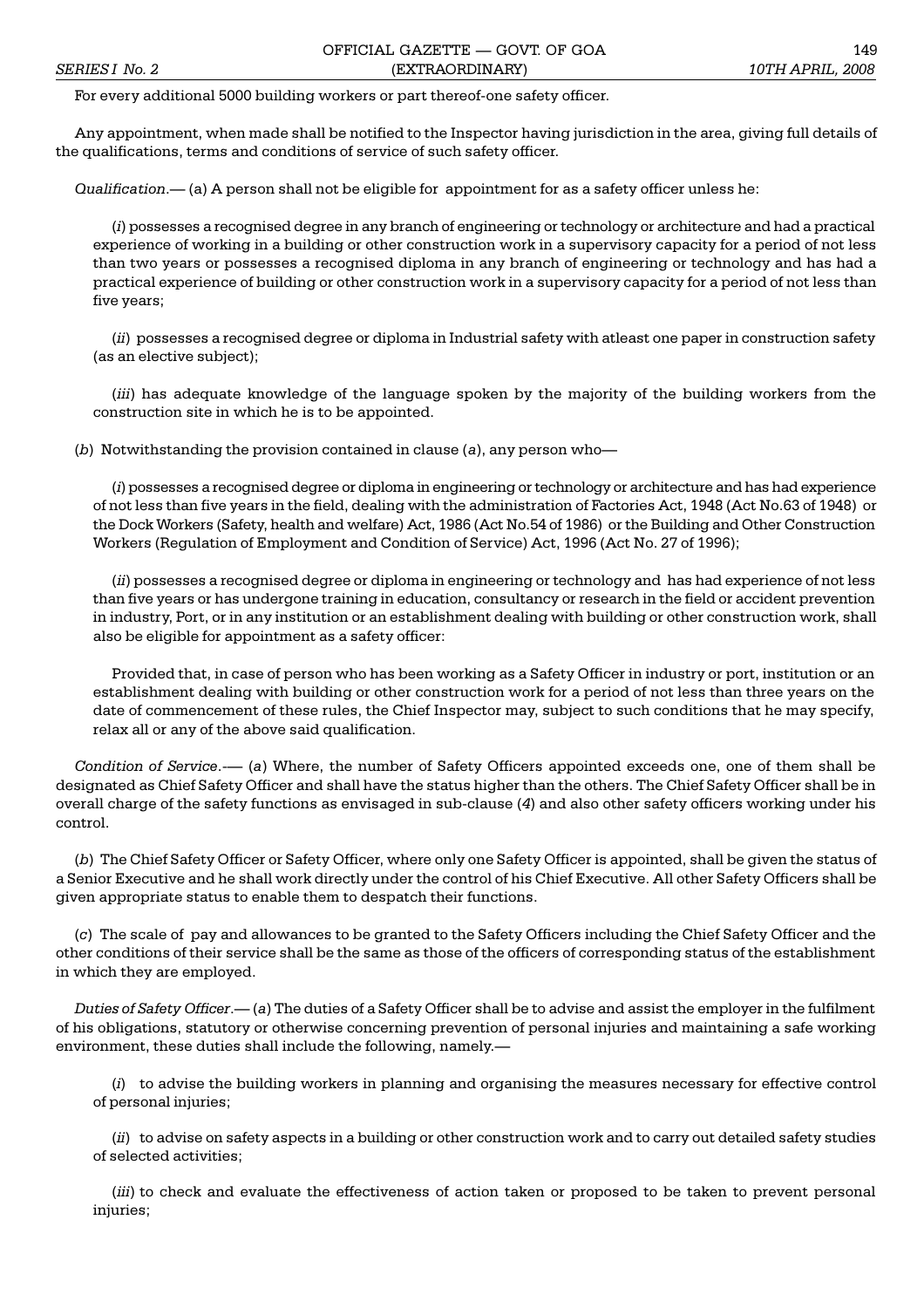(*iv*) to advise purchasing and ensuring quality of personal protective equipment confirming to national standards;

(*v*) to carry out safety inspections of building or other construction work in order to observe the physical conditions of work and the work practices and procedures followed by building workers and to render advice on measures to be adopted for removing unsafe physical conditions and preventing unsafe actions by building workers;

(*vi*) to investigate all fatal and other selected accidents;

(*vii*) to investigate the cases of occupational diseases contracted and reportable dangerous occurances;

(*viii*) to advise on the maintenance of such records as are necessary with regard to accidents, dangerous occurrences and occupational diseases;

(*ix*) to promote the working of safety committees and to act as an advisor to such committees;

(*x*) to organise, in association with concerned departments, compaigns, competitions, contests and other activities which will develop and maintain the interest of building workers in establishing and maintaining safe conditions of work and procedures;

(*xi*) to design and conduct, either independently or in collaboration with other agencies, suitable training and educational programmes for prevention of accidents to building workers;

(*xii*) to frame safe rules and safe working practices in consultation with senior officials of the establishment;

(*xiii*) supervise and guide safety precautions to be taken in ports, building and other construction work of the establishment.

*Facilities to be provided to Safety Officers*. The employer shall provide each Safety Officer with such facilities, equipment and information that are necessary to enable him to despatch his duties effectively.

*Prohibition of performance of other duties*.— No Safety Officer shall be required or permitted to do any work which is unconnected to inconsistent with or detrimental to the performance of the duties prescribed in this Schedule.

*Exemptions*. Chief Inspector may, in writing, exempt any employer or group of employers from any or all of the provisions of these rules subject to compliance with such alternative arrangements as may be approved and notified by him in the order or such exemption.

\_\_\_\_\_\_\_\_\_\_\_\_\_

SCHEDULE-IX

(*See* rule 230)

#### HAZARDOUS PROCESS

(1) Roof Work.

(2) Steel erection.

(3) Work under and over water.

- (4) Demolition.
- (5) Work in confined spaces.

#### $SCHEDULE - X$

\_\_\_\_\_\_\_\_\_\_\_\_\_

[*See* rule 230 (*b*)]

SERVICES AND FACILITIES TO BE PROVIDED IN OCCUPATIONAL HEALTH CENTRES. (*1*) One full time Construction Medical Officer for building or other construction work, employing workers upto 1000 and one additional Construction Medical Officer for every additional 1000, workers or part thereof.

(*2*) The staff, including one nurse, one dresser-cum-compounder, one sweeper-cum-ward boy with each construction Medical Officer for full work hours.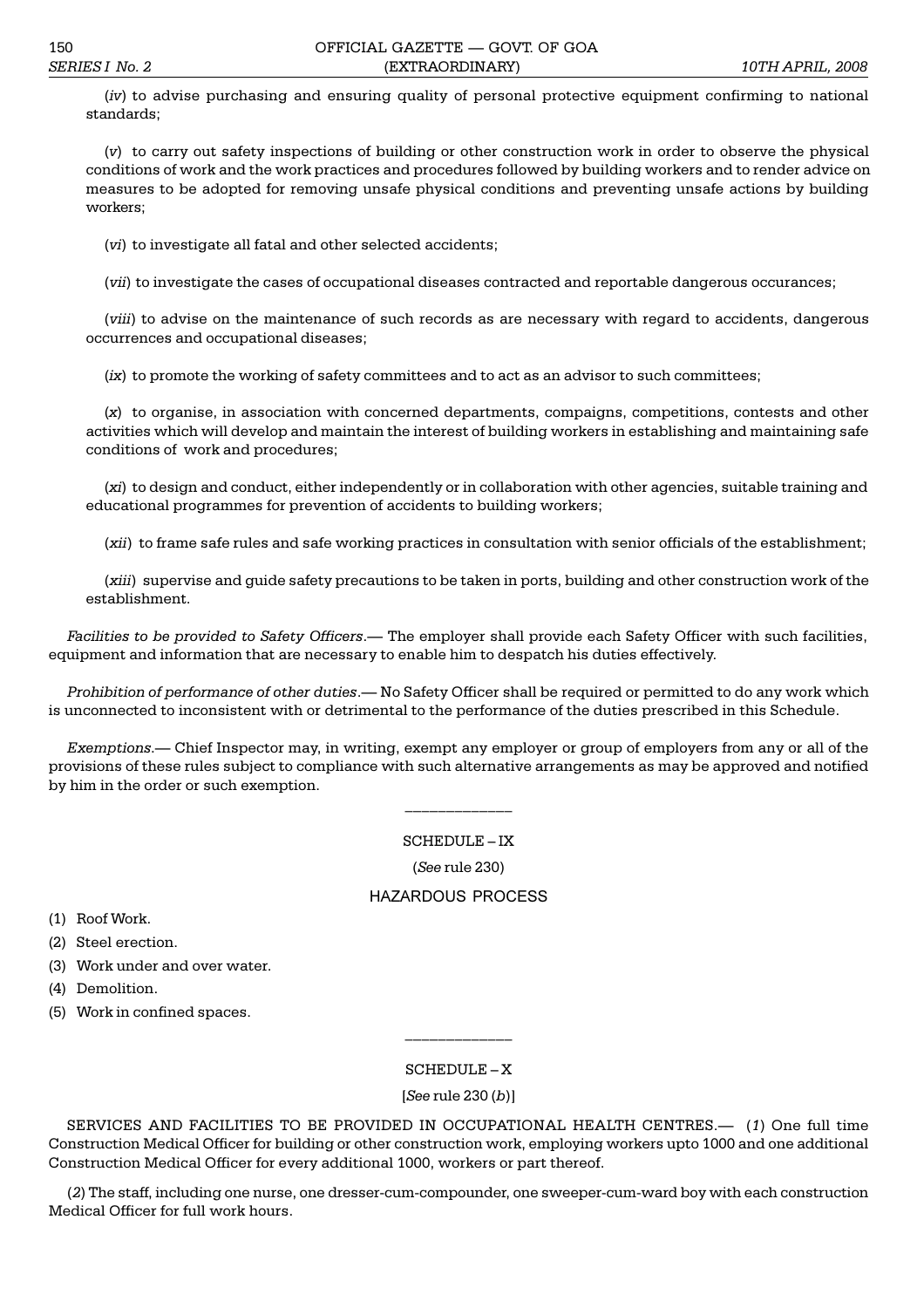(*3*) The occupational health centre with a floor area of minimum fifteen sq. metres constituting two rooms with smooth walls and impovious service, adequately illuminated and ventilated.

(*4*) Adequate equipment for day to day treatment.

(*5*) Necessary equipment to manage any medical emergency.

## SCHEDULE-XI

 $\overline{\phantom{a}}$ 

### [*See* rule 124 (*2*), and 230 (*c*)]

*QUALIFICATION OF CONSTRUCTION MEDICAL OFFICER*. (*1*) MBBS degree from a medical institute recognised by the Medical Council of India, and

(*2*) Diploma in industrial health or equivalent post graduate certificate of training in industrial health or health.

(*3*) A medical officer having working experience in organisation/establishments involved in policy, execution and advice and safety and health of workers employed in mines, ports and docks, factories and buildings and other construction work, for a period of not less than three years may, subject to the satisfaction of the Chief Inspector, not to be required to possessing the training referred to in item (*2*) above.

(*4*) The Syllabi of the courses leading to the above certificates and the organisation conducting such courses shall be approved by the Government who may also from time to time prepare a panel of such organisations.

(*5*) Complete particulars including name, qualification and experience of the construction medical officer will be intimated to the inspector having jurisdiction.

> $\overline{\phantom{a}}$ SCHEDULE-XII

[*See* rule 157 (*a*)]

PERMISSIBLE LEVELS OF CERTAIN CHEMICAL SUBSTANCES IN THE WORK ENVIRONMENT

|              |                                      | Permissible limit of exposure                                 |                 |                                                   |                         |
|--------------|--------------------------------------|---------------------------------------------------------------|-----------------|---------------------------------------------------|-------------------------|
| Sr.<br>No.   | Substance                            | Time-weighted<br>average concen-<br>tration (TWA)<br>(8 hrs.) |                 | Short-term<br>Exposure limit<br>(STEL) (15 min.)* |                         |
|              |                                      | Ppm                                                           | mg./m3<br>$***$ | Ppm                                               | Mg./m3<br>$* *$         |
| $\mathbf{1}$ | 2                                    | 3                                                             | 4               | 5                                                 | 6                       |
| 1.           | Acetaldehyde                         | 100                                                           | 180             | 150                                               | 270                     |
| 2.           | Acetic acid                          | 10                                                            | 25              | 15                                                | 37                      |
| 3.           | Acetone                              | 750                                                           | 1780            | 1000                                              | 2375                    |
| 4.           | Acrolein                             | 0.1                                                           | 0.25            | 0.3                                               | 0.8                     |
| 5.           | Acrylonitrile-Skin (S.C.)            | 2                                                             | 4.5             |                                                   |                         |
| 6.           | Aldrin-Skin                          |                                                               | 0.25            |                                                   |                         |
| 7.           | Allyl chloride                       | 1                                                             | 3               | 2                                                 | 6                       |
| 8.           | Ammonia                              | 25                                                            | 18              | 35                                                | 27                      |
| 9.           | Aniline-Skin                         | 2                                                             | 10              |                                                   |                         |
| 10.          | Anisidine (O-, p-isomers)-Skin       | 0.1                                                           | 0.5             |                                                   |                         |
| 11.          | Arsenic & soluble compounds (as As)  |                                                               | 02              |                                                   |                         |
| 12.          | Benzene (S.C.)                       | 10                                                            | 30              |                                                   |                         |
| 13.          | Beryllium & Compound (As Bc) (S.C.)  |                                                               | 0.002           |                                                   |                         |
| 14.          | Boron trifluoride-C                  | 1                                                             | 3               |                                                   |                         |
| 15.          | <b>Bromine</b>                       | 0.1                                                           | 0.7             | 0.3                                               | $\overline{\mathbf{c}}$ |
| 16.          | <b>Butane</b>                        | 800                                                           | 1900            |                                                   |                         |
| 17.          | 2-Butanone (Methyl ethyl Ketone-MBK) | 200                                                           | 590             | 300                                               | 885                     |
| 18.          | n-Butyl acetate                      | 150                                                           | 710             | 200                                               | 950                     |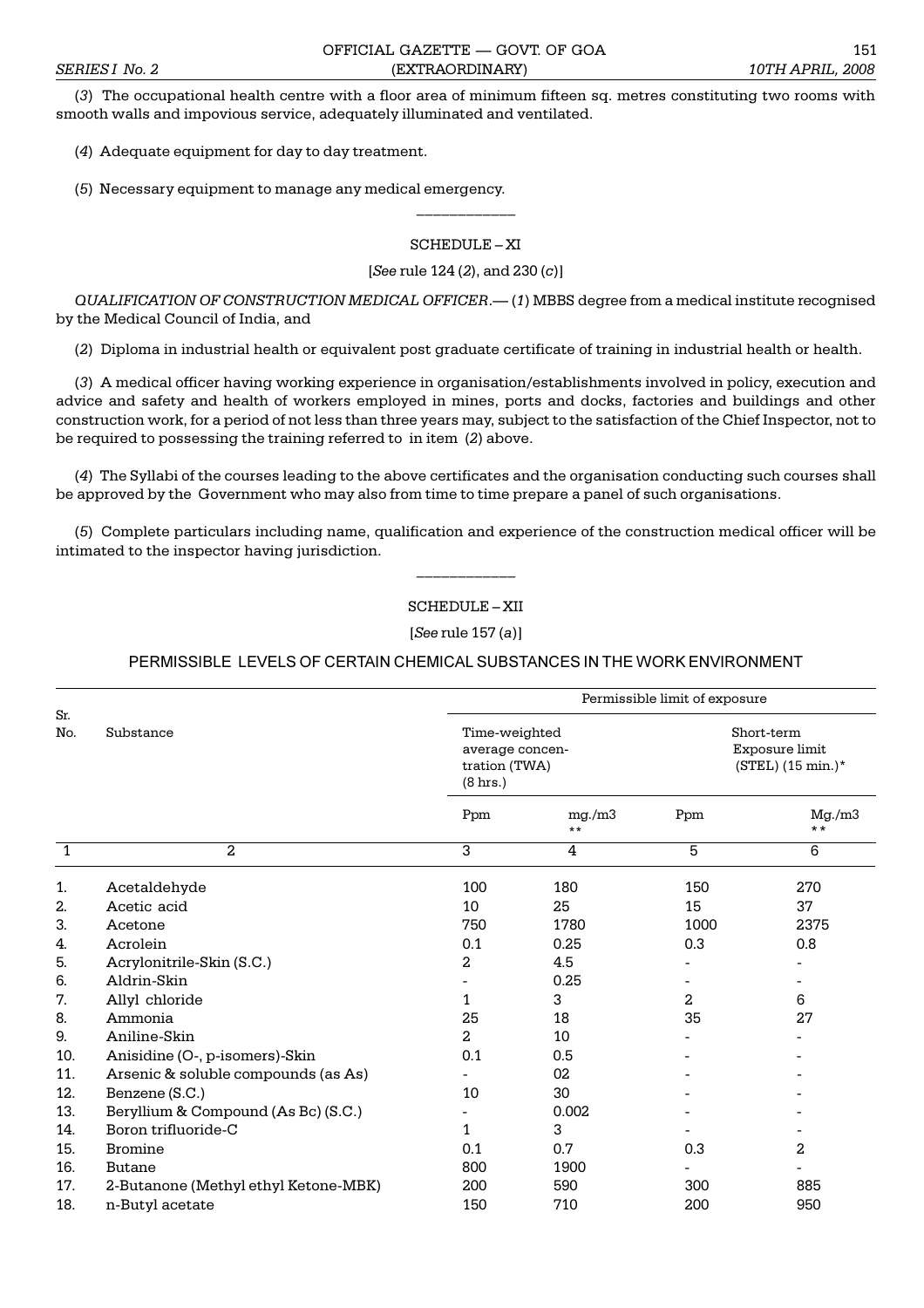| 152         |  |
|-------------|--|
| SERIES I No |  |

# 152 OFFICIAL GAZETTE — GOVT. OF GOA *SERIES I No. 2* (EXTRAORDINARY) *10TH APRIL, 2008*

| 1   | 2                                      | 3              | 4      | 5                | 6                       |
|-----|----------------------------------------|----------------|--------|------------------|-------------------------|
|     |                                        |                |        |                  |                         |
| 19. | n-Butyl alcohol-Skin-C                 | 50             | 150    |                  |                         |
| 20. | Sec/tert.Butyl acetate                 | 200            | 950    |                  |                         |
| 21. | Butyl mercaptan                        | 0.5            | 1.5    |                  |                         |
| 22. | Cadmium Dust and salts (as Cd)         |                | 0.05   |                  |                         |
| 23. | Calcium oxide                          |                | 2      |                  |                         |
| 24. | Carbaryl (Sevin)                       |                | 5      |                  |                         |
| 25. | Carbofuran (Furadan)                   |                | 0.1    |                  |                         |
| 26. | Carbon disulphide-Skin                 | 10             | 30     |                  |                         |
| 27. | Carbon monoxide                        | 50             | 55     | 400              | 440                     |
| 28. | Carbon tetrachloride-Skin (S.C.)       | 5              | 30     |                  |                         |
| 29. | Chlordane-Skin                         |                | 0.5    |                  |                         |
| 30. | Chlorine                               | 1              | 3      | 3                | 9                       |
| 31. | Chlorobenzene (monochlorobenzene)      | 75             | 350    |                  |                         |
| 32. | Chloroform (S.C.)                      | 10             | 50     |                  |                         |
| 33. | Bis (Chloromethyl) ether (H.C.)        | 0.001          | 0.005  |                  |                         |
| 34. | Chromic acid and chromates (as Cr.)    |                | 0.05   |                  |                         |
|     | (water soluble)                        |                |        |                  |                         |
| 35. | Chromous salts (as Cr.)                |                | 0.5    |                  |                         |
| 36. | Copper fume                            |                | 0.2    |                  |                         |
| 37. | Cotton dust, raw                       |                | 0.2    |                  |                         |
| 38. | Cresol, all isomers-Skin               | 5              | 22     |                  |                         |
| 39. | Cyanides (as CN)-Skin                  |                | 1      |                  |                         |
| 40. | Cyanogen                               | 10             | 20     |                  |                         |
| 41. | DDT(Dishlorodiphenyl trichloroethane)  |                | 1      |                  |                         |
| 42. | Demeton-Skin                           | 0.01           | 0.1    |                  |                         |
| 43. | Diazinon-Skin                          |                | 0.1    |                  |                         |
| 44. | Dibutyl phthalate                      |                | 5      |                  |                         |
| 45. | Dicholorvos (DDVP)-Skin                | 0.1            | 1      |                  |                         |
| 46. | Dieldrin-Skin                          |                | 0.25   |                  |                         |
| 47. | Dinitrobenzene (all isomers)-Skin      | 0.15           | 1      |                  |                         |
| 48. | Dinitrotoluene-Skin                    |                | 1.5    |                  |                         |
| 49. | Diphenyl (Biphenyl)                    | 0.2            | 1.5    |                  |                         |
| 50. | Endosulfan (Thiodan)-Skin              |                | 0.1    |                  |                         |
| 51. | Endrin-Skin                            |                | 0.1    |                  |                         |
| 52. | Ethyl acetate                          | 400            | 1400   |                  |                         |
| 53. | Ethyl alcohol                          | 1000           | 1900   |                  |                         |
| 54. | Ethylamine                             | $10\,$         | 18     |                  |                         |
| 55. | Fluorides (as F)                       | $\overline{a}$ | 2.5    |                  |                         |
| 56. | Fluorine                               | 1              | 2      | $\boldsymbol{2}$ | $\overline{\mathbf{4}}$ |
| 57. | Formaldehyde (S.C.)                    | 1.0            | 1.5    | 2                | 3                       |
| 58. | Formic acid                            | 5              | 9      |                  |                         |
| 59. | Gasoline                               | 300            | 900    | 500              | 1500                    |
| 60. | Hydrazine-Skin (S.C.)                  | 0.1            | 0.1    |                  |                         |
| 61. | Hydrogen chloride-C                    | 5              | 7      |                  |                         |
| 62. | Hydrogen cyanide-Skin-C                | 10             | 10     |                  |                         |
| 63. | Hydrogen fluorine (as F)-C             | 3              | 2.5    |                  |                         |
| 64. | Hydrogen peroxide                      | 1              | 1.5    |                  |                         |
| 65. | Hydrogen sulphide                      | 10             | 14     | 15               | 21                      |
| 66. | Iodine-C                               | 0.1            | 1      |                  |                         |
| 67. | Iron Oxide Fume (Fe o) (as Fe)         |                | 5      |                  |                         |
| 68. | Isoamyl acetate                        | 100            | 525    |                  |                         |
| 69. | Isoamyl alcohol                        | 100            | 360    | 125              | 450                     |
| 70. | Isobutyl alcohol                       | 50             | 150    |                  |                         |
| 71. | Lead, inorg, dusts and fumes (as Pb)   |                | 0.15   |                  |                         |
| 72. | Lindane-Skin                           |                | 0.5    |                  |                         |
| 73. | Malathion-Skin                         |                | $10\,$ |                  |                         |
| 74. | Manganese dust and compounds (as Mn)-C |                | 5      |                  |                         |
| 75. | Manganese fume (as Mn)                 |                | 1      |                  |                         |
|     |                                        |                |        |                  |                         |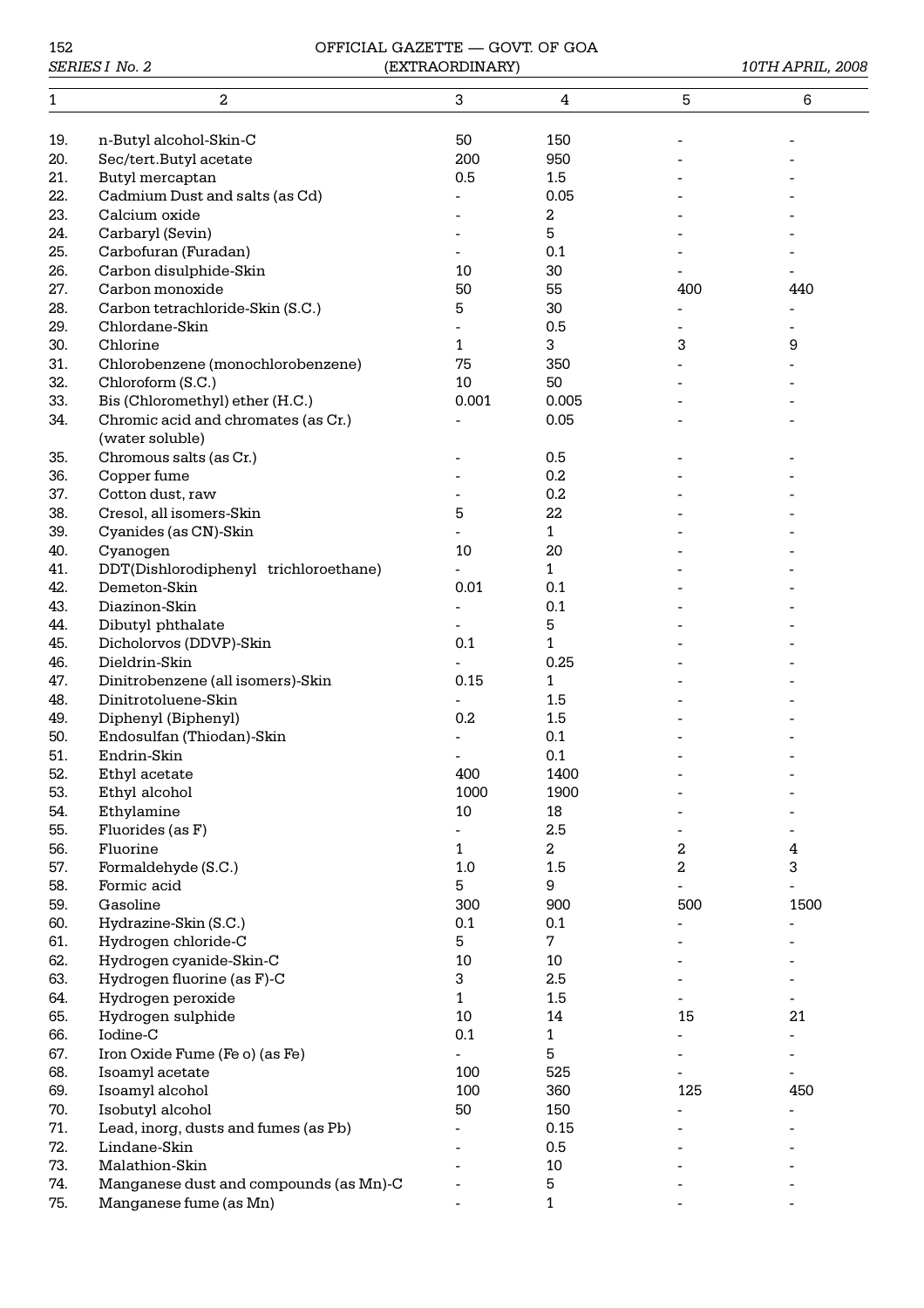#### OFFICIAL GAZETTE — GOVT. OF GOA 153<br>(EXTRAORDINARY) (10TH APRIL 2008) **SERIES I No. 2** (EXTRAORDINARY)

|      |                                            | , ,,,,,,,,,,,,,,,,,,,,,,, |                         |     | 10111111111111, 2000 |
|------|--------------------------------------------|---------------------------|-------------------------|-----|----------------------|
| 1    | 2                                          | 3                         | $\overline{\mathbf{4}}$ | 5   | 6                    |
| 76.  | Mercury(as Hg)-Skin                        |                           |                         |     |                      |
|      | (i) Alkyl compounds                        |                           | 0.01                    |     | 0.03                 |
|      | (ii) All forms except alkyl vapour         |                           | 0.05                    |     |                      |
|      | (iii) Atyl and inorganic compounds         |                           | 0.1                     |     |                      |
| 77.  | Methyl alcohol (Methanol)-Skin             | 200                       | 260                     | 250 | 310                  |
| 78.  | Methyl collosolve (2-Methoxy-ethonol)-Skin | 5                         | 16                      |     |                      |
| 79.  | Methyl Isobutyl ketone                     | 50                        | 205                     | 75  | 300                  |
| 80.  | Methyl isocyanate-Skin                     | 0.02                      | 0.05                    |     |                      |
| 81.  | Naphthalene                                | 10                        | 50                      | 15  | 75                   |
| 82.  | Nickel carbonyl (as Ni)                    | 0.05                      | 0.35                    |     |                      |
| 83.  | Nitric acid                                | 2                         | 5                       | 4   | 10                   |
| 84.  | Nitric oxide                               | 25                        | 30                      |     |                      |
| 85.  | Nitrobenzene-Skin                          | 1                         | 5                       |     |                      |
| 86.  | Nitrogen dioxide                           | 3                         | 6                       | 5   | 10                   |
| 87.  | Oil mist. Mineral                          |                           | 5                       |     | 10                   |
| 88.  | Ozone                                      | 0.1                       | 0.2                     | 0.3 | 0.6                  |
| 89.  | Parathion-Skin                             |                           | 0.1                     |     |                      |
| 90.  | Phenol-Skin                                | 5                         | 19                      |     |                      |
| 91.  | Phorate (Thimet)-Skin                      |                           | 0.05                    |     | 0.2                  |
| 92.  | Phosgene (Carbonyl chloride)               | 0.1                       | 0.4                     |     |                      |
| 93.  | Phosphine                                  | 0.3                       | 0.4                     | 1   | 1                    |
| 94.  | Phosphoric acid                            |                           | $\mathbf{1}$            |     | 3                    |
| 95.  | Phosphorus (yellow)                        |                           | 0.1                     |     |                      |
| 96.  | Phosphorus pentachloride                   | 0.1                       | $\mathbf{1}$            |     |                      |
| 97.  | Phosphorus trichloride                     | 0.2                       | 1.5                     | 0.5 | 3                    |
| 98.  | Pierie acid-Skin                           |                           | 0.1                     |     | 0.3                  |
| 99.  | Pyridine                                   | 5                         | 15                      |     |                      |
| 100. | Silane (Silicon tetrahydride)              | 5                         | 7                       |     |                      |
| 101. | Sodium hydroxide-C                         |                           | 2                       |     |                      |
| 102. | Styrene, monomer (Phenylethylene)          | 50                        | 215                     | 100 | 425                  |
| 103. | Sulphur dioxide                            | 2                         | 5                       | 5   | 10                   |
| 104. | Sulphur hexafluroride                      | 1000                      | 6000                    |     |                      |
| 105. | Sulphuric acid                             |                           | 1                       |     |                      |
| 106. | Tetraethyl lead (as Pb)-Skin               |                           | 0.1                     |     |                      |
| 107. | Tolune (Toluol)                            | 100                       | 375                     | 150 | 560                  |
| 108. | O-Toluidine-Skin (S.C.)                    | $\overline{\mathbf{c}}$   | 9                       |     | -                    |
| 109. | Tributvi phosphate                         | 0.2                       | 2.5                     |     |                      |
| 110. | Trichloroethylene                          | 50                        | 270                     | 200 | 1080                 |
| 111. | Uranium, natural (as U)                    |                           | 0.2                     |     | 0.6                  |
| 112. | Vinyl chloride (H.C.)                      | 5                         | $10\,$                  |     |                      |
| 113. | Welding fumes                              |                           | 5                       |     |                      |
| 114. | Xylene (o-,m-,p-isomers)                   | 100                       | 435                     | 150 | 655                  |
| 115. | Zinc oxide                                 |                           |                         |     |                      |
|      | (i) Fume                                   |                           | 5.0                     |     | 10                   |
|      | (ii) Dust (Total dust)                     |                           | 10.0                    |     |                      |
| 116. | Ziroconium compounds (as Zr)               |                           | 5                       |     | 10                   |
|      |                                            |                           |                         |     |                      |

ppm Parts of vapour or gas per million parts of contaminated air by volume at 25°C and 760 mm of Hg.

Mg/m milligram of substance per cubic metre of air

\* Not more than 4 times a day with at least 60 min. interval between successive exposures.

Molecular weight

 $\frac{1}{x}$  mg/m3 =  $\frac{1}{x}$  ppm 24.45

G denotes Ceiling Limit

Skin. denotes potential contribution to the overall exposure by the coetaneous route including mucous membranes and eye.

S.C. denotes Suspected Human Carcinogen.

H.C. denotes Confirmed Human Carcinogen.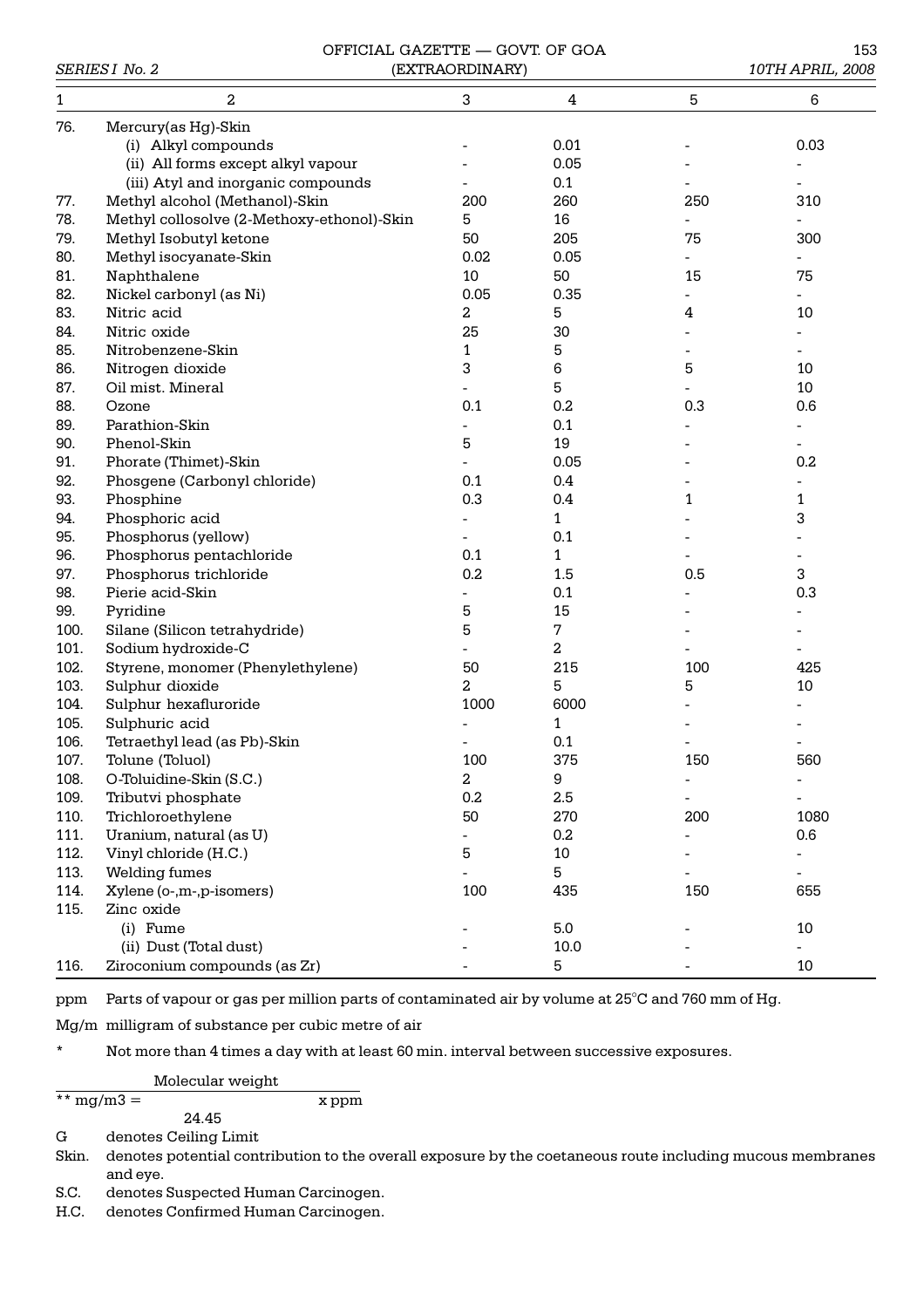### 154 OFFICIAL GAZETTE GOVT. OF GOA *SERIES I No. 2* (EXTRAORDINARY) *10TH APRIL, 2008*

| Substance                       |                    |              |                                   | Permissible time-weighted average                                |                                                                                                        |  |  |  |  |  |  |
|---------------------------------|--------------------|--------------|-----------------------------------|------------------------------------------------------------------|--------------------------------------------------------------------------------------------------------|--|--|--|--|--|--|
|                                 |                    |              |                                   |                                                                  | Concentration (TWA) (8 Hrs.)                                                                           |  |  |  |  |  |  |
| Silica, SiO<br>(a)              | Crystalline<br>(i) | Quartz       |                                   |                                                                  |                                                                                                        |  |  |  |  |  |  |
| (1) In terms of dust count      |                    |              | 10600<br>mppcm<br>% $Quartz + 10$ |                                                                  |                                                                                                        |  |  |  |  |  |  |
| (2) In terms of respirable dust |                    |              |                                   | 10                                                               | mg/m3                                                                                                  |  |  |  |  |  |  |
|                                 |                    |              |                                   | % respirable $Quartz + 2$                                        |                                                                                                        |  |  |  |  |  |  |
| (3) In terms of total dust      |                    |              |                                   | 30                                                               | mg/m3                                                                                                  |  |  |  |  |  |  |
|                                 |                    |              | % $Quartz + 3$                    |                                                                  |                                                                                                        |  |  |  |  |  |  |
|                                 | (ii)               | Cristobalite |                                   | half the limits given against quartz.                            |                                                                                                        |  |  |  |  |  |  |
|                                 | (iii)              | Tridvmite    |                                   | half the limits given against quartz.                            |                                                                                                        |  |  |  |  |  |  |
|                                 | (iv)               |              | Silica, fused                     | same limits as for quartz.                                       |                                                                                                        |  |  |  |  |  |  |
|                                 | (v)                | Tripoli      |                                   | same limits as in formula in item (2)                            |                                                                                                        |  |  |  |  |  |  |
|                                 |                    |              |                                   | given against quartz.                                            |                                                                                                        |  |  |  |  |  |  |
| (b) Amorphous Silicates         |                    |              | 10mg/m3, Total dust.              |                                                                  |                                                                                                        |  |  |  |  |  |  |
| Asbestos (h.C.)                 |                    |              |                                   | ratio equal to or greater than 3:1                               | *2 fibres/ml, greater than 5m in length and less than 3m in breadth with length to breadth             |  |  |  |  |  |  |
| <b>Portland Cement</b>          |                    |              |                                   | 10 mg/m3, Total dust containing less than 1% quartz.             |                                                                                                        |  |  |  |  |  |  |
| <b>Coal Dust</b>                |                    |              | light-field techniques.           | 2mg/m3, respirable dust fraction containing less than 5% quartz. | mppcm Million particles per cubic metre of air, based on impinger samples counted by                   |  |  |  |  |  |  |
|                                 | illumination.      |              |                                   |                                                                  | *As determined by the membrane filter method at 400-450x magnification (4 mm objective) phase contrast |  |  |  |  |  |  |

### Respirable Dust:

Fraction passing a size-selector with the following characteristics:

| Aerodynamic Diameter (m)<br>(unit density sphere) | % passing selector |  |
|---------------------------------------------------|--------------------|--|
| ${<}2$                                            | 90                 |  |
| 2.5                                               | 75                 |  |
| 3.5                                               | 50                 |  |
| 5.0                                               | 25                 |  |
| 10                                                | 00                 |  |

## FORM - I

#### [*See* rule 23 (*1*)]

## APPLICATION FOR REGISTRATION OF ESTABLISHMENTS EMPLOYING BUILDING WORKERS

- 1. Name and location of the Establishment where building or other construction work is to be carried on.
- 2. Postal address of the Establishment.
- 3. Full name and permanent address of the Establishment, if any.
- 4. Full name and address of the Manager or person responsible for the supervision and control of the Establishment.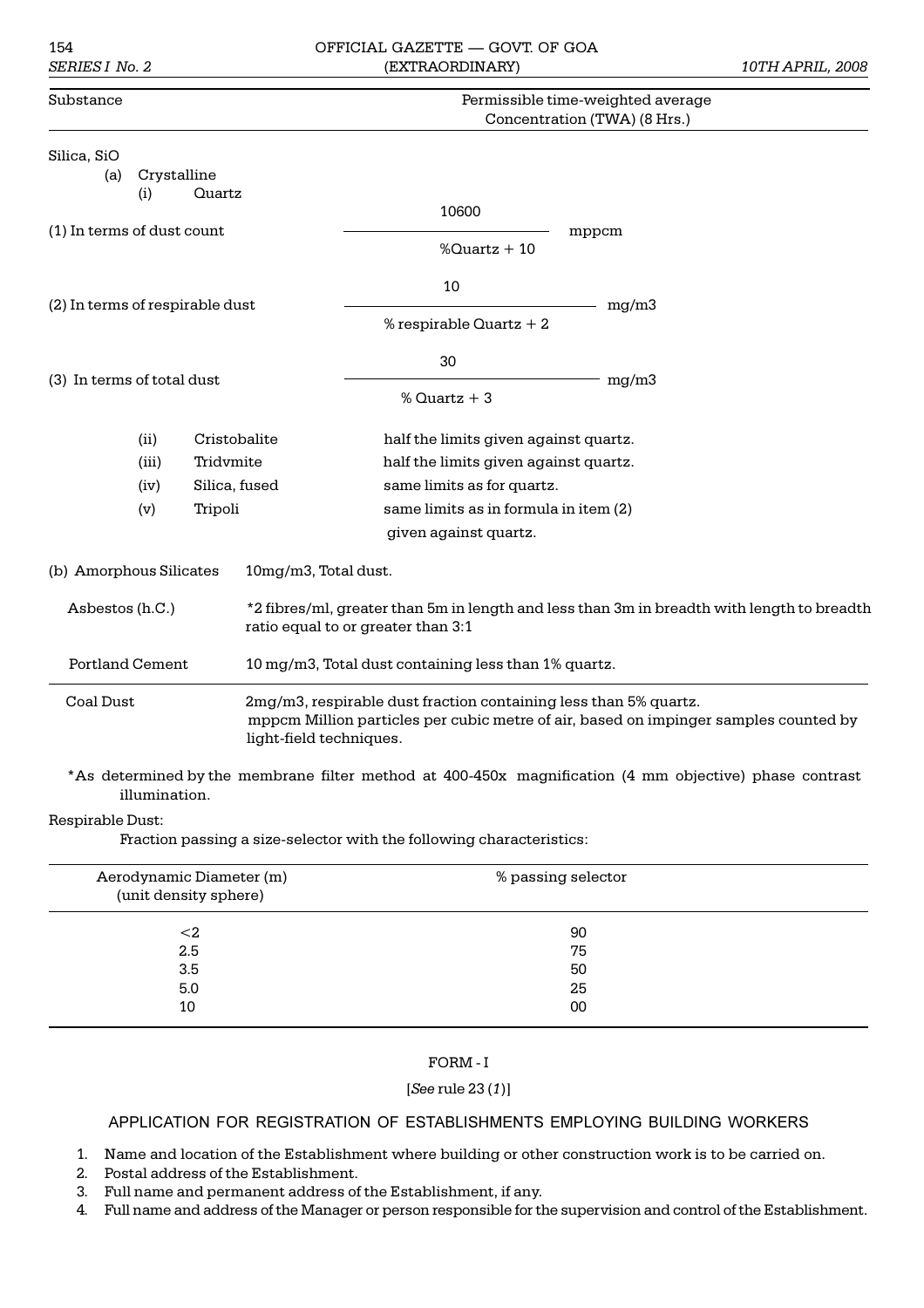#### OFFICIAL GAZETTE GOVT. OF GOA 155 *SERIES I No. 2* (EXTRAORDINARY) *10TH APRIL, 2008*

- 5. Nature of building or other construction work carried/is to be carried on in the Establishment.
- 6. Maximum number of building workers to be employed on any day.
- 7. Estimated date of commencement of building or the other construction work.
- 8. Estimated date of completion of the building or other construction work.
- 9. Particulars of demand draft, enclosed (name of the Bank, amount, demand draft No. and date).

Declaration by the employer

- (i) I hereby declare that the particulars given above are true to the best of my knowledge and belief;
- (ii) I undertake to abide by the provisions of the Building and other Construction Workers (Regulations of Employment and Conditions of Service) Act, 1996 and the Rules made thereunder.

Date of Receipt of application:

Principal Employer Seal and Stamp

FORM - II

 $\mathcal{L}=\mathcal{L}$ 

[*See* rule 24 (*1*)]

Date:

#### OFFICE OF THE REGISTERING OFFICER

A Certificate of Registration is hereby granted under sub-section (*3*) of Section 7 of the Building and Other Construction Work (Regulation of Employment and Conditions of Service) Act, 1996 and the rules made thereunder, to M/s ........................... having the following particulars subject to conditions laid down in the Annexure:

- 1. Postal Address/location where building or other construction work is to be carried on by the Employer.
- 2. Name and address of employer including location of the building and other construction work.
- 3. Name and permanent address of the establishment.
- 4. Nature of work in which building workers are employed or are to be employed.
- 5. Maximum number of building workers to be employed on any day by the employer.
- 6. Probable date of commencement and completion of work.
- 7. Other particulars relevant to the employment of building workers.

Signature of Registering Officer with Seal

#### ANNEXURE

 $\overline{\phantom{a}}$  ,  $\overline{\phantom{a}}$  ,  $\overline{\phantom{a}}$  ,  $\overline{\phantom{a}}$  ,  $\overline{\phantom{a}}$  ,  $\overline{\phantom{a}}$  ,  $\overline{\phantom{a}}$  ,  $\overline{\phantom{a}}$  ,  $\overline{\phantom{a}}$  ,  $\overline{\phantom{a}}$  ,  $\overline{\phantom{a}}$  ,  $\overline{\phantom{a}}$  ,  $\overline{\phantom{a}}$  ,  $\overline{\phantom{a}}$  ,  $\overline{\phantom{a}}$  ,  $\overline{\phantom{a}}$ 

The registration granted hereinabove is subject to the following conditions, namely:

- (a) the certificate of registration shall be non-transferable;
- (b) the number of workmen employed or building workers in the establishment shall not, on any day, exceed the maximum number specified in the certificate of registration;
- (c) save as provided in these rules, the fees paid for the grant of registration certificate shall be non-refundable;
- (d) the rates of wages payable to building workers by the employer shall not be less than the rates prescribed under the Minimum Wages Act, 1948 (II of 1948) for such employment where applicable, and where the rates have been fixed by agreement, settlement or award, not less than the rates so fixed; and
- (e) the employer shall comply with the provisions of the Act and the rules made thereunder.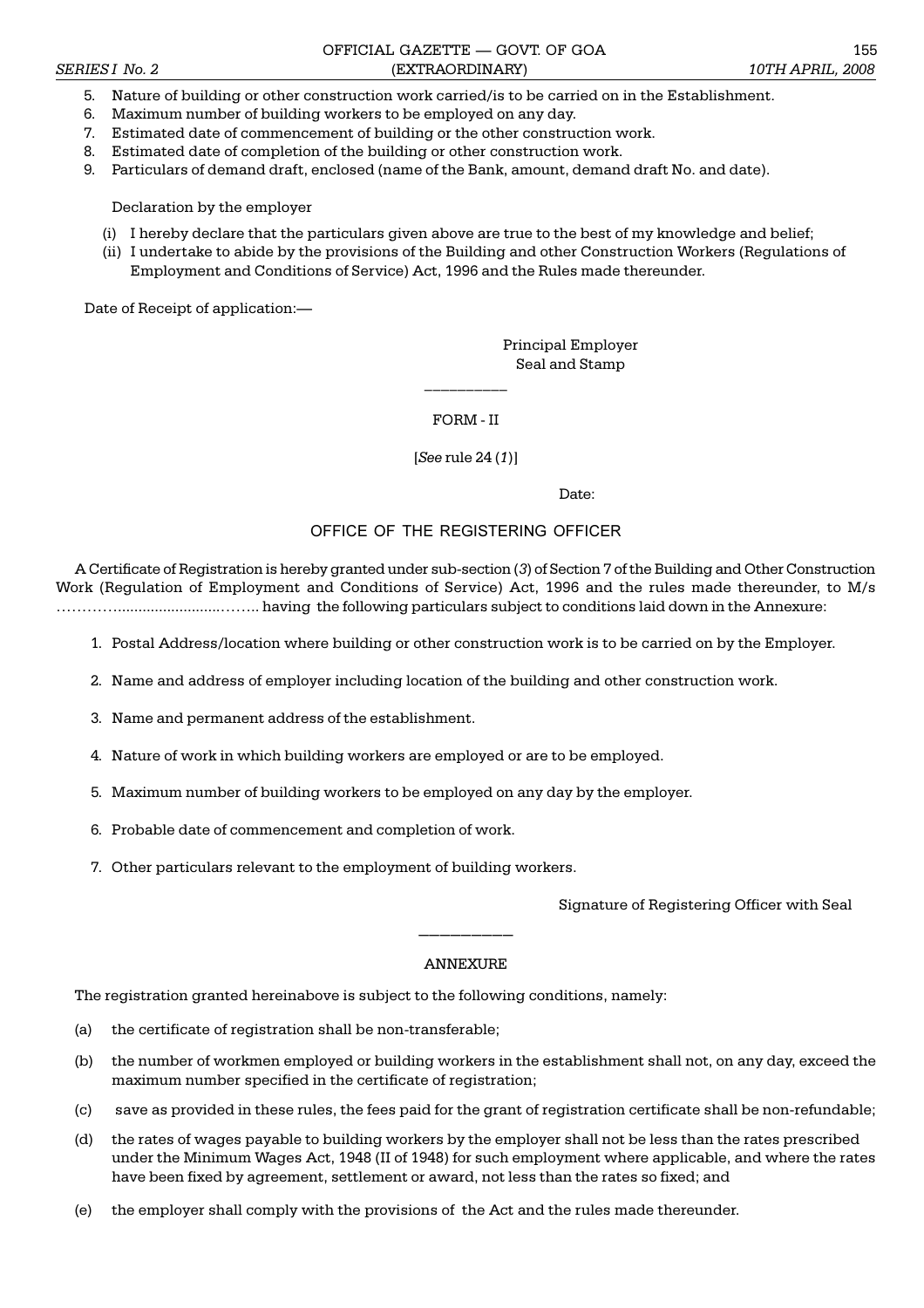#### 156 OFFICIAL GAZETTE GOVT. OF GOA *SERIES I No. 2* (EXTRAORDINARY) *10TH APRIL, 2008*

#### FORM - III

### [*See* rule 25(*2*)]

# REGISTER OF ESTABLISHMENTS

| Sl.<br>No. | Registration<br>No. and date | Name and<br>address.<br>location<br>where a<br>building<br>or other<br>construction<br>work is to<br>be carried<br>on | Name of<br>the employer<br>and his<br>address | Nature<br>of building<br>or other<br>construction<br>work | Name<br>and<br>permanent<br>address<br>of<br>Establish-<br>ment | Probable<br>date<br>of comm-<br>-encement<br>of work | Maximum<br>No. of<br>building<br>workers<br>to be<br>employed<br>on any<br>day | Probable<br>duration<br>of building<br>or other<br>construction<br>work and<br>probable<br>date of<br>completion | Remarks |
|------------|------------------------------|-----------------------------------------------------------------------------------------------------------------------|-----------------------------------------------|-----------------------------------------------------------|-----------------------------------------------------------------|------------------------------------------------------|--------------------------------------------------------------------------------|------------------------------------------------------------------------------------------------------------------|---------|
| (1)        | (2)                          | (3)                                                                                                                   | (4)                                           | (5)                                                       | (6)                                                             | (7)                                                  | (8)                                                                            | (9)                                                                                                              | (10)    |

### FORM - IV

### [*See* rule 26 (3) and 244 (1)]

#### NOTICE OF COMMENCEMENT/COMPLETION OF BUILDING OR OTHER CONSTRUCTION WORK

- (1) (i) Name and address (permanent) of the establishment
	- (ii) Name of the employer and address ....
- (2) Name and situation of place where the building and other construction is proposed to be carried on.
- (3) No. and date of Certificate of registration..
- (4) Name and address of the person incharge of the construction work.
- (5) Address to which the communications relating to building or other construction work may be sent.
- (6) Nature of work involved and the facilities including plant or machinery provided.
- (7) The arrangement storage of explosives, if any, to be used in building or other construction work.
- (8) In case the notice is for commencement of work, the approximate duration of work.

I/We hereby intimate that the building or other construction work (Name of work) having registration No.. dated is likely to commence/is likely to be completed with effect from (date)/on (date).

*Signature of the Employer*

| To.            |  |  |  |  |  |  |  |  |  |  |  |  |  |  |
|----------------|--|--|--|--|--|--|--|--|--|--|--|--|--|--|
| The Inspector, |  |  |  |  |  |  |  |  |  |  |  |  |  |  |
|                |  |  |  |  |  |  |  |  |  |  |  |  |  |  |
| .              |  |  |  |  |  |  |  |  |  |  |  |  |  |  |
|                |  |  |  |  |  |  |  |  |  |  |  |  |  |  |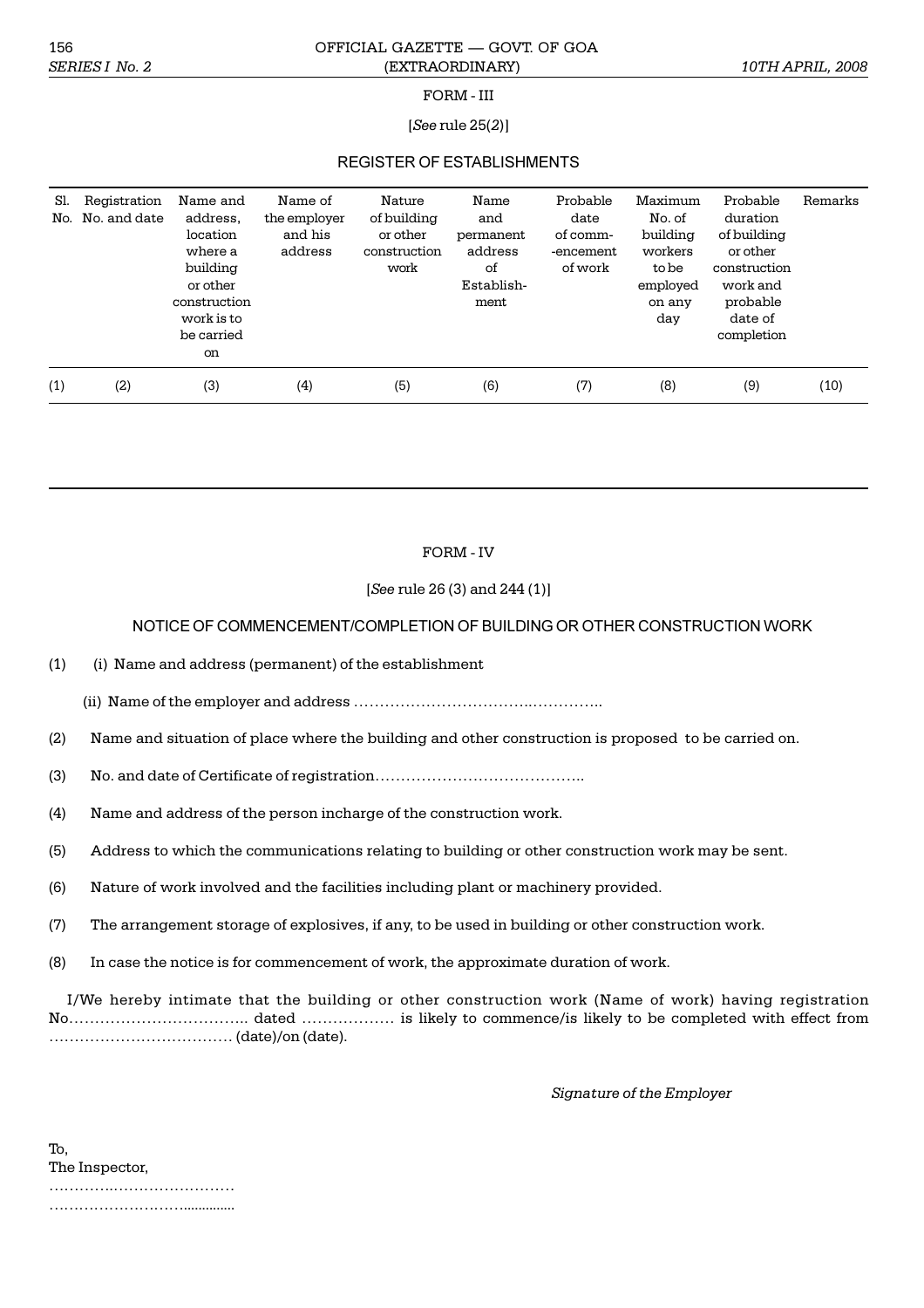# FORM No.  $IV - A$

(*See* rule 28 (*2*)

### APPLICATION FOR REGISTRATION AS BENEFICIARY

To,

The Secretary, Goa Building and Other Construction Workers' Welfare Board, Panaji - Goa.

Sir,

I hereby apply for registration as a beneficiary under the Provisions of the Goa Building and Other Construction Workers' Welfare Rules.

| My full particulars are given below:—         |
|-----------------------------------------------|
| 1. Name of the Workman/Employee with          |
| 2. Name and full address of the Establishment |
|                                               |
|                                               |
| 5. Copy of Appointment Letter/Wage/Slip/      |
|                                               |
|                                               |
| 8. Demand Draft of Rs. 50/- in favour of the  |

I solemnly affirm that the above particulars are correct to the best of my knowledge.

Place:- ........................................

Date:- .......................................... *Signature of the Worker/Employee*

FORM - V

[*See* rule 61 and 79 (b), Schedule I]

# CERTIFICATE OF INITIAL AND PERIODICAL TEST AND EXAMINATION OF WINCHES, DERRICKS AND THEIR ACCESSORY GEAR

Test Certificate No. ..

(*a*) In case of construction site, Name of the construction site where lifting appliances are fitted/installed/ /located: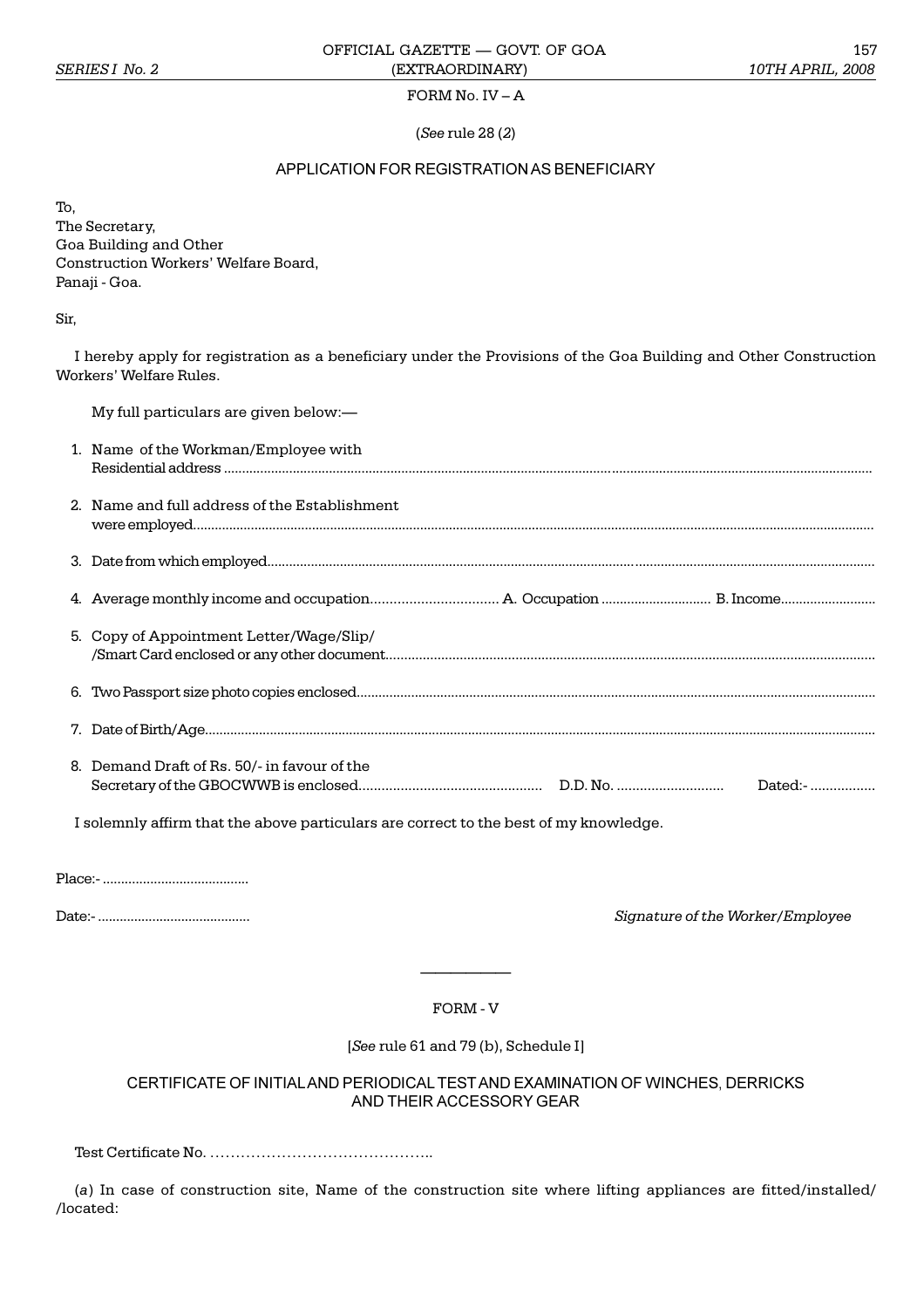| 158<br>SERIES I No. 2                                                                                                                                             | OFFICIAL GAZETTE - GOVT, OF GOA<br>(EXTRAORDINARY)                          | 10TH APRIL, 2008  |                                                            |  |
|-------------------------------------------------------------------------------------------------------------------------------------------------------------------|-----------------------------------------------------------------------------|-------------------|------------------------------------------------------------|--|
| Situation and Description<br>of lifting appliances and<br>Gear with distinguishing<br>number or marks (if any).<br>which have been tested,<br>thoroughly examined | Angle to the horizontal<br>of derrick boom at<br>which test load<br>applied | Test load applied | Safe working load<br>at the angle shown<br>in Column $(2)$ |  |
| (1)                                                                                                                                                               | (2)                                                                         | (3)               | (4)                                                        |  |
|                                                                                                                                                                   | (Degrees)                                                                   | (Tonnes)          | (Tonnes)                                                   |  |
|                                                                                                                                                                   |                                                                             |                   |                                                            |  |

| Name and address of public service, association  | Name and position of the Competent Person of |
|--------------------------------------------------|----------------------------------------------|
| company, or firm or testing establishment making | public service, association, company or      |
| the test and examination.                        | firm or testing establishment.               |
| (5)                                              | (6)                                          |

I certify that on the .. day of 20. the lifting appliance shown in column (1) together with its necessary gear was tested in the manner set forth overleaf in my presence; that a careful examination of the said lifting appliances after the test shown that it had withstood the test load without injury or permanent deformation; and that the safe working load of the said lifting appliance and accessory gear is as shown in column (4).

*Signature of the Competent Person.*

Date .

Seal

Registration/Authority number of the Competent Person.

## FORM - VI

# [*See* rule 61 and 79 (*b*)]

# CERTIFICATE OF INITIAL AND PERIODICAL TEST AND EXAMINATION OF CRANES OR HOISTS AND THEIR ACCESSORY GEAR

Test Certificate No

(a) Name of the construction site where cranes or hoists are fitted/installed/located:

| Situation and<br>description | For jib cranes radius at<br>the test load was applied | Test load<br>applied | Safe working load for jib cranes<br>at radius shown in column (2) |
|------------------------------|-------------------------------------------------------|----------------------|-------------------------------------------------------------------|
| $1^{\circ}$                  | (2                                                    | (3)                  | (4)                                                               |
|                              | (Metres)                                              | (Tonnes)             | 'Tonnes)                                                          |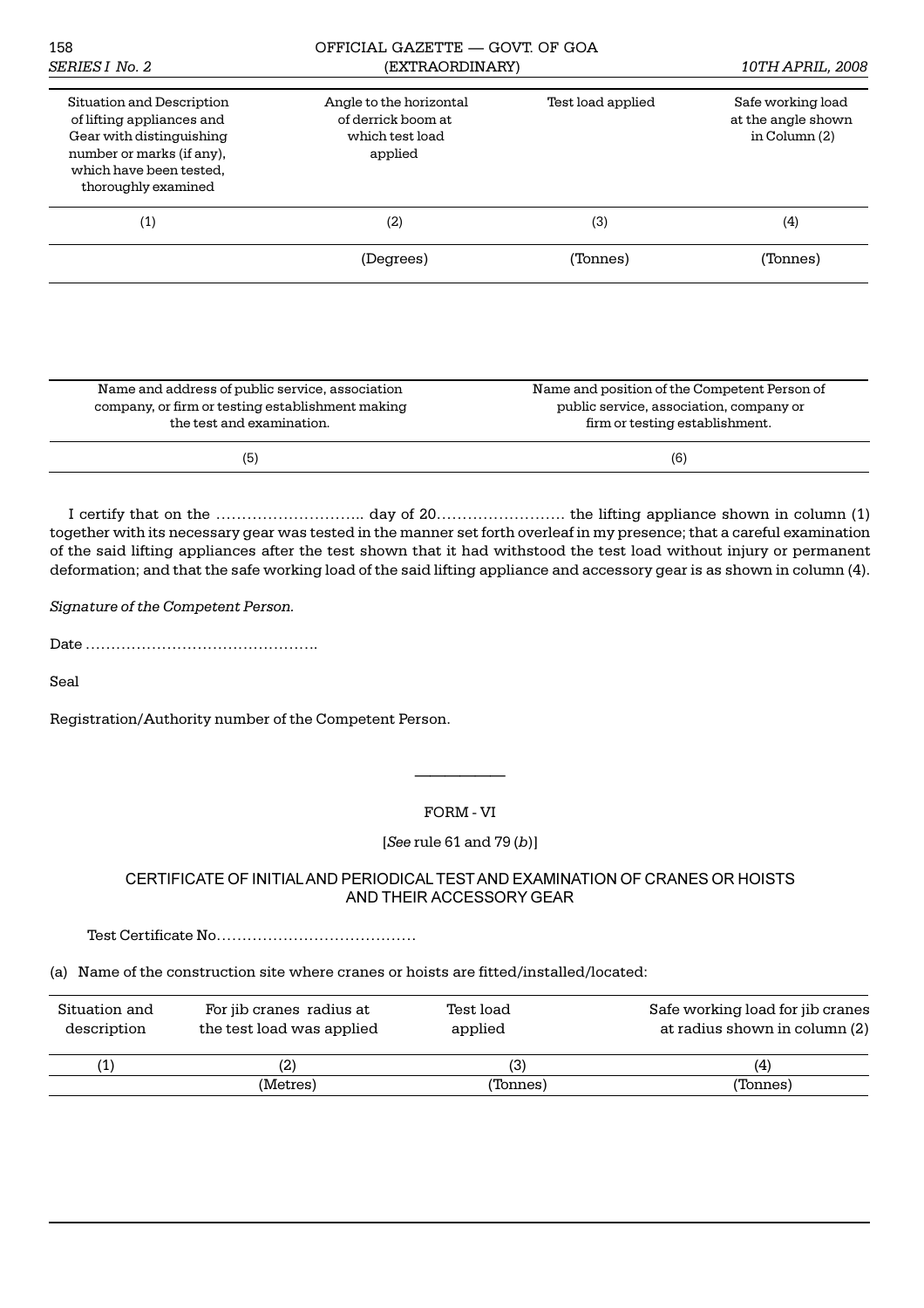|                | OFFICIAL GAZETTE — GOVT. OF GOA                          | 159                                                      |
|----------------|----------------------------------------------------------|----------------------------------------------------------|
| SERIES I No. 2 | (EXTRAORDINARY)                                          | 10TH APRIL, 2008                                         |
|                | Name and address of public service, association or firm  | Name and position of Competent Person of public service. |
|                | or testing establishment making the test and examination | association, company or firm or testing establishment    |

 $(5)$ 

I certify that on the .. day of . the above lifting appliances together with its accessory gear, was tested and a careful examination of the said lifting appliance and gear after the test showed that it had withstood the test load without injury or permanent deformation; and the safe working load of the said lifting appliance and gear is as shown in column (4).

*Signature of the Competent Person* \*Seal

Date: ................................................

(See note 3)

Registration/Authority number of the Competent Person

# FORM - VII

\_\_\_\_\_\_\_\_\_

[*See* rule 75 (*d*) and 79 (*b*)]

# CERTIFICATE OF INITIAL AND PERIODICAL TEST AND EXMINATION OF LOOSE GEARS

Test Certificate No. ..

(a) Name of the construction site where loose gears are fitted/located:

| Distinguishing | Description, dimension      | Number | Date of test | Test load applied | Safe working load |
|----------------|-----------------------------|--------|--------------|-------------------|-------------------|
| Number or Mark | and material of gear/device | tested |              | (tonnes)          | (tonnes) (SWL)    |
|                | $\left( 2\right)$           | (3)    | (4)          | (5)               | (6)               |

| Name and address of<br>manufacturer or suppliers | Initial test and examination<br>certificate No. and date<br>(only in case of periodical<br>test and examination | Name and address of<br>public service association.<br>company or firm or testing<br>establishment making the test<br>and examination | Name and position of<br>Competent Person in<br>public service, association,<br>company or firm or testing<br>establishment |
|--------------------------------------------------|-----------------------------------------------------------------------------------------------------------------|--------------------------------------------------------------------------------------------------------------------------------------|----------------------------------------------------------------------------------------------------------------------------|
| (7)                                              | (8)                                                                                                             | (9)                                                                                                                                  | (10)                                                                                                                       |

I certify that on the .. day of .20..the above gear was tested and examined in the manner set forth overleaf; and on the examination, showed the said gear/device withstood the test load without injury or deformation; and that the safe working load of the said gear/device is as shown in column 6.

*Signature of the Competent Person* Seal Date:

Registration/Authority number of the Competent Person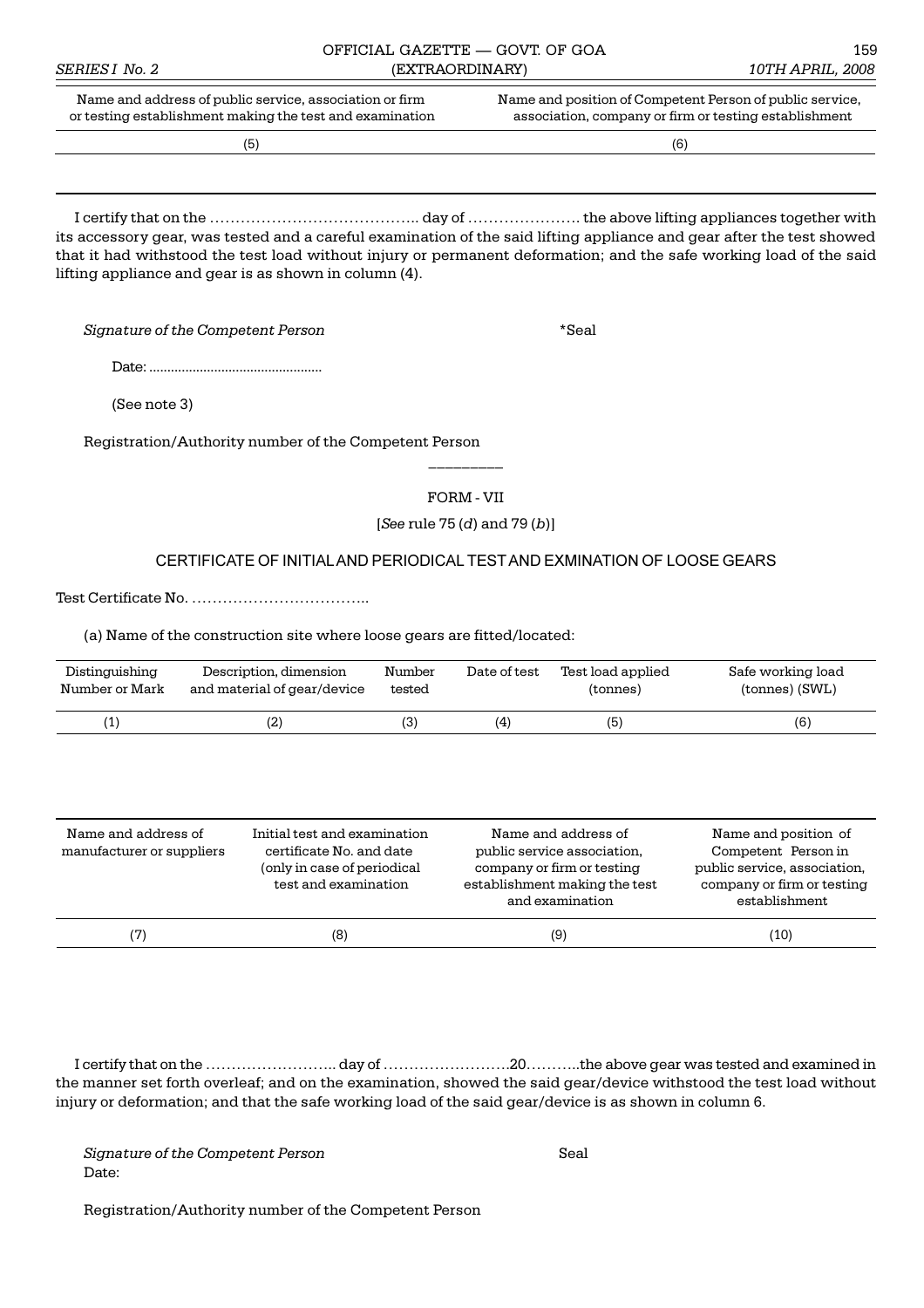## FORM - VIII

## [*See* rule 67 and 79 (b)]

## CERTIFICATE OF TEST AND EXAMINATION OF WIREROPE BEFORE BEING TAKEN INTO USE.

Test Certificate No.

- (1) Name and address of maker or supplier:
- (2) (a) Circumference/diameter of rope
	- (b) Number of strand
	- (c) Number of wires per strand
	- (d) Lay
	- (e) Core
- (3) Quality of wire (e.g. Best Plough steel)
- (4) (a) Date of test of sample of rope
	- (b) Load at which sample broke (tonnes)
	- (c) Safe working load of rope (tonnes)
	- (d) Intended use
- (5) Name and address of public service, association, company or firm or testing establishment making the test and examination.
- (6) Name and position of Competent Person in public service, association, company or firm or testing establishment making the test and examination.

I certify that the above particulars are correct, and that the test and examination were carried out by me and no defect affecting its safe working load (SWL) were found.

*Signature of the Competent Person* Seal

Date

Registration/Authority number of the Competent Person

# FORM IX

[*See* rule 77 and 79 (*b*)]

## CERTIFICATE OF ANNEALING OF LOOSE GEARS

Test Certificate No. .

(a) Name of the Construction site where loose gears are fitted/installed/located:

| Distinguishing<br>Number or Mark | Description<br>of gear | Number of the<br>certificate of<br>test & examination | Number annealed | Date of<br>annealing | Defects found at<br>careful inspection<br>after annealing |
|----------------------------------|------------------------|-------------------------------------------------------|-----------------|----------------------|-----------------------------------------------------------|
|                                  | (2)                    | (3)                                                   | (4)             | (5)                  | (6)                                                       |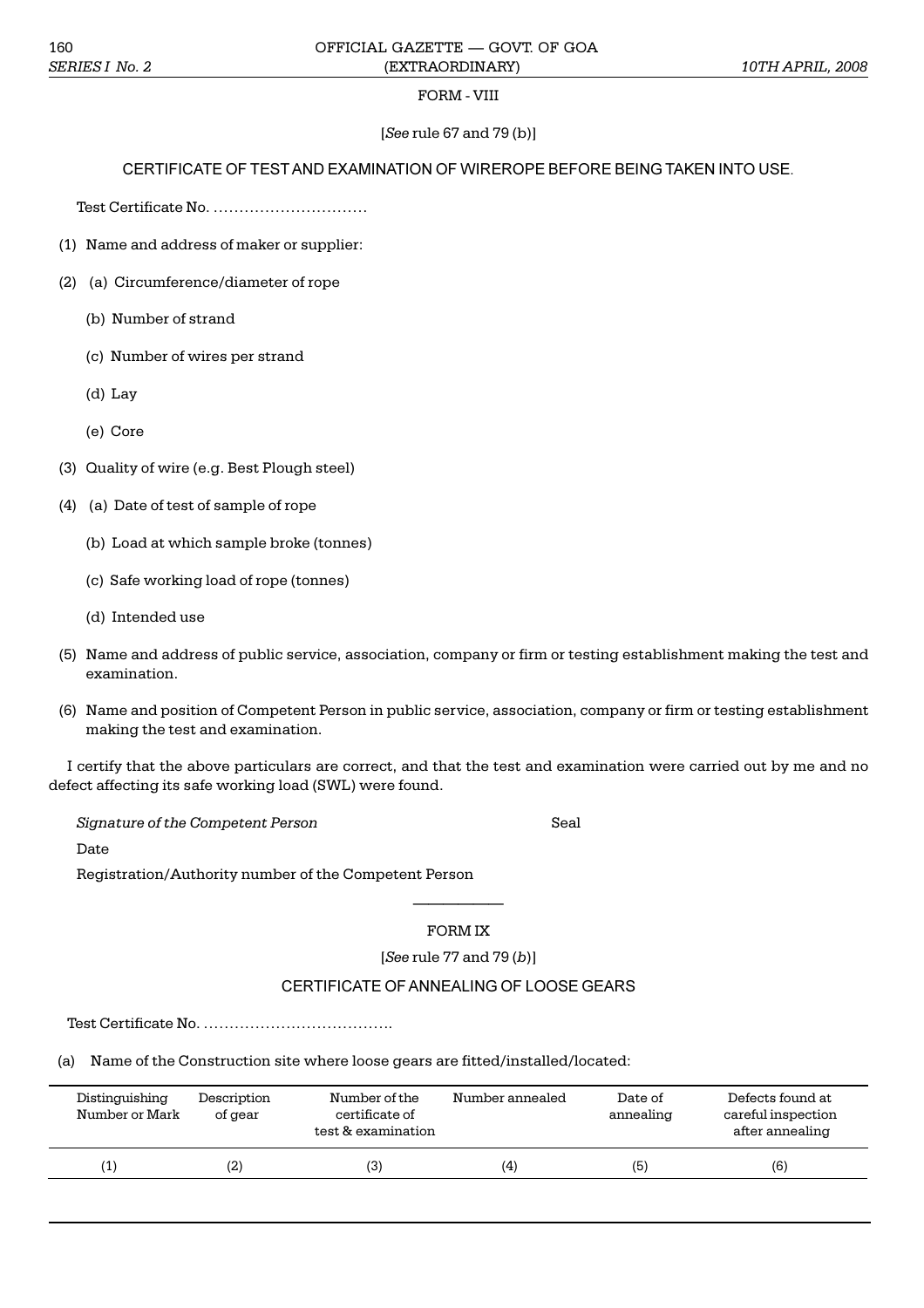| SERIES I No. 2                                                                                                                           | (EXTRAORDINARY) | 10TH APRIL, 2008                                                                                                        |
|------------------------------------------------------------------------------------------------------------------------------------------|-----------------|-------------------------------------------------------------------------------------------------------------------------|
| Name and address of public service association<br>company, or firm or testing establishment carrying<br>out the annealing and inspection |                 | Name and position of the Competent Person<br>of public service association, company<br>or firm or testing establishment |
|                                                                                                                                          |                 | (8)                                                                                                                     |

OFFICIAL GAZETTE — GOVT. OF GOA 161

I certify that on the date shown in column (5) the gear described in columns (1) to (4) was effectually annealed under my supervision that after being so annealed every article was carefully inspected; and that no defects affecting its safe working conditions were found other than those indicated in column (6).

*Signature of the Competent Person* Seal

Date

Registration/Authority number of the Competent Person

### FORM - X

\_\_\_\_\_\_\_\_\_\_\_

[*See* rule 74 and 78]

### CERTIFICATE OF ANNUAL THOROUGH EXAMINATION OF LOOSE GEARS EXEMPTED FROM ANNEALING

(a) Name of the Construction site where loose gears are fitted/installed/located:

(b)

| Distinguishing number or mark                                                                                            | Description of gear | Number of certificate of initial and<br>periodical test and examination                                           | Remarks |
|--------------------------------------------------------------------------------------------------------------------------|---------------------|-------------------------------------------------------------------------------------------------------------------|---------|
| (1)                                                                                                                      | (2)                 | (3)                                                                                                               | (4)     |
|                                                                                                                          |                     |                                                                                                                   |         |
|                                                                                                                          |                     |                                                                                                                   |         |
|                                                                                                                          |                     |                                                                                                                   |         |
| Name and address of public service, association, company<br>or firm or testing carrying out the annealing and inspection |                     | Name and position of Competent Person of public service.<br>association, company or firm or testing establishment |         |
| (5)                                                                                                                      |                     | (6)                                                                                                               |         |

I certify that on the day of 200the above gear, described in column (*2*) was thoroughly examined; and that no defects affecting its safe working condition were found other than those I indicated in column (*4*).

*Signature of the Competent Person* Seal

Date

Registration/Authority number of the Competent Person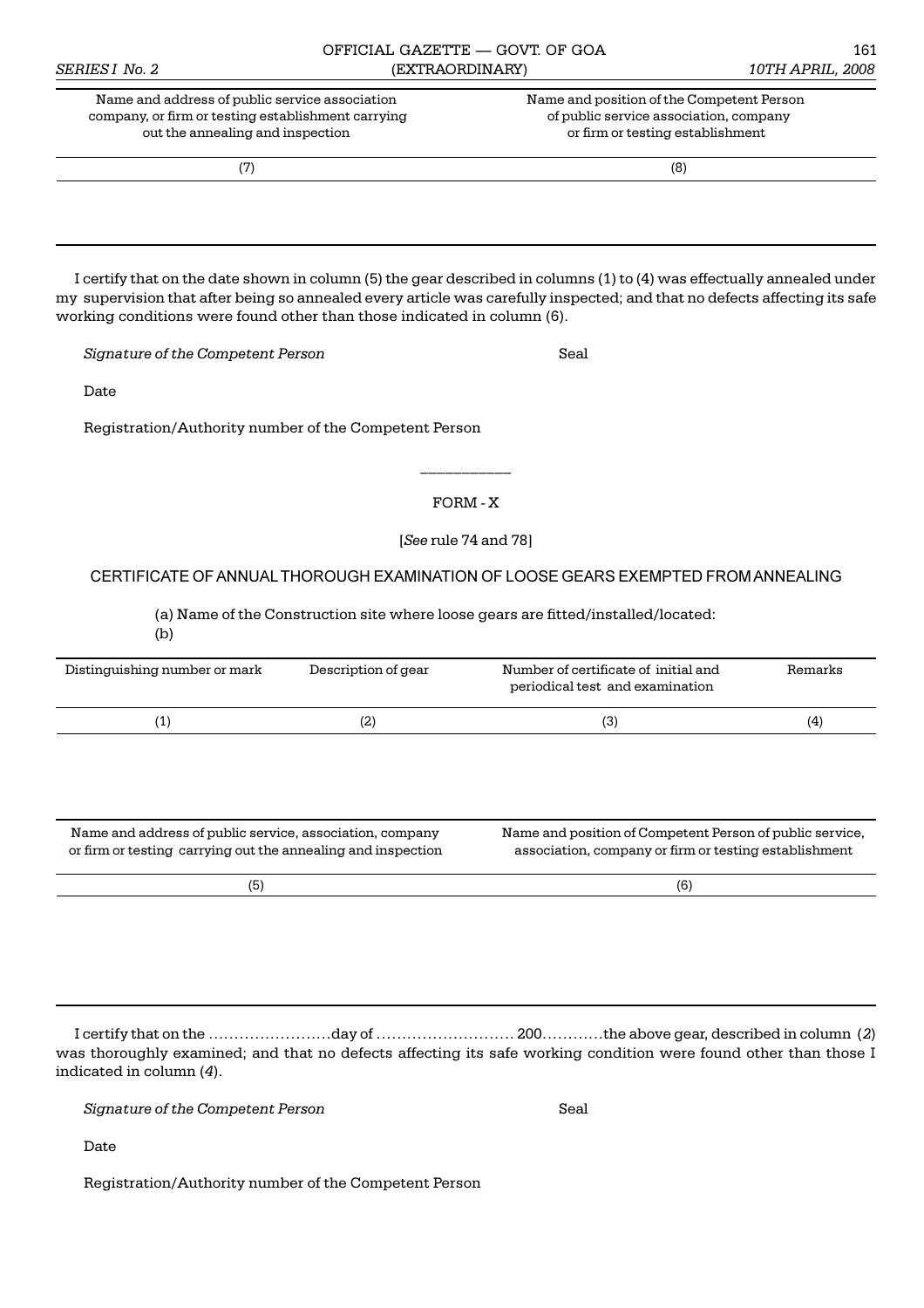## FORM - XI

[*See* rule 228 (c)]

# CERTIFICATE OF MEDICAL EXAMINATION

|          | Identification marks:                                                                                                            |
|----------|----------------------------------------------------------------------------------------------------------------------------------|
|          |                                                                                                                                  |
|          |                                                                                                                                  |
|          |                                                                                                                                  |
|          |                                                                                                                                  |
|          | 7. Physical Fitness                                                                                                              |
|          | I hereby certify that I have personally examined (name)  Son/daughter/wife of                                                    |
|          | 8. Reason for -                                                                                                                  |
|          |                                                                                                                                  |
|          |                                                                                                                                  |
|          | Signature/Left hand Thumb<br>Signature with Seal<br>Impression of building worker<br>Medical Inspector/C.M.O.                    |
| $Note -$ | 1. Exact details of cause of physical disability should be clearly stated.                                                       |
|          | 2. Functional/productive abilities should also be stated if disability is stated.                                                |
|          |                                                                                                                                  |
|          | FORM - XII                                                                                                                       |
|          |                                                                                                                                  |
|          | [See rule $228(d)$ ]                                                                                                             |
|          | <b>HEALTH REGISTER</b><br>(In respect of persons employed in Building and other construction work involving hazardous processes) |

| (b) $Mr_1, , , , , , from, , , , , to, , , , , , , , , $                                                                                                                                                                                                                                                                                                                                                                    |  |
|-----------------------------------------------------------------------------------------------------------------------------------------------------------------------------------------------------------------------------------------------------------------------------------------------------------------------------------------------------------------------------------------------------------------------------|--|
| (c) $Mr_{1}, \ldots, r_{n}, \ldots, r_{n}, \ldots, r_{n}, \ldots, r_{n}, \ldots, r_{n}, \ldots, r_{n}, \ldots, r_{n}, \ldots, r_{n}, \ldots, r_{n}, \ldots, r_{n}, \ldots, r_{n}, \ldots, r_{n}, \ldots, r_{n}, \ldots, r_{n}, \ldots, r_{n}, \ldots, r_{n}, \ldots, r_{n}, \ldots, r_{n}, \ldots, r_{n}, \ldots, r_{n}, \ldots, r_{n}, \ldots, r_{n}, \ldots, r_{n}, \ldots, r_{n}, \ldots, r_{n}, \ldots, r_{n}, \ldots,$ |  |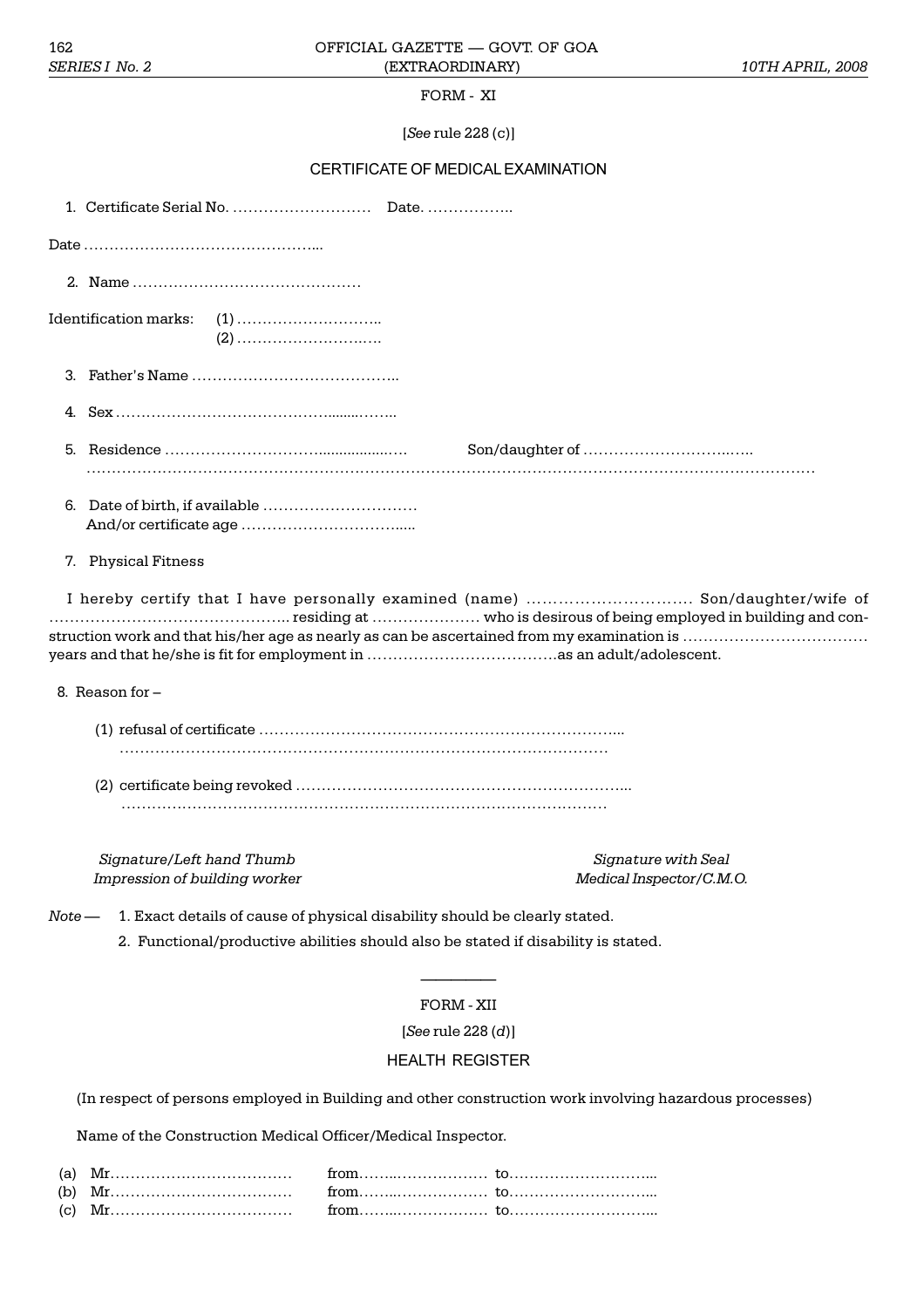|                             | SERIES I No. 2 | OFFICIAL GAZETTE — GOVT. OF GOA | 163<br>10TH APRIL, 2008 |                        |                                       |                                                 |
|-----------------------------|----------------|---------------------------------|-------------------------|------------------------|---------------------------------------|-------------------------------------------------|
| Sl.<br>No.                  | Works No.      | Name of<br>building worker      | Sex                     | Age<br>(last birthday) | Date of employment<br>of present work | Date of leaving<br>or transfer<br>to other work |
| (1)                         | (2)            | (3)                             | (4)                     | (5)                    | (6)                                   | (7)                                             |
| 1.<br>2.<br>3.<br>-4.<br>5. |                |                                 |                         |                        |                                       |                                                 |

| Reason for leaving;<br>transfer or discharge | Nature of job or<br>occupation | Raw material<br>or bye product<br>handled | Date of medical<br>examination by<br>certifying surgeon<br>medical Inspector/CMO | Results of<br>medical<br>examination | If suspended from<br>work, state period<br>of suspension<br>with detailed reasons |
|----------------------------------------------|--------------------------------|-------------------------------------------|----------------------------------------------------------------------------------|--------------------------------------|-----------------------------------------------------------------------------------|
| (8)                                          | (9)                            | (10)                                      | (11)                                                                             | (12)                                 | (13)                                                                              |
| 1.<br>2.<br>3.<br>-4.<br>5.                  |                                |                                           |                                                                                  |                                      |                                                                                   |

| Certified fit to resume duty on with signature of Medical<br>Inspector/CMO | If certificate of unfitness or suspension issued to worker |  |  |
|----------------------------------------------------------------------------|------------------------------------------------------------|--|--|
| (14)                                                                       | (15)                                                       |  |  |
| 2.<br>.ت                                                                   |                                                            |  |  |

*Signature with date of Medical Inspector/CMO*

*Note*: (i) Column (8)-Detailed summary of reason for transfer or discharge should be stated

(ii) Column (12) should be expressed as fit/unfit/suspended.

# FORM XIII

# [*See* rule 235 (a)]

# NOTICE OF POISONING OR OCCUPATIONAL NOTIFIABLE DISEASES

- 1. Name and address of the employer:
- 2. Name of the building workers and his work No., if any
- 3. Address of the building worker:
- 4. Sex and age: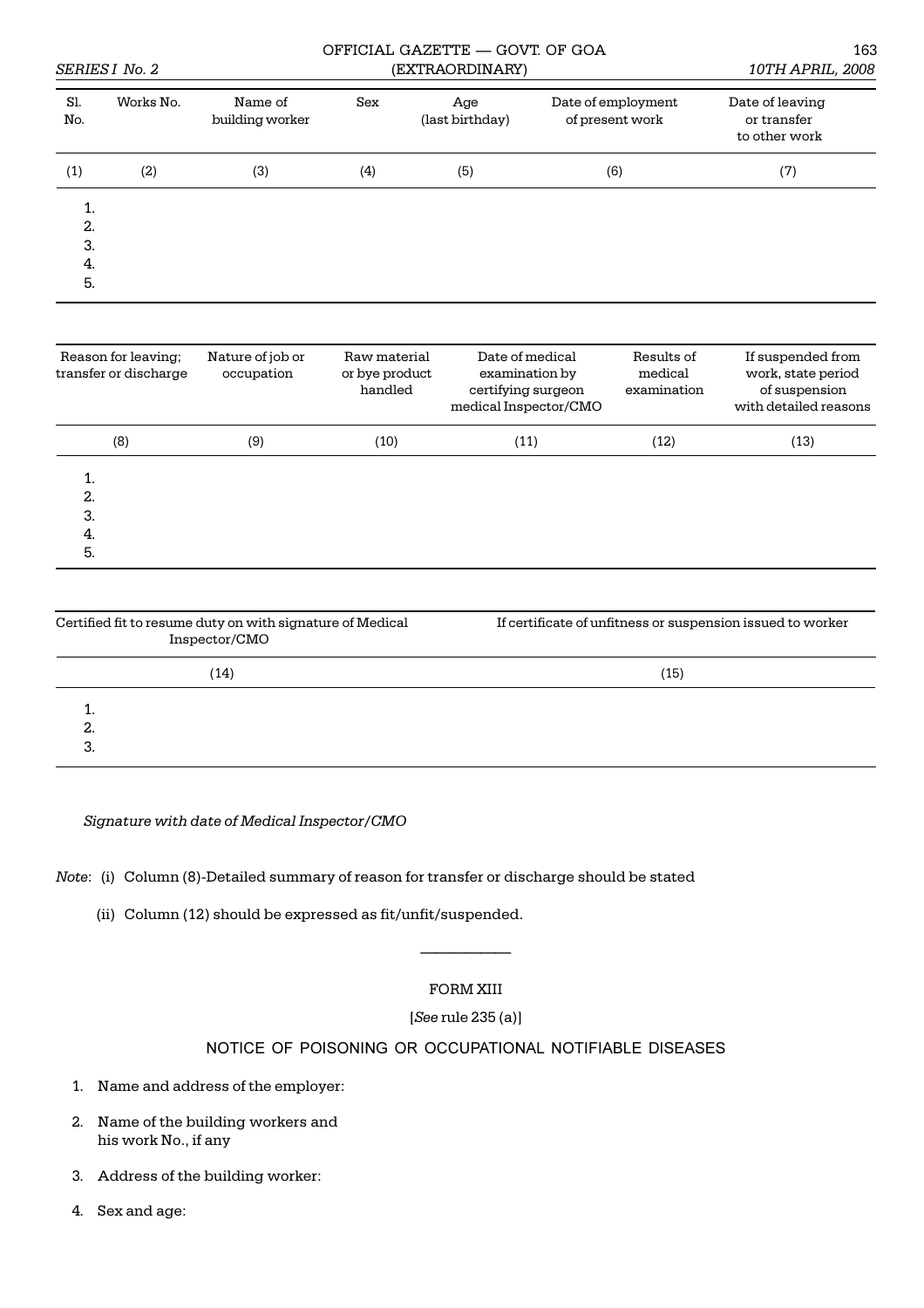- 5. Occupation:
- 6. State exactly what the patient was doing at the time of contracting the disease
- 7. Nature of poisoning or disease from which the building worker is suffering from.

Date: *Signature of the*

*Note*:- When a building worker contracts any disease specified in Schedule XII, a notice in this form shall be sent forthwith to the Chief Inspector.

FORM - XIV

[*See* rule 215 (*7*)]

#### REPORT OF ACCIDENTS AND DANGEROUS OCCURRENCES

- 1. Name of the project/work
- 2. Location of project/work
- 3. Stage of construction work

| 4. Particulars of Employer                                                           |          |                                                                                          |
|--------------------------------------------------------------------------------------|----------|------------------------------------------------------------------------------------------|
| (a) Main contractor firm/Co.:<br>Name<br>Address<br>Phone Nos.<br>Nature of business |          | (b) Sub-contractor's particulars:<br>Name<br>Address<br>Phone Nos.<br>Nature of business |
| 5. Particulars of injured person<br>Name<br>(a)<br>(First)                           | (Middle) | (Surname)                                                                                |
| (b) Home Address                                                                     |          |                                                                                          |
| (c) Occupation                                                                       |          | (d) Status of the worker:<br>Casual<br>Permanent                                         |
| (e) Sex: Male                                                                        | Female   | $(f)$ Age                                                                                |
|                                                                                      |          |                                                                                          |

- (g) Experience
- (h) Marital Status: Married/Unmarried/Divorced
- 6. Particulars of Accident
	- (a) Exact place where accident occurred
	- (b) Date (c) Time
	- (d) What the injured person was doing at the time of accident?
	- (e) Weather condition
	- (f) How long employed by you for this particular job?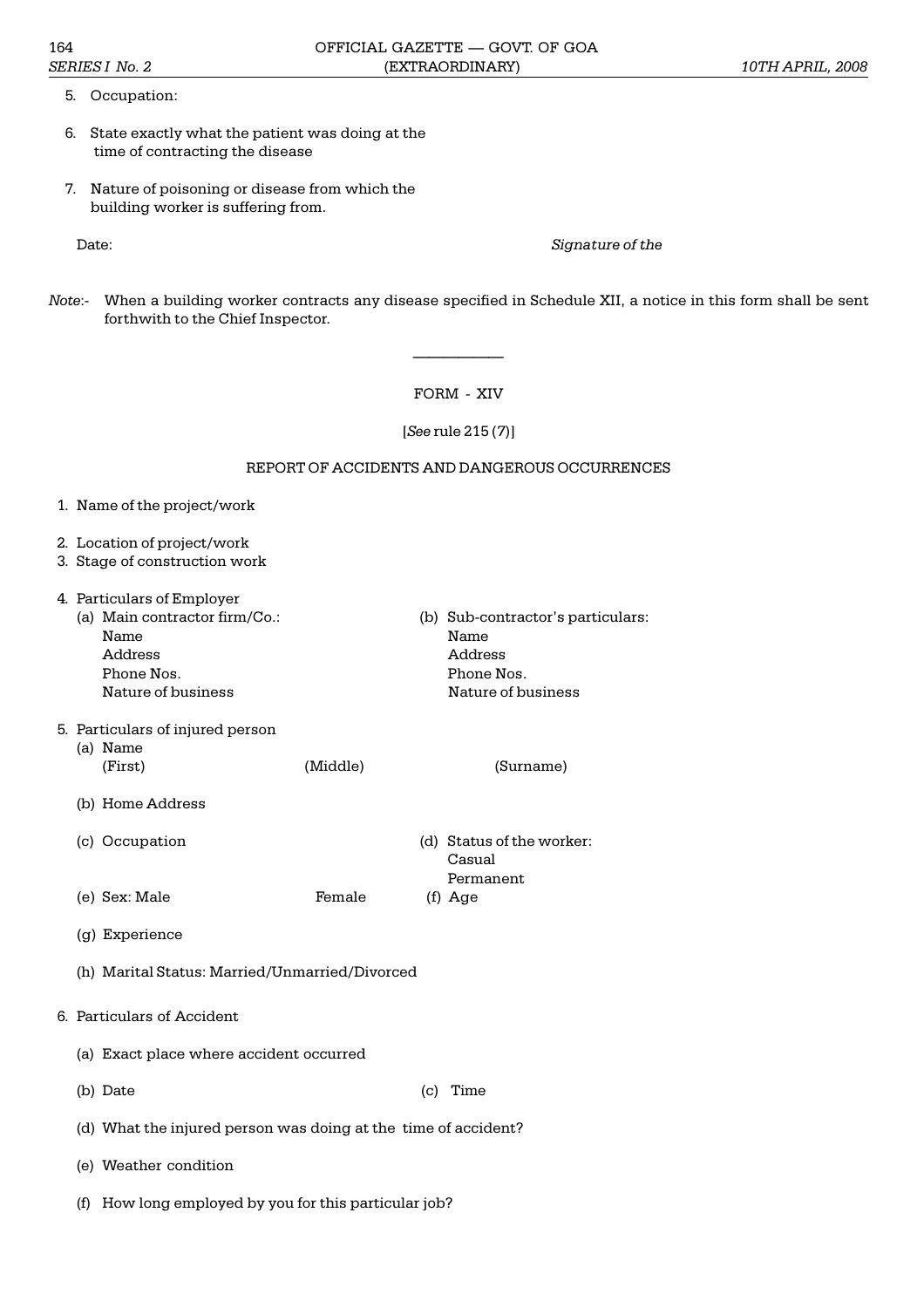| (g) Particulars of equipment/machine/tool involved &<br>Condition of the same after the accident occurred                                                      |           |       |                       |            |             |
|----------------------------------------------------------------------------------------------------------------------------------------------------------------|-----------|-------|-----------------------|------------|-------------|
| (h) Brief description of the accident                                                                                                                          |           |       |                       |            |             |
| 7. Nature of injuries                                                                                                                                          |           |       |                       |            |             |
| (a) Fatal                                                                                                                                                      |           |       |                       |            |             |
| (b) Non-fatal                                                                                                                                                  |           |       |                       |            |             |
| (c) If non-fatal, state precisely the nature of injuries                                                                                                       |           |       |                       |            |             |
|                                                                                                                                                                |           |       |                       |            |             |
| (Describe in detail the nature of injury, for instance fracture of right arm, sprain etc.)<br>(d) First Aid:                                                   | Given:    |       | Not given:            |            |             |
| (e) If not, give the reasons                                                                                                                                   |           |       |                       |            |             |
| (f) Name & designation of the person by whom first aid was given                                                                                               |           |       |                       |            |             |
| (g) If admitted to hospital.<br>Name of the hospital:<br>Address of the hospital<br>Phone No.                                                                  |           |       | Name of the Doctor    |            |             |
|                                                                                                                                                                |           |       |                       |            |             |
| 8. Mode of transport used<br>Ambulance<br>Truck                                                                                                                |           | Tempo | Taxi                  |            | Private Car |
| 9. How much time was taken to shift the injured person?                                                                                                        |           |       |                       |            |             |
| If very late, state the reason                                                                                                                                 |           |       |                       |            |             |
| (b) How the reporting was made?<br>Telephone<br>Letter                                                                                                         | Telegram  |       | Special Messenger     |            |             |
| (c) Who visited the accident site first and what action was<br>proposed by him?                                                                                |           |       |                       |            |             |
| (d) What are the actions taken for the investigations of the<br>accident by the employer? (Describe about photographs/<br>/Video film/measurements taken etc.) |           |       |                       |            |             |
| 10. Particulars of the persons given witness:                                                                                                                  |           |       |                       |            |             |
| (a) Name<br>1.<br>2.<br>3.<br>4.                                                                                                                               | Address   |       |                       | Occupation |             |
| (b) Whether                                                                                                                                                    | Temporary |       | Permanent             |            |             |
| 11. Particulars in case of fatal:                                                                                                                              |           |       |                       |            |             |
| Date                                                                                                                                                           |           |       | Time                  |            |             |
| Whether registered with<br>Building and other<br><b>Construction Workers</b><br>Welfare Board                                                                  |           |       | If yes, give Reg. No. |            |             |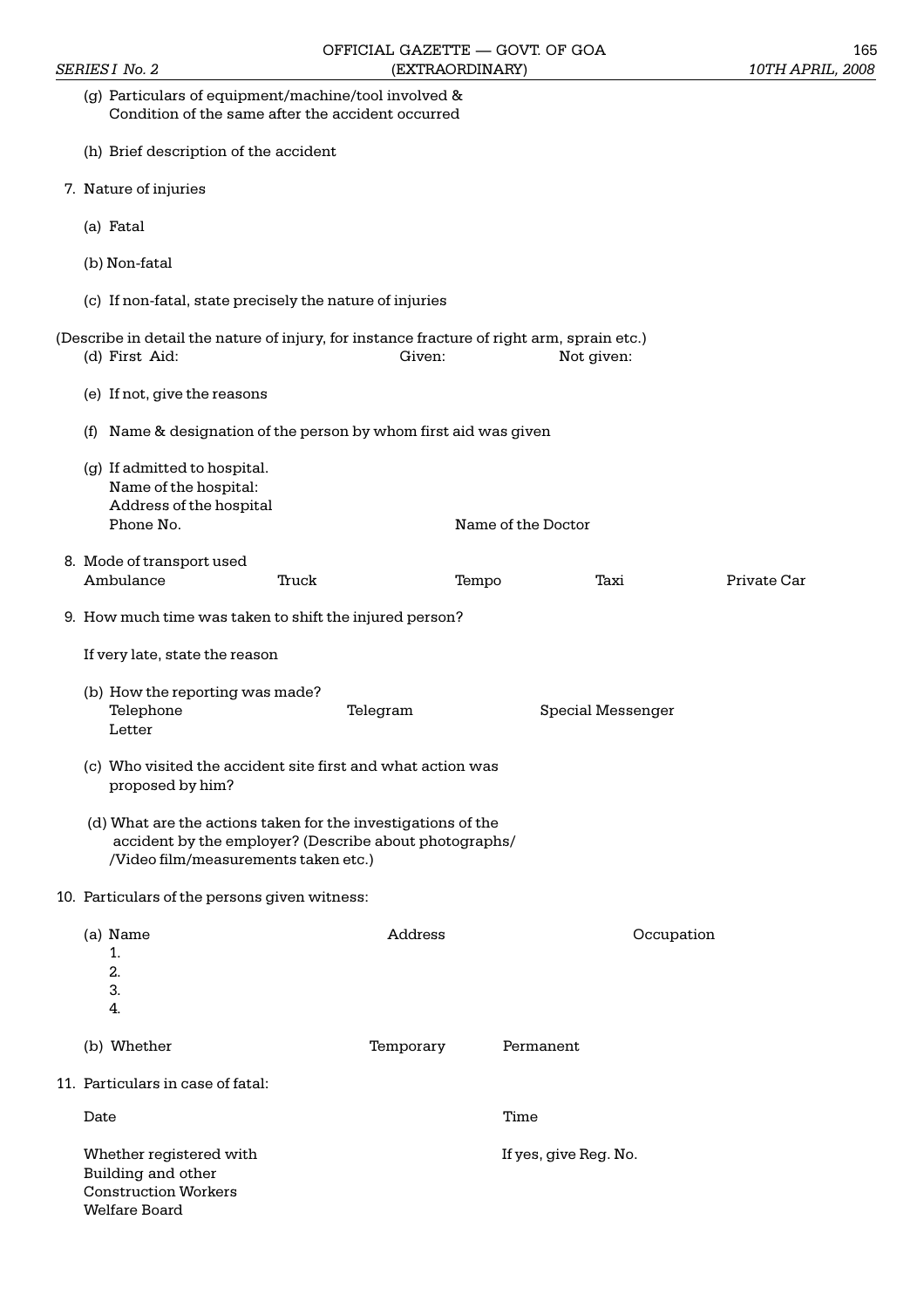| 12. Dangerous Occurrences as covered under the Regulation No. |
|---------------------------------------------------------------|
| (Give details)                                                |

- (a) collapse or failure of lifting appliances, hoist, conveyors etc.
- (b) collapse or subsidence of soil, any wall, floor, gallery etc.
- (c) collapse of transmission towers, pipeline, bridges etc.
- (d) explosion of receiver, vessel etc.
- (e) fire and explosion
- (f) spillage or leakage of hazardous substances
- (g) collapse, capsizing, toppling or collision of transport equipment.
- (h) leakage or release of harmful toxic gases at the construction site.
- (i) failure of lifting appliance, loose gear, hoist or building and other construction work machinery, transport equipment etc.
- 13. Certificate from the Employer or authorised signatory.

I certify that to the best of my knowledge and belief, the above particulars are correct in every respect.

C. C. forwarded for information and follow-up action:

1. 2.

*Note*:- If more than one person is involved, then for each person, information is to be filled-up in separate forms.

## FORM - XV

[*See* rule 31]

# REGISTER OF BUILDING WORKERS EMPLOYED BY THE EMPLOYER

Name and address Name and permanent of establishment address of establishment where building and other construction work is to be carried on

Nature and location of work ................................................

| Sl.<br>No.          | Name and Surname<br>of workman | Age and<br>Sex | Father's/Husband's<br>name | Nature of Employment<br>Designation | Permanent Home<br>address of workman<br>(Village and Taluka and Distt.) |
|---------------------|--------------------------------|----------------|----------------------------|-------------------------------------|-------------------------------------------------------------------------|
| $\scriptstyle{(1)}$ | (2)                            | (3)            | $\scriptstyle{(4)}$        | (5)                                 | (6)                                                                     |
| 1.<br>2.            |                                |                |                            |                                     |                                                                         |
| З.<br>4.            |                                |                |                            |                                     |                                                                         |

Place: Signature Signature Signature Signature Signature Signature Signature Signature Signature Signature Signature

Date: Designation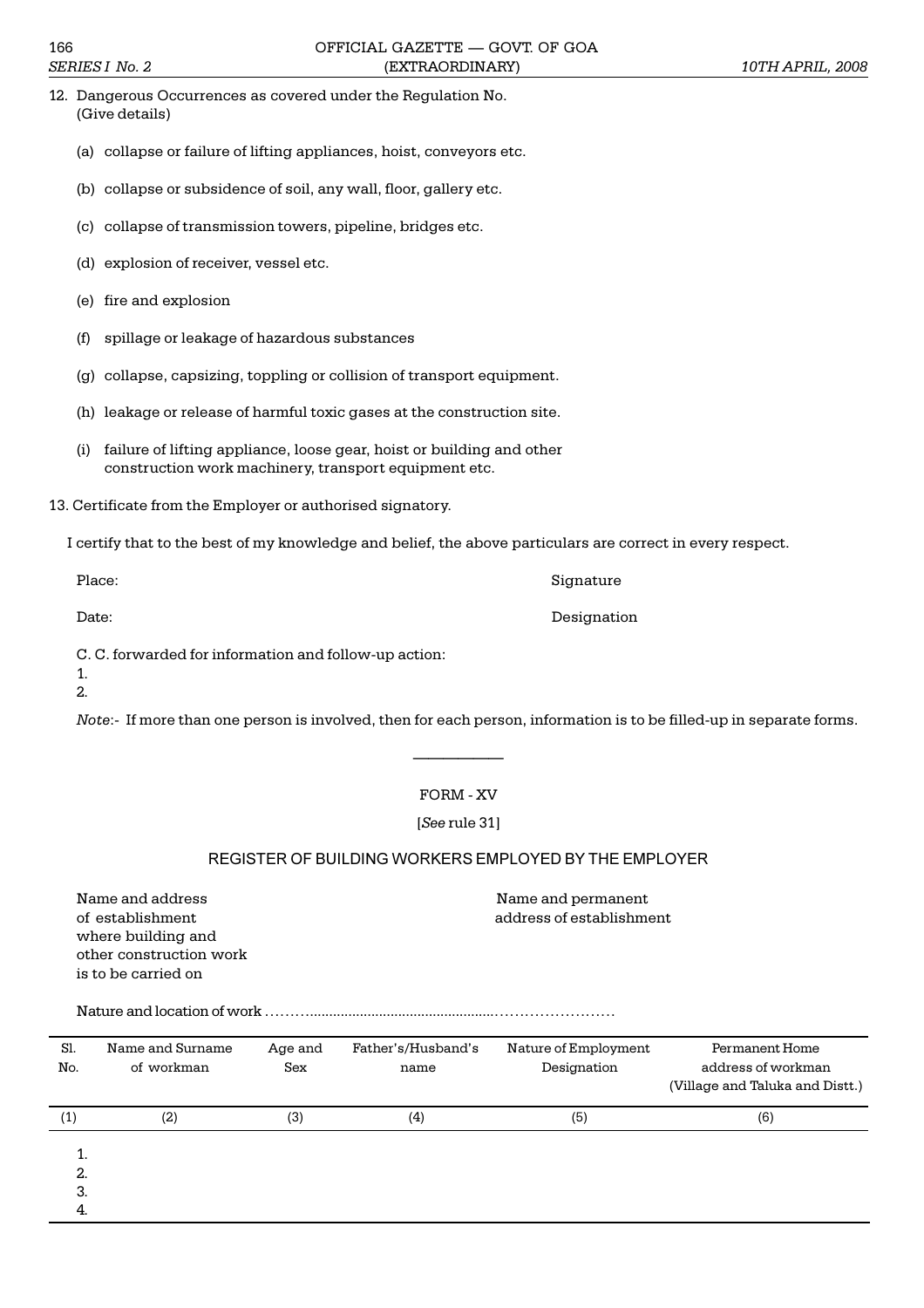| <i>SERIES I No. 2</i> | OFFICIAL GAZETTE - GOVT. OF GOA       | 167<br>10TH APRIL, 2008                     |                                      |                         |
|-----------------------|---------------------------------------|---------------------------------------------|--------------------------------------|-------------------------|
| Local Address         | Date of commencement<br>of employment | Signature or thumb<br>impression of workman | Date of termination<br>of employment | Reasons for termination |
| (7)                   | (8)                                   | (9)                                         | (10)                                 | (11)                    |
| <br>2.<br>3.<br>4.    |                                       |                                             |                                      |                         |

| If the building worker is/was beneficiary, the date of registration as a<br>beneficiary, the registration No. and the name of Welfare Board | Remarks |
|---------------------------------------------------------------------------------------------------------------------------------------------|---------|
| (12)                                                                                                                                        | (13)    |
|                                                                                                                                             |         |
| 2.                                                                                                                                          |         |
| З.                                                                                                                                          |         |
| 4.                                                                                                                                          |         |
| 5.                                                                                                                                          |         |

### FORM - XVI

\_\_\_\_\_\_\_\_\_\_\_

[*See* rule 246 (*1*) (a)]

# MUSTER ROLL

| Name and permanent address |  |
|----------------------------|--|
| of the establishment       |  |

Name and address of establishment where building or other construction work is carried on/is to be carried on

Nature of building or other Name and address of Employer construction work

For the month of ..

| Sl.<br>No | Name of the building<br>Worker | Father's/Husband's name | Sex | Dates | remarks |
|-----------|--------------------------------|-------------------------|-----|-------|---------|
| (1)       | (2)                            | (3)                     | (4) | (5)   | (6)     |
|           |                                |                         |     |       |         |
| 1.        |                                |                         | 1.  |       |         |
| 2.        |                                |                         | 2.  |       |         |
| 3.        |                                |                         | 3.  |       |         |
| 4.        |                                |                         | 4.  |       |         |
| 5.        |                                |                         | 5.  |       |         |
|           |                                |                         |     |       |         |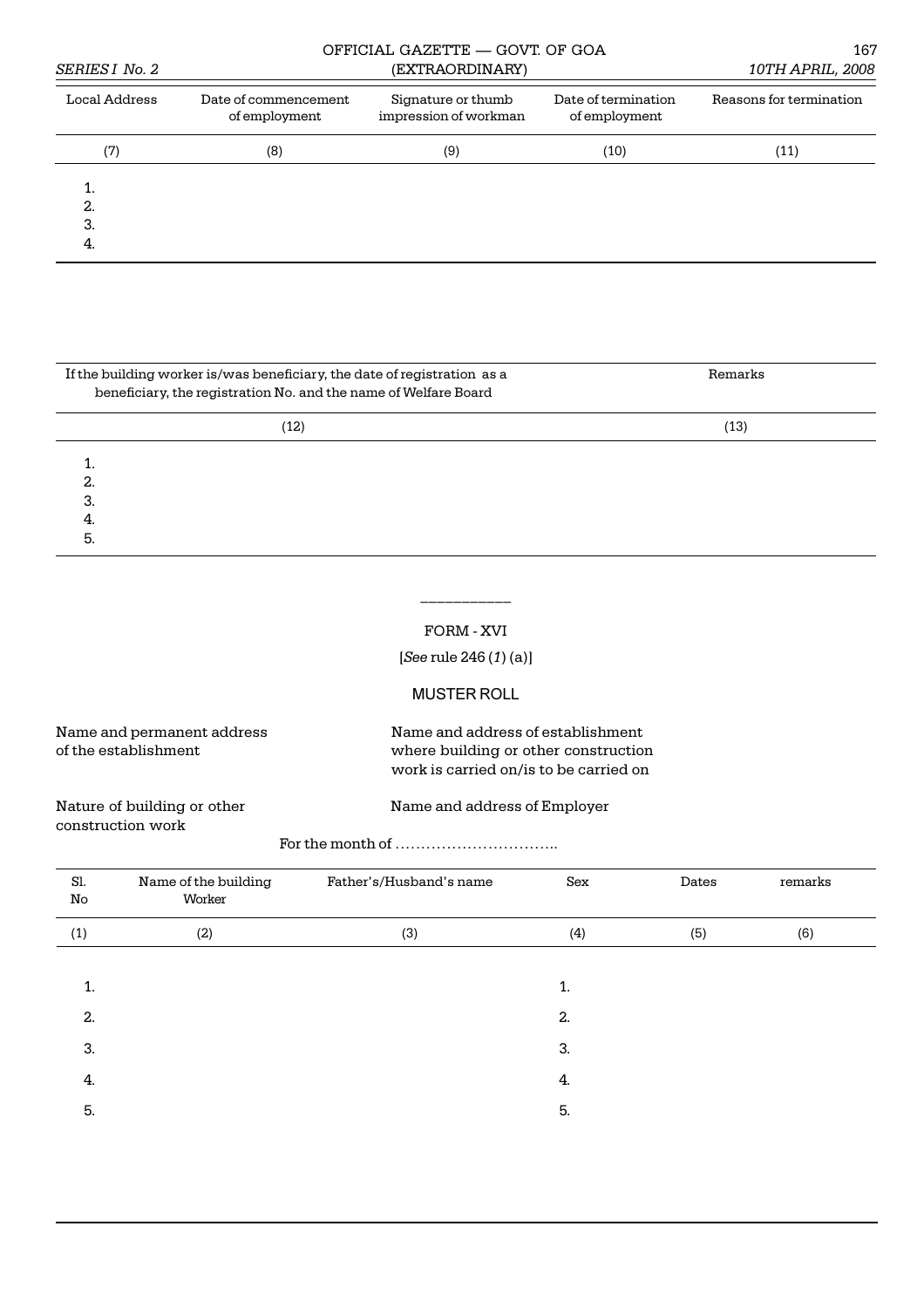### 168 OFFICIAL GAZETTE — GOVT. OF GOA *SERIES I No. 2* (EXTRAORDINARY) *10TH APRIL, 2008*

## FORM - XVII

[*See* rule 246 (*1*) (a)]

REGISTER OF WAGES

establishment where building or other construction work is carried on

Name and address of the Name and permanent address of<br>establishment where building establishment

construction work Wage period : Monthly

Nature of building or other Name and address of the Employer

| Sl. | Name of workman | Seril No. in the    | Designation/nature | No. of days | Units of work |
|-----|-----------------|---------------------|--------------------|-------------|---------------|
| No. |                 | register of workman | of work done       | worked      | done          |
|     | (2)             |                     | (4)                | (5          | (6)           |

| Amount of wages earned |  |
|------------------------|--|
|                        |  |

| Daily rate of wages/<br>/piece rate | Basic<br>Waqes | Dearness<br>allowances | Overtime | Other cash payments (Nature of<br>payment to be indicated) | Total |
|-------------------------------------|----------------|------------------------|----------|------------------------------------------------------------|-------|
| (7)                                 | (8)            | (9)                    | (10)     | $\left(11\right)$                                          | (12)  |

| Deductions if any, (indicate nature) | Net amount paid | Signature/Thumb impression<br>of workman | Initial of employer<br>or his representative |
|--------------------------------------|-----------------|------------------------------------------|----------------------------------------------|
| (13)                                 | (14)            | (15)                                     | (16)                                         |

# FORM - XVIII

[*See* rule 246 (1) (a)]

# FORM OF REGISTER OF WAGES-CUM-MUSTER ROLL

|                     | Name and address of the establishment<br>where building or other construction<br>work is carried on/is to be carried on<br>Nature of building or other construction<br>Work |                  | Name and permanent                 | address of establishment           |                                          |
|---------------------|-----------------------------------------------------------------------------------------------------------------------------------------------------------------------------|------------------|------------------------------------|------------------------------------|------------------------------------------|
| S.<br>No.           | Sl. No. in Register<br>of building workers                                                                                                                                  | Name of employee | Designation/nature<br>of work done | Daily attendance/<br>/units worked | Total attendance/<br>/units of work done |
| $\scriptstyle{(1)}$ | (2)                                                                                                                                                                         | (3)              | (4)                                | (5)                                | (6)                                      |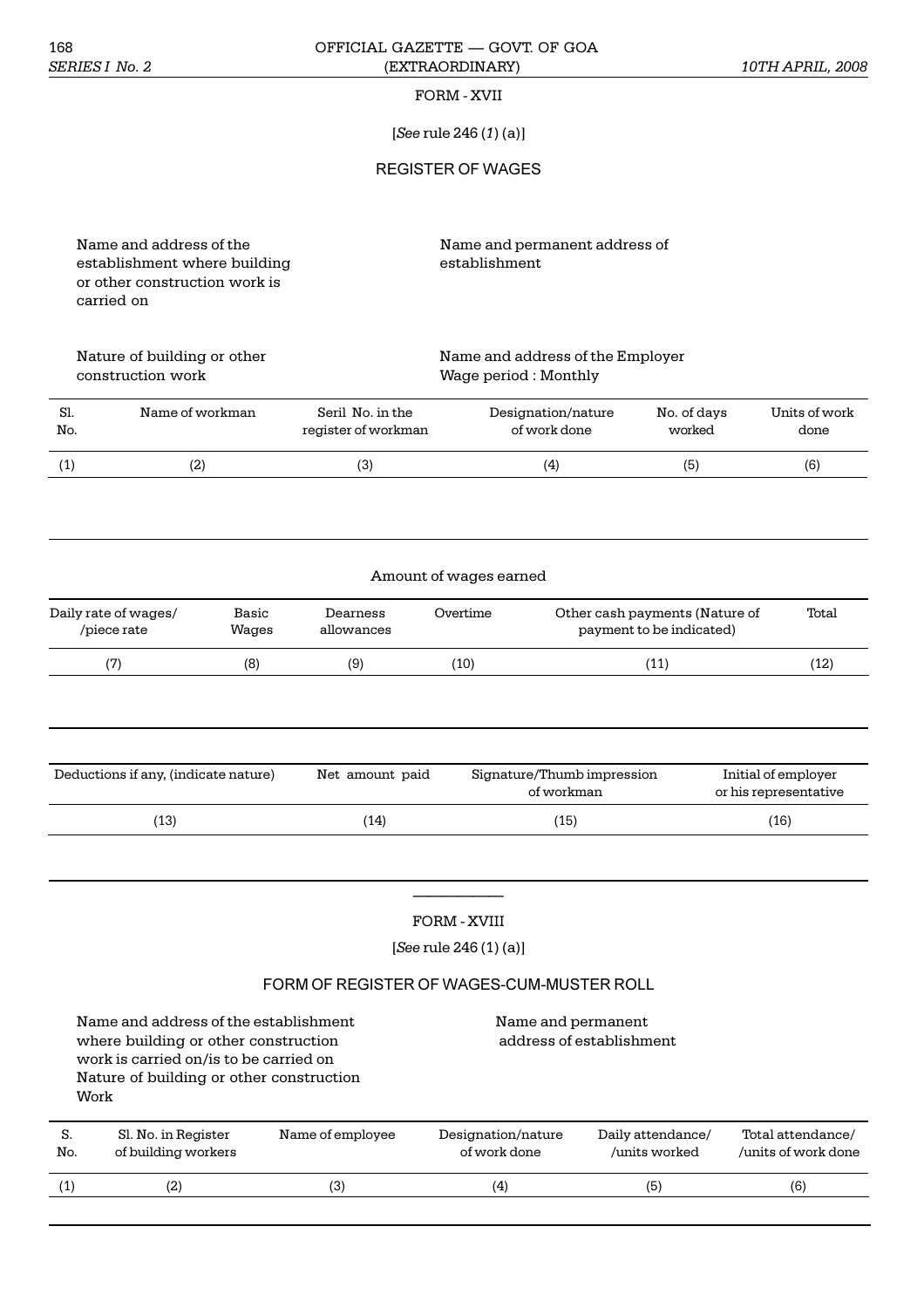### OFFICIAL GAZETTE — GOVT. OF GOA 169 *SERIES I No. 2* (EXTRAORDINARY) *10TH APRIL, 2008*

### Amount of wages earned

| Daily rate of<br>wages/piece rate       | Basic wages     | Dearness allowances | Overtime                                 | Other cash payments (nature of<br>payment to be indicated) | Total |
|-----------------------------------------|-----------------|---------------------|------------------------------------------|------------------------------------------------------------|-------|
| (7)                                     | (8)             | (9)                 | (10)                                     | (11)                                                       | (12)  |
|                                         |                 |                     |                                          |                                                            |       |
|                                         |                 |                     |                                          |                                                            |       |
|                                         |                 |                     |                                          |                                                            |       |
| Deductions if any,<br>(indicate nature) | Net amount paid |                     | Signature/thumb<br>impression of workman | Initial of employer or<br>his representative               |       |
| (13)                                    | (14)            |                     | (15)                                     | (16)                                                       |       |

FORM - XIX

[*See* rule 246 (1) (b)]

## REGISTER OF DEDUCTION FOR DAMAGE OR LOSS

Name and address of establishment Name and permanent address of where building or other construction establishment work is carried on/is to be carried on

Nature of building or other construction work

| Sl.<br>No. | Name of work | Father's/<br>/Husband's | Designation/<br>/nature of<br>employment | Particulars of<br>damage or loss | Date of damage<br>or loss | Whether building<br>worker showed cause<br>against deduction |
|------------|--------------|-------------------------|------------------------------------------|----------------------------------|---------------------------|--------------------------------------------------------------|
|            | (2)          | (3)                     | (4)                                      | (5)                              | (6)                       | (7)                                                          |

| Name of person in whose                             | Amount of         | No. of     | Date of recovery |                 |
|-----------------------------------------------------|-------------------|------------|------------------|-----------------|
| presence building worker's<br>explanation was heard | deduction imposed | instalment | First instalment | Last instalment |
| (8)                                                 | (9)               | (10)       | (11)             | (12)            |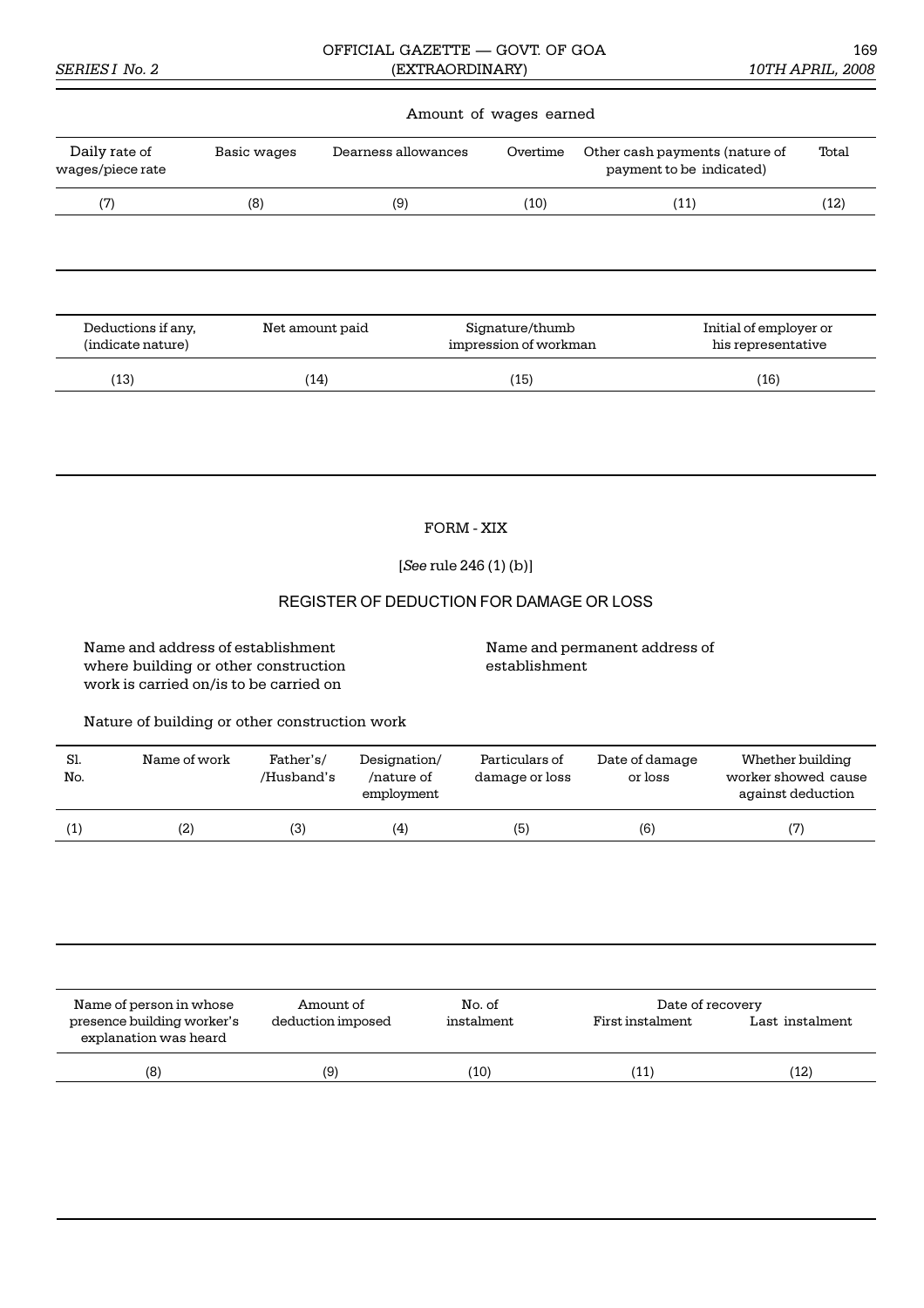### 170 OFFICIAL GAZETTE — GOVT. OF GOA *SERIES I No. 2* (EXTRAORDINARY) *10TH APRIL, 2008*

## FORM - XX

# [*See* rule 246 (1) (b)]

## REGISTER OF FINES

Name and address of establishment Name and permanent address where building or other construction of establishment work is carried on/is to be carried on

Nature of building or other Name and address of the construction work employer

| Sl. | Name of building | Father's/       | Designation/nature | Act/omission for   | Date of offence |
|-----|------------------|-----------------|--------------------|--------------------|-----------------|
| No. | worker           | /Husband's name | of employment      | which fine imposed |                 |
|     |                  | [3]             | (4)                | (ხ)                | (6)             |

| Whether building<br>worker showed cause<br>against deductions | Name of person in<br>whose presence<br>building worker's<br>explanation was heard | Wage periods and<br>wages payable | Amount of the<br>fine imposed | Date on which<br>fine realised | Remarks |
|---------------------------------------------------------------|-----------------------------------------------------------------------------------|-----------------------------------|-------------------------------|--------------------------------|---------|
| (7)                                                           | (8)                                                                               | (9)                               | (10)                          | (11)                           | (12)    |
|                                                               |                                                                                   |                                   |                               |                                |         |

# FORM - XXI

[*See* rule 246 (1) (b)]

# REGISTER OF ADVANCES

|                                                                                                                                      | Wage period and                                    | Date and amount                                                                       |
|--------------------------------------------------------------------------------------------------------------------------------------|----------------------------------------------------|---------------------------------------------------------------------------------------|
|                                                                                                                                      |                                                    |                                                                                       |
|                                                                                                                                      |                                                    |                                                                                       |
| Name and address of establishment<br>where building or<br>on/is to be carried on<br>Nature of building or other<br>construction work | Father's/Husband's<br>Designation / Nature<br>Name | Name and permanent address<br>of establishment<br>Name and address of the<br>employer |

| No. |   | name | of employment /Designation | wages payable | of advance given |
|-----|---|------|----------------------------|---------------|------------------|
|     | ٤ | لۍ   | (4                         | ʹ5            | (6)              |

| Purpose(s) | No. of           | Date and amount of | Date on which last | Remarks |
|------------|------------------|--------------------|--------------------|---------|
| for which  | instalments by   | each               | Instalment         |         |
| advance    | which advance to | instalment         | was repaid         |         |
| qiven      | be repaid        | repayed            |                    |         |
| (7)        | (8)              | (9)                | (10)               | (11)    |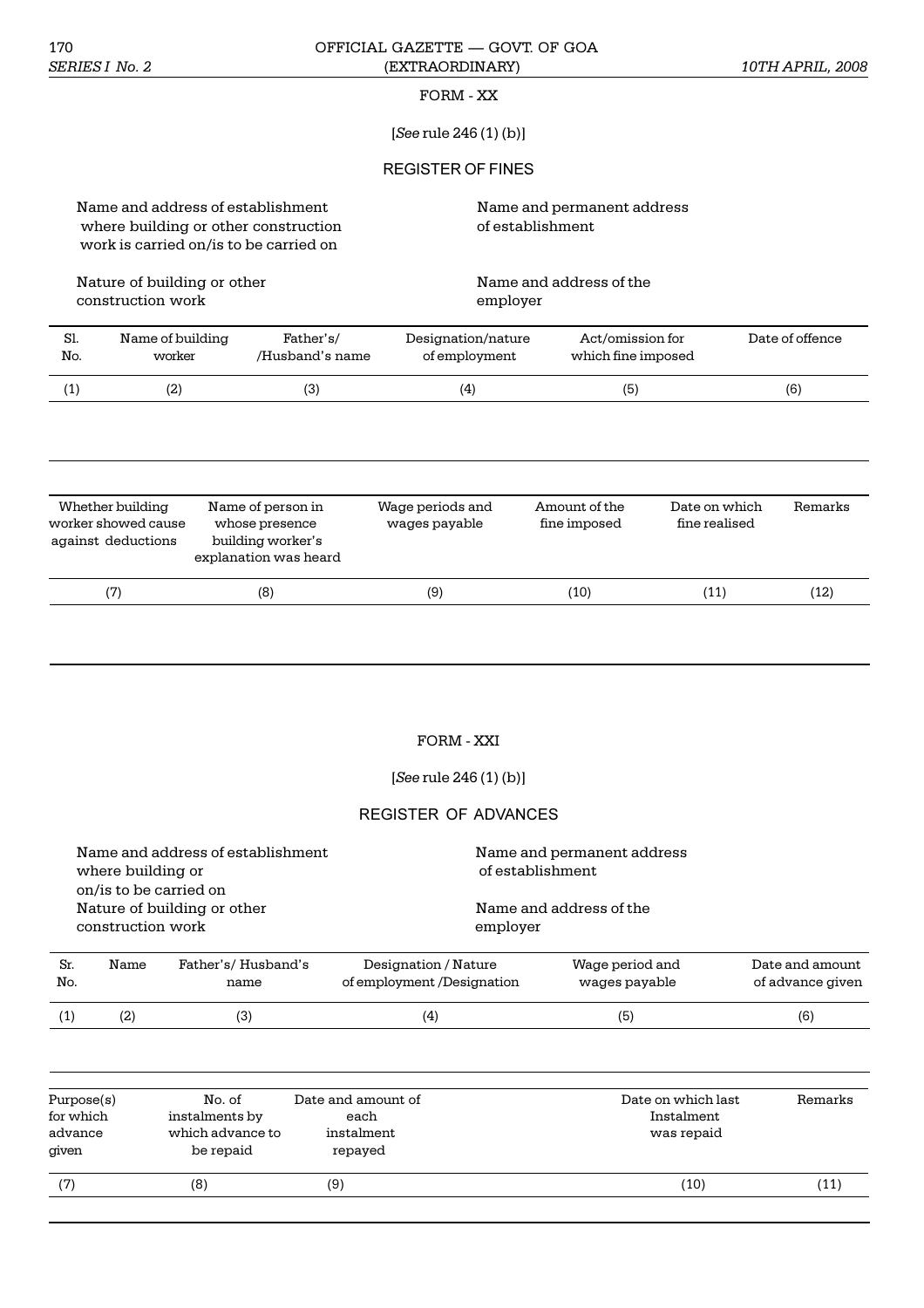### OFFICIAL GAZETTE — GOVT. OF GOA 171 *SERIES I No. 2* (EXTRAORDINARY) *10TH APRIL, 2008*

### FORM - XXII

### [*See* rule 246 (*1*) (*c*)]

#### REGISTER OF OVERTIME

Name and address of Establishment Name and permanent address where building or other construction of establishment work is carried on/is to be carried on

| Sl.<br>No. | Name of building worker                                          |                          | Father's /Husband's<br>name | Sex               | Designation/nature<br>of employment  | Date on which<br>overtime worked |
|------------|------------------------------------------------------------------|--------------------------|-----------------------------|-------------------|--------------------------------------|----------------------------------|
| (1)        | (2)                                                              |                          | (3)                         | (4)               | (5)                                  | (6)                              |
|            |                                                                  |                          |                             |                   |                                      |                                  |
|            | Total overtime worked<br>or production in case<br>of piece rated | Normal rates of<br>wages | Overtime rate<br>of wages   | Overtime earnings | Date on which<br>overtime wages paid | Remarks                          |
|            | (7)                                                              | (8)                      | (9)                         | (10)              | (11)                                 | (12)                             |
|            |                                                                  |                          |                             | FORM - XXIII      |                                      |                                  |

[*See* rule 246 (2) (a)]

WAGE BOOK

Name and address of Employer Name and permanent address Name and address of establishment of establishment where building or other Nature of building or other Nature of building or other construction work is carried on construction work

For the Week/Fortnight/ Month ending..

1. No. of days worked .

2. No. of units worked in case of piece-rate workers ..

3. Rate of daily/monthly wages/piece-rate ............

4. Amount of overtime wages ..................................................

5. Gross wages payable .........................................................

6. Deduction, if any, on account of the following:

(a) fines

(b) damage or loss

(c) loans and advances

(d) subscription towards provident fund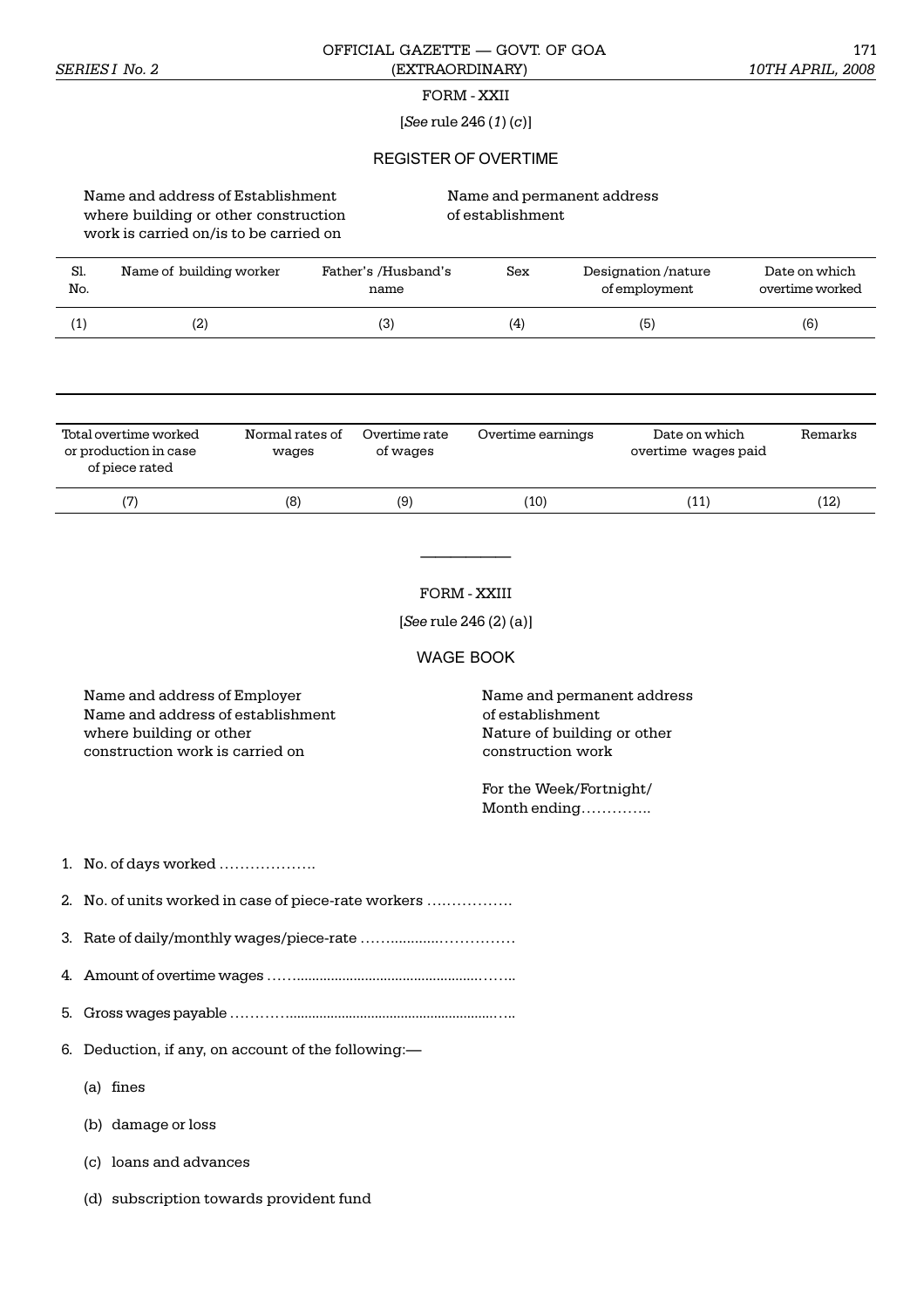### (e) subscription towards the fund of the Building Workers Welfare

- (f) any other deductions e.g. subscriptions to Co-operative society or account of loans from Co-operative society/ housing loan, or contribution to any relief fund as per provision of clause (P) of sub-section (*2*) of Section 7 of the Payment of Wages Act or for payment of any premium of Life Insurance Corporation.
- 7. Net amount of wages paid .

*Initials of the Employer or his Representative*

|           |                          |                                    |                                   | <b>FORM - XXIV</b>                                                 |  |                                                                                                              |  |  |  |  |  |  |
|-----------|--------------------------|------------------------------------|-----------------------------------|--------------------------------------------------------------------|--|--------------------------------------------------------------------------------------------------------------|--|--|--|--|--|--|
|           | [See rule 246 $(2)(b)$ ] |                                    |                                   |                                                                    |  |                                                                                                              |  |  |  |  |  |  |
|           | Service Certificate      |                                    |                                   |                                                                    |  |                                                                                                              |  |  |  |  |  |  |
|           | Establishment            |                                    | Name and permanent address of the |                                                                    |  | Name and address/location<br>where the building or other<br>construction work carried<br>on/to be carried on |  |  |  |  |  |  |
|           |                          |                                    |                                   |                                                                    |  |                                                                                                              |  |  |  |  |  |  |
|           |                          |                                    | Name and address of the workman:  |                                                                    |  |                                                                                                              |  |  |  |  |  |  |
|           |                          |                                    |                                   |                                                                    |  |                                                                                                              |  |  |  |  |  |  |
|           |                          |                                    |                                   |                                                                    |  |                                                                                                              |  |  |  |  |  |  |
|           |                          |                                    |                                   |                                                                    |  |                                                                                                              |  |  |  |  |  |  |
|           |                          |                                    |                                   |                                                                    |  |                                                                                                              |  |  |  |  |  |  |
| S.<br>No. |                          | Total period for<br>which employed | Nature of<br>work done            | Rate of wages (with particulars<br>of unit in case of (piece work) |  | If the building worker was a beneficiary his<br>registration No., date and the name of the Board             |  |  |  |  |  |  |
|           | From                     | Тb                                 |                                   |                                                                    |  |                                                                                                              |  |  |  |  |  |  |
| (1)       | (2)                      | (3)                                | (4)                               | (5)                                                                |  | (6)                                                                                                          |  |  |  |  |  |  |
|           |                          |                                    |                                   |                                                                    |  |                                                                                                              |  |  |  |  |  |  |

| Reasons/grounds on which the employment terminated | Remarks |
|----------------------------------------------------|---------|
|                                                    | (8)     |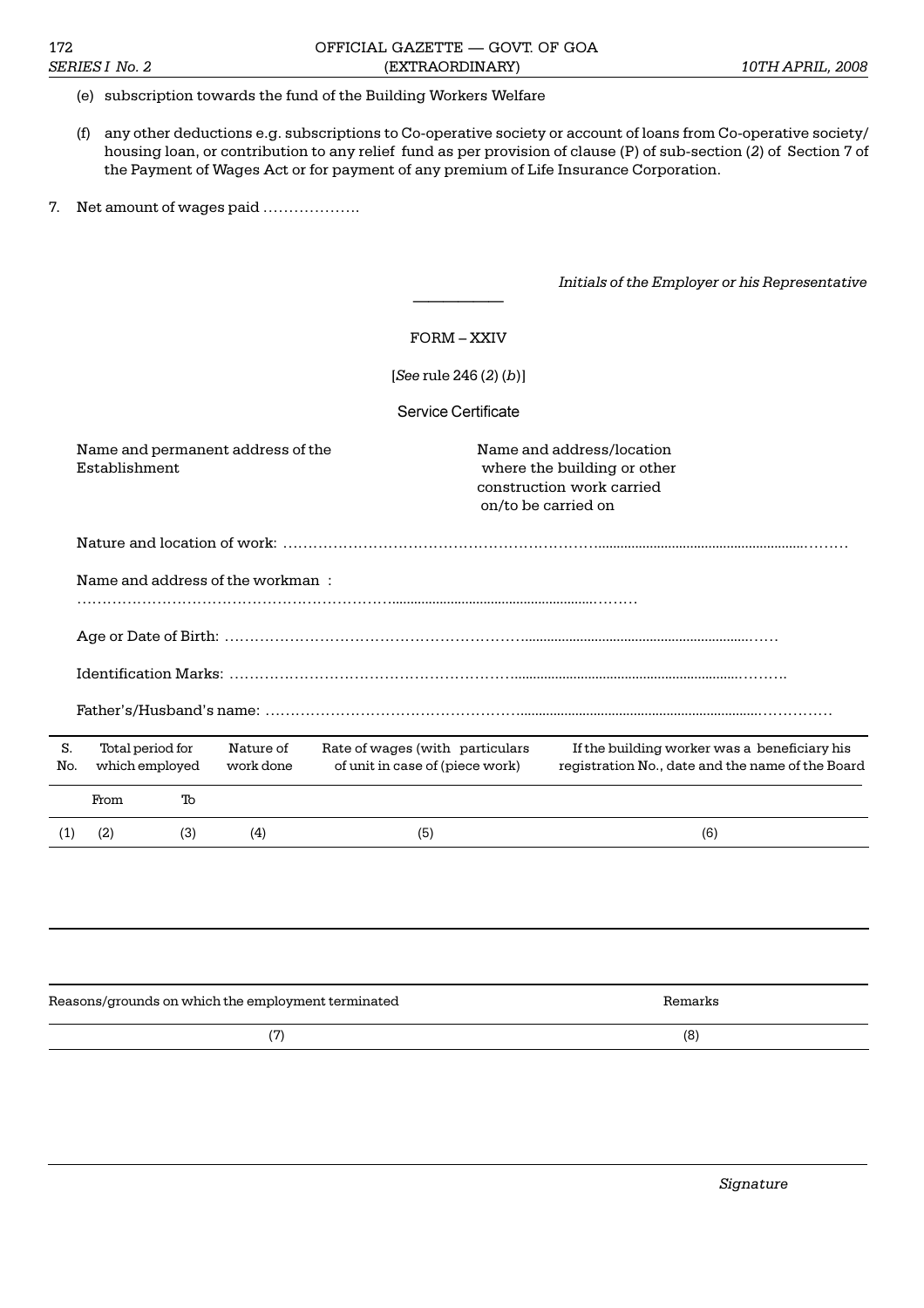### FORM - XXV

#### [(*See* rule 247)]

#### Annual Return of Employer to be sent to the Registering Officer

Year ending 31st December

- 1. Full name and full address of the establishment of the building and other construction work (Place, post office, District).
- 2. Name and permanent address of the establishment.
- 3. Name and address of the employer.
- 4. Nature of building and other construction work carried on.
- 5. Full name of the Manager or person responsible for supervision and control of the establishment.
- 6. Number of building workers ordinarily employed.
- 7. Total number of days during the year on which building workers were employed.
- 8. Total number of man-days worked by building workers during the year.
- 9. Maximum number of building workers employed on any day during the year.
- 10. The number of accident that took place during the year as under:
	- (a) The total number of accidents
	- (b) The number of accidents resulting in disablement of building workers for less than 48 hours, the number of building workers involved and the number of man-days lost.
	- (c) The number of accidents resulting in disablement of building workers beyond 48 hours but not resulting in any permanent partial or permanent total disablement, the number of building workers involved, and the number of man-days lost on account of such accidents.
	- (d) The number of accidents resulting in permanent partial or total disablement, the number of building workers involved and the number of man-days lost on account of such accidents.
	- (e) The number of accidents resulting in deaths of building workers and the number of resultant deaths.

The Chief Inspector or Inspectors appointed by the Government under the Act shall direct the owners of establishments registered under this Act, to send the copies of annual Returns submitted by the employers of registered establishments in respect of the concerned State Government by virtue of provisions of section 60 of the Act.

The Chief Inspector of Inspectors appointed under this Act by the Government shall direct the owners of such establishments as are registered under this Act by registering officers appointed by the Government to send copies of the Annual returns to the Director General by virtue of provisions of Section 60 of the Act.

11. Change, if any, in the management of the establishment, its location, or any other particulars furnished to the Registering officer in the application for Registration indicating also the dates.

Employer

| Place |  |  |  |  |  |  |  |  |  |  |  |  |  |  |  |
|-------|--|--|--|--|--|--|--|--|--|--|--|--|--|--|--|
|       |  |  |  |  |  |  |  |  |  |  |  |  |  |  |  |

Date ..................................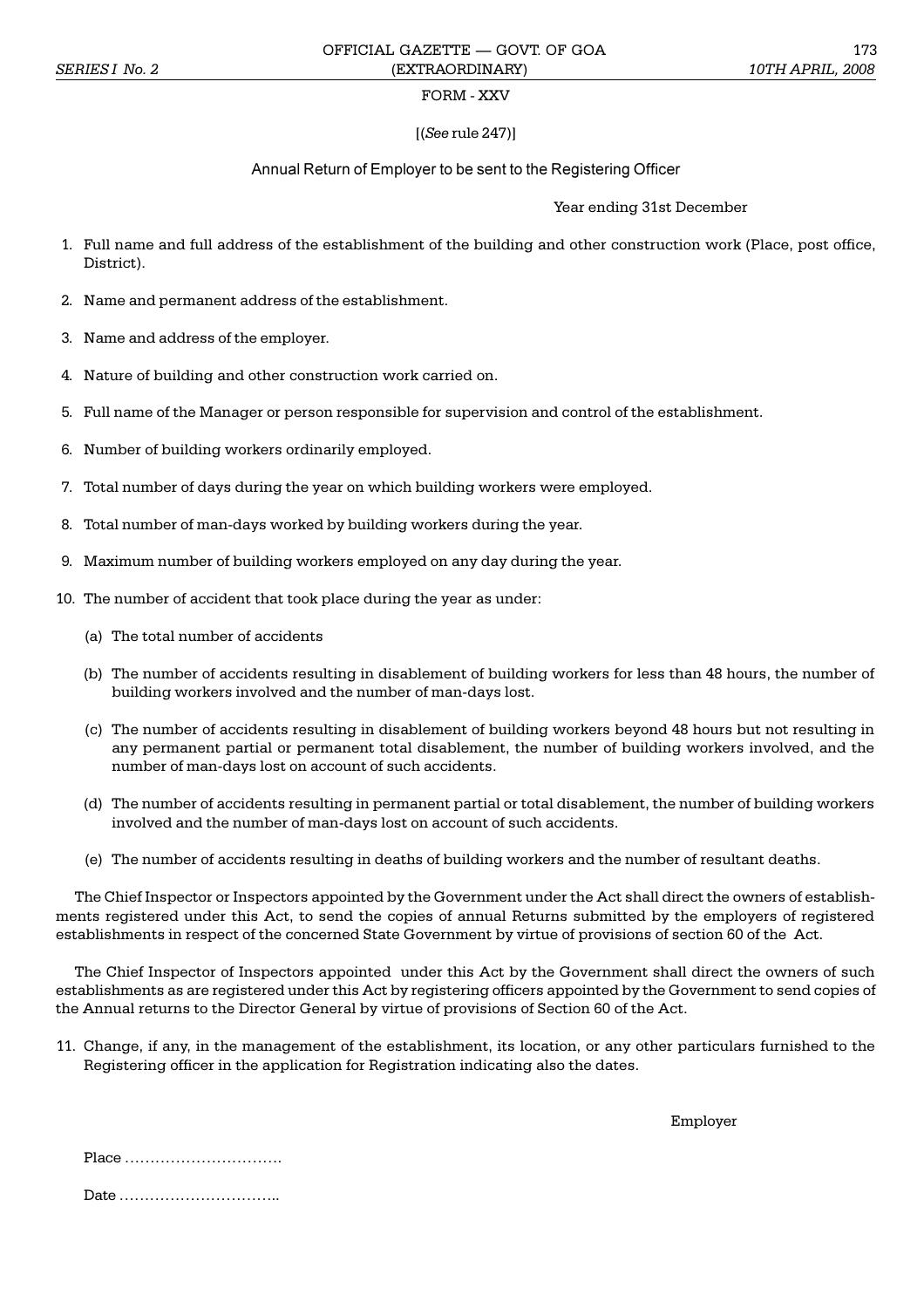#### FORM - XXVI

### [*See* rule 79 (*a*)]

## REGISTER OF PERIODICAL TEST-EXAMINATION OF LIFTING APPLIANCE AND GEARS ETC

### PART 1

### INITIAL AND PERIODICAL LOAD TEST OF LIFTING APPLIANCES AND THEIR ANNUAL THOROUGH EXAMINATION

"Thorough examination" means a visual examination, supplemented, if necessary, by other means such as a hammer test, carried out as carefully as the conditions permit, in order to arrive at a reliable conclusion as to the safety of the parts examined, and if necessary, for such examination parts of the lifting appliances and gear shall be dismantled.

 $(A)$ 

| Initial and periodical load tests of lifting appliance                                                      |                                                                         |                                                                                                                                                                                                                                       |                                     |     |  |  |  |  |  |  |
|-------------------------------------------------------------------------------------------------------------|-------------------------------------------------------------------------|---------------------------------------------------------------------------------------------------------------------------------------------------------------------------------------------------------------------------------------|-------------------------------------|-----|--|--|--|--|--|--|
| Situation and description of<br>lifting appliances tested<br>with distinguishing<br>number of marks, if any | No. of certificate of<br>test and<br>examination of<br>competent person | I certify that on the date on which I have<br>appended my signature the lifting appliance<br>shown in column (1) was tested and no<br>defects affecting its safe working condition<br>were found other than those shown in column (5) | Remarks (to be<br>signed and dated) |     |  |  |  |  |  |  |
|                                                                                                             |                                                                         | Date and signature<br>with seal                                                                                                                                                                                                       | Date and signature<br>with seal     |     |  |  |  |  |  |  |
| (1)                                                                                                         | (2)                                                                     | (3)                                                                                                                                                                                                                                   | (4)                                 | (5) |  |  |  |  |  |  |
| 1.                                                                                                          |                                                                         |                                                                                                                                                                                                                                       |                                     |     |  |  |  |  |  |  |
| 2.                                                                                                          |                                                                         |                                                                                                                                                                                                                                       |                                     |     |  |  |  |  |  |  |

#### (B)

#### Annual thorough examination

I certify that on the date to which I have appended my signature, the lifting appliance shown in column (1) was thoroughly examined and no defects affecting its safe working conditions were found other that those shown in column (12).

| Date and  | Date and  | Date and  | Date and  | Date and  | Date and  | Remark (to be |
|-----------|-----------|-----------|-----------|-----------|-----------|---------------|
| signature | signature | signature | signature | signature | signature | signed and    |
| with seal | with seal | with seal | with seal | with seal | with seal | dated)        |
| (6)       |           | (8)       | (9)       | '10)      | (11       | (12)          |

*Note*:- If all the lifting appliances are thoroughly examined on the same date it will be sufficient to enter in column (1) "All lifting appliances". If not, the parts which have been thoroughly examined on the dates must be clearly indicated.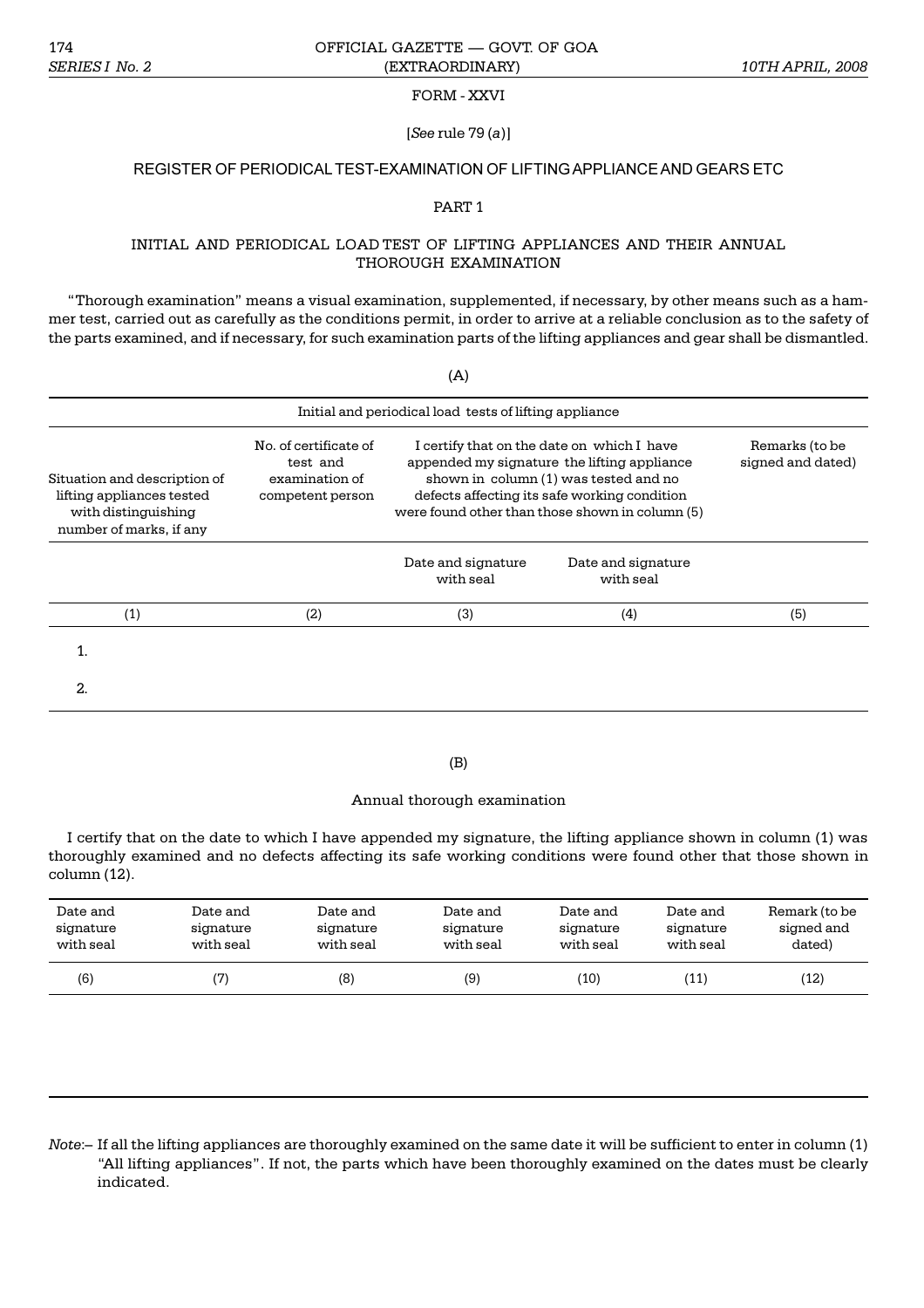# PART - II

# INITIAL AND PERIODICAL LOAD TEST OF LOOSE GEARS AND ANNUAL THOROUGH EXAMINATION

List of loose gear:

The following classes of loose gears namely

- 1. Chains made of maleable cast iron;
- 2. Plate link chains;
- 3. Chains, rings, hooks, shackles and swivels made of steel;
- 4. Pitched chains;
- 5. Rings, hooks, shackles and swivels permanently attached to pitched chains, pulley blocks, container, spreaders, trays, slings, baskets, etc. and any other similar gear.
- 6. Hooks and swivels having screw-threaded parts or ball bearing or other case-hardened parts; and
- 7. Bordeaux connections

## INITIAL TEST AND PERIODICAL LOAD TEST OF LOOSE GEARS

| Distinguishing No.<br>and marks | Description of loose<br>gear tested and<br>examined | No. of certificates of<br>test and examination<br>of competent person | I certify that on the date to which I have appended<br>my signature the loose gears shown in column<br>(1) and (2) was thoroughly examined and no defects<br>affecting where its safe working condition were<br>found other than those shown in column (6) |                                 |  |  |  |  |
|---------------------------------|-----------------------------------------------------|-----------------------------------------------------------------------|------------------------------------------------------------------------------------------------------------------------------------------------------------------------------------------------------------------------------------------------------------|---------------------------------|--|--|--|--|
|                                 |                                                     |                                                                       | Date and signature<br>with seal                                                                                                                                                                                                                            | Date and signature<br>with seal |  |  |  |  |
| (1)                             | (2)                                                 | (3)                                                                   | (4)                                                                                                                                                                                                                                                        | (5)                             |  |  |  |  |
| 1.<br>2.<br>З.<br>4.<br>5.      |                                                     |                                                                       |                                                                                                                                                                                                                                                            |                                 |  |  |  |  |

### **Annual thorough examination of loose gears**

| Remarks (to be<br>signed and<br>dated) | I certify that on the date to which I have appended my signature the loose gears shown in column (1) and (2)<br>were thoroughly examined by me and no defects affecting their safe working condition were found other<br>than those shown in column (10). |                                 |                                 |                                     |  |  |  |  |  |  |
|----------------------------------------|-----------------------------------------------------------------------------------------------------------------------------------------------------------------------------------------------------------------------------------------------------------|---------------------------------|---------------------------------|-------------------------------------|--|--|--|--|--|--|
|                                        | Date and signature<br>with seal                                                                                                                                                                                                                           | Date and signature<br>with seal | Date and signature<br>with seal | Remarks (to be<br>signed and dated) |  |  |  |  |  |  |
| (6)                                    | (7)                                                                                                                                                                                                                                                       | (8)                             | (9)                             | (10)                                |  |  |  |  |  |  |
| 1.                                     |                                                                                                                                                                                                                                                           |                                 |                                 |                                     |  |  |  |  |  |  |
| 2.                                     |                                                                                                                                                                                                                                                           |                                 |                                 |                                     |  |  |  |  |  |  |
| 3.                                     |                                                                                                                                                                                                                                                           |                                 |                                 |                                     |  |  |  |  |  |  |
| 4.                                     |                                                                                                                                                                                                                                                           |                                 |                                 |                                     |  |  |  |  |  |  |
| 5.                                     |                                                                                                                                                                                                                                                           |                                 |                                 |                                     |  |  |  |  |  |  |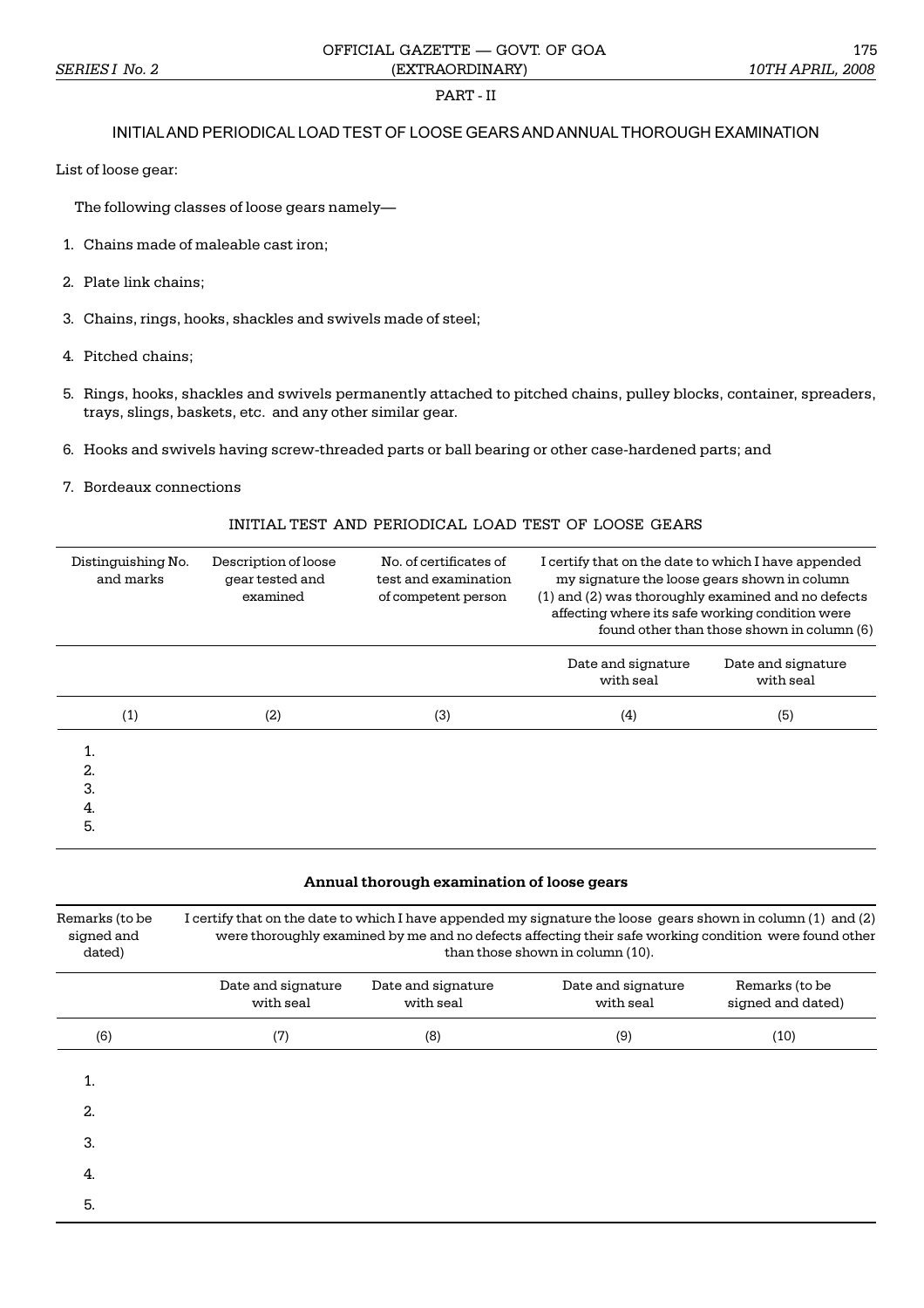#### PART - III

### ANNEALING OF CHAINS, RINGS, HOOKS, SHACKLES AND SWIVELS (OTHER THAN THOSE EXEMPTED)

| $(See$ PART $-II)$                                                                                                                                                |                                                                                                                                                                                                                                                                                                                                                                                                                        |  |  |  |  |
|-------------------------------------------------------------------------------------------------------------------------------------------------------------------|------------------------------------------------------------------------------------------------------------------------------------------------------------------------------------------------------------------------------------------------------------------------------------------------------------------------------------------------------------------------------------------------------------------------|--|--|--|--|
| 12.5 mm and smaller<br>chains, rings, hooks,<br>shackles and swivels<br>in general use. Other<br>chains, rings, hooks,<br>shackles and swivels<br>in general use. | If used with lifting appliance driven by power, must be annealed once at least in every six<br>months.<br>If used solely with lifting appliance worked by hand, must be annealed once atleast<br>in every twelve months.<br>If used with lifting appliance driven by power, must be annealed once at least in twelve<br>months.<br>If used solely with lifting appliance worked by hand, must be annealed once atleast |  |  |  |  |
|                                                                                                                                                                   | in every two years.                                                                                                                                                                                                                                                                                                                                                                                                    |  |  |  |  |

### *Note*:- It is recommended though not required by rules that annealing should be carried out in a suitably constructed furnace heated to temperature between 1100 degree and 1300 degree Fahrenheit or 600 degree and 700 degree Centigrade, for a period between 30 and 60 minutes.

| Distinguishing<br>No. or mark | Description of<br>gear annealed | No. of the<br>certificate<br>of test and<br>examination | I certify that on the date to which I have appended<br>my signature, the gear described in columns 1 & 2<br>was effectually annealed under my supervision; that<br>after being so annealed every article was carefully<br>inspected and that no defects affecting its safe working<br>condition were found other than those shown in col. 7 |                                    |                                    | Remarks (To<br>be signed<br>and dated) |
|-------------------------------|---------------------------------|---------------------------------------------------------|---------------------------------------------------------------------------------------------------------------------------------------------------------------------------------------------------------------------------------------------------------------------------------------------------------------------------------------------|------------------------------------|------------------------------------|----------------------------------------|
|                               |                                 |                                                         | Date and<br>signature<br>with seal                                                                                                                                                                                                                                                                                                          | Date and<br>signature<br>with seal | Date and<br>signature<br>with seal |                                        |
| (1)                           | (2)                             | (3)                                                     | (4)                                                                                                                                                                                                                                                                                                                                         | (5)                                | (6)                                | (7)                                    |

#### FORM NO. XXVII (A)

[*See* rule 28 (*4*)]

## REGISTER OF BUILDING WORKER AS BENEFICIARY

| Date of Registration                     | Registration No.                                    |                                   | Name and Local address of the workman |  |
|------------------------------------------|-----------------------------------------------------|-----------------------------------|---------------------------------------|--|
| (1)                                      | (2)                                                 | (3)                               |                                       |  |
|                                          |                                                     |                                   |                                       |  |
| Date of Birth/age                        | Father's/Husband Name                               | Nature of employment/ designation |                                       |  |
| (4)                                      | (5)                                                 | (6)                               |                                       |  |
| Permanent Home address<br>of the workman | Name and full address of the establishment/employer |                                   | Date of Cessation as beneficiary      |  |
| (7)                                      | (8)                                                 |                                   | (9)                                   |  |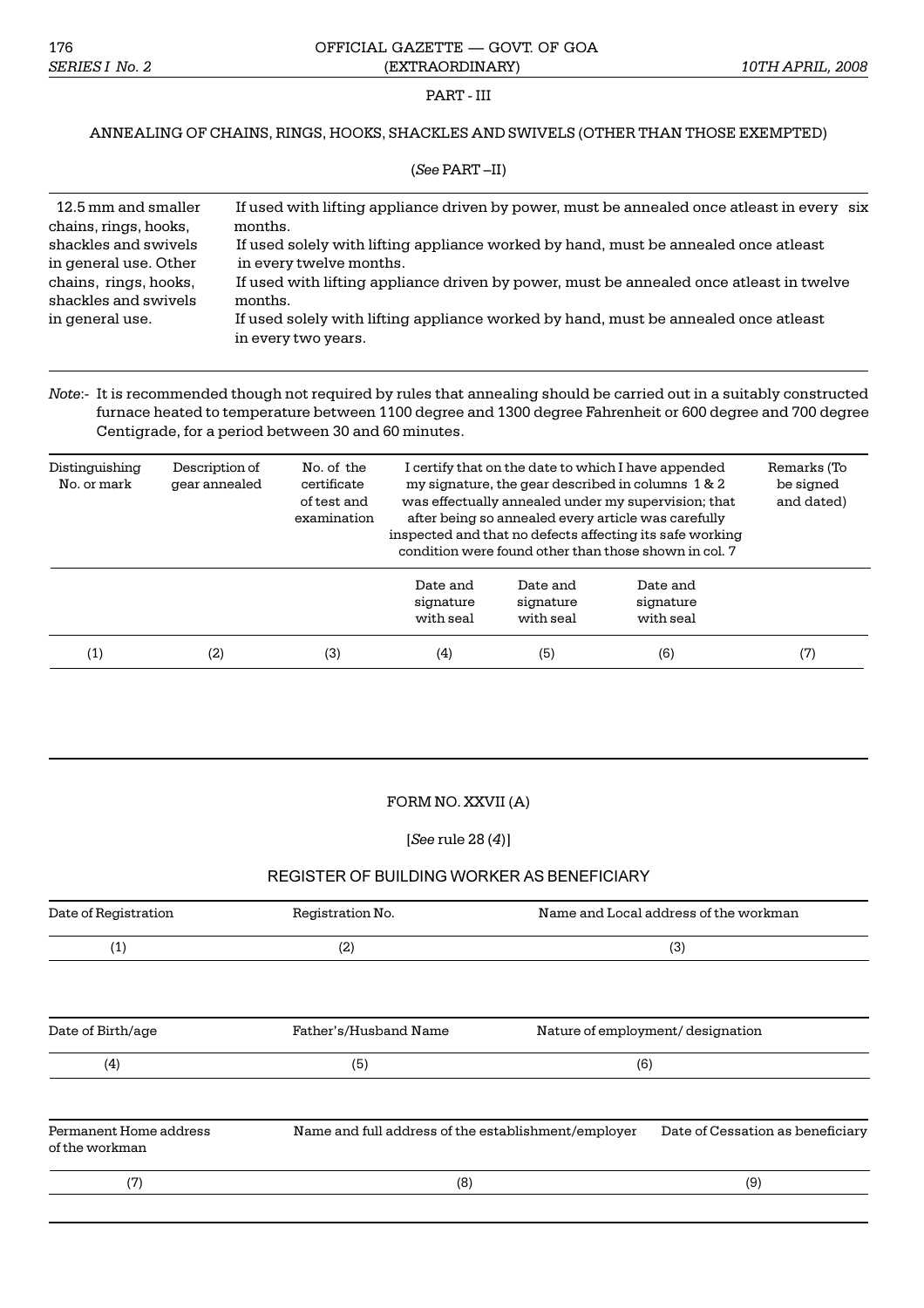|    | Signature and thumb<br>impression of<br>workman/beneficiary | Signature of Secretary (GBOCWWB)                                                    | Photo of Workman/ Beneficiary                                                                                    |
|----|-------------------------------------------------------------|-------------------------------------------------------------------------------------|------------------------------------------------------------------------------------------------------------------|
|    | (10)                                                        | (11)                                                                                | (12)                                                                                                             |
|    |                                                             |                                                                                     |                                                                                                                  |
|    |                                                             |                                                                                     |                                                                                                                  |
|    |                                                             | FORM - XXVII                                                                        |                                                                                                                  |
|    |                                                             | APPLICATION FOR REGISTRATION                                                        |                                                                                                                  |
|    |                                                             | [See rule 271 (4)]                                                                  |                                                                                                                  |
| 1. | Name:                                                       |                                                                                     |                                                                                                                  |
| 2. | Address:                                                    |                                                                                     |                                                                                                                  |
| 3. | Whether SC/ST:                                              |                                                                                     |                                                                                                                  |
| 4. | Name of Father:                                             |                                                                                     |                                                                                                                  |
| 5. | Marital Status (Married, Unmarried or widow):               |                                                                                     |                                                                                                                  |
| 6. | Date of birth:                                              |                                                                                     |                                                                                                                  |
| 7. |                                                             | Name, address and Register No. of the Establishment where the applicant is working: |                                                                                                                  |
| 8. | $E.S.I./P.F.No.$ :                                          | ÷                                                                                   |                                                                                                                  |
| 9. | Name and address of employer:                               |                                                                                     |                                                                                                                  |
|    | 10. Total service:                                          |                                                                                     |                                                                                                                  |
|    | 11. Rate of subscription:                                   |                                                                                     |                                                                                                                  |
|    |                                                             | 12. Name of Bank and Branch, where subscription is to be paid                       | ÷                                                                                                                |
|    | of the applicant                                            |                                                                                     | 13. If the applicant is already a member of any other Welfare Board, the name of such Board and registration No. |
|    |                                                             | The above facts are true to the best of my knowledge and information.               |                                                                                                                  |
|    | Place                                                       | Signature of the applicant.                                                         |                                                                                                                  |

*SERIES I No. 2* (EXTRAORDINARY) *10TH APRIL, 2008*

OFFICIAL GAZETTE — GOVT. OF GOA 177

Date .. Name and Signature of Employer

# FORM - XXVIII

\_\_\_\_\_\_\_\_\_\_\_\_

# NOMINATION FORM

[*See* rule 271 (7)]

I nominate the following person/ persons as rightful dependants, to receive all the dues from the Fund on my behalf and in the event of my death, as rightful heirs to receive all benefits due to me.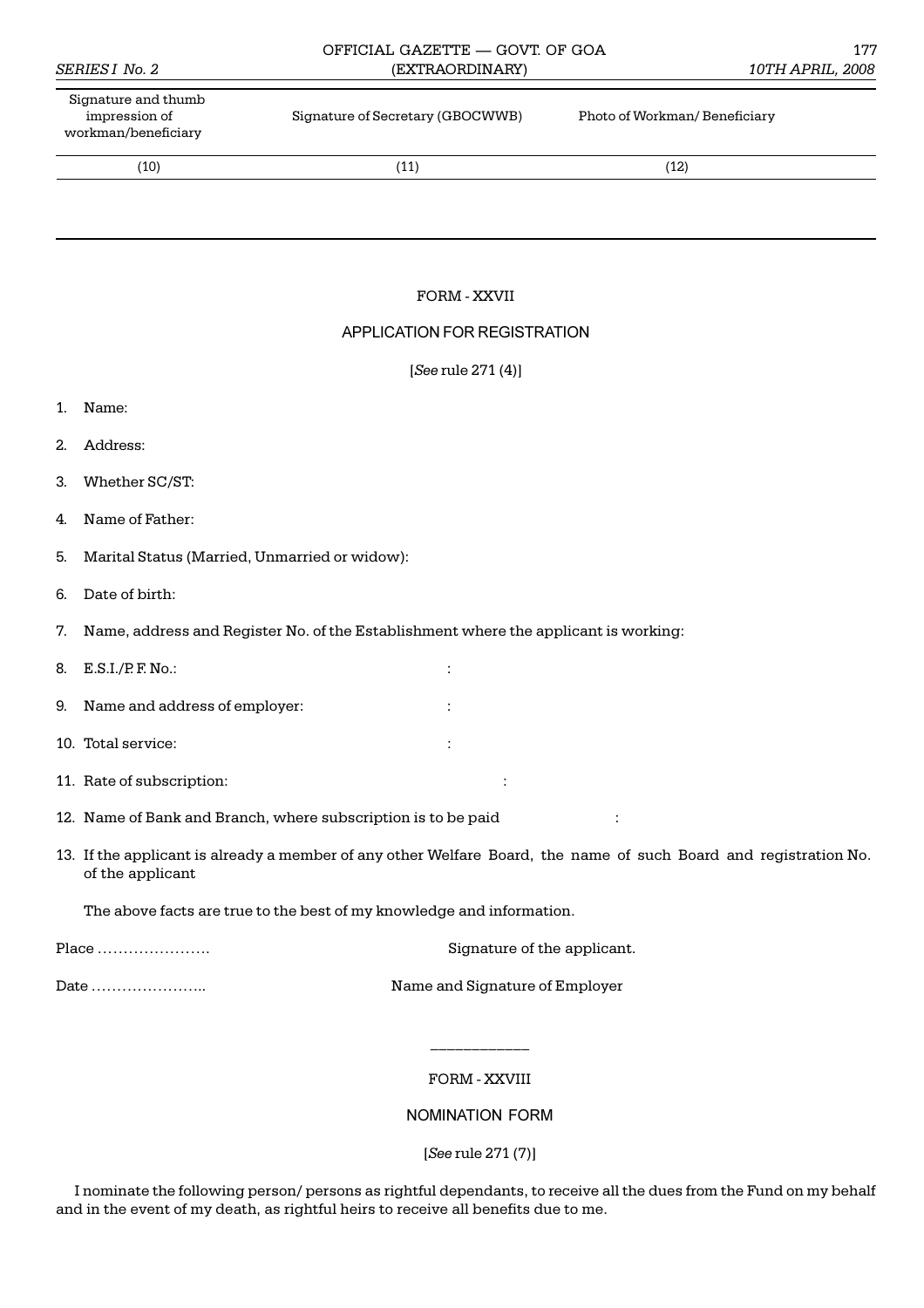# 178 OFFICIAL GAZETTE — GOVT. OF GOA



(c) Taluka: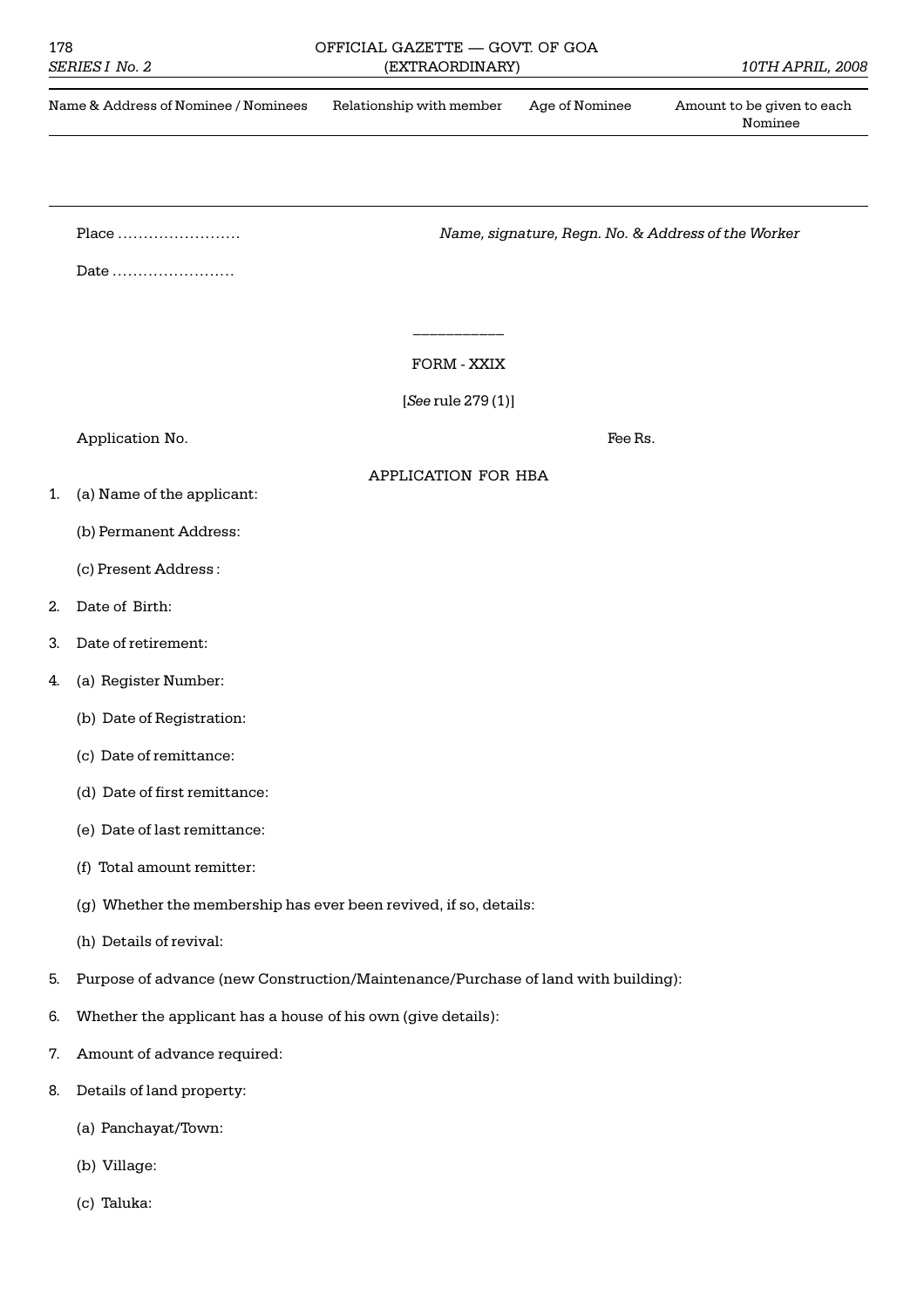OFFICIAL GAZETTE — GOVT. OF GOA 179 *SERIES I No. 2* (EXTRAORDINARY) *10TH APRIL, 2008*

(d) District:

(e) Area:

(f) Survey No.:

- (g) Valuation of the property:
- 9. Whether the applicant has received any other loan for HBA, give details:
- 10. Estimate for construction/maintenance of building as per plan:
- 11. Details of the amount raised apart from the loan:
- 12. Whether the applicant has received Loan previously from this Board:

#### DECLARATION

I hereby declare that the above statements are true and correct to the best of my knowledge and belief.

Details of documents to be produced:

- 1. Plan and estimate (approved).
- 2. Encumbrance Certificate of 14 years.
- 3. Location Certificate.
- 4. Land tax receipt.
- 5. Original document.
- 6. Attested copy of ration card (Pages 2, 4) for maintenance application.
- 7. Ownership of the building (for maintenance only).
- 8. Terminal benefit declaration.
- 9. Attested copies of identity card and passbook.
- 10. Title clearance certificate.
- 11. Age certificate of the building (for maintenance only).
- 12. Valuation certificate of the building (for maintenance only).
- 13. No objection certificate from the authorities for construction.
- 14. Declaration from the applicant that neither he/she/nor his/her spouse or children own a house (for new construction).

Place .. Signature ..

Date Name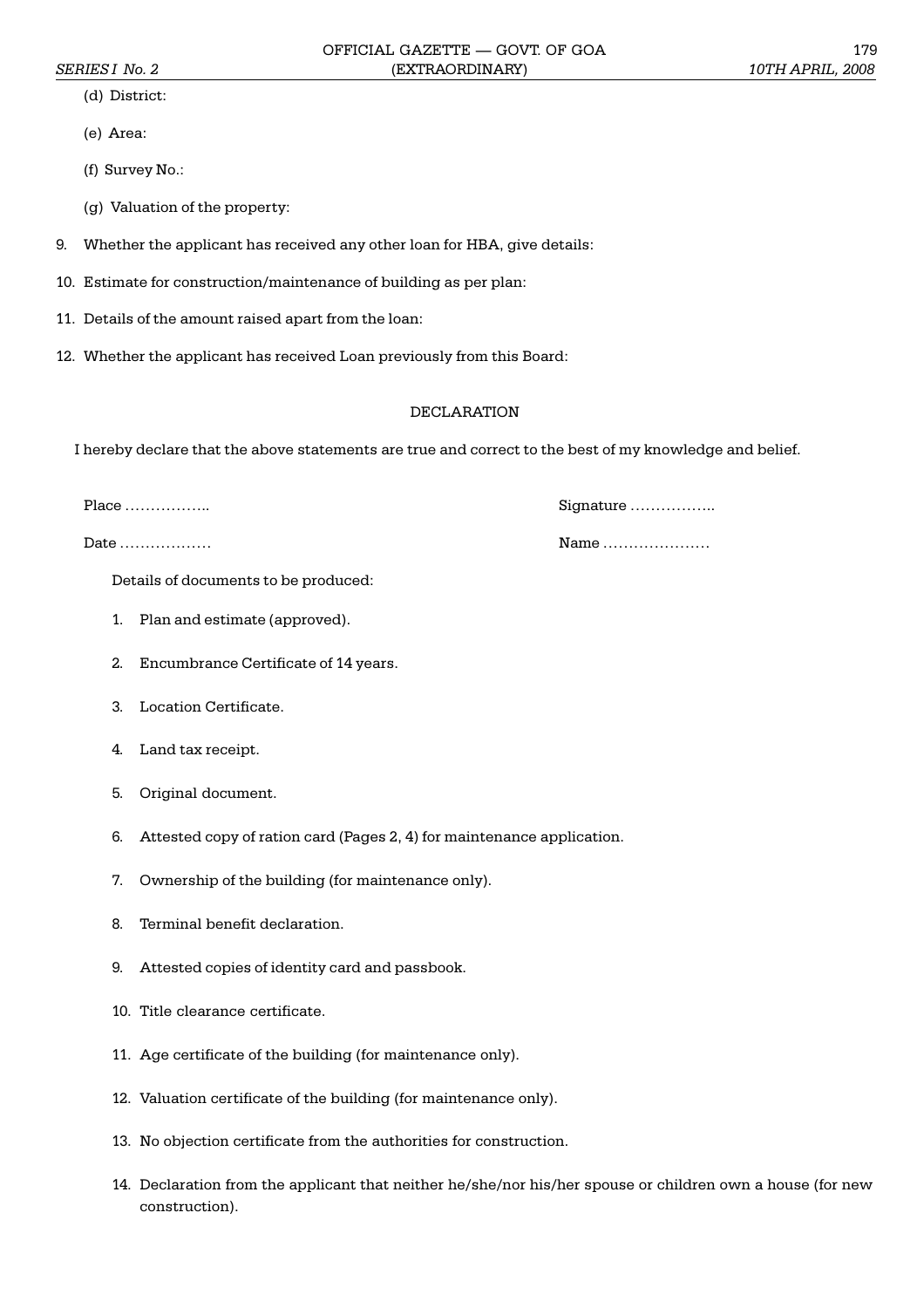#### MORTGAGE DEED

|  |  |  | essaing material and a village member and value and a village member and a village member and series in the series and series and series and series and series and series and series and series and series and series and seri |  |
|--|--|--|--------------------------------------------------------------------------------------------------------------------------------------------------------------------------------------------------------------------------------|--|
|  |  |  |                                                                                                                                                                                                                                |  |
|  |  |  |                                                                                                                                                                                                                                |  |

(Thereinafter called the Mortgagor/Mortgagors which expression shall include his / her / their executors, administers, legal representatives and assigns) in favour of The Goa Building and Other Construction Workers Welfare Board established under the Building and Other Construction Workers Welfare Act and having its Chief Office at Panaji (thereinafter called 'the Mortgage' which expression shall include its successors or assigns wherever the context or meaning thereof shall so require or permit).

Whereas the Mortgagor/Mortgagors has/have applied to the Mortgage for a loan of Rs. 50,000 (Rupees fifty thousand only) for the construction of a house on the land, more particularly mentioned and described in the Schedule hereunder written:-

And whereas on the request of the Mortgagor/Mortgagors the Mortgagee has agreed to lent an advance in two instalments to be Mortgager a loan of Rs. 50,000 (Rupees fifty thousand only) subject to the covenants, terms and conditions herein contained and having the repayment thereof, secured in the manner hereinafter expressed.

#### NOW THIS DEED WITNESSETH AS FOLLOWS:

1. In pursuance of the said agreement and in consideration of the sum of Rs. 50,000 (Rupees fifty thousand only) now lent and advance/and paid by the Mortgagee to the Mortgagor/Mortgagors (the receipt whereof the Mortgagor hereby admits and acknowledge) the Mortgagor/Mortgagors hereby transfers/ transfer by way of simple Mortgage the immovable property, more particularly mentioned and described in the schedule hereunder written together with the building to be constructed thereon and other improvements thereon from time to time to the intent that of the said property and the building and other improvements shall remain and be charged as security for payment to the Mortgagee of the said loan amount interest and cost and the Mortgagee shall have the first charge over the same.

2. The loan amount shall be paid to the Mortgagor/Mortgagors by the Mortgagee in two instalments that the first instalments of a sum of Rs. 20,000 (Rupees twenty thousand only) equal to 40% of the loan sanctioned shall be paid to the Mortgagor/Mortgagors for starting construction, that the 2nd and final instalment of Rs. 30,000 (Rupees thirty thousand only) equal to 60% of the loan shall be paid after completing the construction of roof and on starting finishing works. The construction of the building shall be completed in all respects utilizing the 2nd instalment and certificate of completion shall be produced within two months from the receipt of last instalment.

3. The instalments shall be paid only subject to the availability of funds and the non-payment of amounts due to paucity of funds shall not entitle the Mortgagor/Mortgagors to realize any loss that he/she/they may sustain on that account from the Mortgagee.

4. The Mortgagor/Mortgagors hereby assures/assure upto the Mortgagee that he/she/they is/are the absolute owners of the property mentioned in the schedule hereto and that they are free from any encumbrance or charge of any description, whatsoever or any attachment or restraints on alienation.

5. The Mortgagor/Mortgagors shall not at any time during the continuance of this security create any Mortgage lien or charge by way of hypothecation, pledge or otherwise create encumbrance of any kind whatsoever in respect of the properties described in the schedule hereto or any part thereof, or let or lease them except with the prior permission in writing of the Chief Executive Officer, The Goa Building and Other Construction Workers Welfare Board until the whole amount with interest are fully repaid.

6. The loan shall bear interest at the rate of 5% per annum or such other higher rate of interest as may be fixed by the Mortgage from time to time.

7. The loan shall be repaid by the Mortgagor/Mortgagors in monthly instalments at the rate as would be fixed and intimated by the Mortgagee. The first instalment becoming due on the expiry of 6 months from the date of disbursement of the first instalment, subsequent instalments shall be paid on or before the 10th day of succeeding month for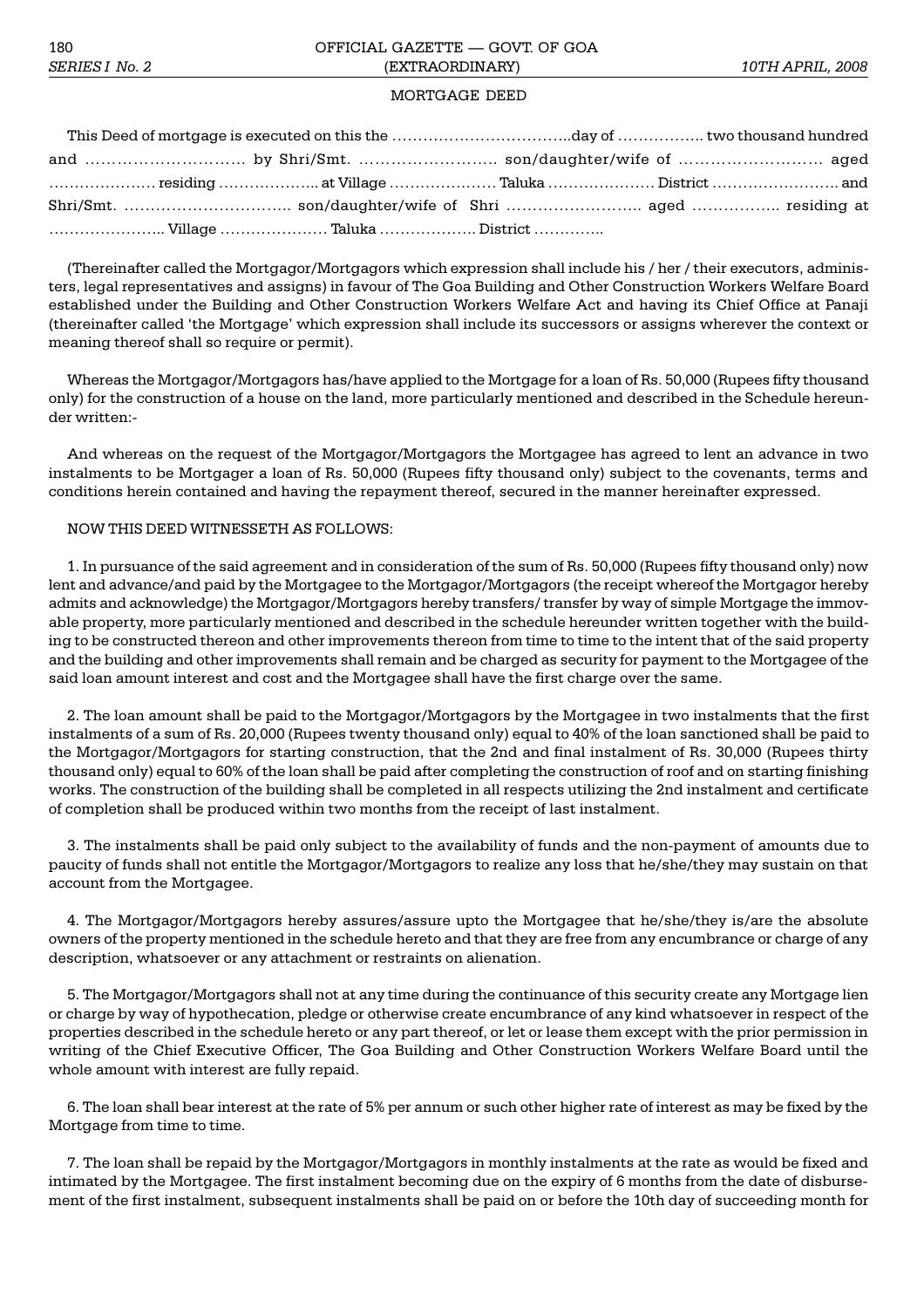167 months. Any interest due on the loan amount outstanding on the date of payment of an instalment shall be paid alongwith the instalment.

8. At the time of disbursement of the 2nd instalment the Mortgagee shall deduct the interest and other expenses due on the 1st instalment till the date of payment of the 2nd instalment. If the Mortgagee pays only a part of the loan amount to the Mortgagor due to the non-availability of funds such part of the loan shall be repaid by the Mortgagor in instalments at the rate as would be fixed and intimated by the Mortgagee.

9. If the Mortgagor/Mortgagors dies/die before the disbursement of the remaining instalments of the loan after having received one or more instalments of the loan and if his/her/their heir or heirs executor/executors refuses/refuse to avail of the remaining instalment and also refuses or refuse to complete the construction of the house according the approved plan and estimate within one year after the date of disbursement of the first instalment of the loan the whole loan advance with interest shall be liable to be summarily recovered by proceedings against the property movable or immovable of the deceased Mortgagor/Mortgagors under the provisions of the revenue recovery at for the time being enforced and the relevant provisions of The Goa Building and Other Construction Workers Welfare Rules, as if some were arrears of public revenue due on land or in such other manner as the Mortgagee may deem fit.

10. If the heir/heirs executors of the deceased Mortgagor/Mortgagors does/do not require the balance instalments of the loan and are, however willing to complete the construction at her/his/their cost, the amount already paid to the Mortgagor/Mortgagors out of the sanctioned loans will be treated all the actual amount of the loan sanctioned and the recovery shall be effective at the rate of instalment prescribed for that amount of loan.

11. The Mortgagor/Mortgagors shall remit the instalments in the Banks prescribed by the Mortgagee in the manner specified for this purpose or by the challans prescribed by The Goa Building and Other Construction Workers Welfare Board.

12. If any instalment of principal or interest is not remitted on the due dates a penal interest at the rate of 5% in addition to the usual rates shall be paid and such amount as are not paid on due dates.

13. The loan amount shall be utilized only for the purpose for which it is sanctioned. Each instalment of the loan referred to in Clause II above shall be utilized within the time limit prescribed. In case the Mortgagor/Mortgagors fails/ /fail to claim the subsequent instalment within three months from the drawal of the previous instalments such previous instalment shall be treated as the last instalment unless the time is extended by the Mortgagee and recovery shall commence as provided in the terms and conditions prescribed for the grant of the loan.

14. If the Mortgagor/Mortgagors fails/fail to utilize any instalment of loan within the maximum period admissible and does not apply for subsequent instalment of loan as provided in the conditions the entire amount already disbursed shall be recoverable from him/her/them with interest in lumpsum.

14. (*a*) If the Mortgagor/Mortgagors is / are found to have failed in utilizing the amount for the construction of house as specified in the Mortgage deed within the prescribed period, the mortgagee is entitled to realize the entire loan amount plus other charges with interest in a lumpsum after the issuance of a registered notice directing to pay the amount within a period of 30 days.

(*i*) If the Mortgagor/Mortgagors repay the amount due in lumpsum within the stipulated period the Mortgage deed shall be released;

(*ii*) If the Mortgagor/Mortgagors fails/fail to repay the amount due within the period of 60 days as stipulated above the Mortgagee will have the right to take step to realize the entire dues to the Board in lumpsum. In addition to that a penalty not exceeding 5 % of the loan amount actually received by the loanee or Rs. 1000 (Rupees one thousand only) whichever is higher shall also be realized from the Mortgagor/Mortgagors.

15. In the event of any information furnished in the application being found false or materially incorrect, the Mortgagee shall be cancel the loan and recover the entire amount outstanding in lumpsum with interest accrued thereon by selling the mortgaged property besides taking such legal action against the borrower as may be considered desirable.

16. The Mortgagor/Mortgagors shall not alter or modify the building constructed in accordance with the plan approved by the Mortgage so as to diminish the value of the property or construct any other building in the property, offered as security till the entire amount with interest are repaid.

17. In case of the Mortgagor/Mortgagors at any time make default in the payment of two consecutive instalments or commits breach of all or any of the terms and conditions contained herein the balance of the principal of sum which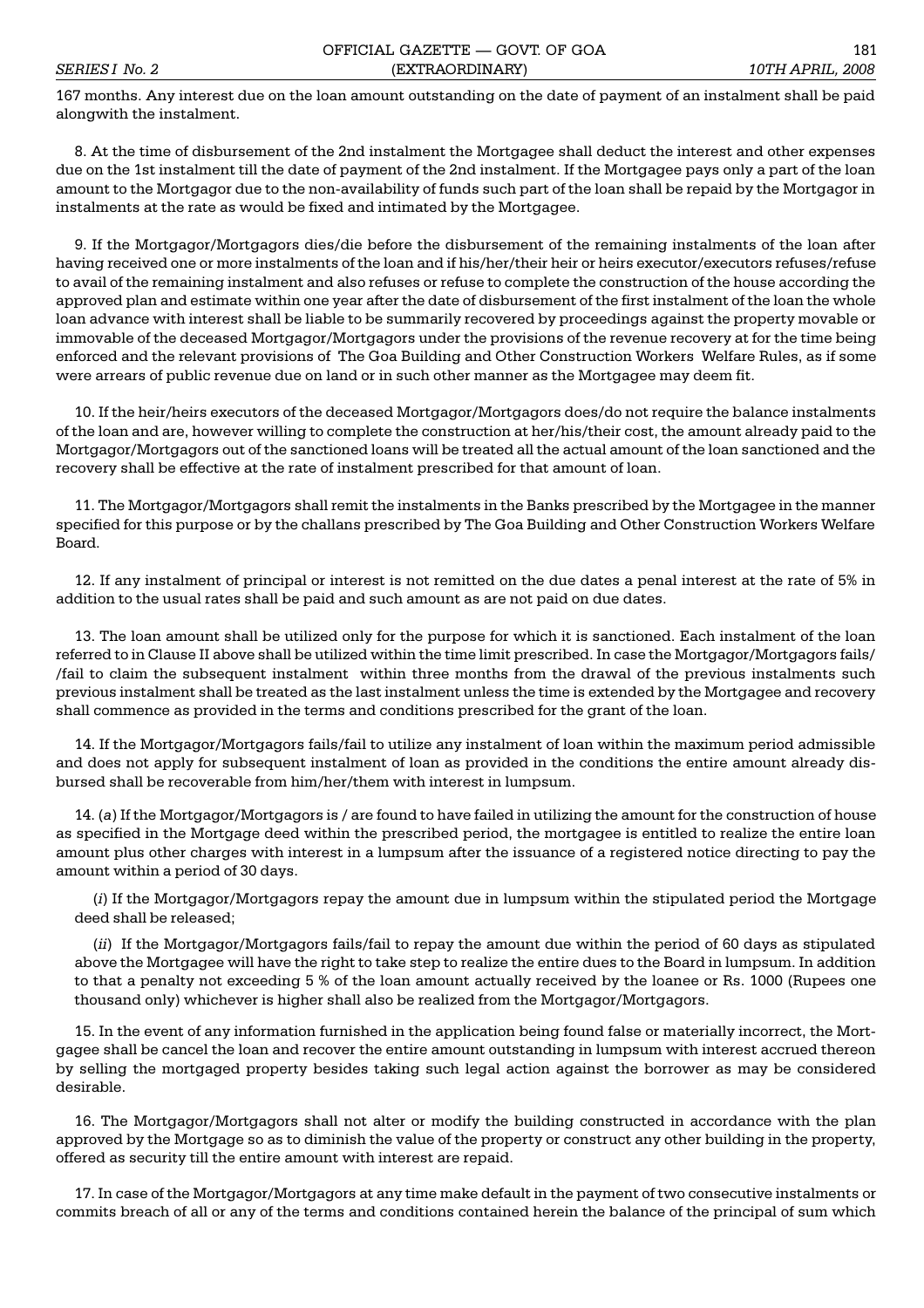## 182 CERTICIAL GAZETTE — GOVT. OF GOA *SERIES I No. 2* (EXTRAORDINARY) *10TH APRIL, 2008*

shall for the time being remain unpaid together with interest accrued thereon and all sums found due to the Mortgagee under or by virtue of these presents shall forthwith become payable in a lumpsum at once and in case of default of payment of the whole sum immediately the Mortgagee shall have power without the intervention of any court to take possession of the Mortgaged property and to sell the same. The balance of the sale proceeds after adjusting all amounts due to the Mortgagee will be disbursed to the Mortgagor. The Mortgagee shall also have all the powers vested in the Mortgagee under the provision of the Transfer of Property Act, 1882.

18. Without prejudice to any or all of the other rights and remedies of the Mortgagee all sums found due to the Mortgagee under or by virtue of these presents shall be recoverable from the Mortgagor/Mortgagors and his/her/their properties, movable and immovable under the provisions of the Revenue Recovery Act for the time being in force as though they are arrears of Public Revenue due on land and in accordance with the relevant provision of The Goa Building and Other Construction Workers Act in any other manner as the Mortgagee may deem fit.

19. The Mortgagor/Mortgagors shall be bound by the terms of the application form and the condition attached thereto which shall form part of this deed as if they are incorporated on this deed.

20. This Mortgage has been fully explained to the Mortgagor/Mortgagors and the Mortgagor/Mortgagors has/have executed these presents fully understanding the implications thereof and all his/her/their obligations thereunder and after receiving such advice.

#### THE SCHEDULE ABOVE REFERRED TO

(here enter details of all land and buildings)

IN WITNESS WHEREOF Shri  $\dots\dots\dots\dots\dots\dots\dots\dots\dots\dots\dots\dots$  the Mortgagor(s) here to set his/her/their hands the day and year first above, written and signed by Shri/Smt. in the presence of witness:

1.

2.

## STAGE CERTIFICATE FOR RELEASE OF SECOND INSTALMENT OF ADVANCE SANCTIONED BY THE GOA BUILDING AND OTHER CONSTRUCTION WORKERS WELFARE BOARD UNDER HOUSING LOAN SCHEME

| <b>BENEFICIARY</b> | <b>PROPERTY</b> |  |  |
|--------------------|-----------------|--|--|
|                    |                 |  |  |
|                    |                 |  |  |
|                    |                 |  |  |
|                    |                 |  |  |

The Construction of building in the property detailed above by the beneficiary specified above has reached/completion of foundation basement and on completion work upto lintel level/completion of the lintel work/completion of the linter work and 50% of the work of the roof and stored the materials for the work of shutters/completion of the roof work and has been completed 40% of the finished work as per the plan and the beneficiary is eligible for the second instalment of the loan sanctioned by The Goa Building and Other Construction Workers Welfare Board.

|                                                 | Certified that the work valued at Rs  has been carried out by the beneficiary as on |
|-------------------------------------------------|-------------------------------------------------------------------------------------|
|                                                 |                                                                                     |
| Place                                           | Signature of District, Executive                                                    |
| Date $\dots\dots\dots\dots\dots\dots\dots\dots$ | Officer/T.E.O. or any Authorised                                                    |
|                                                 | Officer with name & designation Name of Office.                                     |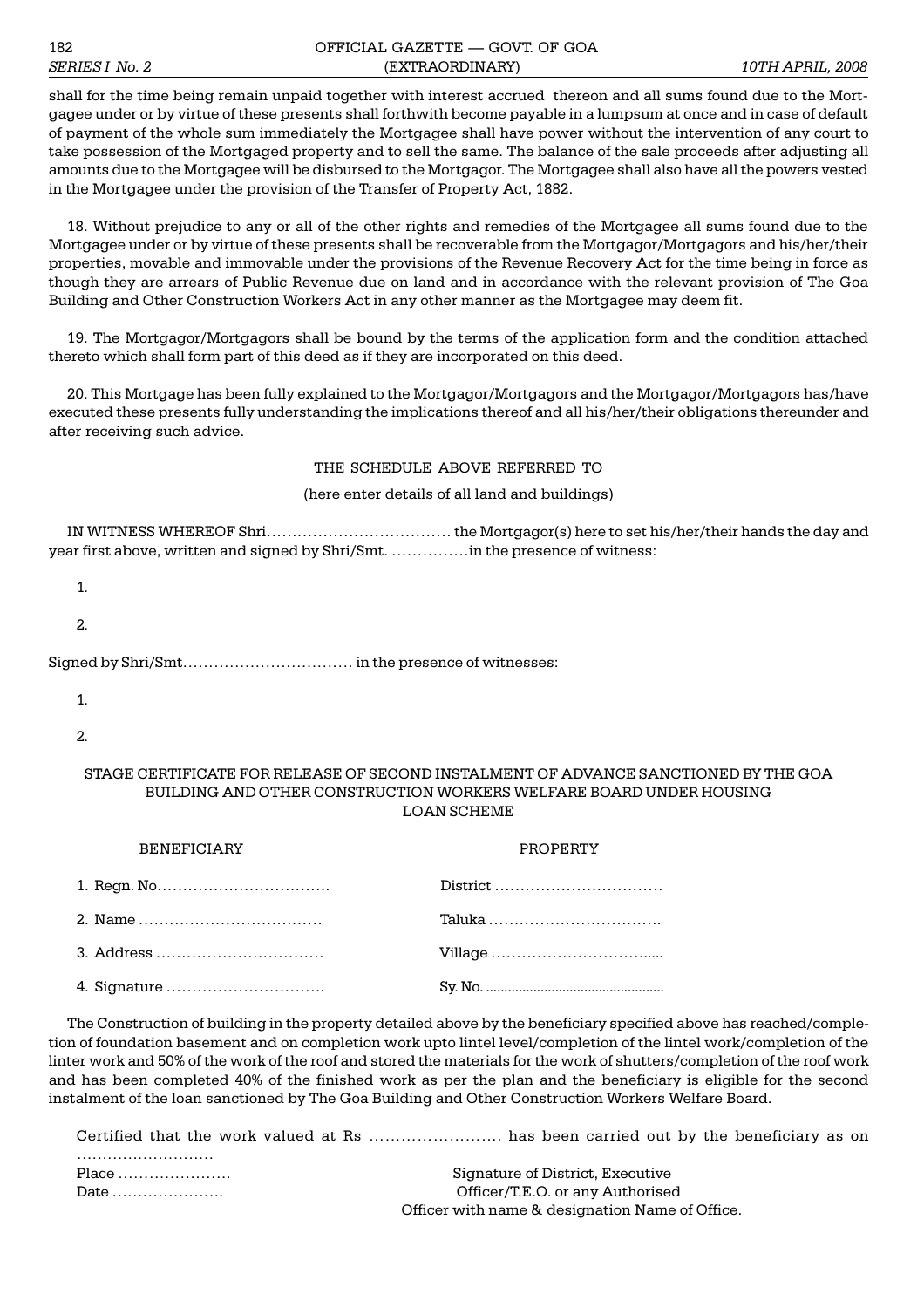## FORM - XXX

## RETURNS

#### [*See* rule 273 (2)]

Return for the month of ................ regarding the details of workers Name and Address of the Establishment.

| Sl.<br>No. | No. of workers<br>as on the close of<br>previous month | $No. & Name(s)$ of<br>worker(s) who left<br>service during the month | $No. & Name(s)$ of<br>worker(s) to be registered | No. of workers as on<br>the close of current<br>month |
|------------|--------------------------------------------------------|----------------------------------------------------------------------|--------------------------------------------------|-------------------------------------------------------|
|------------|--------------------------------------------------------|----------------------------------------------------------------------|--------------------------------------------------|-------------------------------------------------------|

Date .......................

Place . Name and Signature of the Employer

(Office Seal)

FORM - XXXI

\_\_\_\_\_\_\_\_\_\_\_\_

[*See* rule 273 (3)]

## PARTICULARS OF ESTABLISHMENT

- 1. Name of the Establishment:
- 2. Nature of Establishment Whether Company/Partnership Firm/sole Proprietorship:
- 3. Names of the partners/Directors/ /Proprietor:
- 4. Name of Managing Partner/Managing Director/Person who is in ultimate Control of the establishment:
- 5. Details of branches:
- 6. Details of occupiers:

Date .............................

Place Name, Signature and Designation

(Office Seal)

FORM - XXXII

 $\frac{1}{2}$ 

#### FORM OF IDENTITY CARD

[*See* rule 29(1) ] PAGE I

PHOTO

Signature, date and official designation of the registering authority (with office seal)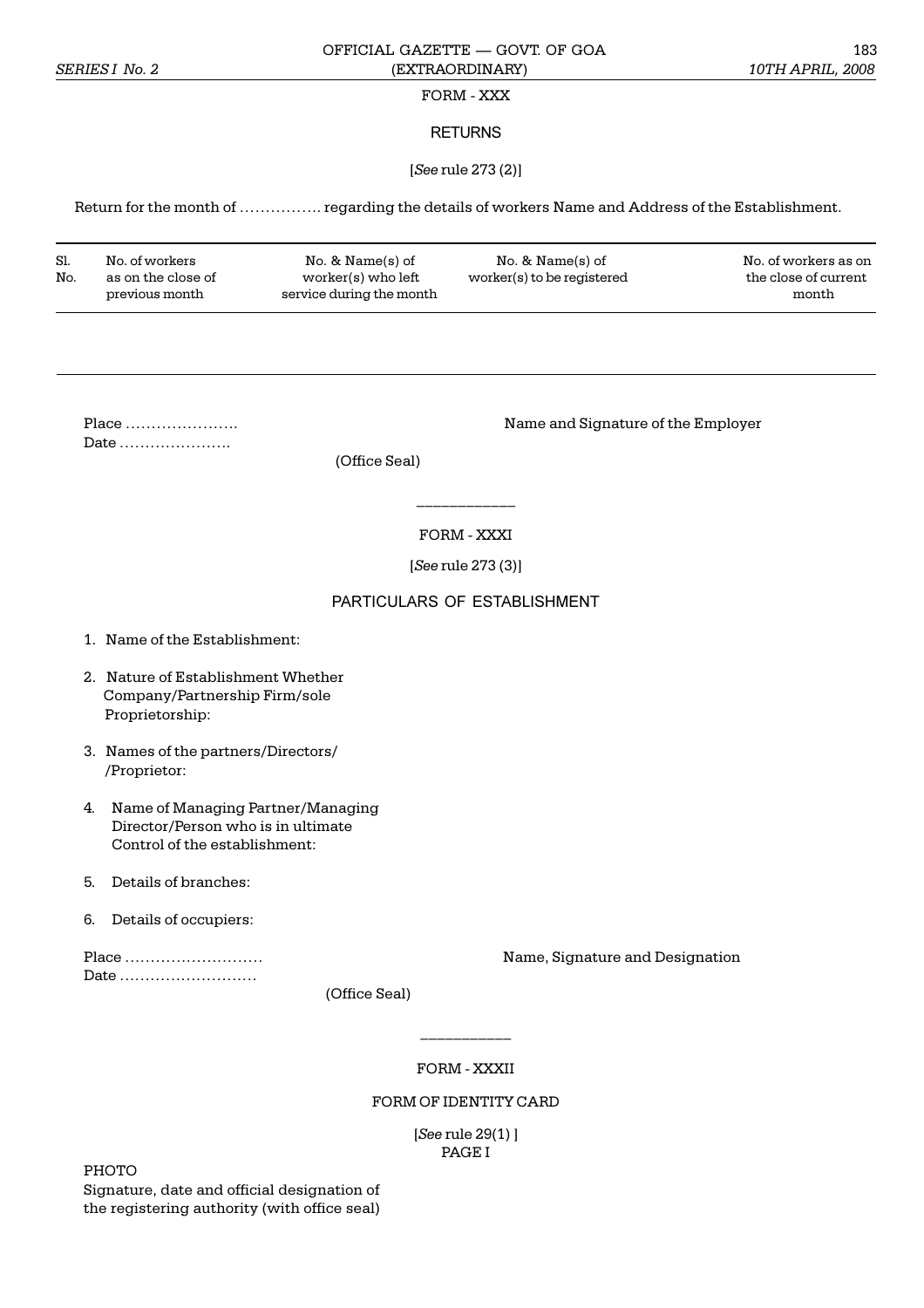#### PAGE II

Name of Member: Address: Male/Female: Name of Job: Registration No.: District: Date of Registration: Name of Bank & Branch in which Subscription is to be paid: Subscription rate: Rs. 20:

## PAGE III

Date of birth: Completed age: Date of retirement: Marital Status Married/Unmarried: Name of wife/husband: Address: Whether wife/husband, a member of This board:  $\gamma$ es/No:  $\gamma$ es/No:  $\gamma$ es/No:  $\gamma$ es/No:  $\gamma$ es/No:  $\gamma$ es/No:  $\gamma$ If so, name and registration Number: Name of Nominees: Relationship with member: Signature/Thumb impression of the Member: Official designation and signature of Registering authority:

## FORM - XXXIII

# REGISTER OF IDENTITY CARDS

## [*See* rule 271 (8)]

Name of district

| Sl.<br>No. | No. of identity cards | Date of issue | Name and address of the worker | Signature of District<br>Executive<br>Officer | Remarks |
|------------|-----------------------|---------------|--------------------------------|-----------------------------------------------|---------|
| (1)        | (2)                   | (3)           | (4)                            | (5)                                           | (6)     |

## FORM XXXIV

(*See* rule 276)

## APPLICATION FOR MATERNITY BENEFIT

- 1. Name and address of applicant:
- 2. Registration No.:
- 3. Age and date of birth:
- 4. Name of husband:
- 5. Date of confinement: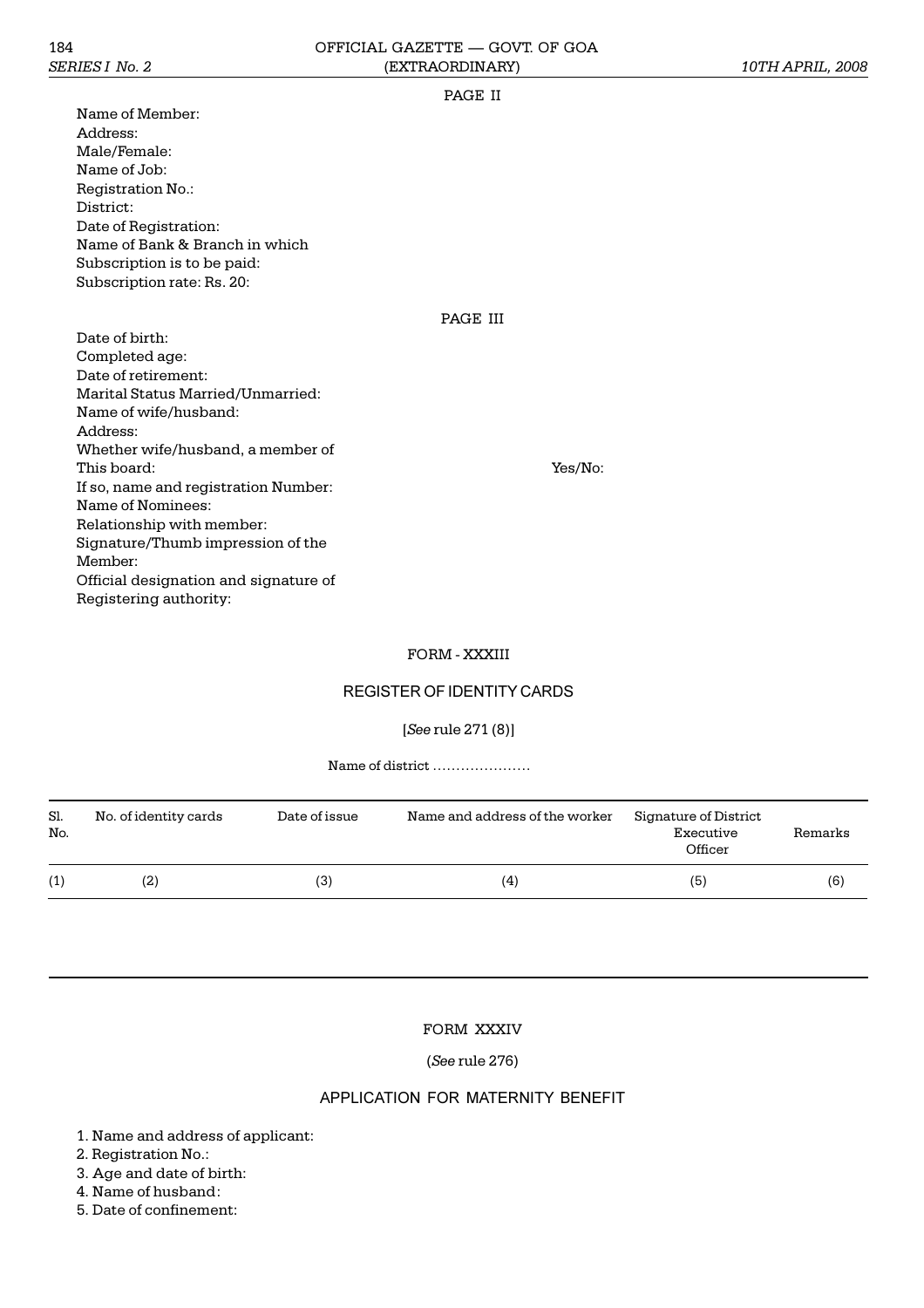- 6. Have you applied for this benefit earlier:
- 7. If so how many times and give details:
- 8. Date of registration:
- 9. Date of payment of 1st subscription and amount:
- 10. Date of payment of last subscription:
- 11. Name of bank and place :

#### 12. List of Documents submitted:

- (a) Copy of Challans or copy of pass book.
- (b) Medical certificate in original.

The facts furnished above are true to my knowledge and information.

Place . Name and signature of applicant

Date ...........................

# FORM OF MEDICAL CERTIFICATE

(To be obtained from a Medical Officer not below the rank of an Assistant Surgeon)

\_\_\_\_\_\_\_\_\_\_\_\_

I have examined Smt. .. age. and wife of Shri she is pregnant running.month. She had delivered a child on

Place *Mame of Doctor & Seal* 

Date ........................

## FORM - XXXV

\_\_\_\_\_\_\_\_\_\_\_

[*See* rule 278 (1)]

## APPLICATION FOR PENSION

- 1. Name and address of applicant:
- 2. Registration No.:
- 3. Date of completion of 60 years:
- 4. Date of payment of 1st subscription amount and name of bank:
- 5. Default, if any and reasons thereof:
- 6. Date of payment of last subscription
- amount, date and name of bank:
- 7. List of documents:
	- (a) Identity Card
	- (b) Pass book
	- (c) Challans
- 8. Address at which pension is to be sent:
- 9. Any other information (Details of benefit if any, from Other Welfare Boards):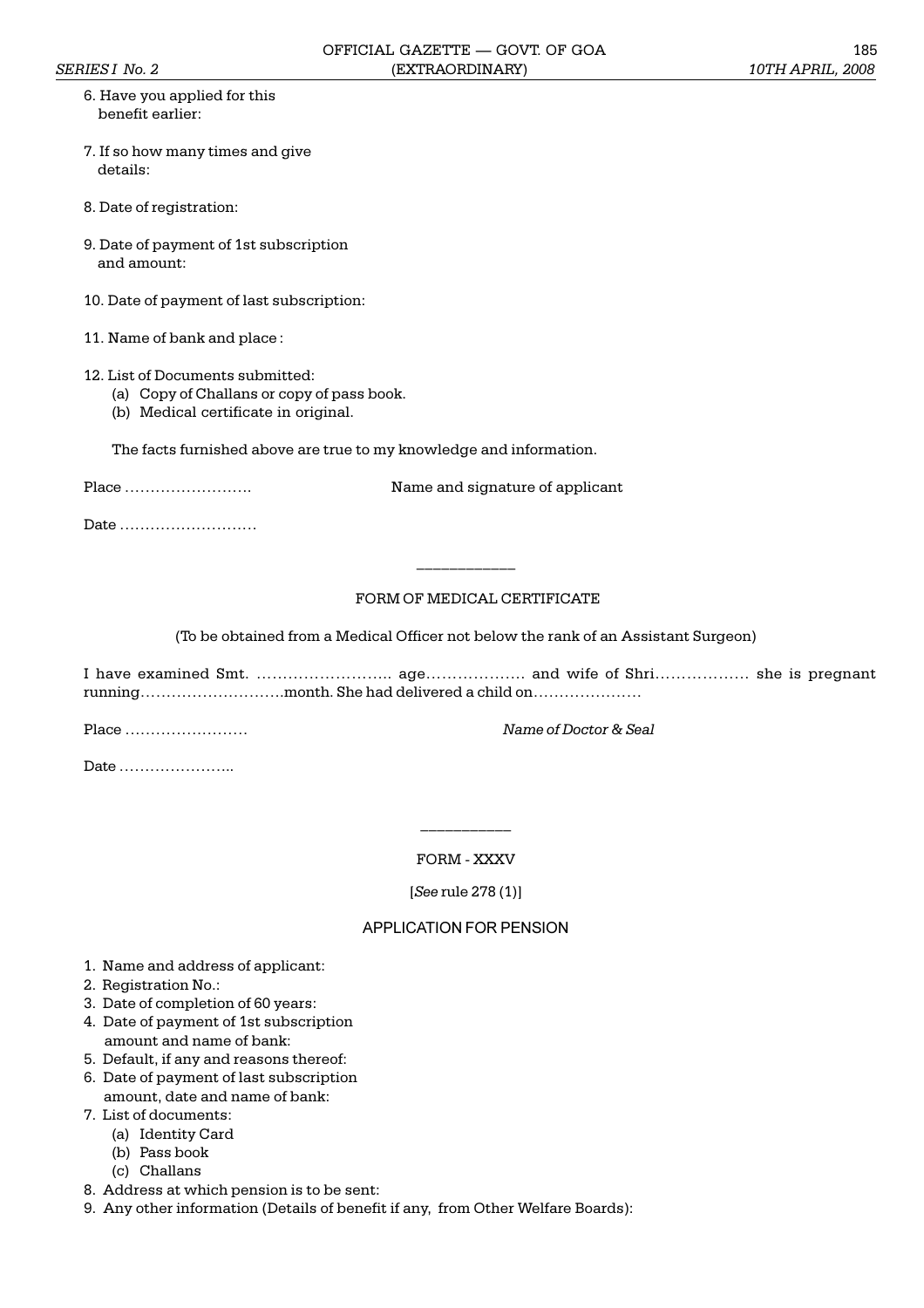# 186 **OFFICIAL GAZETTE — GOVT. OF GOA** *SERIES I No. 2* (EXTRAORDINARY) *10TH APRIL, 2008*

## The facts mentioned above are true to my knowledge and information

# Place.. Name and signature of applicant

Date...........................

## FORM - XXXVI

 $\frac{1}{2}$ 

## [*See* rule 278 (*6*)]

# REGISTER OF PAYMENT OF PENSION

| PPO<br>No.<br>(1) | Name & address<br>of the pensioner<br>with Membership<br>No. in the<br>D.B.O.C.W.W. Board<br>(2)                                    | Date of Birth<br>Date of entry in the scheme<br>(3)  | Date of<br>Retirement<br>(4)   | Total<br>Service<br>(5)                                         |  |
|-------------------|-------------------------------------------------------------------------------------------------------------------------------------|------------------------------------------------------|--------------------------------|-----------------------------------------------------------------|--|
|                   |                                                                                                                                     |                                                      |                                |                                                                 |  |
| No. &             | date of order of<br>sanctioning authority                                                                                           | Date of commencement<br>of pension                   | Monthly rate of<br>pension Rs. | Dated initial of<br>Secretary/D.E.O                             |  |
| (6)<br>(7)        |                                                                                                                                     |                                                      | (8)                            | (9)                                                             |  |
|                   | Remarks<br>Order on cancellation of pension etc.<br>may be noted herewith reason and date<br>effect under initials of Secretary/DEO | Details of Pension Paid<br>Month/Year<br>D.E.O./S.S. |                                | Amount of Pension                                               |  |
|                   | (10)                                                                                                                                | (11)                                                 |                                | (12)                                                            |  |
|                   | Date of sending of Money Order                                                                                                      | Dated-initials of<br>D.E.O./S.S.                     |                                | Remarks (Details of undelivered)<br>H.O. etc. may be noted here |  |
|                   | (13)                                                                                                                                | (14)                                                 |                                | (15)                                                            |  |
|                   |                                                                                                                                     | FORM - XXXVII<br>[See rule 284 (1)]                  |                                |                                                                 |  |

# APPLICATION FOR DEATH BENEFIT

1. Name and address of applicant:

2. Relationship with worker:

3. Name and address of the worker:

4. Registration No.:

5. Age & Date of Birth:

6. Worker whether married: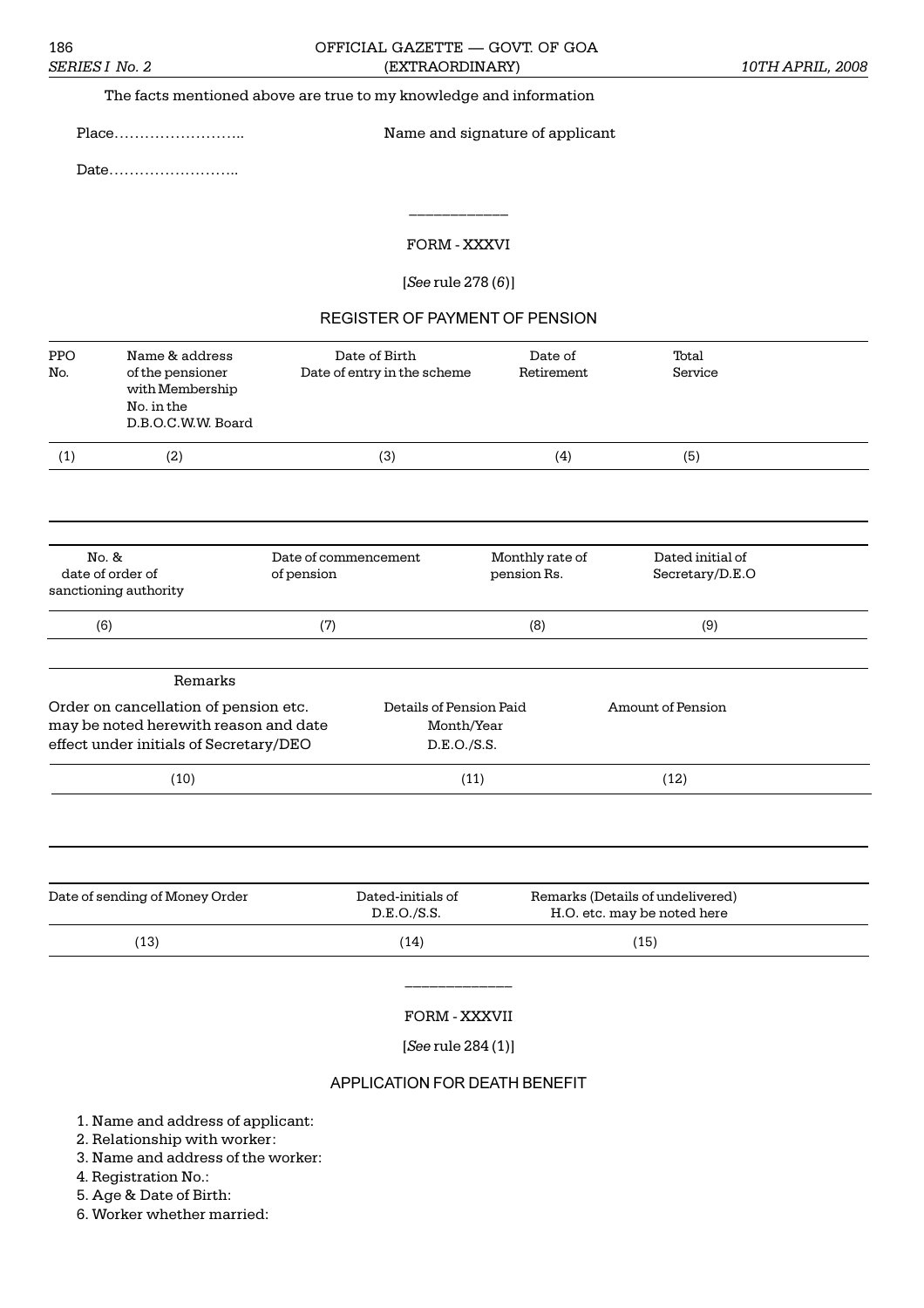7. Nature of Death (Give details):

8. Details of documents submitted:

9. Amount of financial assistance applied for: :

The above details are true to my knowledge and information

Place *Name and signature*

Date .......................

FORM - XXXVIII

 $\overline{\phantom{a}}$ 

[*See* rule 284 (4)]

# REGISTER OF DEATH BENEFIT

| Sl.<br>No.                                | Date of receipt of application | Name and Register No. of worker | Period of remittance | Date of death | Order No.<br>and date |
|-------------------------------------------|--------------------------------|---------------------------------|----------------------|---------------|-----------------------|
| (1)                                       | (2)                            | (3)                             | (4)                  | (5)           | (6)                   |
|                                           |                                |                                 |                      |               |                       |
| nominee with<br>Relationship to<br>Member | Name & address of              | Amount of Death Benefit         | Refund of Amount     | Total         | Initial               |
| (7)                                       |                                | (8)                             | (9)                  | (10)          | (11)                  |

FORM - XXXIX

 $\overline{\phantom{a}}$ 

[*See* rule 280 (2)]

# APPLICATION FOR DISABILITY PENSION

- 1. Name and address of applicant:
- 2. Age and date of birth:
- 3. Registration No.:
- 4. Date of payment of first subscription: amount and Name of Bank & Branch
- 5. Date of payment of last subscription amount and Name of Bank:
- 6. Total amount of subscription:
- 7. Details of disease/accident: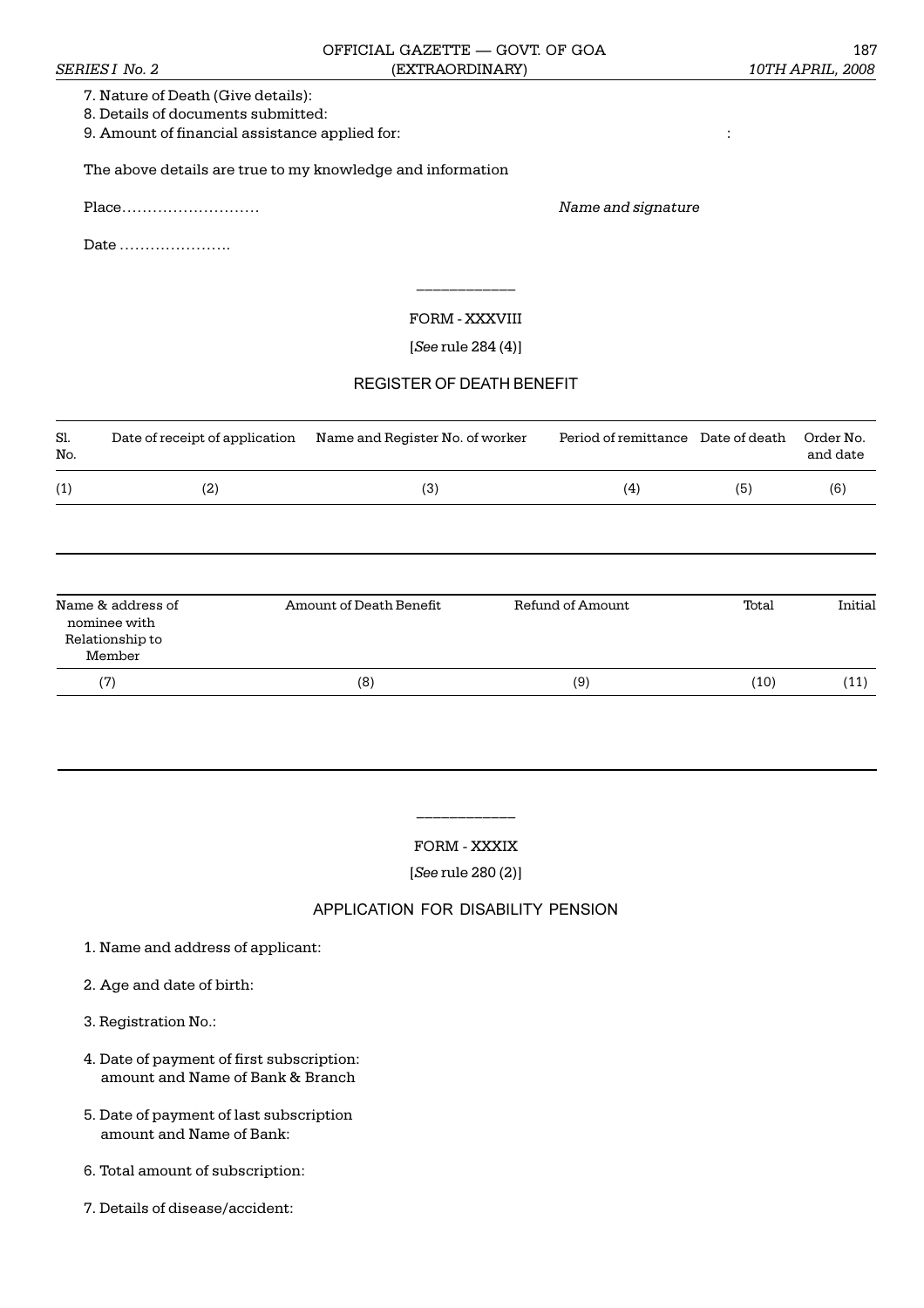| 8. Nature of disability due to |  |
|--------------------------------|--|
| disease/accident:              |  |

- 9. Details of treatment in Government hospitals Date of admission and date of Discharge:
- 10. Whether the patient was in plaster: If so, for how many days?:
- 11. Amount spent for treatment (should: be supported by medical bills countersigned by the treating doctor)
- 12. List of documents submitted:
- 13. Details of benefits received, if any before:
- 14. Details of benefits received, if any from Government or any other institution for the above treatment:

The above facts are true to my knowledge and information

Place. *Name and signature of applicant*

Date.........................

FORM - XL

\_\_\_\_\_\_\_\_\_\_

[*See* rule 281]

Application No. .............................................. Fee Rs. .......................................................

# APPLICATION FOR INSTRUMENT LOAN

- 1. Name of the applicant:
- 2. Father's/Husband's Name:
- 3. Residential Address:
- 4. Register No.:
- 5. Name of Bank in which contribution remitted:
- 6. Age & Date of Birth:
- 7. Monthly income:
- 8. Details of other properties if any, owned or possessed by the applicant:
- 9. DETAILS OF SURETIES: Name & Address :

Occupation & Address:

Age & Date of Birth:

Present net monthly income: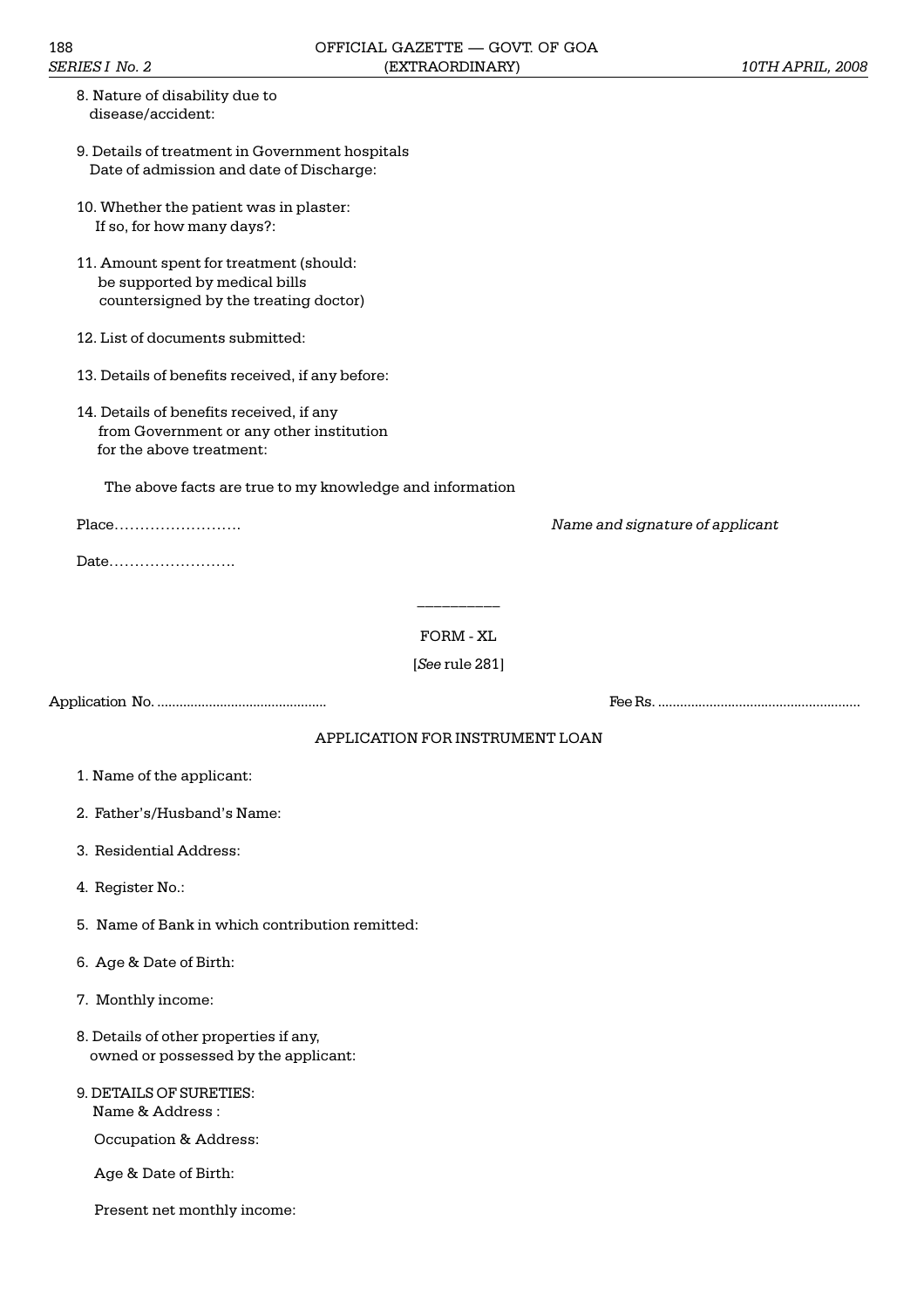Details of other properties owned/possessed by the surety:

 Whether the surety has offered himself as surety for any other transaction earlier, if so, the details:

- 10. Whether salary certificate from the employer is attached:
- 11. Particulars of Instruments to be purchased:
	- (a) Description
	- (b) Make
	- (c) Model
	- (d) Invoice price (copy enclosed)
	- (e) Name & Address of supplier/dealer

12. (a) Amount of loan applied for :

(b) No. of monthly instalment proposed for repayment:

## DECLARATION

 $\frac{1}{2}$ 

- A. I/We confirm that the funds will be used for the stated purpose only and will not be used for speculation and / or anti-social purpose.
- B. I/We understand that the Board has the right to recall the funds if they are not used for the stated purpose.
- C. I/We understand that the sanction of the facility is at the discretion of the Board and I/We will execute necessary Security Documents as per the Board's requirements to its satisfaction.

Place *Signature of applicant Signature of applicant* 

Date............................

Surety 1. Name and Signature

## (For Office use only)

The application submitted by Shri..employed asin has been verified. The certificate of employment and surety in respect of the borrower/surety has been attached alongwith the undertaking by the employer.

|                                                  | amount requested/amount eligible 75% of the Invoice amount to be recovered of Rs. (Rupees                |  |
|--------------------------------------------------|----------------------------------------------------------------------------------------------------------|--|
|                                                  | equal monthly installments. The last installment will be the the the last installment will be the        |  |
|                                                  | amount outstanding after remittance of the  installment including other dues to the Board at the time of |  |
| closing of the loan amount. Sanctioned/Rejected. |                                                                                                          |  |

*District Executive Officer Secretary*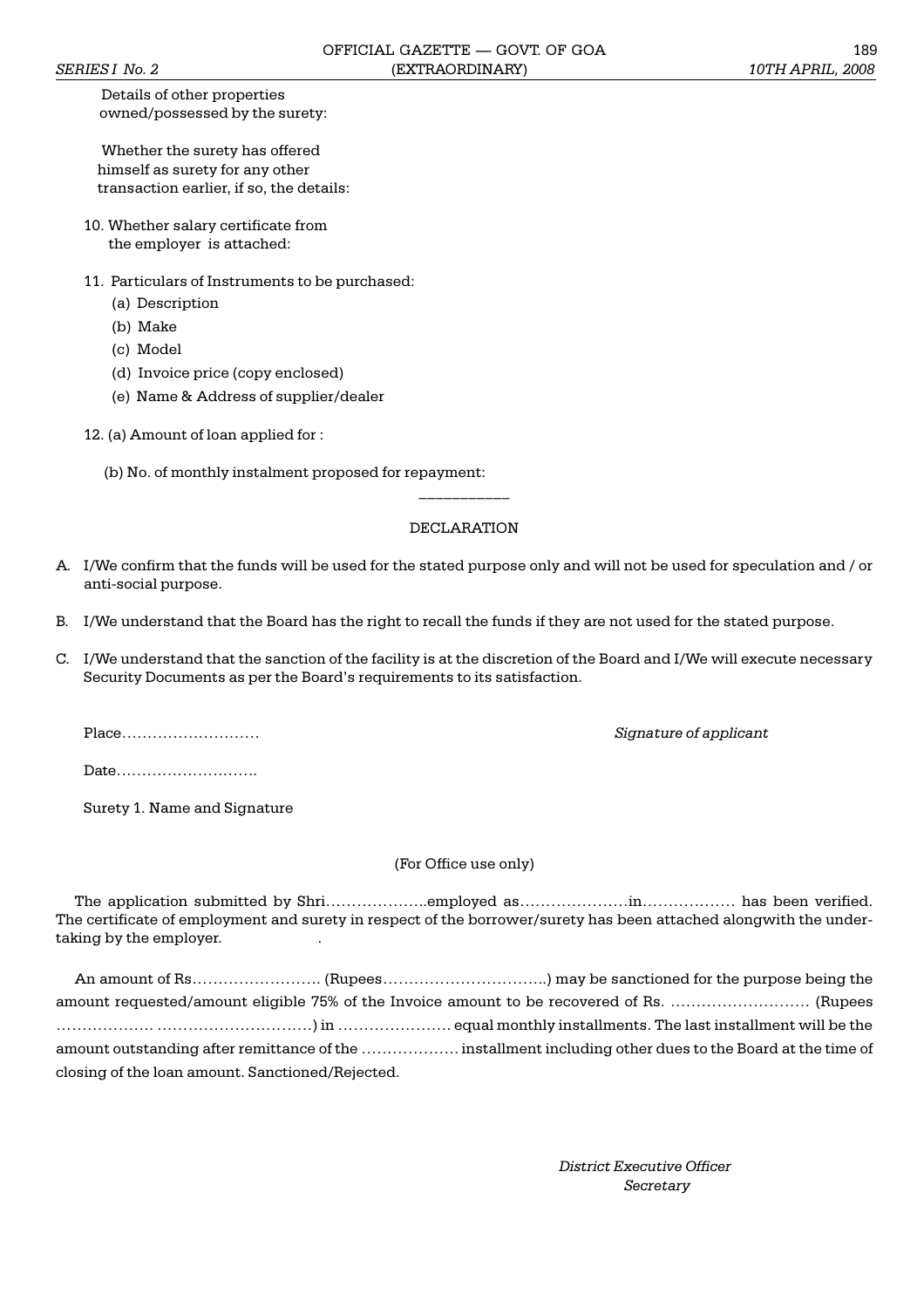# EMPLOYMENT CERTIFICATE

| House No.  Town Desam  Village                                        |  |  |  |
|-----------------------------------------------------------------------|--|--|--|
|                                                                       |  |  |  |
| .is a Town/Desam………………… Village…………………Taluka………………District…………………is a |  |  |  |
| permanent/officiating/acting/provisional  (designation).              |  |  |  |

## DETAILS OF HIS/HER SERVICE ARE AS UNDER

- 1. Date of entry into service ..
- 2. Date of which continuous service begins
- 3. Date of retirement

#### DETAILS OF HIS/HER PAY, ETC. ARE AS UNDER

| $\mathbf{1}$ . |                               | (a) Provident Fund                  |  |
|----------------|-------------------------------|-------------------------------------|--|
| 2 <sub>1</sub> | Dearness Allowance            | (b) LIC recoveries                  |  |
| 3.             |                               |                                     |  |
| 4.             | <b>Compensatory Allowance</b> |                                     |  |
|                |                               |                                     |  |
|                |                               | 1.                                  |  |
|                |                               | 2 <sub>1</sub>                      |  |
|                |                               |                                     |  |
| 5.             | Other allowance               | (e) Other recoveries                |  |
|                |                               |                                     |  |
|                |                               |                                     |  |
|                |                               | $Total (B) \dots \dots \dots \dots$ |  |
| Net salary:    |                               |                                     |  |
|                | Place                         | Signature                           |  |
|                | Date                          | Name                                |  |
|                |                               |                                     |  |

## *Designation of the Head of Office/Department*

#### UNDERTAKING FOR RECOVERY FROM PAY

| other Construction Workers Welfare Board, the sum of Rs. (Rupees ) Borrower has                                          |  |  |
|--------------------------------------------------------------------------------------------------------------------------|--|--|
|                                                                                                                          |  |  |
| the every month, I hereby agree that in case of default of payment of monthly installments in connection with the said   |  |  |
| transactions monthly recoveries of such amounts as may be fixed by the Board from time to time of which information      |  |  |
| will be given by the Board may be made from my salary at source and remitted or paid to the Board or its duly authorized |  |  |
| representatives.                                                                                                         |  |  |

| Place |  |  |
|-------|--|--|
| Date  |  |  |

 $Signature of employee$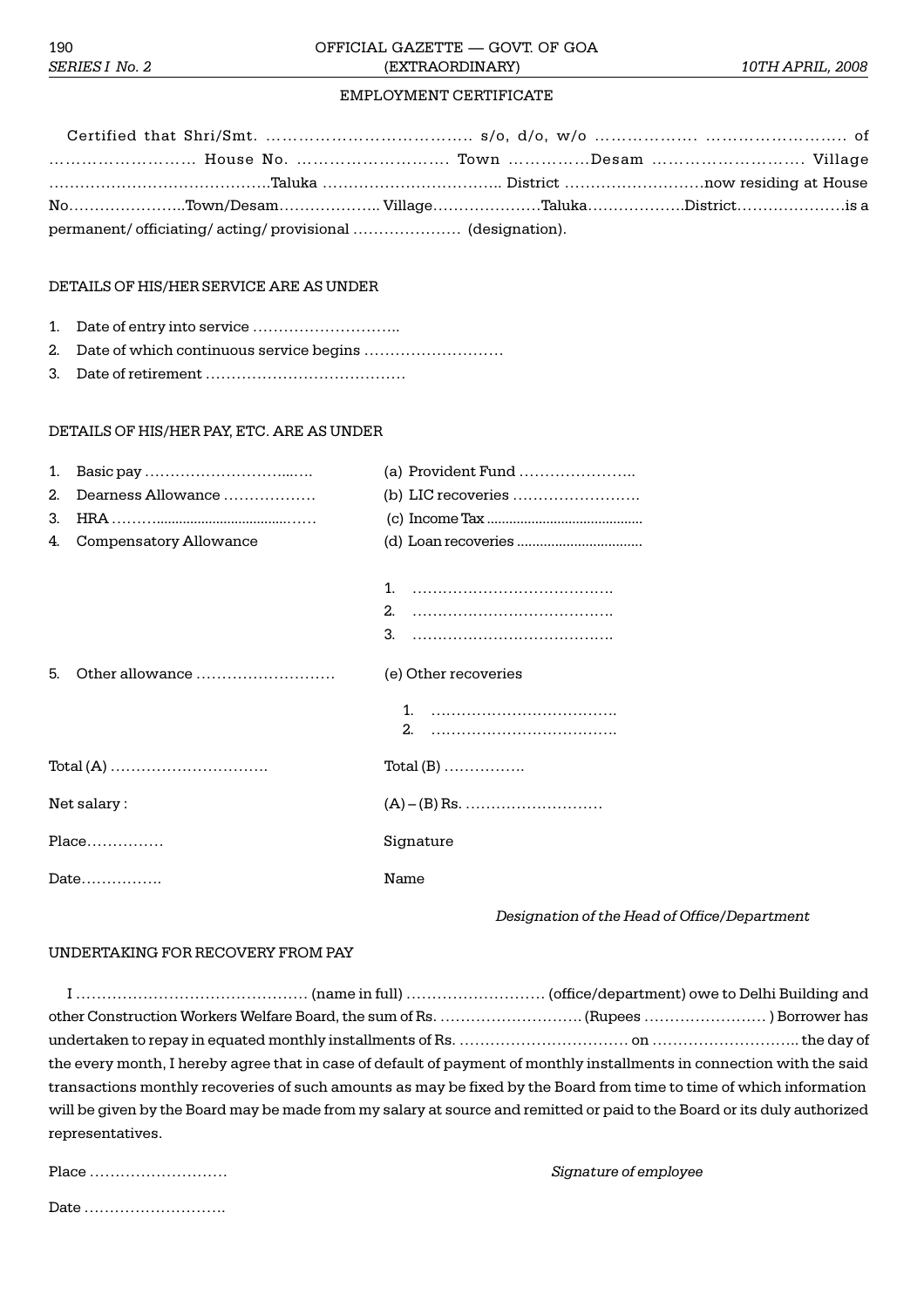I agree to effect the above recoveries.

Date .....................

Place .. *Signature of the Head of Office/Department*

Signature name and address of applicant

(Office Seal)

FORM - XLI

 $\mathcal{L}=\mathcal{L}$ 

(*See* rule 282)

## APPLICATION FOR FUNERAL BENEFIT

- 1. Name and address of applicant :
- 2. Relationship of applicant with the Worker :
- 3. Name and address of worker :
- 4. Registration No. :
- 5. Date of registration :
- 6. Date of payment & first subscription amount and name of bank, branch:
- 7. Date of payment of last subscription amount, name of bank, branch:
- 8. Duration of membership :
- 9. Whether membership was live? :
- 10. Date of death of the worker :
- 11. Reason for death :
- 12. Whether applicant is the nominee of the worker:
- 13. If not, whether the applicant has submitted dependence certificate:
- 14. Name, age and date of birth of the : Nominee:
- 15. If nominees are minor, name of guardian and his relationships with the children:
- 16. Whether consent letters from other Nominees submitted? (where the No. of nominees is more than one) :
- 17. Whether certificate of guardianship: submitted by the minor children
- 18. Amount of benefit, applied for :

The above facts are true to my best of knowledge and information.

Place : ................................ Date: ..................................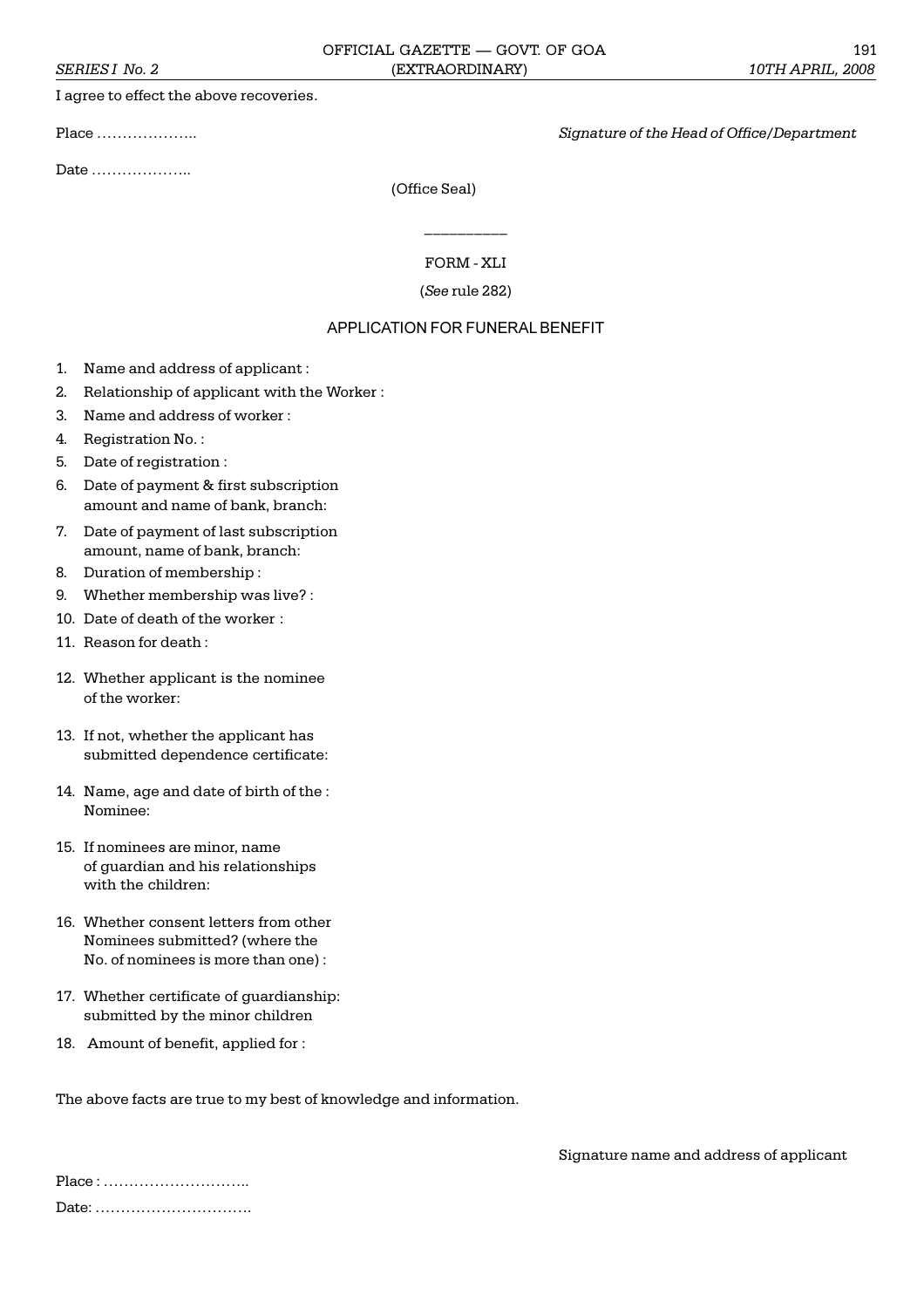## FORM - XLII

# (*See* rule 285)

## APPLICATION FOR MEDICAL BENEFIT

- 1. Name and address of applicant:
- 2. Age and date of birth:
- 3. Registration No. :
- 4. Date of payment of first subscription, amount and name of Bank :
- 5. Date of payment of last subscription, amount and name of Bank :
- 6. Total amount remitted :
- 7. Details regarding disease/surgery :
- 8. Disability if any, due to disease or surgery:
- 9. Period of treatment as patient in Government Hospital (Date of admission in the Hospital and date of discharge):
- 10. List of documents submitted :
- 11. Details of medical benefit received, if any before:

The facts mentioned above are true to my knowledge and information.

Date ............................

Place *Signature name and address of applicant*

FORM - XLIII (*See* rule 286)

\_\_\_\_\_\_\_\_\_\_

# APPLICATION FOR EDUCATION SCHOLARSHIP

- 1. Name of student :
- 2. Male/Female :
	- (a) SC/ST
	- (b) Whether proof is attached
- 3. Name of college and affiliated University/Board:
- 4. Name and year of course:
- 5. Date of admission to the course :
- 6. Age & date of birth of the student :
- 7. Details of qualifying examination Passed: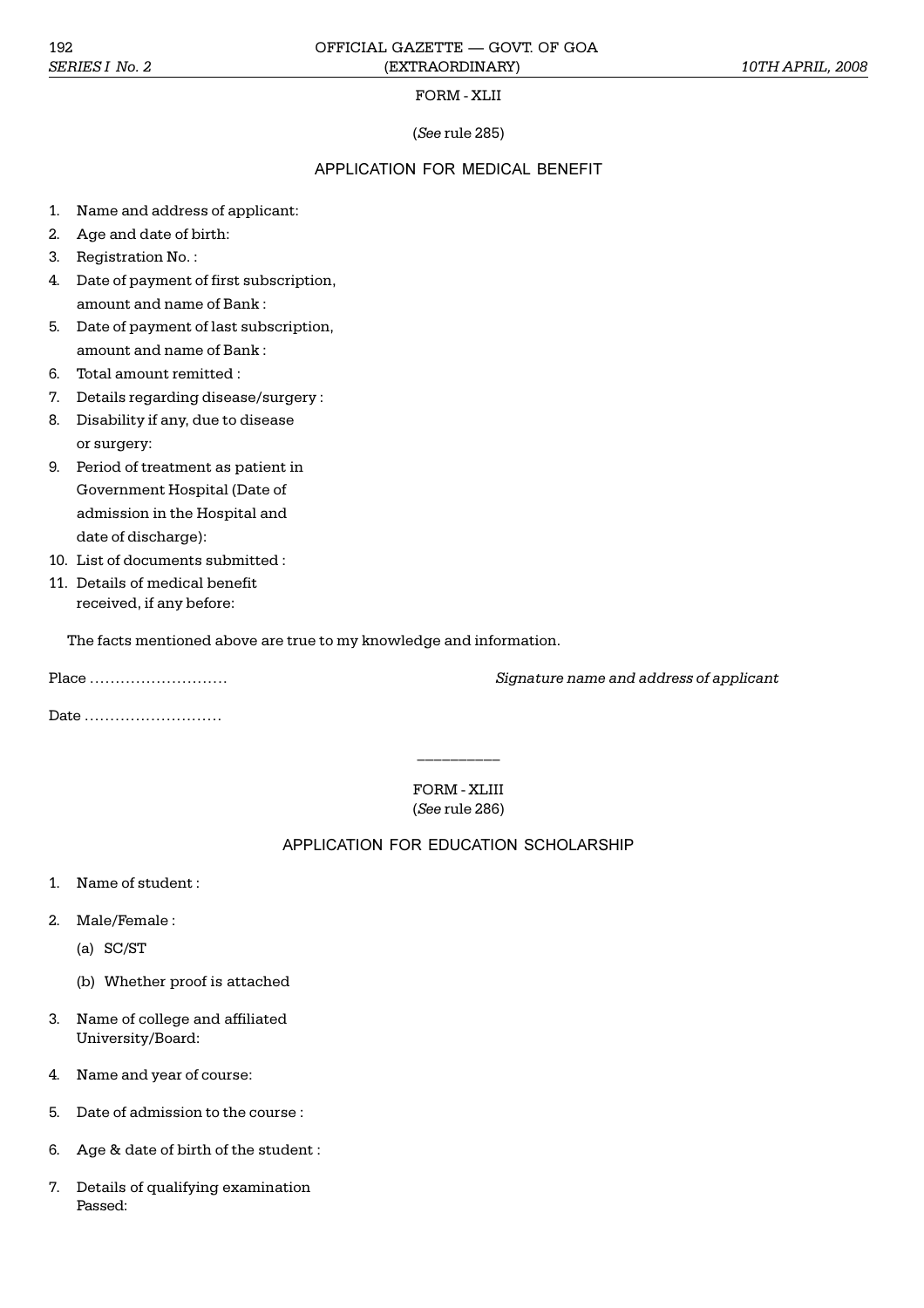| SERIES I No. 2 |                                                                                                                                                                                                                                                                                             | (EXTRAORDINARY)                              |                                                      | 10TH APRIL, 2008 |  |
|----------------|---------------------------------------------------------------------------------------------------------------------------------------------------------------------------------------------------------------------------------------------------------------------------------------------|----------------------------------------------|------------------------------------------------------|------------------|--|
| Name of Exam.  |                                                                                                                                                                                                                                                                                             | Name of affiliated<br>University/Board/State | Month 7 year of<br>passing qualifying<br>examination |                  |  |
| 8.             | Marks scored in the qualifying<br>Examination                                                                                                                                                                                                                                               |                                              |                                                      | Maximum marks    |  |
|                | Subject                                                                                                                                                                                                                                                                                     | Marks<br>Scored                              | Maximum<br><b>Marks</b>                              | Percentage       |  |
|                | <b>Total Marks</b>                                                                                                                                                                                                                                                                          |                                              |                                                      |                  |  |
| 9.             | (a) Name of parent of applicant:<br>(b) Registration No.:<br>(c) Date of payment of first<br>subscription:<br>(d) Date of payment of last<br>subscription:<br>(e) No. of installments paid<br>total subscription paid:<br>(f) Permanent address:<br>(g) Has the membership been:<br>revived |                                              |                                                      | Yes/No           |  |
|                | if so, period of revival:                                                                                                                                                                                                                                                                   |                                              |                                                      |                  |  |

OFFICIAL GAZETTE GOVT. OF GOA 193

condition stipulated in the Scheme.

Place *Mame and signature of the student*  $\blacksquare$ 

Date ..................

# AFFIDAVIT OF THE PARENT OF THE STUDENT

 $\frac{1}{2}$ 

I (name and address) s/o or d/o (Name and address) solemnly affirm the following:

- 1. My son/daughter Shri/Smt. ................... is studying for ................ (name and years of course).
- 2. I am a member of the Board since  $\dots\dots\dots\dots\dots\dots$  (Year ) with registration No.
- 3. Subscription has been paid upto .
- 4. If any of the above facts are found to be wrong later, the scholarship amount granted to the student will be remitted back by me. The decision of Secretary in this regard will be applicable to me and it will be final and I agree with the same.
- 5. I also agree to recover any amount of default due from me.

Place .. *Name and signature*

Date .....................

(to be signed before MLA/MP/Panchayat President/Gazetted Officer of State or Central)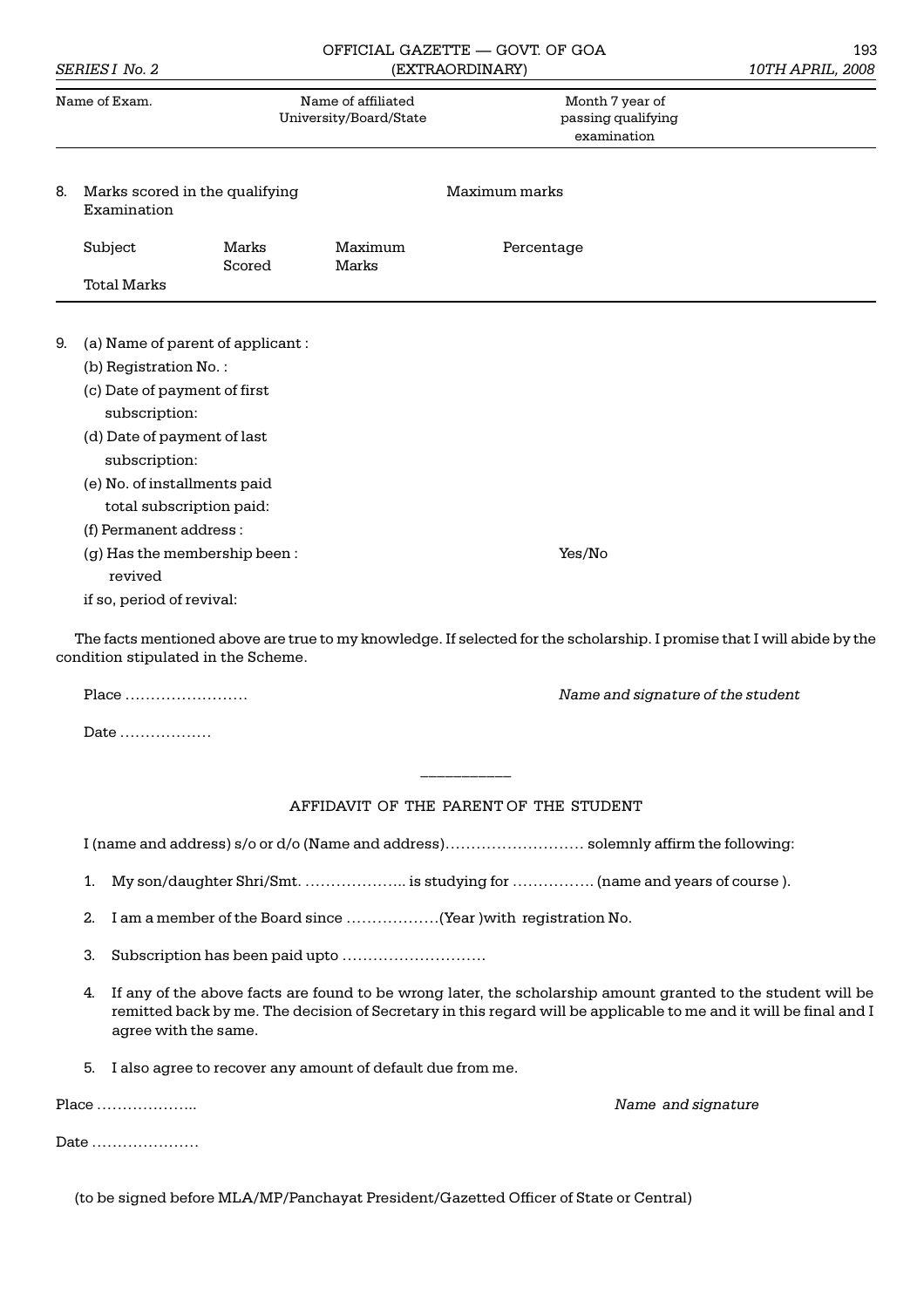I certify that Smt./Shri........................ who has signed above has put the signature in my presence.

Date Name

Place .. Attesting Officer al) Cfficial designation

I head of . (name of institution) hereby certify that Smt./Shri is a year student of . course. I have examined the application submitted by the student and I am convinced that it is correct. This institution is affiliated to the University/Board.

(Office Seal ) *Signature of Principal/Head*

Place Name Date . Official Designation

## ENQUIRY REPORT OF DISTRICT EXECUTIVE OFFICER

1. Shri/Smt. ................................................... is a live member of this Board, having registration No. ... ... ... ... ... ... ... ... and is paying subscription regularly.

2. He has paid subscription regularly from .. to . He has not defaulted payment of subscription. Membership has been revived for the period from . to I recommend/do not recommend the application (reason for rejection).

*District Executive Officer*

FORM - XLIV

\_\_\_\_\_\_\_\_\_\_\_

(*See* rule 287)

# APPLICATION FOR MARRIAGE ASSISTANCE

- 1. Name of applicant :
- 2. Address :
- 3. Registration No. :
- 4. Age and date of Birth :
- 5. Date of payment of first subscription, amount and Name of bank and branch:
- 6. Date of payment of last subscription, amount name of the bank and branch :
- 7. Duration of membership :
- 8. Is membership live:
- 9. If application is for the marriage of son/daughter
	- (1) Whether husband or wife a member of this Board:
	- (2) If so, has she/he applied for the financial assistance: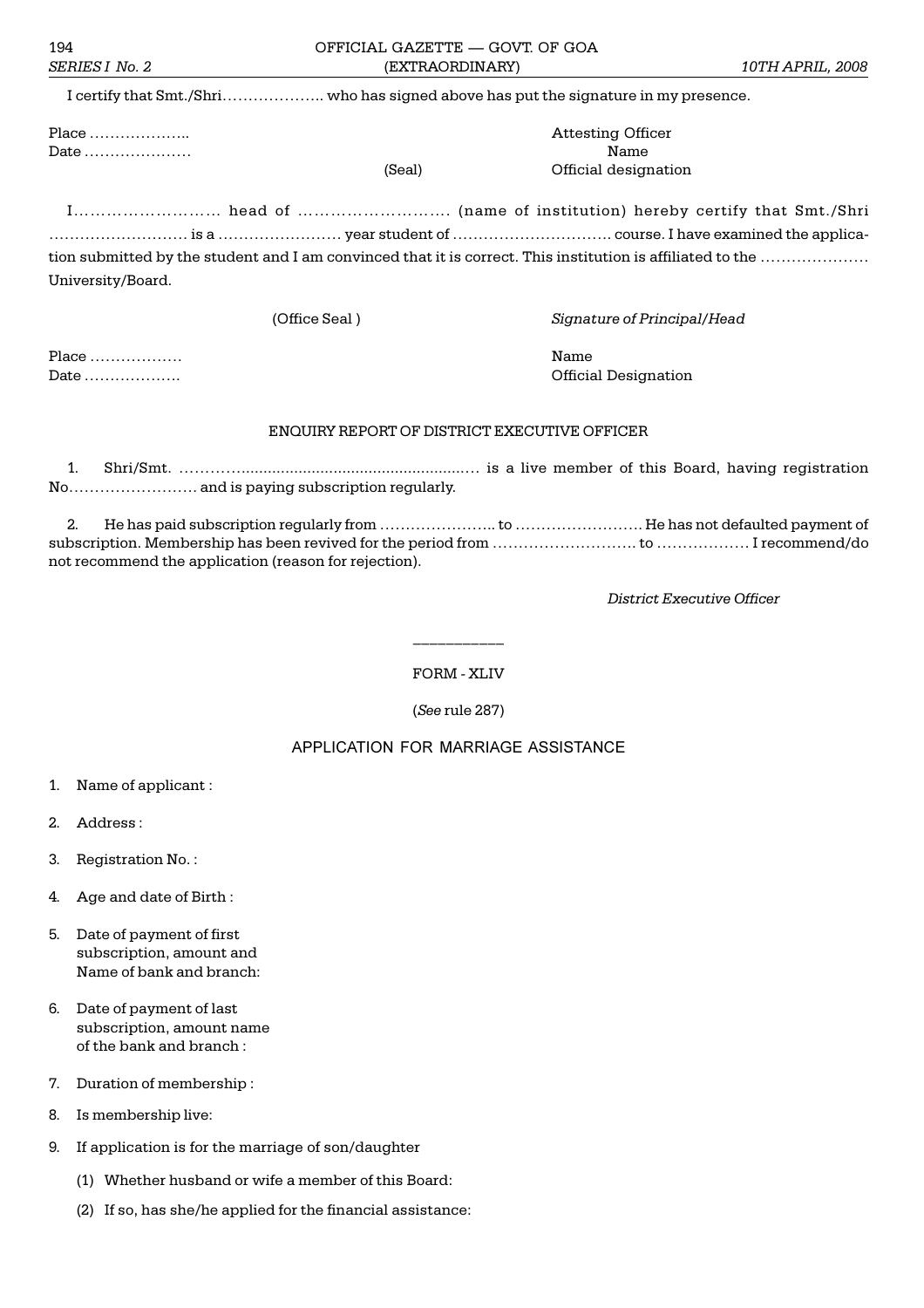- (3) Date of birth of the son/daughter who is getting:
- (4) Address of the bride or bridegroom of the son/daughter:
- (5) Date and place of marriage:
- (6) Date & No. of the Certificate of marriage name and address of the authority who issued the Certificate:
- (7) Have you applied for financial assistance for the marriage of any other son/daughter, if so, details of the same:
- 10. If application is for the marriage of self (for women worker only)
	- (1) Name and address of husband/bridegroom:
	- (2) Date & place of marriage:
	- (3) No. & date of marriage certificate name of authority who issued the certificate:
- 11. Are you in receipt of any financial assistance for the purpose from Government or any other institution.

The above facts are true to the best of my knowledge and information.

| Place |  |
|-------|--|
| Date  |  |

**Name and signature of the applicant** 

FORM - XLV

\_\_\_\_\_\_\_\_\_\_

## (*See* rule 288)

# APPLICATION FOR FAMILY PENSION

- 1. Name and address of applicant:
- 2. Address of the pensioner/worker :
- 3. Relationship with worker :
- 4. Date of death or the worker :
- 5. Monthly pension received by the worker :
- 6. Whether applicant is receiving Pension from Government/Semi- -Government or any other Institution? If yes, details thereof :
- 7. Whether applicant is receiving salary from Government/Semi- -Government/private institutions? If yes, details thereof :
- 8. List of documents submitted:

The above facts are true to the best of my knowledge and information.

Date .........................

Place . *Name and signature of the applicant*